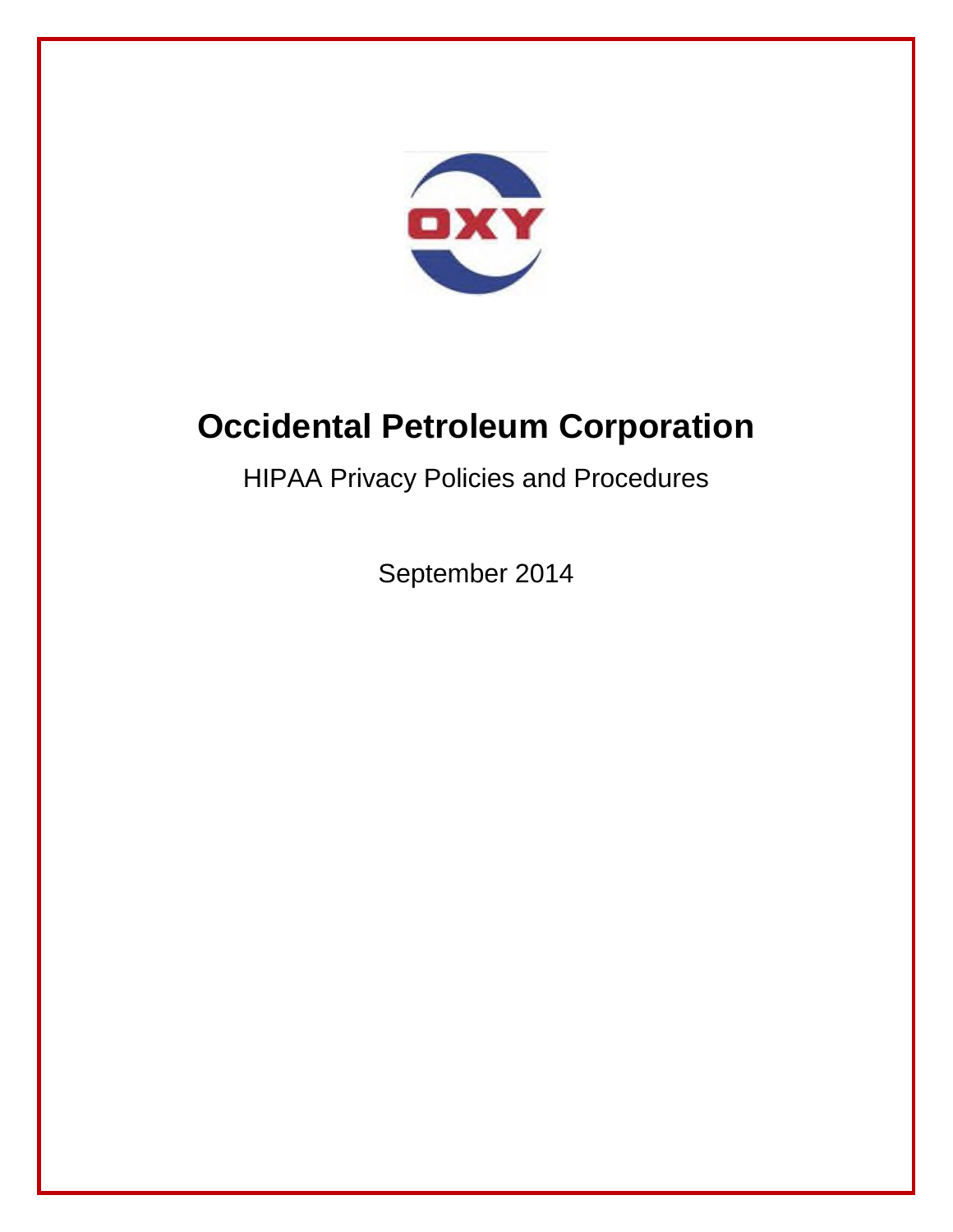# **Occidental Petroleum Corporation<br>HIPAA Privacy Policies and Procedures**

## **TABLE OF CONTENTS**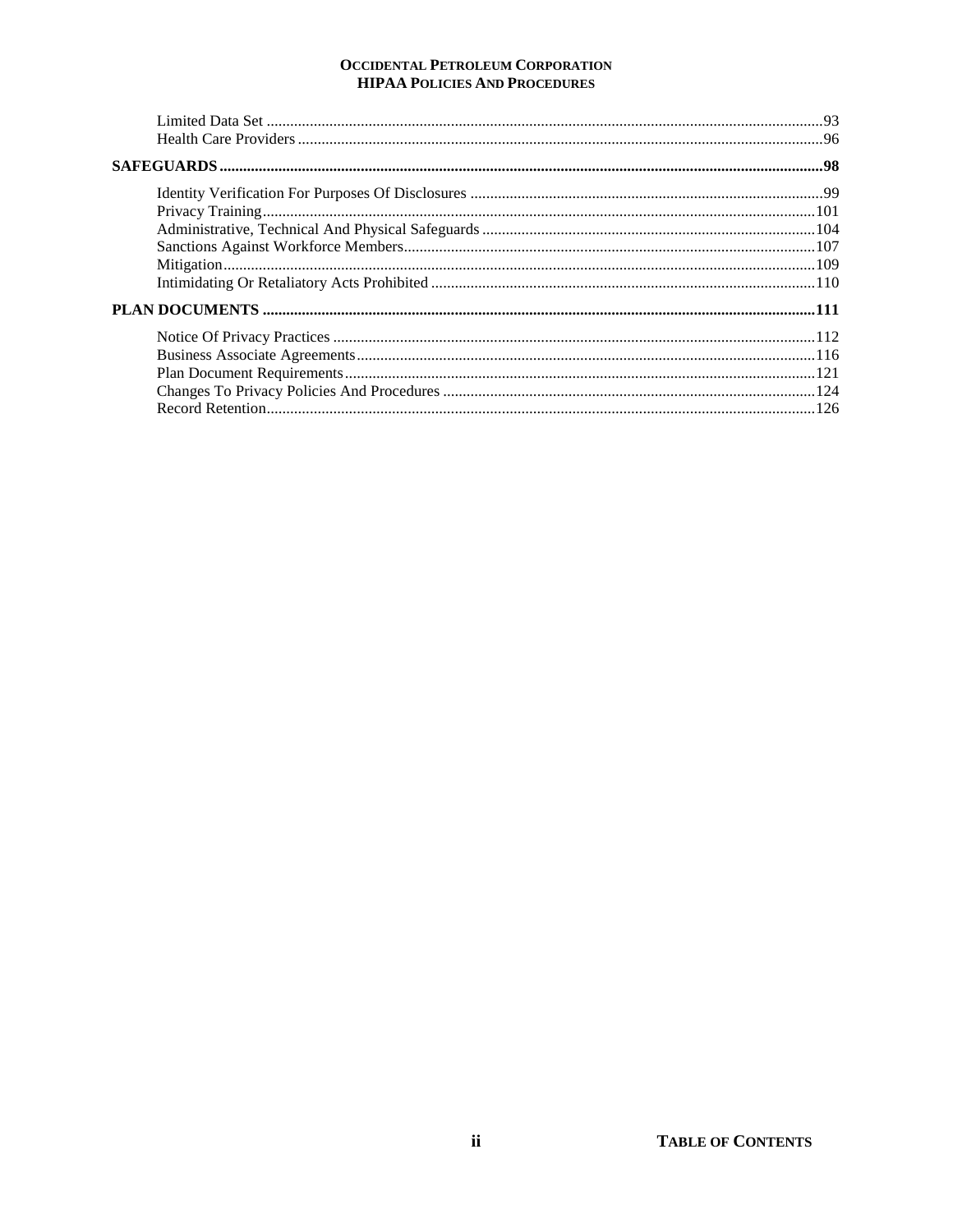## <span id="page-3-0"></span>**INTRODUCTION**

## **Optional**

*Occidental Petroleum Corporation, on behalf of its Health Plans, is committed to protecting health information and complying with the requirements of the Health Insurance Portability and Accountability Act of 1996 ("HIPAA"), Public Law 104-191, which became law on August 21, 1996. HIPAA is a federal statute that was designed to ensure the protection of an individual's personal health information. This statute has three components: HIPAA Privacy (effective April 14, 2003), Electronic Data Interchange (effective Oct. 16, 2003), and HIPAA Electronic Data Security (effective April 20, 2005). Individuals, in turn, are afforded significant new rights to enable them to understand and control how their health information is used and disclosed.*

*The Administrative Simplification provisions of HIPAA authorized the Secretary of the U.S. Department of Health and Human Services to, among other things, promulgate standards for the privacy of individually identifiable health information.*

*One of the major goals of HIPAA was to create a floor of national protections for the privacy of sensitive health information. Under HIPAA, Health Plans, Health Care Clearinghouses, and certain Health Care Providers must guard against misuse of a participant's individually identifiable health information, and must limit the use or disclosure of such information.*

## *American Recovery and Reinvestment Act of 2009*

*The American Recovery and Reinvestment Act of 2009 ("ARRA") was adopted on February 17, 2009. Among other things, ARRA included the Health Information Technology and Economic and Clinical Health Act ("HITECH"). HITECH generally became effective on February 17, 2010, however, some provisions may be effective earlier and other provisions will become effective after regulations and guidance are provided by the Secretary of the U.S. Department of Health and Human Services ("HHS").*

*Following the issuance of guidance by HHS, Occidental Petroleum Corporation will continue to update policies and procedures, modify HIPAA-related training materials, and revise its physical, technical, and administrative safeguards as necessary to continue compliance with HIPAA requirements.*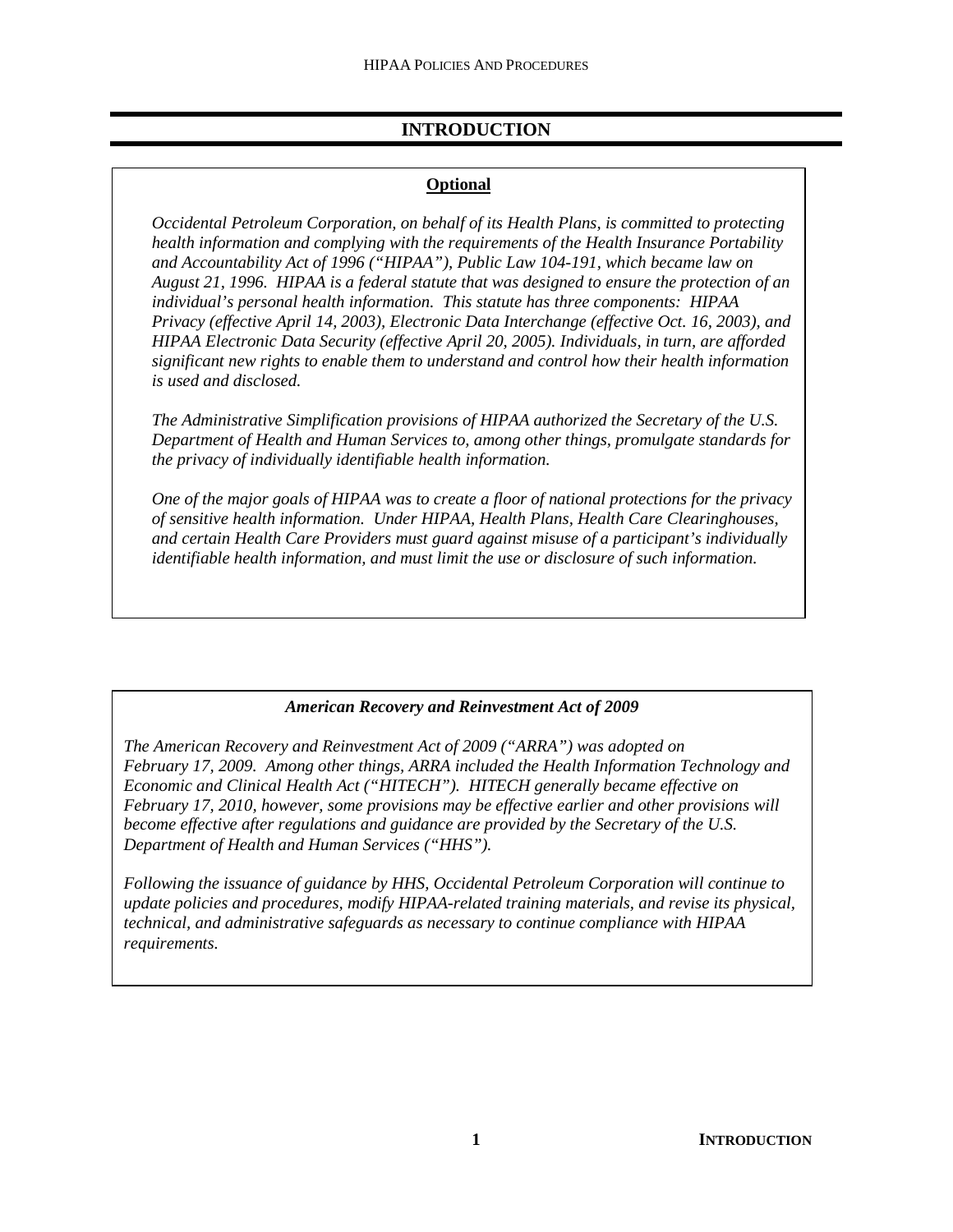## <span id="page-4-0"></span>**HIPAA – STATEMENT OF PRIVACY POLICY**

The confidentiality of employees' Health Information is important to Occidental Petroleum Corporation ("Oxy" or "Plan Sponsor"). Oxy is committed to ensuring that employees' privacy is protected and all legal requirements under HIPAA are satisfied. Accordingly, the Health Plans sponsored by Oxy will not Use or disclose Protected Health Information ("PHI") other than as permitted or required by HIPAA, the HIPAA Regulations, and as set forth in these policies and procedures ("Policies and Procedures"). Oxy's policies and procedures apply to any current or former Participant in our Health Plan for whom we maintain Protected Health Information.

Oxy's Privacy Official is the individual primarily responsible for enforcing and implementing these policies and procedures. The Privacy Official is Darin Moss, the Vice President, Compensation and Benefits, who can be reached at (713) 215-7911.

Oxy is committed to have all members of its Workforce who have access to Protected Health Information comply with these Policies and Procedures. For purposes of these requirements, the Workforce includes individuals who would be considered part of our Workforce under HIPAA such as employees, volunteers, trainees, and other persons whose work performance is under the direct control of Oxy, whether or not they are paid by the Employer. The term "employee" includes all of these types of workers.

A Covered Entity must document all policies and procedures and update its documentation whenever it makes changes to its privacy practices. The objective of these policies and procedures is to provide guidance regarding the Health Plan's compliance with the Uses, Disclosures, safeguards and rights of Participants under the HIPAA Regulations.

Oxy, reserves the right to amend or change these Policies and Procedures at any time (and even retroactively) without notice. The Policies and Procedures do not address requirements under other federal laws or under state laws.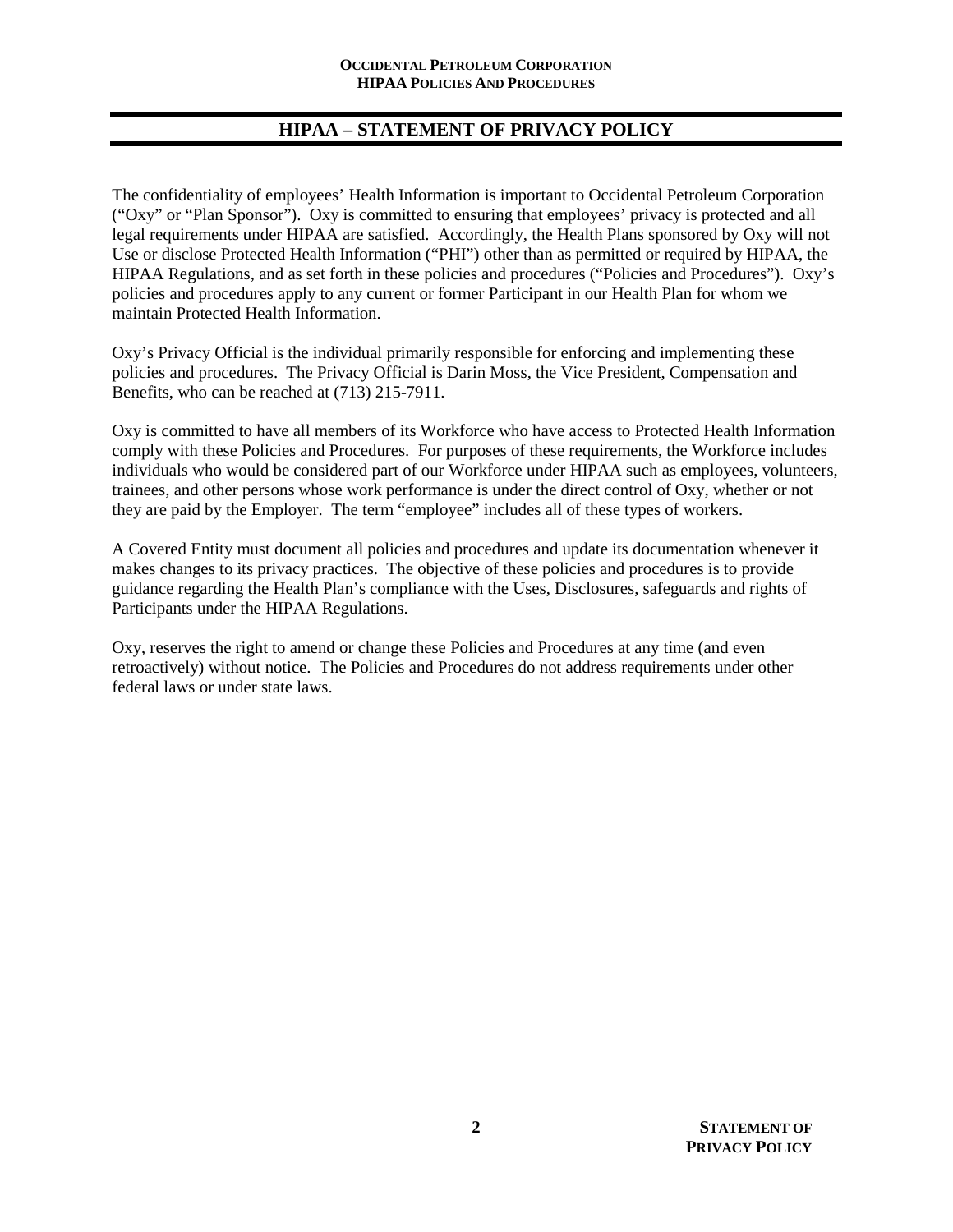## <span id="page-5-0"></span>**DEFINITIONS UNDER HIPAA**

**Affiliated Covered Entity.** "Affiliated Covered Entity" means legally separated Covered Entities that may designate themselves as a single Covered Entity for purposes of the HIPAA Regulations.

**Business Associates***. "Business Associate"* means a person who, on behalf of a Covered Entity (Health Plan, Health Care Provider or Health Care Clearinghouse), creates, receives, maintains or transmits Protected Health Information for a function or activity regulated by HIPAA, including claims processing or claims administration, data analysis, data processing or data administration, utilization review, quality assurance, patient safety activities, billing, benefit management, practice management, and repricing, or provides (other than in the capacity as a member of the Workforce of such Covered Entity), legal, actuarial, accounting, consulting, data aggregation, management, administrative, accreditation, or financial services to or for such Covered Entity where the provision of the services involves the Disclosure of Protected Health Information from such Covered Entity, or from another Business Associate of such Covered Entity to the person. A "Business Associate" includes (1) a health information organization, E-prescribing gateway or other person that provides data transmission services with respect to Protected Health Information to a Covered Entity and that requires access on a routine basis to such Protected Health Information; (2) a person that offers a personal health record to one or more individuals on behalf of the Covered Entity; and (3) a Subcontractor that creates, receives, maintains, or transmits Protected Health Information on behalf of the Business Associate.

**Business Associate Agreement.** *"Business Associate Agreement"* means a written contract entered into by a Business Associate and a Covered Entity in accordance with the provisions of 45 CFR  $$164.504(e)(2)$ .

**Covered Entity***.* "*Covered Entity"* means (1) a Health Plan, (2) a Health Care Clearinghouse, or (3) a Health Care Provider who transmits any Health Information in electronic form in connection with a transaction covered by HIPAA.

**Designated Record Set**. *"Designated Record Set"* means (1) a group of records maintained by or for a Covered Entity that is: (i) the medical records and billing records about individuals maintained by or for a covered Health Care Provider; (ii) the enrollment, Payment, claims adjudication, and case or medical management record systems maintained by or for a Health Plan; or (iii) used, in whole or in part, by or for the Covered Entity to make decisions about individuals, and (2) for purposes of this paragraph, the term "record" means any item, collection, or grouping of information that includes Protected Health Information and is maintained, collected, used, or disseminated by or for a Covered Entity.

**Disclosure.** *"Disclosure"* means the release, transfer, provision of access to, or divulging in any other manner of information outside the entity holding the information.

**Electronic Media**. *"Electronic Media"* means electronic storage media on which data is or may be recorded electronically, including devices in computers (hard drives) and any removable/transportable digital memory medium, such as magnetic tape or disk, optical disk or digital memory card, or transmission media used to exchange information already in electronic storage media. Transmission media will include, for example, the internet, extranet, intranet, leased lines, dial-up lines, private networks, and the physical movement of removable/transportable electronic storage media. *See* 45 CFR § 160.103.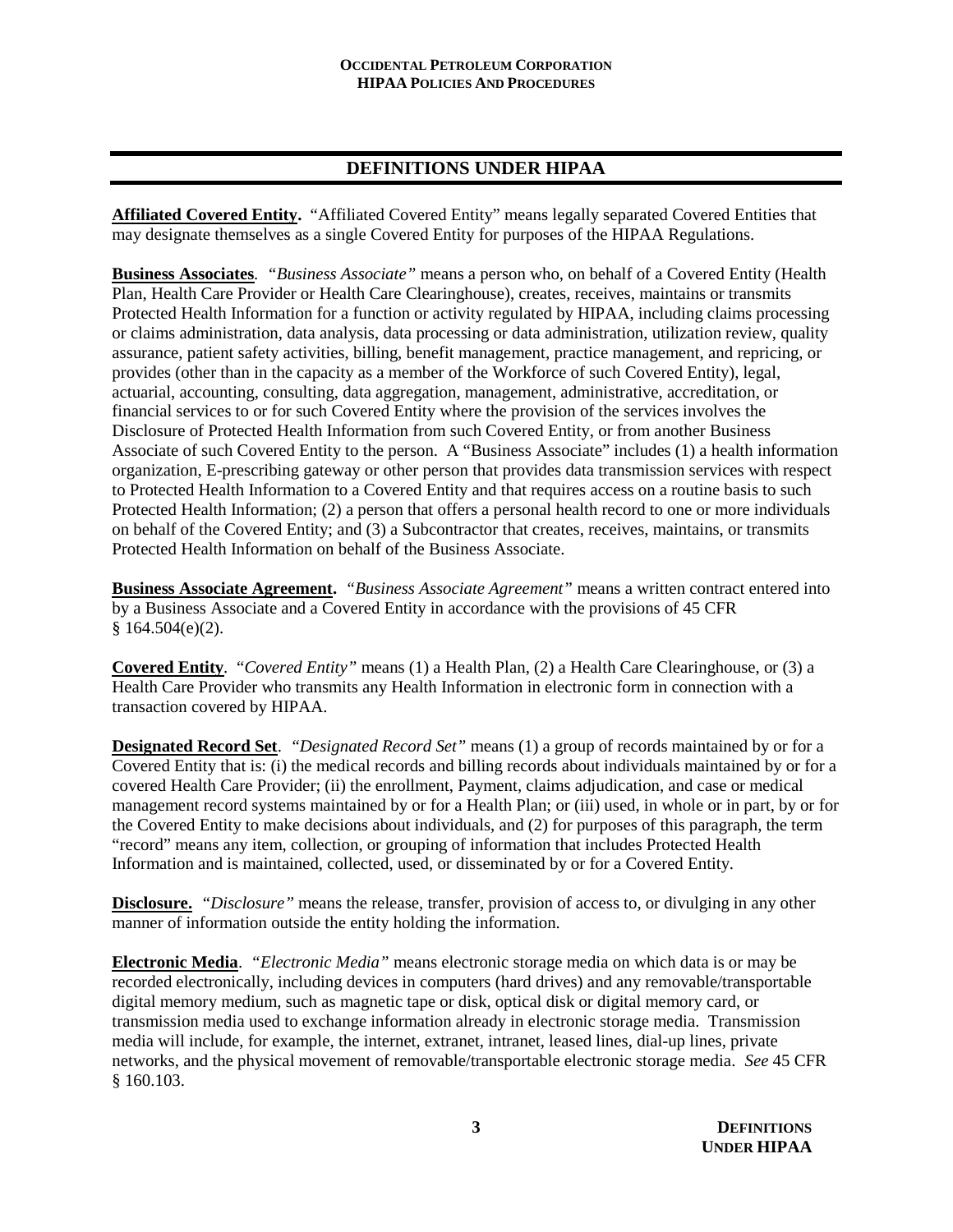**Electronic Protected Health Information (or "e-PHI").** "*Electronic Protected Health Information" or "e-PHI"* means Protected Health Information that is stored or transmitted by Electronic Media (e.g., the internet, extranet, e-mail, company intranet, dial-up lines, etc.) or other electronic storage media such as floppy disks, hard drives, magnetic tape or digital memory cards. Traditional (non-computer-based) fax, paper and telephone voice transmissions of PHI are not considered "electronic" under the HIPAA data security regulations. *See* 45 CFR § 160.103.

**Electronic Transactions***. "Electronic Transactions"* contemplated by the HIPAA Regulations are as follows: (1) Health Care claims or equivalent encounter information, (2) Health Care Payment and remittance advice, (3) coordination of benefits, (4) Health Care claim status, (5) enrollment and disenrollment in a Health Plan, (6) eligibility for a Health Plan, (7) Health Plan premium Payments, (8) referral certification and authorization, (9) first report of injury, (10) health claims attachments, and (11) other transactions that the Secretary of Health and Human Services may prescribe.

**Employer***. "Employer,"* when used in this these Policies and Procedures, means Occidental Petroleum Corporation.

**Financial Remuneration.** *"Financial Remuneration"* means direct or indirect payment for or on behalf of a third party whose product or service is begin described. For purposes of this definition, direct or indirect payment does not include any payment for Treatment of Participants.

**Genetic Information**. "*Genetic Information*" means, with respect to a Participant, information about  $(1)$  the Participant's genetic tests; (2) the genetic tests of the family members of the Participant; (3) the manifestation of a disease or disorder in family members of the Participant; or (4) any request for, or receipt of, Genetic Services, or participation in clinical research which includes Genetic Services, by the Participant or any family member of the Participant. The "Genetic Information" of a Participant or a Participant's family member shall include the genetic information of (1) a fetus carried by the Participant or a family member of the Participant who is a pregnant woman; and (2) any embryo legally held by a Participant or a family member of the Participant utilizing an assisted reproductive technology. "Genetic Information" does not include information about the sex or age of any Participant.

**Genetic Services.** "*Genetic Services*" means (1) a Genetic Test; (2) genetic counseling (including obtaining, interpreting, or assessing Genetic Information); or (3) genetic education.

**Genetic Test.** "*Genetic Test*" means an analysis of human DNA, RNA, chromosomes, proteins, or metabolites, if the analysis detects genotypes, mutations, or chromosomal changes. The term "Genetic Test" does not include an analysis of proteins or metabolites that is directly related to a manifested disease, disorder, or pathological condition.

**Group Health Plan***. "Group Health Plan"* means an employee welfare benefit plan within the meaning of ERISA § 3(1), including insured and self-insured plans, to the extent that the plan provides medical care, including items and services paid for as medical care, to employees and their dependents directly or through insurance, reimbursement or otherwise, that (1) has 50 or more Participants; or (2) is administered by an entity other than the Employer that established the plan.

**Health Care***. "Health Care"* means care, services, or supplies related to the health of an individual. Health Care includes, but is not limited to, the following: (1) Preventive, diagnostic, therapeutic, rehabilitative, maintenance, or palliative care, and counseling, service, assessment, or procedure with respect to the physical or mental condition, or functional status, of a Participant or that affects the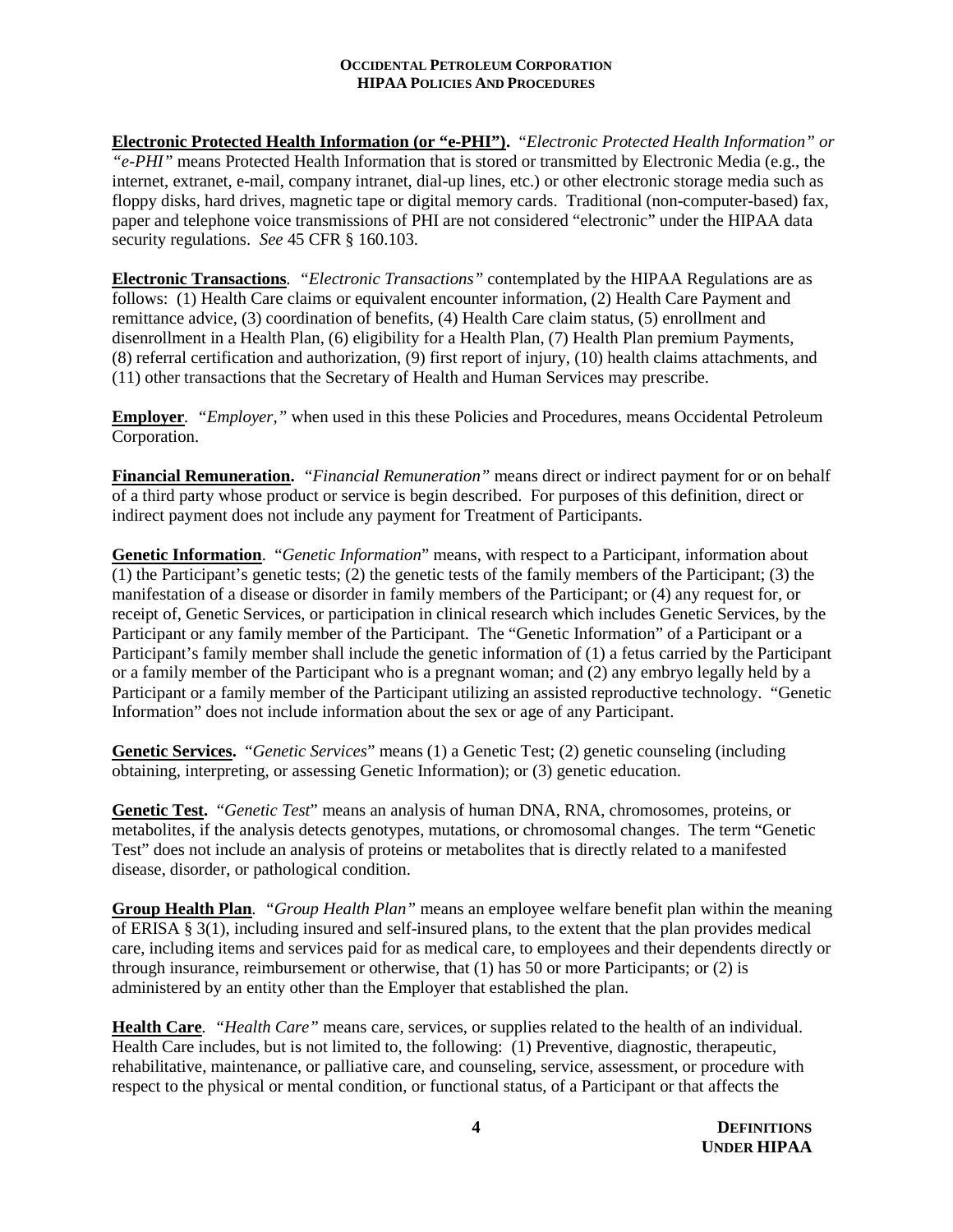structure or function of the body; and (2) Sale or dispensing of a drug, device, equipment, or other item in accordance with a prescription.

**Health Care Clearinghouse***.* "*Health Care Clearinghouse"* means a public or private entity, including a billing service, repricing company, community health management information system or community Health Information system, and "value-added" networks and switches, that does either of the following functions: (1) processes or facilitates the processing of Health Information received from another entity in a nonstandard format or containing nonstandard data content into standard data elements or a standard transaction, or (2) receives a standard transaction from another entity and processes or facilitates the processing of Health Information into a nonstandard format or a nonstandard data content for the receiving entity.

**Health Care Component***. "Health Care Component"* means a component or combination of components of a Hybrid Entity designated by the Hybrid Entity in accordance with 45 CFR § 164.103.

**Health Care Operations***. "Health Care Operations"* means any of the following activities of the Covered Entity to the extent that the activities are related to covered functions: (1) conducting quality assessment and improvement activities, including outcomes evaluation and development of clinical guidelines, provided that the obtaining of generalized knowledge is not the primary purpose of any studies resulting from such activities; population-based activities relating to improving health or reducing Health Care costs, protocol development, case management and care coordination, contacting of Health Care Providers and patients with information about Treatment alternatives; and related functions that do not include Treatment; (2) Reviewing the competence or qualifications of Health Care professionals, evaluating practitioner and provider performance, Health Plan performance, conducting training programs in which students, trainees, or practitioners in areas of Health Care learn under supervision to practice or improve their skills as Health Care Providers, training of non-Health Care professionals, accreditation, certification, licensing, or credentialing activities; (3) Underwriting, premium rating, and other activities relating to the creation, renewal or replacement of a contract of health insurance or health benefits, and ceding, securing, or placing a contract for reinsurance of risk relating to claims for Health Care (including stop-loss insurance and excess of loss insurance), provided that the requirements of 45 CFR § 164.514(g) are met, if applicable; (4) Conducting or arranging for medical review, legal services, and auditing functions, including fraud and abuse detection and compliance programs; (5) Business planning and development, such as conducting cost-management and planning-related analyses related to managing and operating the entity, including formulary development and administration, development or improvement of methods of Payment or coverage policies; and (6) Business management and general administrative activities of the entity, including, but not limited to: (i) Management activities relating to implementation of and compliance with the requirements of the HIPAA Regulations; (ii) Customer service, including the provision of data analyses for policy holders, Plan Sponsors, or other customers, provided that Protected Health Information is not disclosed to such policy holder, Plan Sponsor, or customer; (iii) Resolution of internal grievances; (iv) Sale, transfer, merger, or consolidation of all or part of the Covered Entity with another Covered Entity, or an entity that following such activity will become a Covered Entity and due diligence related to such activity; and (v) Consistent with the applicable requirements of 45 CFR § 164.514, creating de-identified Health Information, or a Limited Data Set, and fundraising for the benefit of the Covered Entity.

**Health Care Provider.** *"Health Care Provider"* means a provider of services (as defined at 42 U.S.C. § 1395x(u)), a provider of medical or health services (as defined at 42 U.S.C. § 1395x(s)), and any other person or organization who furnishes, bills, or is paid for Health Care in the normal course of business.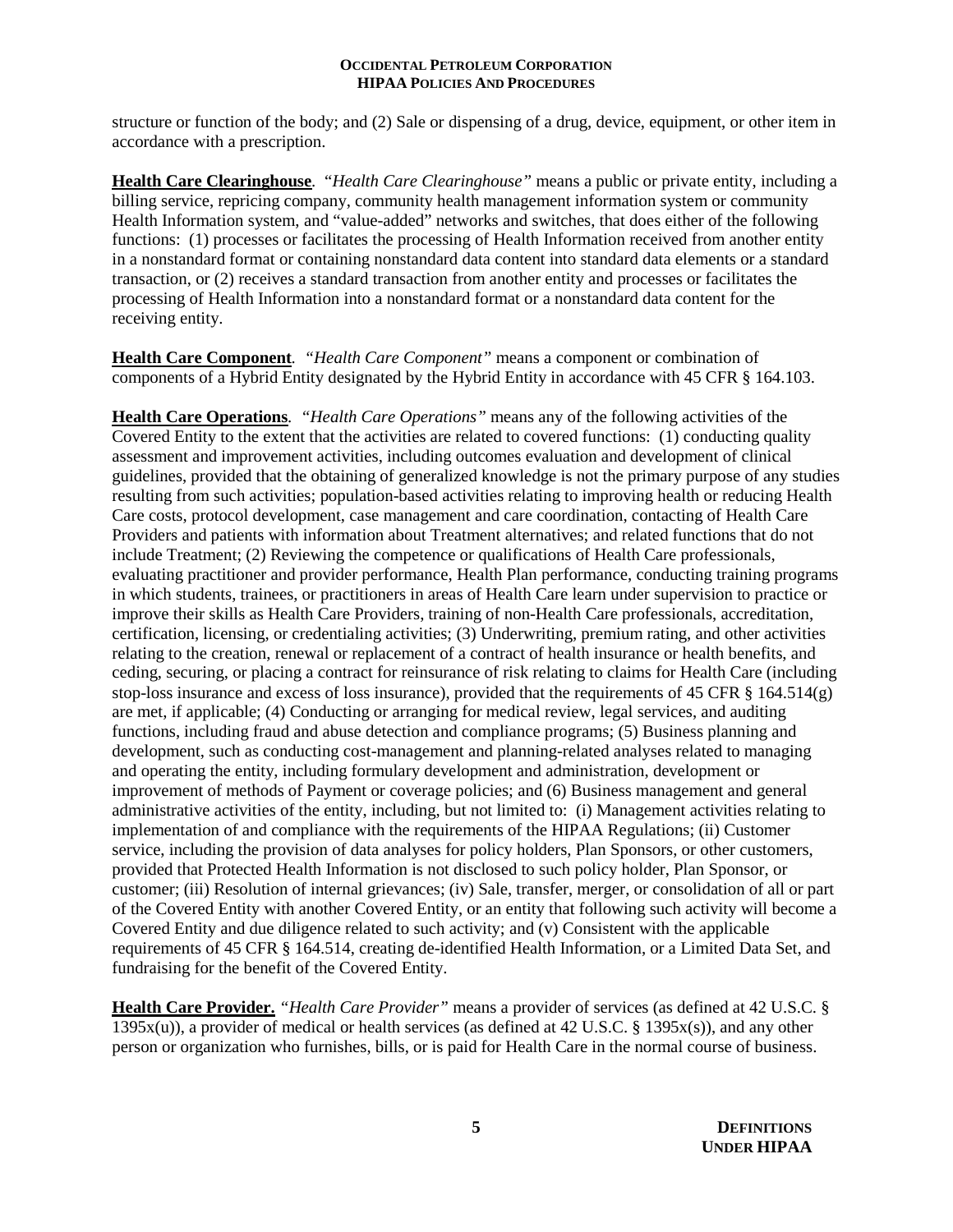**Health Information***. "Health Information"* means any information, including Genetic Information, whether oral or recorded in any form or medium, that is created or received by a Health Care Provider, Health Plan, Public Health Authority, Employer, life insurer, school or university or Health Care Clearinghouse and related to the past, present or future physical or mental health or condition of an individual; the provision of Health Care to an individual; or the past, present or future Payment for the provision of Health Care to an individual.

**Health Oversight Agency.** *"Health Oversight Agency"* means an agency or authority of the United States, a State, a territory, a political subdivision of a State or territory, or an Indian tribe, or a person or entity acting under a grant of authority from or contract with such public agency, including the employees or agents of such public agency or its contractors or persons or entities to whom it has granted authority, that is authorized by law to oversee the Health Care system (whether public or private) or government programs in which Health Information is necessary to determine eligibility or compliance, or to enforce civil rights laws for which Health Information is relevant.

**Health Plan***.* "*Health Plan"* means an individual or group plan that provides, or pays the cost of, medical care and includes the following, singly or in combination: (1) a Group Health Plan, (2) a health insurance issuer, (3) an HMO, (4) Part A or Part B of the Medicare program, (5) the Medicaid program, (6) the Voluntary Prescription Drug Benefit program, (7) an issuer of a Medicare supplemental policy, (8) an issuer of a long-term care policy, excluding a nursing home fixed-indemnity policy, (9) an employee welfare benefit plan or any other arrangement that is established or maintained for the purpose of offering or providing health benefits to the employees of two or more Employers, (10) the health care program for uniformed services, (11) the veterans health care program, (12) the Civilian Health and Medical Program of the Uniformed Services (CHAMPUS), (13) the Indian Health Service program, (14) the Federal Employees Health Benefits Program, (15) the Medicare Advantage program, (16) an approved State child health plan providing benefits for child health assistance, (17) the Medicare+Choice program, (18) a high risk pool that is a mechanism established under State law to provide health insurance coverage or comparable coverage to eligible individuals, and (19) any other individual or group plan, or combination of individual or group plans, that provides or pays for the cost of medical care. For purposes of these Policies and Procedures, "Health Plan" will include the Health Plans identified in these Policies and Procedures.

**HIPAA**. *"HIPAA"* means the Health Insurance Portability and Accountability Act of 1996, Public Law 104-191, as amended from time to time.

**HIPAA Regulations***. "HIPAA Regulations"* means the Health Insurance Portability and Accountability Act of 1996, as amended ("HIPAA"), any temporary, proposed or permanent regulations issued by the U.S. Department of Health and Human Services ("HHS"), and any technical pronouncements or guidance issued by HHS, the Federal Office for Civil Rights, the Centers for Medicare and Medicaid Services, or any other Federal agency having responsibility for issuing regulations or guidance under HIPAA. When a specific section of the HIPAA Regulations are referred to (e.g., Section 160.103) such reference is to title 45 of the Code of Federal Regulations.

**HITECH Act.** *"HITECH Act"* means the Health Information Technology for Economic and Clinical Health Act, Title XIII of Division A and Title IV of Division B of the American Recovery and Reinvestment Act of 2009, Public Law 111-5, enacted on February 17, 2009.

**Hybrid Entity.** *"Hybrid Entity"* means a single legal entity that (1) is a Covered Entity; (2) whose business activities include both covered and non-covered functions; and (3) designates Health Care Components in accordance with 45 CFR § 164.103.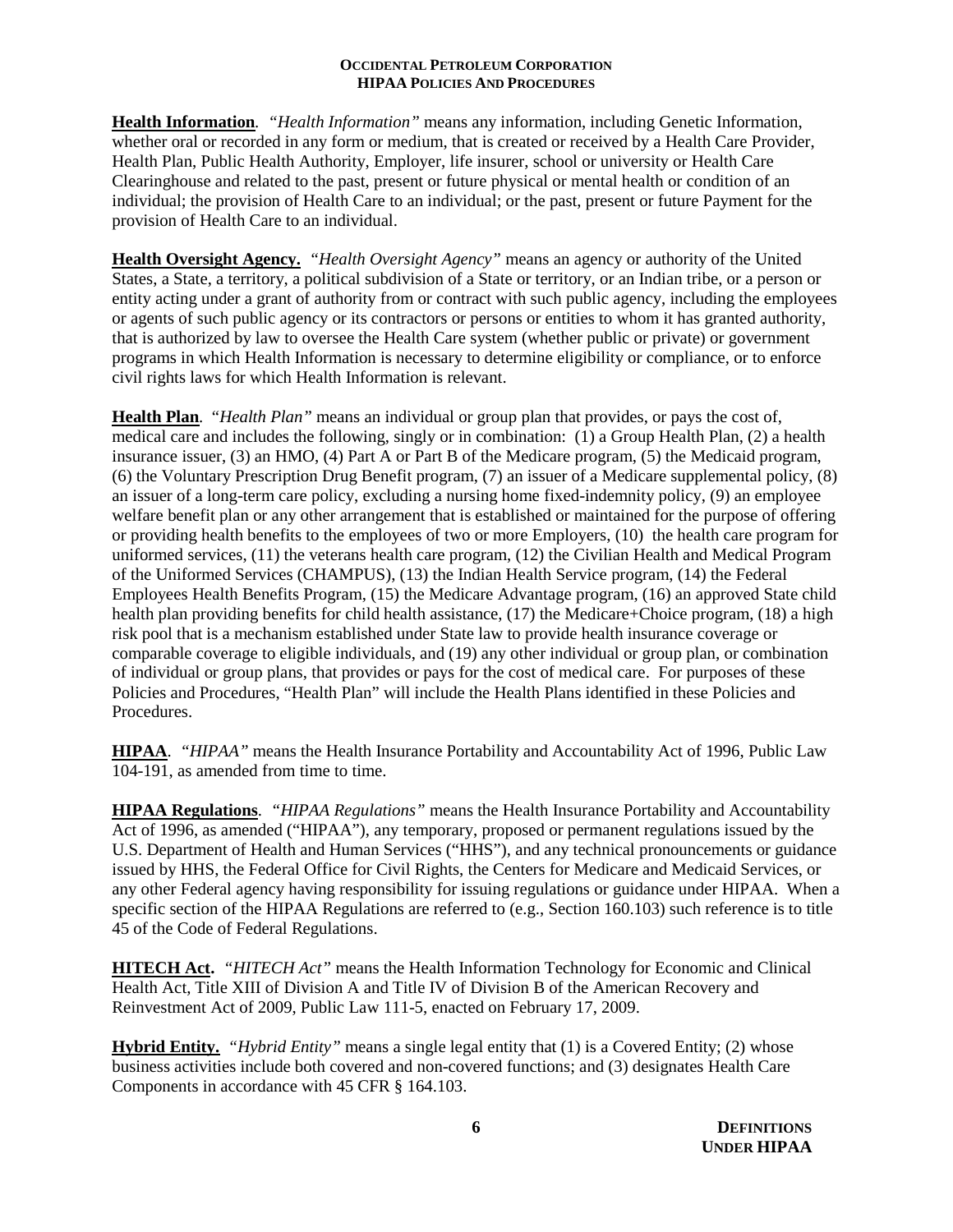**Individually Identifiable Health Information***. "Individually Identifiable Health Information"* is information that is a subset of Health Information, including demographic information collected from an Participant and is created or received by a Health Care Provider, Health Plan, Employer or Health Care Clearinghouse, and relates to the past, present, or future physical or mental health or condition of an individual; the provision of Health Care to an individual; or the past, present, or future Payment for the provision of Health Care to an individual; and that (1) identifies the individual; or (2) with respect to which there is a reasonable basis to believe the information can be used to identify the individual.

**Marketing** *"Marketing"* means a communication about a product or service that encourages recipients of the communication to purchase the product or service except a communication made: (i) to provide refill reminders or otherwise communicate about a drug or biologic that is currently being prescribed for an individual, provided that any Financial Remuneration received by the Health Plan in exchange for making the communication is reasonably related to the Health Plan's cost of making the communication; or (ii) for the following Treatment or Health Care Operation purposes, except when the Health Plan receives Financial Remuneration in exchange for making the communication: (A) for Treatment of an individual by a Health Care Provider, case management or care coordination for the individual, or to direct or recommend alternative Treatments, therapies, Health Care Providers, or settings of care to the individual; (B) to describe a health-related product or service (or Payment for such product or service) that is provided by, or included in the Health Plan, including communications about the entities participating in a Health Care Provider network, replacement or, or enhancement to, a Health Plan, and health-related products or services available only to a Health Plan enrollee that adds value, but is not part of the benefits provided by the Health Plan; and (C) for case management or care coordination, contacting of individuals with information about Treatment alternatives, and related functions to the extent these activities do not fall within the definition of Treatment. .

**Organized Health Care Arrangement***. "Organized Health Care Arrangement"* means, among other things: a Group Health Plan and a health insurance issuer or HMO with respect to such Group Health Plan, but only with respect to Protected Health Information created or received by such health insurance issuer or HMO that relates to individuals who are or who have been Participants or beneficiaries in such Group Health Plan; a Group Health Plan and one or more other Group Health Plans each of which are maintained by the same Plan Sponsor; or the Group Health Plans described above and health insurance issuers or HMOs with respect to such Group Health Plans, but only with respect to Protected Health Information created or received by such health insurance issuers or HMOs that relates to individuals who are or have been Participants or beneficiaries in any of such Group Health Plans.

**Participant.** *"Participant"* means the person who is the subject of Protected Health Information.

**Payment**. *"Payment"* means (1) the activities undertaken by (i) a Health Plan to obtain premiums or to determine or fulfill its responsibility for coverage and provision of benefits under the Health Plan, subject to the prohibition on the use and disclosure of PHI for underwriting purposes set forth in 45 CFR **§** 164.502(a)(5)(i); or (ii) a covered Health Care Provider or Health Plan to obtain or provide reimbursement for the provision of Health Care; and (2) the activities in paragraph (1) of this definition that relate to the individual to whom health care is provided and include, but are not limited to activities set forth in Section 164.501.

**Plan Sponsor***. "Plan Sponsor"* is defined at Section 3(16)(B) of ERISA, 29 U.S.C. **§** 1002(16)(B), and includes the Plan Sponsor of the Health Plans identified in these Policies and Procedures, to the extent reference is made to the respective Health Plans as Covered Entities under HIPAA.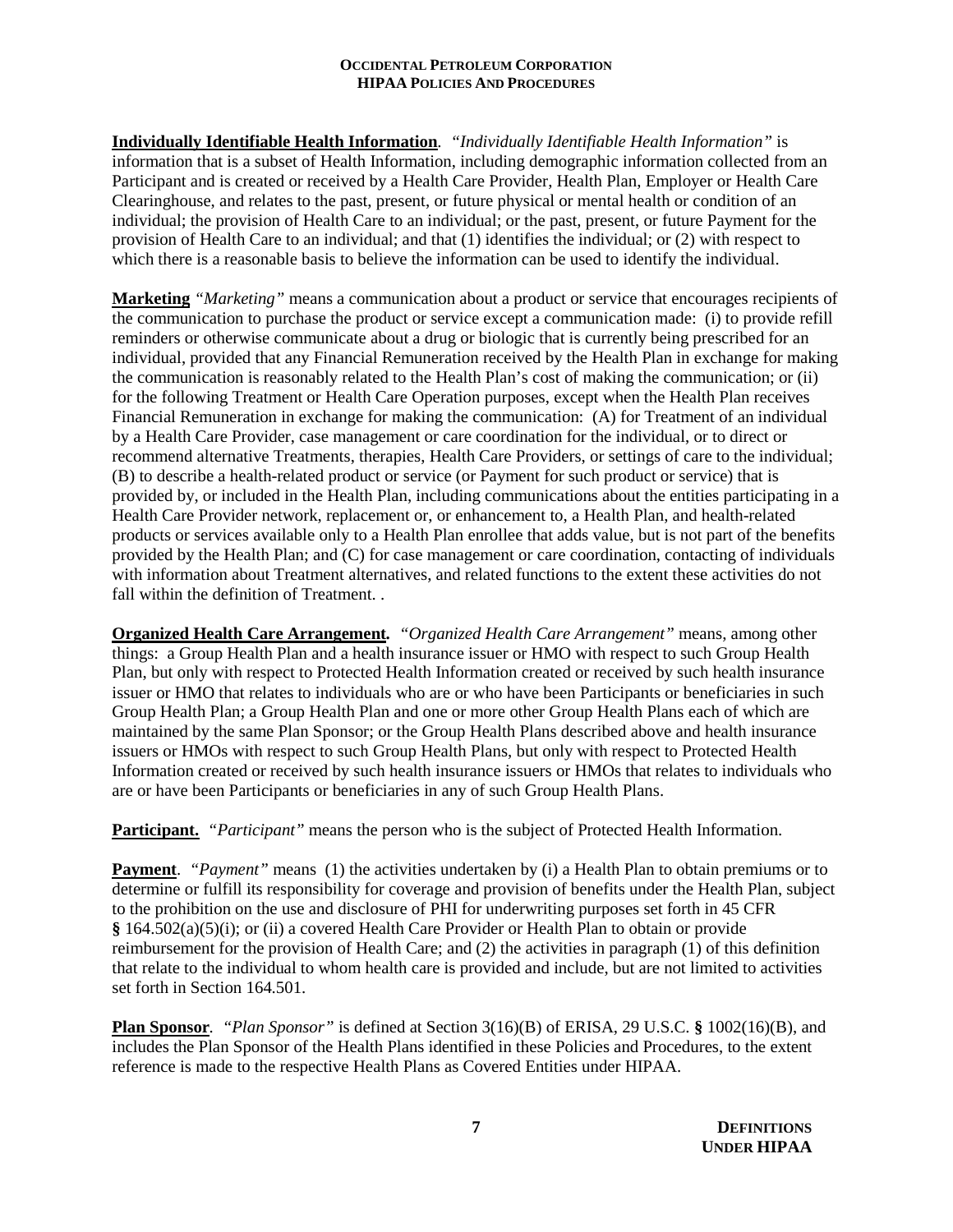**Privacy Official**. *"Privacy Official"* means a person who is responsible for the development and implementation of the policies and procedures of the entity.

**Protected Health Information***. "Protected Health Information"* or *"PHI"* means Individually Identifiable Health Information (except as provided in the second sentence of this definition), that is: (1) transmitted by electronic media; (2) maintained in electronic media; or (3) transmitted or maintained in any other form or medium. Protected Health Information includes Genetic Information in accordance with the Genetic Information Nondiscrimination Act of 2008, as amended ("GINA"). Protected Health Information excludes Individually Identifiable Health Information (i) in education records covered by the Family Education Rights and Privacy Act, as amended, 20 U.S.C. 1232g; (ii) in records described at 20 U.S.C.  $1232g(a)(4)(B)(iv)$ ; (iii) in employment records held by a Covered Entity in its role as employer; and (iv) regarding an individual who has been deceased for more than fifty (50) years.

**Psychotherapy Notes.** *"Psychotherapy Notes"* means notes recorded (in any medium) by a Health Care Provider who is a mental health professional documenting or analyzing the contents of conversation during a private counseling session or a group, joint, or family counseling session and that are separated from the rest of the individual's medical record. Psychotherapy notes excludes medication prescription and monitoring, counseling session start and stop times, the modalities and frequencies of Treatment furnished, results of clinical tests, and any summary of the following items: diagnosis, functional status, the Treatment plan, symptoms, prognosis, and progress to date.

**Public Health Authority.** *"Public Health Authority"* means an agency or authority of the United States, a State, a territory, a political subdivision of a State or territory, or an Indian tribe, or a person or entity acting under a grant of authority from or contract with such public agency, including the employees or agents of such public agency or its contractors or persons or entities to whom it has granted authority, that is responsible for public health matters as part of its official mandate.

**Required by Law.** *"Required by Law"* means a mandate contained in law that compels an entity to make the Health Plan or Disclosure of Protected Health Information and that is enforceable in a court of law. Required by Law includes, but is not limited to, court orders and court-ordered warrants; subpoenas or summons issued by a court, grand jury, a governmental or tribal inspector general, or an administrative body authorized to require the production of information; a civil or an authorized investigative demand; Medicare conditions of participation with respect to Health Care Providers participating in the program; and statutes or regulations that require the production of information, including statutes or regulations that require such information if Payment is sought under a government program providing public benefits.

**Secured Protected Health Information.** "*Secured Protected Health Information*" means Protected Health Information that is rendered unusable, unreadable, or indecipherable to unauthorized individuals through the use of a technology or methodology specified by the Secretary of the U.S. Department of Health and Human Services.

**Subcontractor.** *"Subcontractor"* means a person to whom a Business Associate delegates a function, activity or service, other than in the capacity of a member of the Workforce of such Business Associate.

**Summary Health Information** *"Summary Health Information"* means information that may be Individually Identifiable Health Information, and: (1) that summarizes the claims history, claims expenses, or type of claims experienced by individuals for whom a Plan Sponsor has provided health benefits under a Group Health Plan; and (2) from which the information described in the HIPAA Regulations has been deleted, except that the geographic information described in the HIPAA Regulations need only be aggregated to the level of a five digit zip code.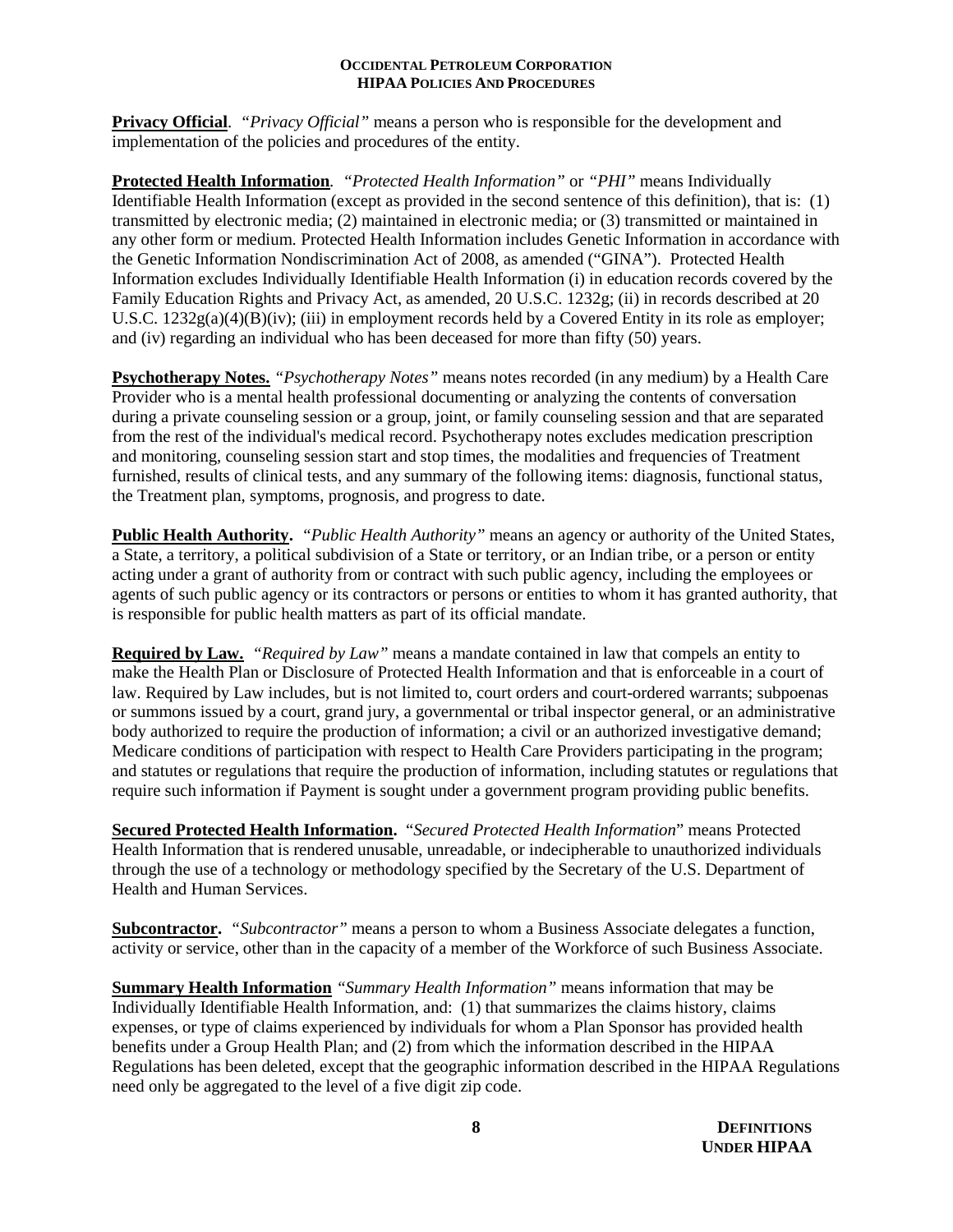**Treatment.** *"Treatment"* means the provision, coordination, or management of Health Care and related services by one or more Health Care Providers, including the coordination of management of Health Care by a Health Care Provider with a third-party; consultation between the Health Care Providers relating to a patient; or the referral of a patient for Health Care from one Health Care Provider to another.

**Unsecured Protected Health Information.** *"Unsecured Protected Health Information"* means Protected Health Information that is not rendered unusable, unreadable, or indecipherable to unauthorized individuals through the use of a technology or methodology specified by the Secretary of the U.S. Department of Health and Human Services, and therefore is not Secured Protected Health Information.

**Use.** *"Use"* means, with respect to Individually Identifiable Health Information, the sharing, employment, application, utilization, examination or analysis of such information within an entity that maintains such information.

**Workforce***. "Workforce"* means employees, volunteers, trainees, and other persons whose conduct, in the performance of work for a Covered Entity, is under the direct control of such entity, whether or not they are paid by the Covered Entity.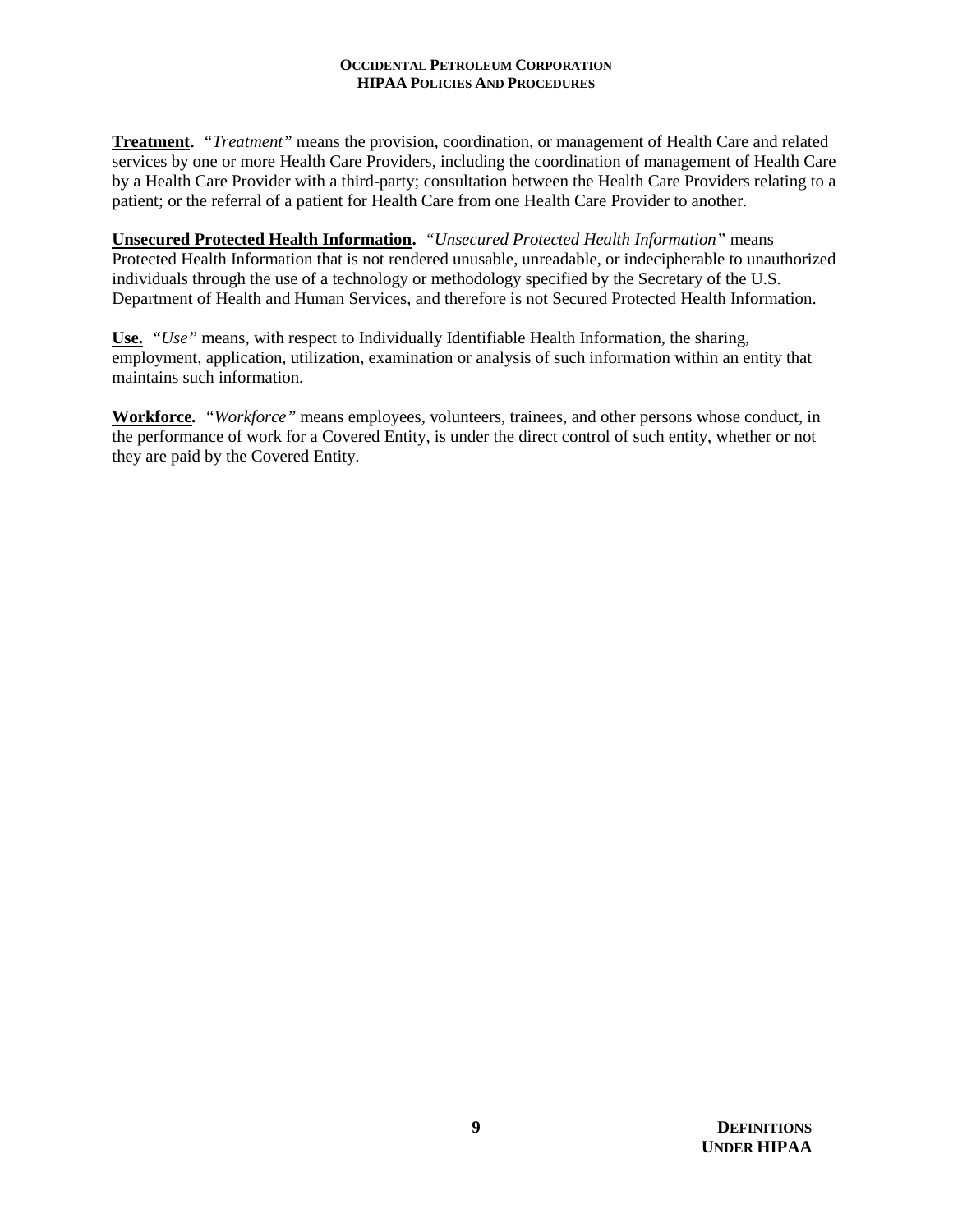## <span id="page-12-0"></span>**Privacy Official and HIPAA Contact Person**

**Policies:**

**Designate a Privacy Official***.* The Health Plan must designate a Privacy Official who is responsible for the development and implementation of the Health Plan's Policies and Procedures regarding the privacy of Protected Health Information.

**Designate a Contact Person or Contact Office.** The Health Plan must designate a contact person (or office) who is responsible for receiving complaints regarding privacy practices with respect to Protected Health Information and who is able to provide further information about matters covered by the Health Plan's Notice of Privacy Practices.

**Compliance Procedure***.* The Health Plan must provide a process for Participants to make complaints concerning the HIPAA privacy Policies and Procedures or the Health Plan's compliance with either the Policies and Procedures or the HIPAA Regulations.

**No Retaliation***.* The Health Plan shall not retaliate against a Participant who files a complaint either with the Health Plan's Privacy Official or the U.S. Department of Health and Human Services.

#### **Procedures:**

**Privacy Official.** The Privacy Official **Darin Moss,** the **Vice President, Compensation and Benefits,** who can be reached at (**713**) **215-7911**. The Privacy Official is responsible for the development and implementation of the Health Plan's privacy Policies and Procedures.

**Contact Person**. The Privacy Official is the point of contact for receiving privacy complaints and shall be able to provide further information about matters covered by the Health Plan's Notice of Privacy Practices. All complaints must be submitted in writing to this Contact Person.

**Record Retention***.* The Health Plan will maintain a written or electronic record of the designations of the Privacy Official and the point of contact for receiving privacy complaints. The Health Plan will also document all complaints received, and their disposition, if any. The Health Plan will retain such documentation for a minimum of six (6) years from the date of its creation or the date when it last was in effect, whichever is later.

*HIPAA Regulations/Citations 45 CFR § 164.530(a)(1)(i), (ii), (2)*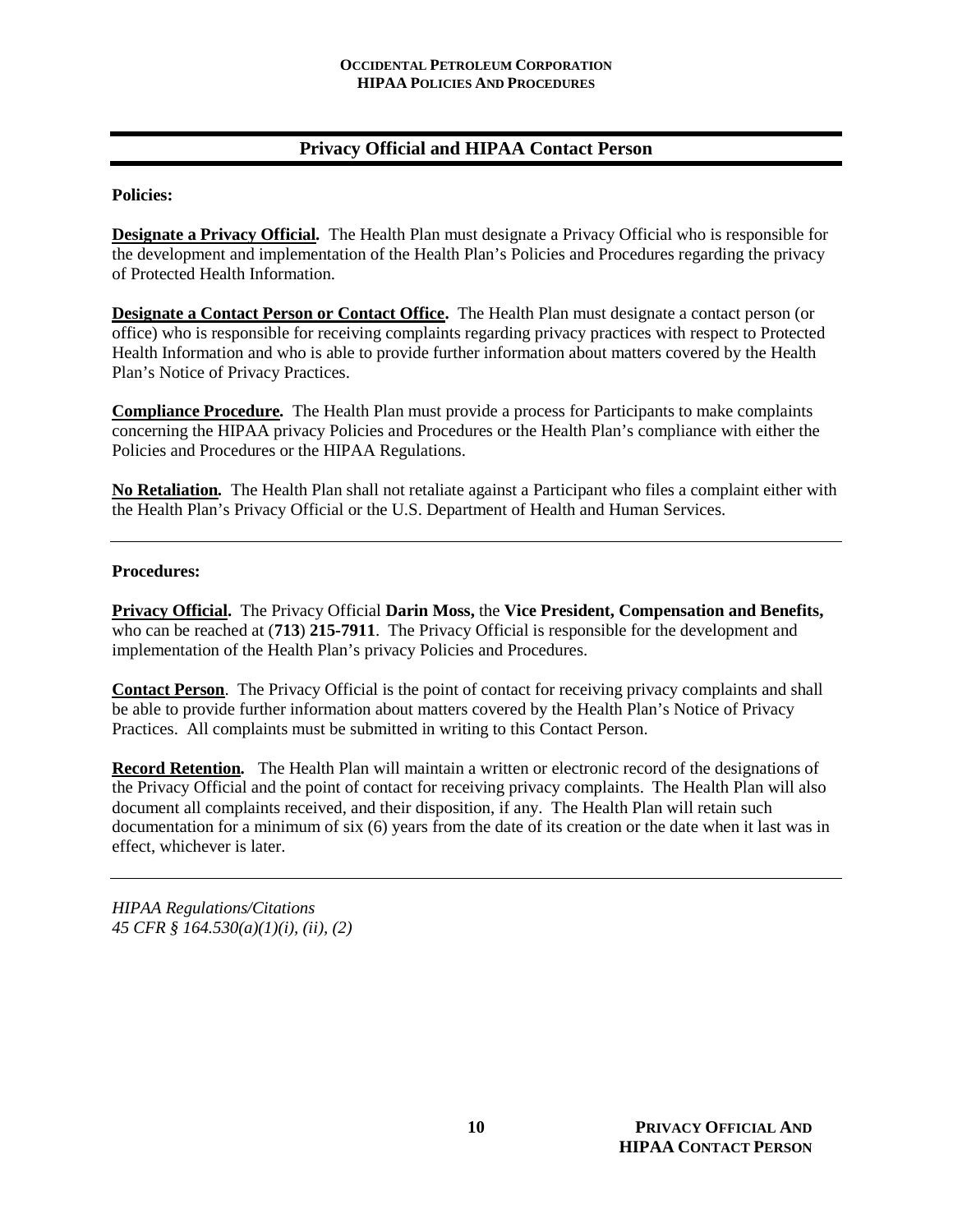## <span id="page-13-0"></span>**Covered Entities – Organization of Health Plans**

## **CONTENTS OF THIS SECTION**

- **Identification of Health Plans**
- **Fully Insured Health Plans**
- **Hybrid Entities**
- **Affiliated Covered Entities**
- **Organized Health Care Arrangement**
- **Multiple Covered Functions**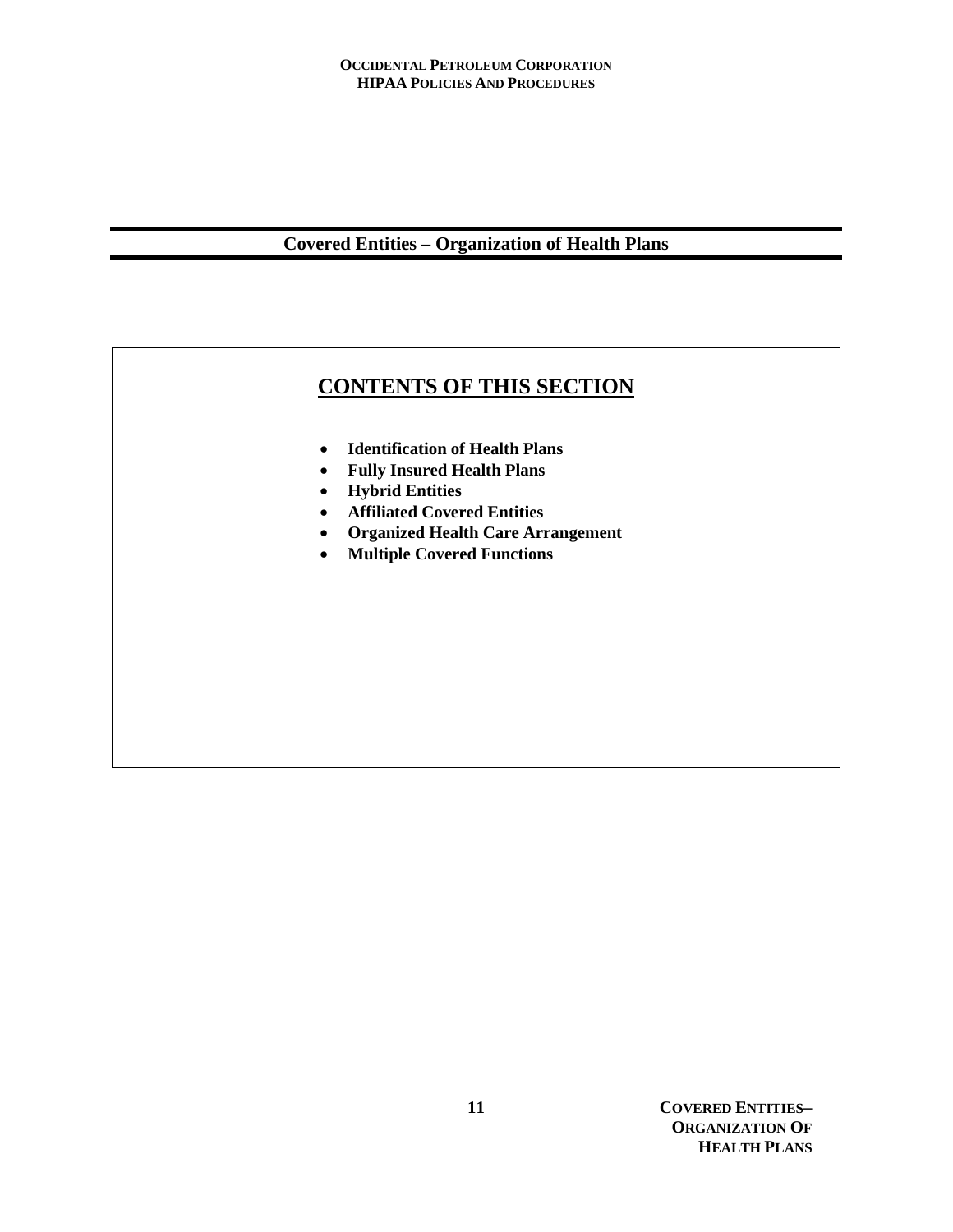#### <span id="page-14-0"></span>**Identification Of Health Plans**

*HIPAA applies to certain Health Plans that are sponsored by the Employer. The HIPAA Regulations require that each Health Plan establish Policies and Procedures to comply with the privacy rules under HIPAA. This section is intended to identify those Health Plans that will be subject to these Policies and Procedures.*

#### **Policies***.*

The Plan Sponsor shall identify the Health Plans that will be subject to the HIPAA Policies and Procedures.

#### **Procedures***.*

**Identification of Health Plans and Plan Sponsors.** The following Health Plan is subject to these Policies and Procedures:

**Health Plan Name Plan Sponsor** 

| $\bullet$ | Occidental Petroleum Corporation Welfare Plan (Medical, Dental and FSA<br>components) | Occidental Petroleum Corporation    |
|-----------|---------------------------------------------------------------------------------------|-------------------------------------|
| $\bullet$ | Occidental Petroleum Corporation Retiree Medical Plan                                 | Occidental Petroleum Corporation    |
| $\bullet$ | Occidental Petroleum Corporation Retiree Dental Plan                                  | Occidental Petroleum Corporation    |
| $\bullet$ | Occidental Petroleum Corporation Health Promotion Plan                                | Occidental Petroleum Corporation    |
| $\bullet$ | Occidental Chemical Corporation Medical Plan                                          | Occidental Chemical Corporation     |
| $\bullet$ | Occidental Chemical Corporation Retiree Medical Plan                                  | Occidental Chemical Corporation     |
| $\bullet$ | Occidental Chemical Corporation Dental Assistance Plan                                | Occidental Chemical Corporation     |
| $\bullet$ | Occidental Chemical Corporation Retiree Dental Assistance Plan                        | Occidental Chemical Corporation     |
| $\bullet$ | Occidental Chemical Corporation Pretax Premium Plan                                   | Occidental Chemical Corporation     |
| $\bullet$ | Occidental Chemical Corporation Special Welfare Plan for North                        | Occidental Chemical Corporation     |
|           | <b>Tonawanda Hourly Employees</b>                                                     |                                     |
| $\bullet$ | Occidental Chemical Corporation Special Welfare Plan for North                        | Occidental Chemical Corporation     |
|           | <b>Tonawanda Salaried Employees</b>                                                   |                                     |
| $\bullet$ | Blue Cross-Blue Shield Plan for Hourly Employees of Occidental Chemical               | Occidental Chemical Corporation     |
|           | Corporation at Niagara Falls                                                          |                                     |
| $\bullet$ | Blue Cross-Blue Shield Plan for Hourly Employees of Occidental Chemical               | Occidental Chemical Corporation     |
|           | and Plastics Corporation - North Tonawanda                                            |                                     |
| ٠         | Group Insurance Plan for Petrolia Hourly Employees                                    | <b>INDSPEC Chemical Corporation</b> |
| $\bullet$ | Group Insurance Plan for Petrolia Hourly Retirees                                     | <b>INDSPEC Chemical Corporation</b> |
|           |                                                                                       |                                     |

**Changes to Health Plans Subject to Policies and Procedures.** The Privacy Official shall, with the approval of the Plan Sponsor, amend, modify, add to or delete the list of Health Plans that are subject to these Policies and Procedures, from time to time as appropriate.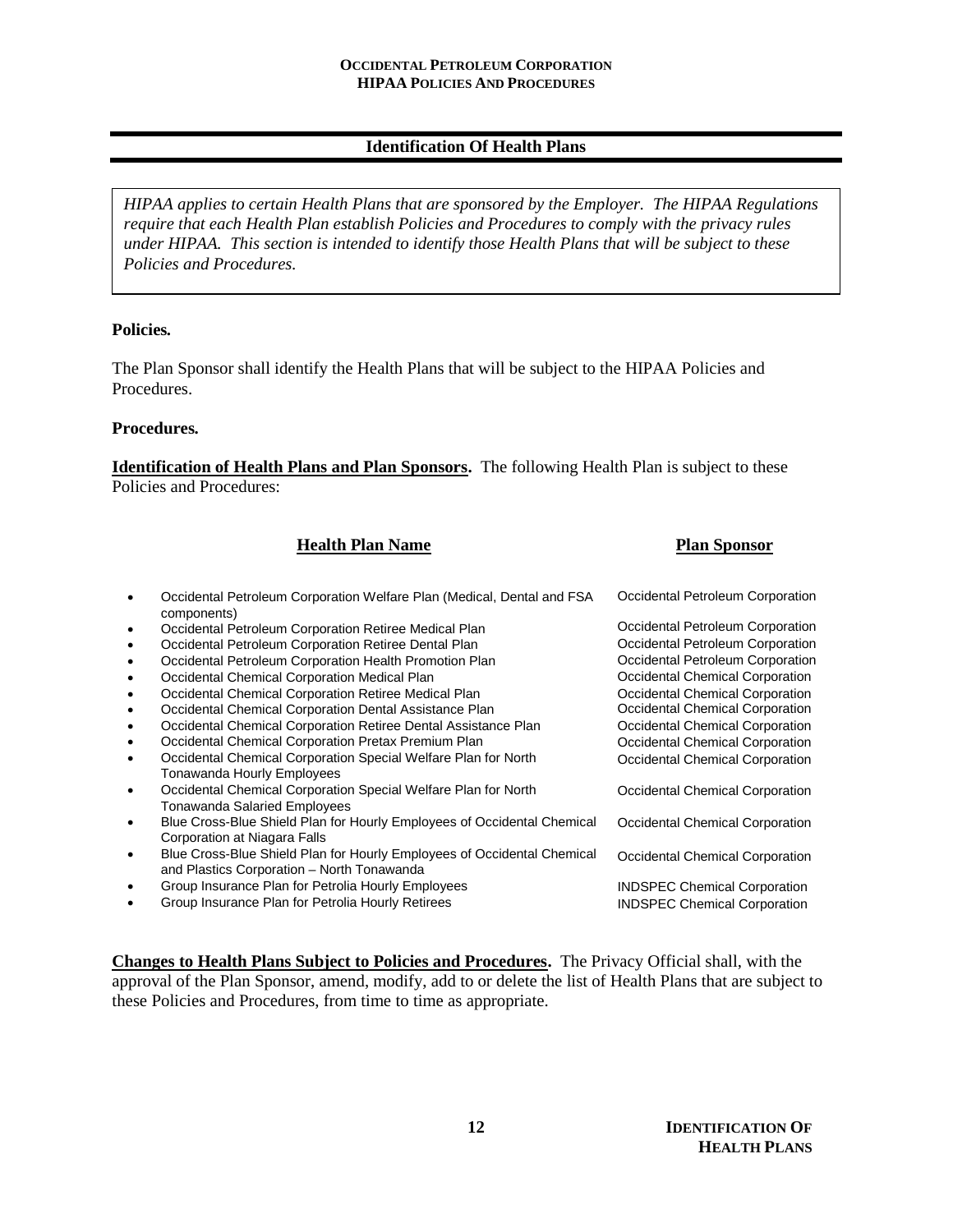## <span id="page-15-0"></span>**Fully Insured Health Plans**

*The HIPAA Regulations recognize that fully insured health insurance issuers and HMOs are subject to HIPAA in their own right as Covered Entities. To the extent the Health Plan and Employer do not receive Individually Identifiable Health Information in connection with fully insured health insurance coverages or HMO coverages, their obligations under HIPAA will be minimal.*

#### **Policies***.*

The Health Plan, to the extent it is a Group Health Plan or Health Care Component under the HIPAA Regulations, is not subject to the HIPAA Regulations' provisions regarding personnel designations, training, safeguards, complaints, sanctions, mitigation, and policies and procedures (*See* 45 CFR §  $164.530(a)$ -(f), and (i)) to the extent that:

- 1) Solely Through Health Insurance or HMO. The Health Plan provides health benefits solely through an insurance contract with a health insurance issuer or an HMO;
- 2) Limitations on Protected Health Information Disclosed to Plan Sponsor. The Health Plan or Health Care Component does not disclose Protected Health Information to the Plan Sponsor, except for:
	- a) Summary Health Information; or
	- b) Information on whether the Participant is participating in the Health Plan or is enrolled in or has disenrolled from a health insurance issuer or HMO offered by the Health Plan.
- 3) Remaining HIPAA Requirements. If the above conditions apply, the Health Plan's fully insured components and coverage under an HMO must only comply with the non-retaliation and nonwaiver provisions of the HIPAA Regulations (45 CFR  $\S$  164.530(g), (h)); and
- 4) Documentation. The Health Plan must maintain written or electronic documentation of any related documents. Such documents must be retained for a minimum of six (6) years from the date of their creation or the date when they last were in effect, whichever is later.

*HIPAA Regulations/Citations 45 CFR § 164.530(k)*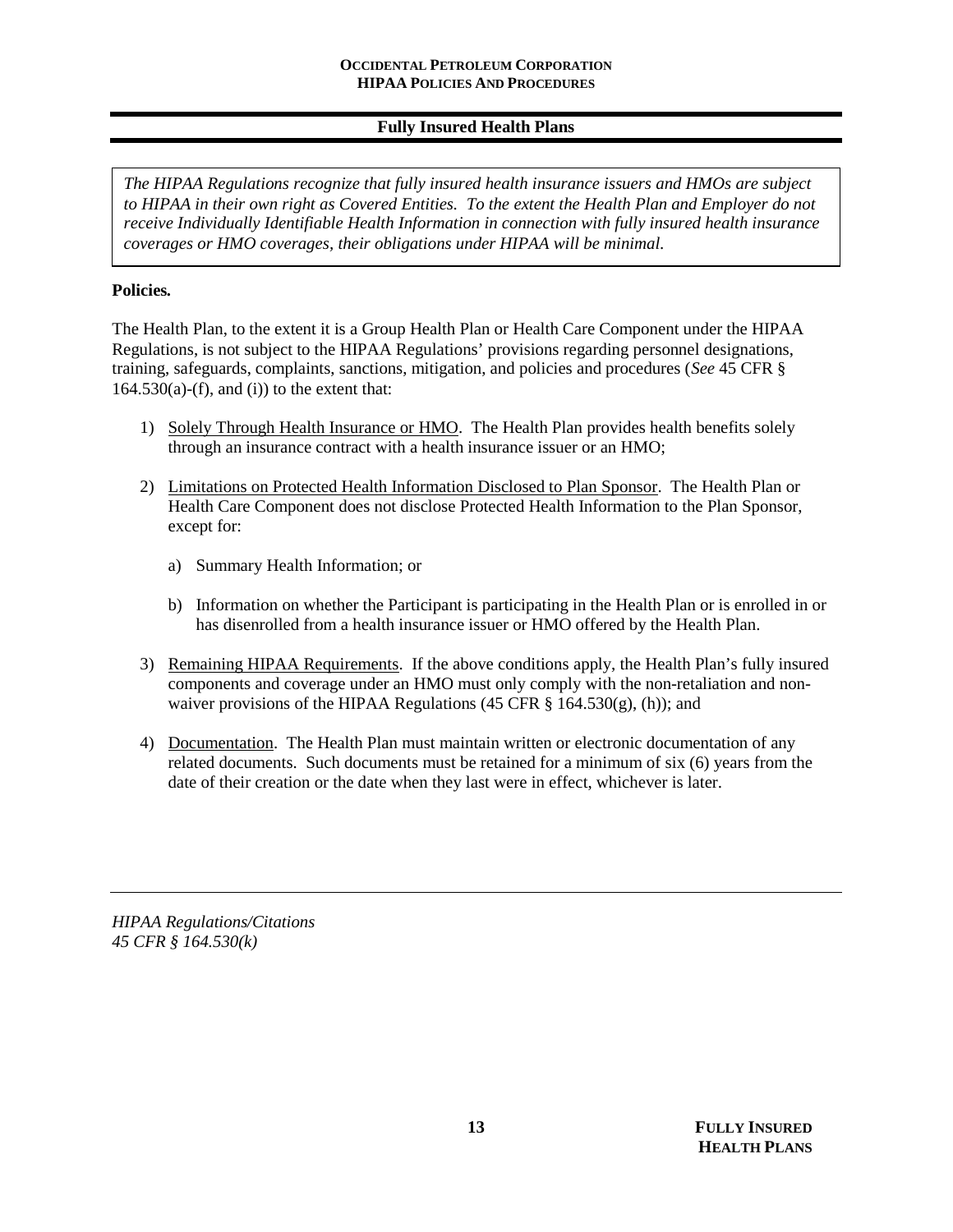## <span id="page-16-0"></span>**Hybrid Entities**

*In recognition that some employers may establish wrap-around benefit plans consisting of both health (e.g., medical) and non-health (e.g., disability) components, the use of the "Hybrid Entity" concept permits the HIPAA Regulations to be applied solely to the Health Care Components of the wrap-around plan.*

#### **Policies***.*

If it is determined that the Health Plan should operate as a Hybrid Entity, the HIPAA Regulations shall be applied only to the Health Care Component(s) of the Health Plan.

#### **Procedures***.*

**Health Care Component**. To the extent that the Plan Sponsor designates a Health Plan's Health Care Components as part of a Hybrid Entity, any reference in the HIPAA Regulations to a "Health Plan," shall refer to the Health Care Component of the Health Plan if such Health Care Component performs the functions of a Health Plan.

**Protected Health Information**. To the extent that the Plan Sponsor designates a Health Plan's Health Care Components as part of a Hybrid Entity, reference in the HIPAA Regulations to "Protected Health Information" refers to Protected Health Information that is created or received by or on behalf of the Health Care Component of the Health Plan.

**Safeguard Requirements**. To the extent that the Plan Sponsor designates a Health Plan's Health Care Components as part of a Hybrid Entity, the Health Plan will ensure that any Health Care Component(s) of the Health Plan comply with the applicable requirements of the HIPAA Regulations. In particular, and without limiting this requirement, the Health Plan shall ensure that:

- 1) The Health Plan's Health Care Component(s) does not disclose Protected Health Information to another component of the Health Plan under circumstances in which the HIPAA Regulations would prohibit such Disclosure if the Health Care Component and the other component were separate and distinct legal entities;
- 2) A component that would be a Business Associate of a component that performs covered functions if the two components were separate legal entities does not Use or disclose Protected Health Information that it creates or receives from or on behalf of the Health Care Component in a way prohibited by the HIPAA Regulations; and
- 3) If a person performs duties for both the Health Care Component in the capacity of a member of the Workforce of such component and for another component of the Hybrid Entity in the same capacity with respect to that component, such Workforce member must not Use or disclose Protected Health Information created or received in the case of or incident to the Workforce member's work for the Health Care Component in a prohibited way.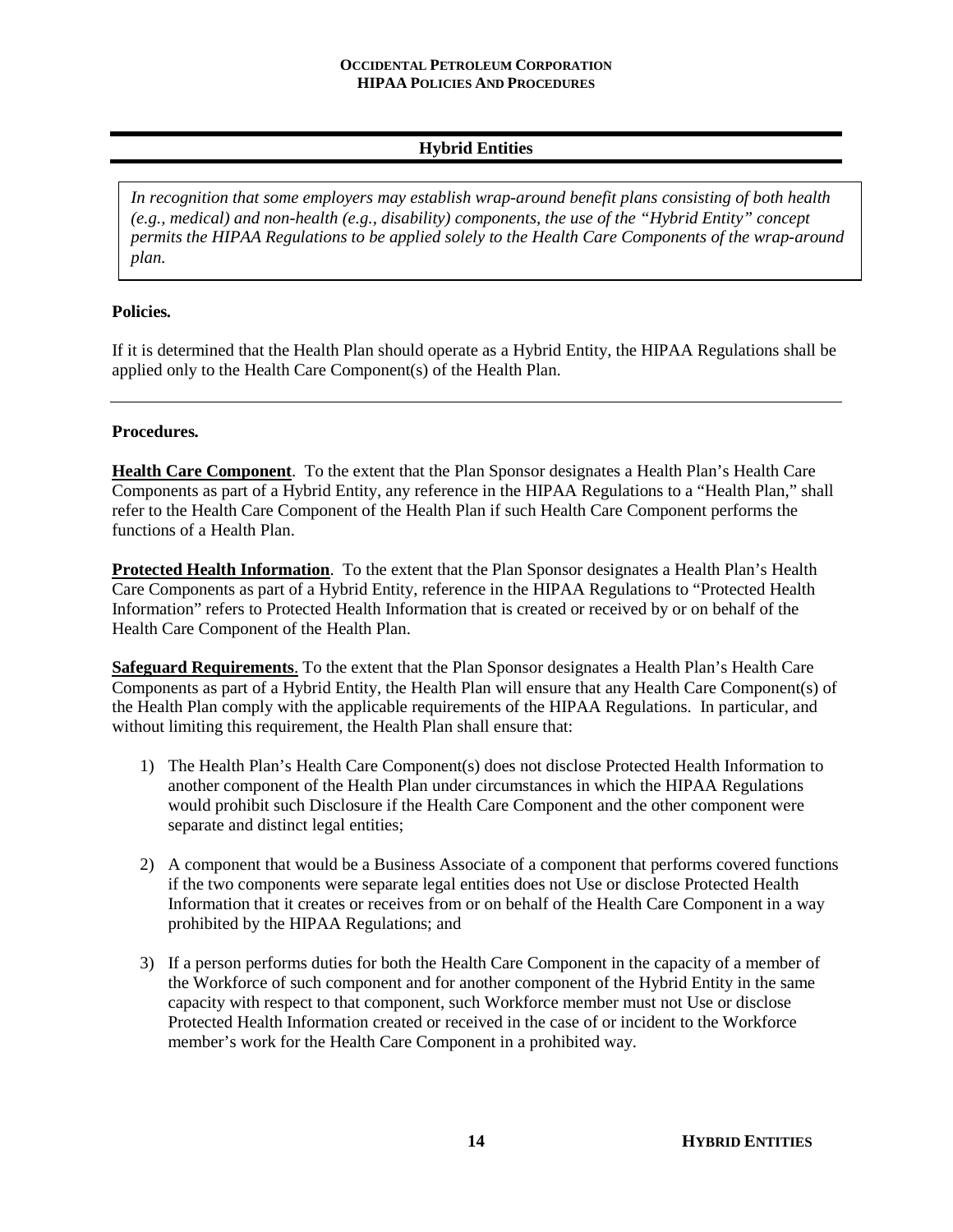**Health Plan's Responsibilities***.* As a Hybrid Entity, the Health Plan will have the following responsibilities:

- 1) HIPAA Regulations. Comply with the HIPAA Regulations as they pertain to Hybrid Entities.
- 2) Hybrid Entity Documentation. Implement Policies and Procedures to ensure compliance with the HIPAA Regulations.
	- a) Designate the Health Care Components of the Health Plan and appropriately document in written or electronic form the designation, provided that, if the Health Plan designates a Health Care Component or Components, the Health Plan will include any component that would meet the definition of a Covered Entity if it were a separate legal entity. Health Care Component(s) also may include a component only to the extent that it performs:
		- i) Covered functions; or
		- ii) Activities that would make such component a Business Associate of a component that performs covered functions if the two components were separate legal entities.
	- b) Retain the written or electronic designations of Health Care Components for a minimum of six (6) years from the date of creation or the date when the designation was last in effect, whichever is later.

*HIPAA Regulations/Citations 45 CFR §§ 164.103, 164.105*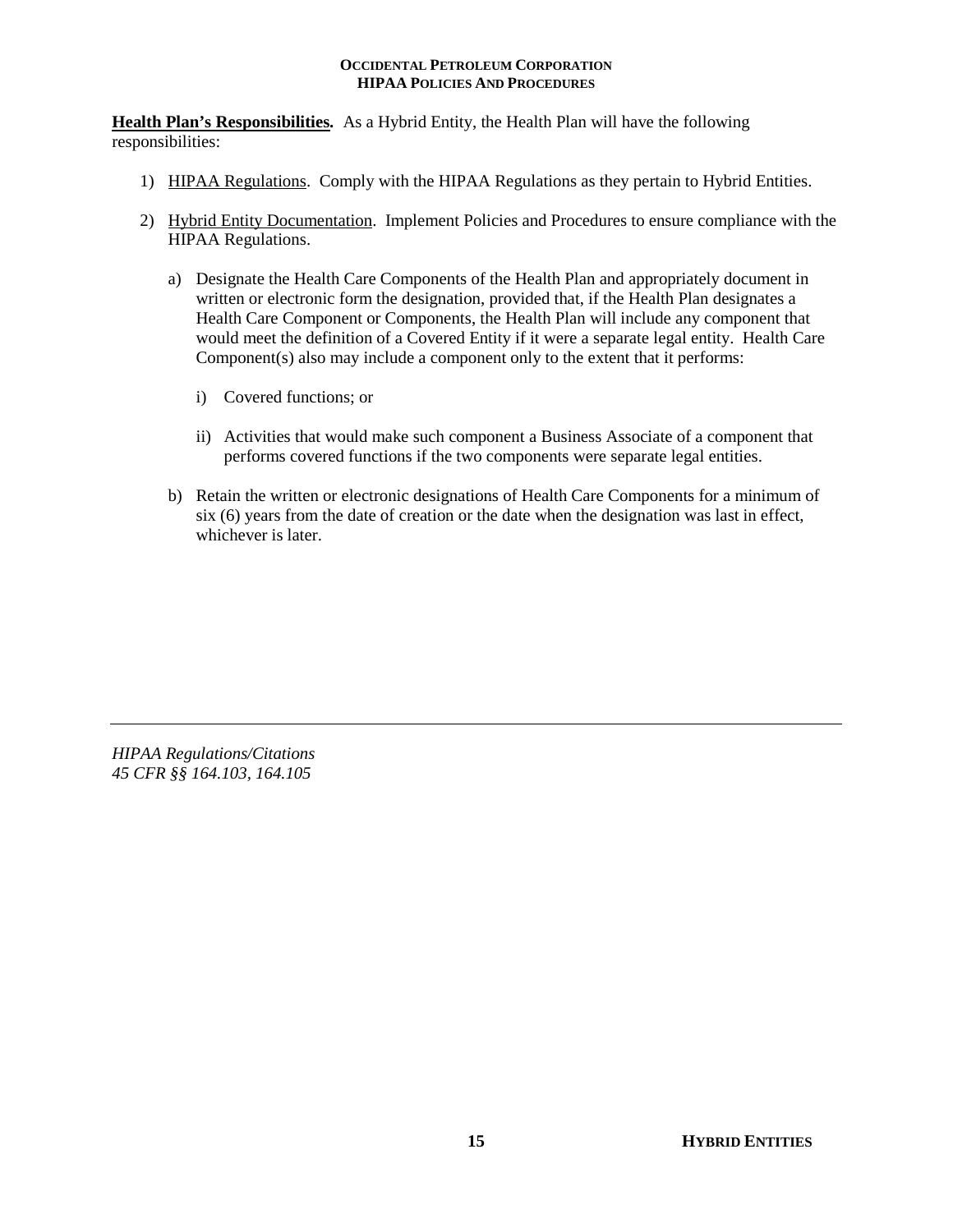## <span id="page-18-0"></span>**Affiliated Covered Entities**

*To the extent the Employer or its subsidiaries or affiliates sponsors a number of different Health Plans, the different Health Plans may designate themselves as a single Covered Entity for various HIPAA requirements including the provision of a single Notice of Privacy Practices.*

#### **Policies.**

Legally separate Covered Entities that are affiliated may designate themselves as a single Covered Entity for purposes of the HIPAA Regulations.

#### **Procedures.**

#### **Requirements for Designation As An Affiliated Covered Entity:**

- 1) Affiliated Covered Entity Designation. Legally separate Covered Entities may designate themselves (including any Health Care Components of such Covered Entity) as a single Affiliated Covered Entity for purposes of the HIPAA Regulations, provided that all of the Covered Entities designated are under common ownership or control (within the meaning of 45 CFR § 164.103).
- 2) Documentation. The designation of an Affiliated Covered Entity must be maintained in a written or electronic record and retained for six (6) years from the date of its creation or the date when it last was in effect, whichever is later.

**Safeguard Requirements.** An Affiliated Covered Entity must ensure that:

- 1) Uses and Disclosures. Use and Disclosure of Protected Health Information by the Affiliated Covered Entity complies with the HIPAA Regulations;
- 2) Covered Functions. If the Affiliated Covered Entity combines the functions of a Health Plan, Health Care Provider, or Health Care Clearinghouse, the Affiliated Covered Entity will comply with the HIPAA Regulations (see e.g., 45 CFR  $\S$ § 164.308(a)(4)(ii)(A) and 164.504(g)) as applicable to the Health Plan, Health Care Provider, or Health Care Clearinghouse covered functions performed; and
- 3) Related Purposes. If the Affiliated Covered Entity combines the functions of a Health Plan, Health Care Provider or Health Care Clearinghouse, the Affiliated Covered Entity may Use or disclose the Protected Health Information of individuals only for purposes related to the appropriate function being performed.

*HIPAA Regulations/Citations 45 CFR § 164.105(b)*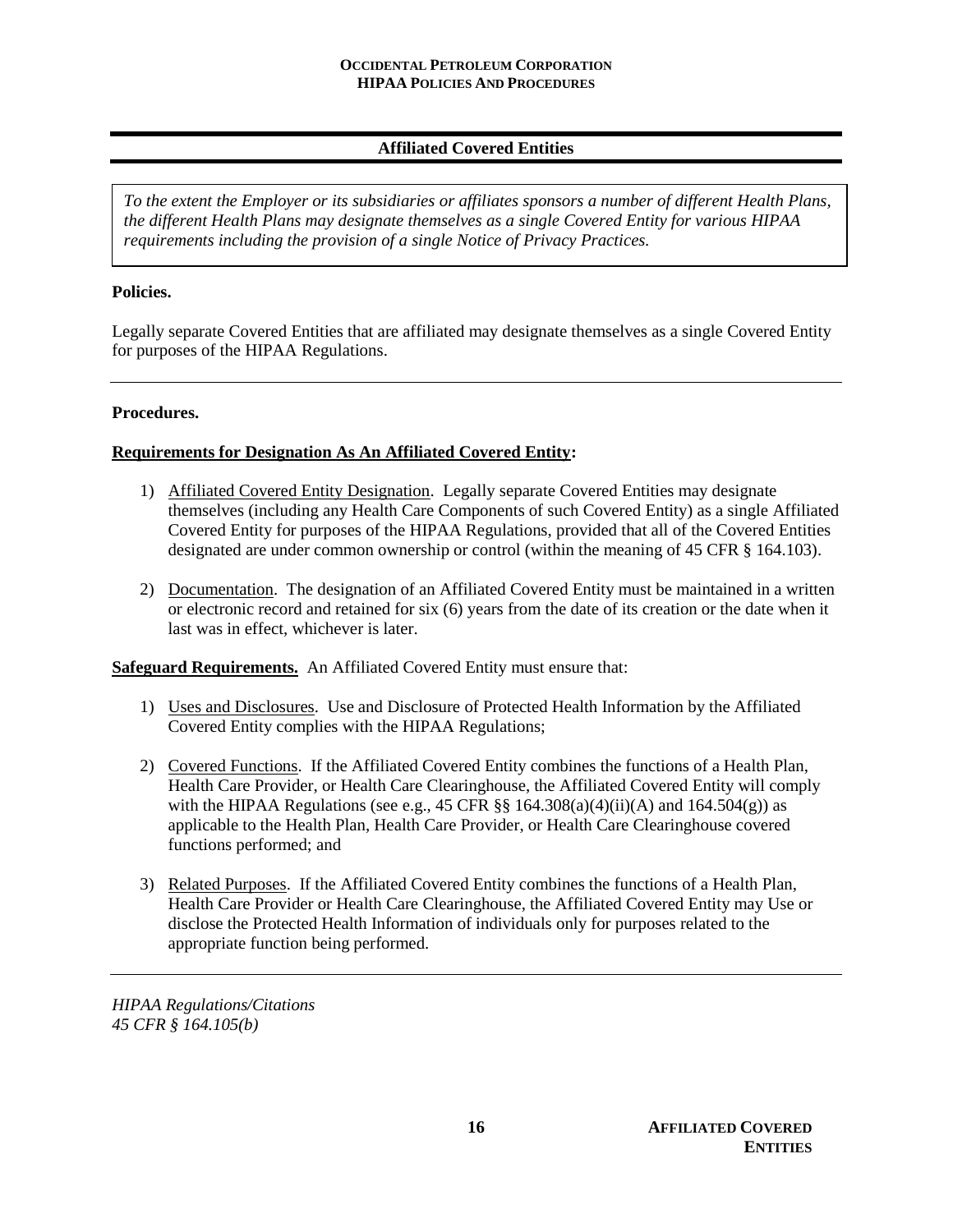#### <span id="page-19-0"></span>**Organized Health Care Arrangements**

*To the extent the Health Plan includes certain fully insured health insurance coverages or HMO coverages, use of an Organized Health Care Arrangement will permit certain Health Information to be provided between the Health Plan and the health insurance issuer or HMO.*

#### **Policies.**

**Organized Health Care Arrangement**. To the extent the Health Plan operates as an Organized Health Care Arrangement:

- 1) Sharing Information. The Health Plan may share Protected Health Information with separate Covered Entities comprising the Organized Health Care Arrangement for any Health Care Operations activity of the Organized Health Care Arrangement.
- 2) Joint Activities. The Health Plan may, to the extent applicable, perform one or more activities jointly with the other Covered Entities comprising the Organized Health Care Arrangement.

*HIPAA Regulations/Citations 45 CFR §§ 160.103, 164.506(c), 164.508, 164.520(d)*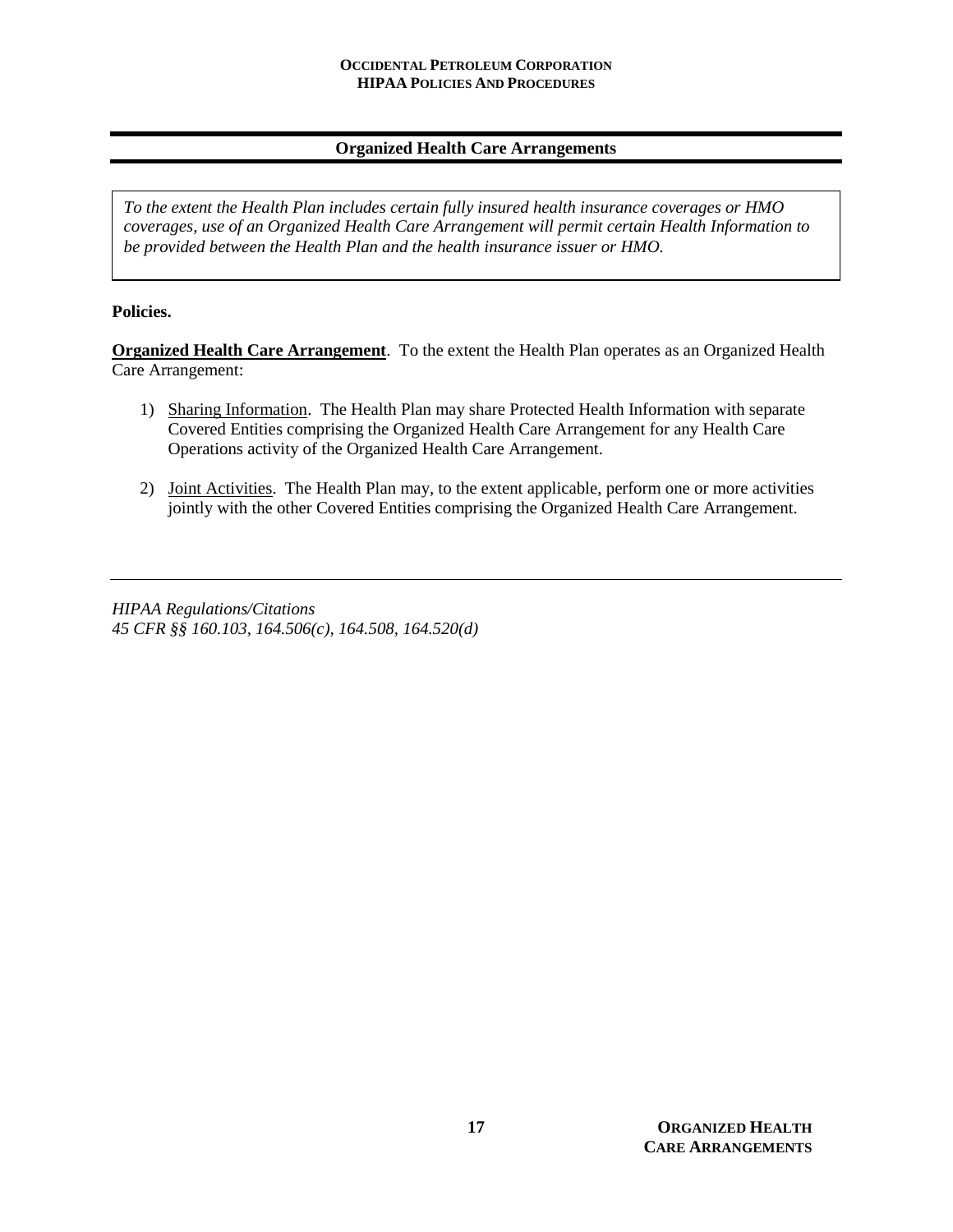## <span id="page-20-0"></span>**Multiple Covered Functions**

*Covered Entities perform a number of covered functions that cause them to be a Health Plan, Health Care Provider or Health Care Clearinghouse under HIPAA. To the extent that a Covered Entity performs multiple covered functions (involving any combination of Health Plans or Health Care Providers), it must comply with the provisions applicable to multiple covered functions.*

#### **Policies.**

**Compliance With Applicable HIPAA Regulations.** If the Health Plan performs multiple covered functions that would make the Health Plan operate as any combination of a Health Plan, a covered Health Care Provider, and a Health Care Clearinghouse, the Health Plan will comply with the HIPAA Regulations that are applicable to the Health Plan, Health Care Provider, or Health Care Clearinghouse covered functions performed.

**Related Purposes***.* If the Health Plan performs multiple covered functions, the Health Plan may Use or disclose the Protected Health Information of Participants who receive services, but only for purposes related to the appropriate function being performed.

*HIPAA Regulations/Citations 45 CFR §§ 164.501, 164.504(g)*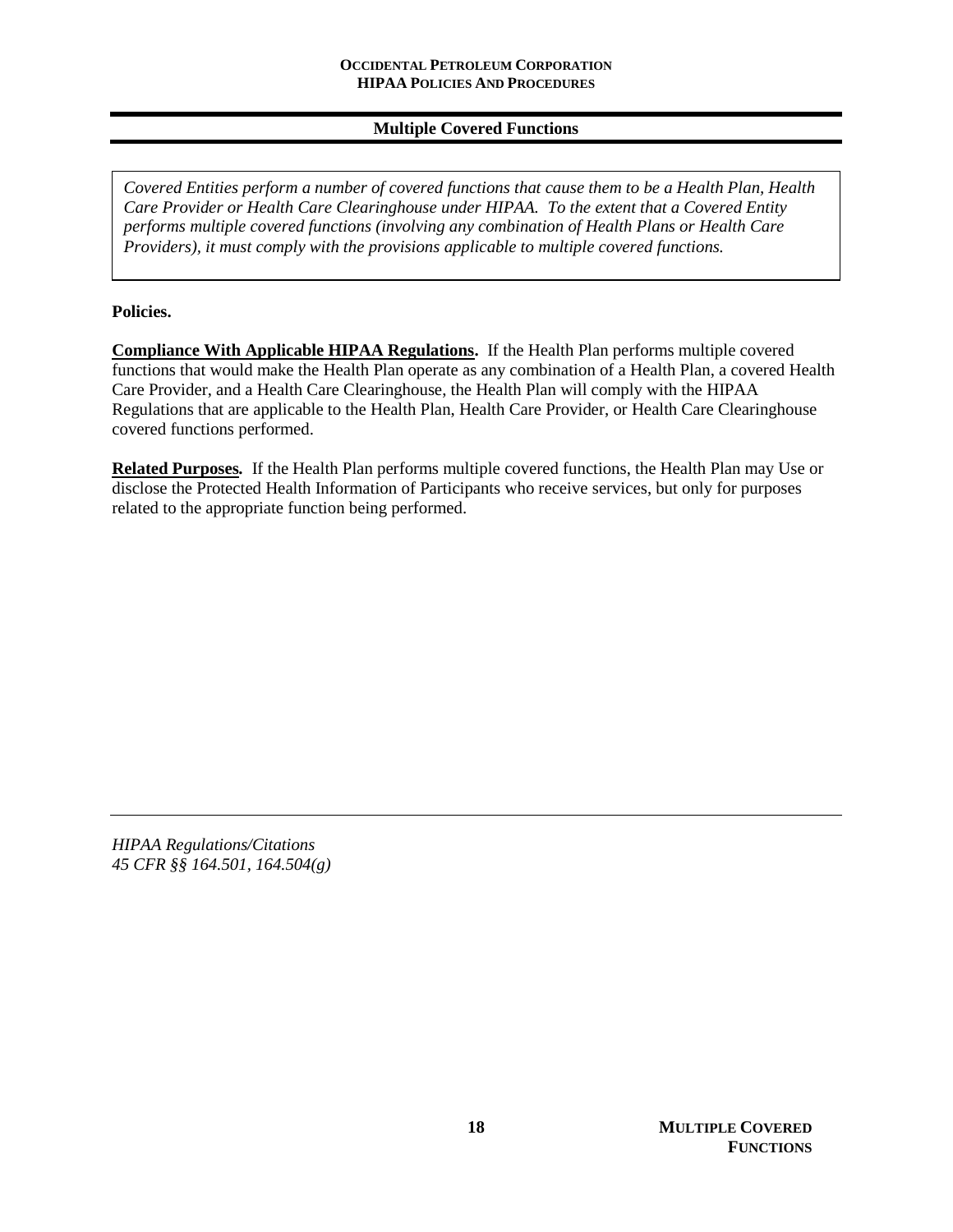## <span id="page-21-0"></span>**PARTICIPANTS' RIGHTS**

## **CONTENTS OF THIS SECTION**

- **Right To Inspect And To Obtain Copies**
- **Right To Request An Amendment**
- **Right To Request Confidential Handling**
- **Right To Request Restrictions**
- **Right To Receive An Accounting Of Disclosures**
- **Waiver Of Rights**
- **Personal Representatives Of Participants**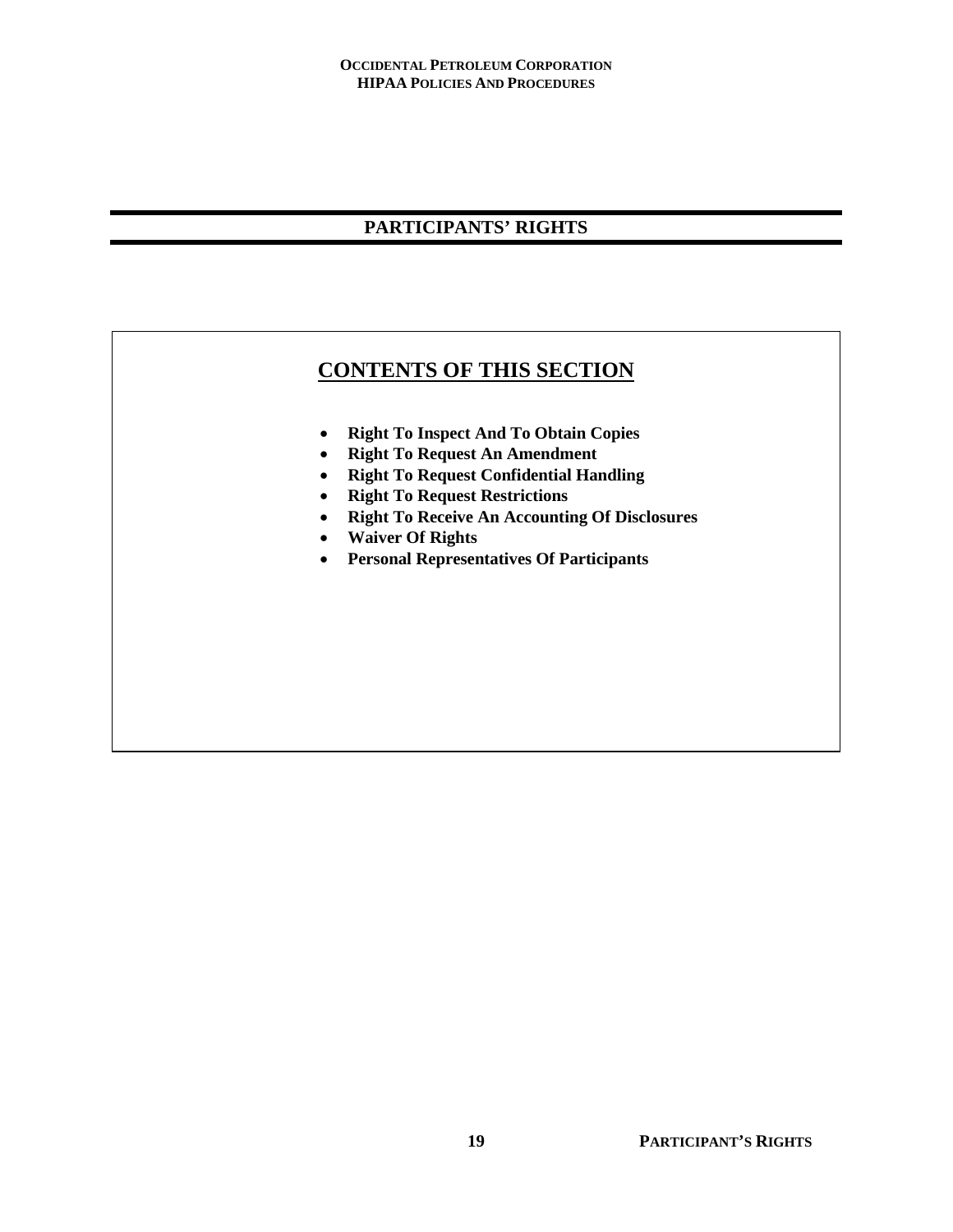## <span id="page-22-0"></span>**Right To Inspect And To Obtain Copies**

*One of the major objectives of the HIPAA Regulations is to permit Participants to have access to their Protected Health Information. Consequently, Health Plans must develop appropriate policies and procedures to facilitate such access by Participants.*

#### **Policies**.

**Right of Access**. Participants have the right to inspect and to obtain a copy of their Protected Health Information that the Health Plan maintains in a Designated Record Set, for as long as the Protected Health Information is maintained in the Designated Record Set, except for Psychotherapy Notes or information compiled in reasonable anticipation of, or for use in, a civil, criminal, or administrative action or proceeding.

- 1) Access Granted. To the extent a Participant is granted access to Protected Health Information, such Protected Health Information shall be provided in accordance with the terms and conditions of the HIPAA Regulations.
- 2) Access Denied. To the extent a Participant is denied access to Protected Health Information, the Participant shall follow the procedures applicable to the review of a denial of access set forth below.
- 3) Information in Electronic Format. If the Health Plan (or its Business Associate) maintains a Designated Record Set that includes the Protected Health Information of a Participant, the Participant shall have a right to (i) obtain from the Health Plan a copy of such information in the electronic form and format requested by the Participant, if readily producible in such form and format, or if not, in a readable electronic form and format as agreed to by the Health Plan and the Participant; and (ii) request that the Health Plan transmit such copy directly to an entity or person designated by the Participant, provided that such designation is in writing, signed by the Participant, and clearly identifies the designated person and where to send the copy of the Protected Health Information.

#### **Procedures.**

**Requests for Access to Protected Health Information.** The Health Plan may allow Participants to request access to inspect or to obtain a copy of their Protected Health Information that the Health Plan maintains in a Designated Record Set. The Health Plan may require such requests for access to be made in writing.

#### **Health Plan's Response.**

1) PHI Maintained On-Site or Off-Site. If the Participant requests access to Protected Health Information that is maintained by the Health Plan or is accessible to the Health Plan on-site, the Health Plan will act on such a request no later than 30 days after receiving the request as follows: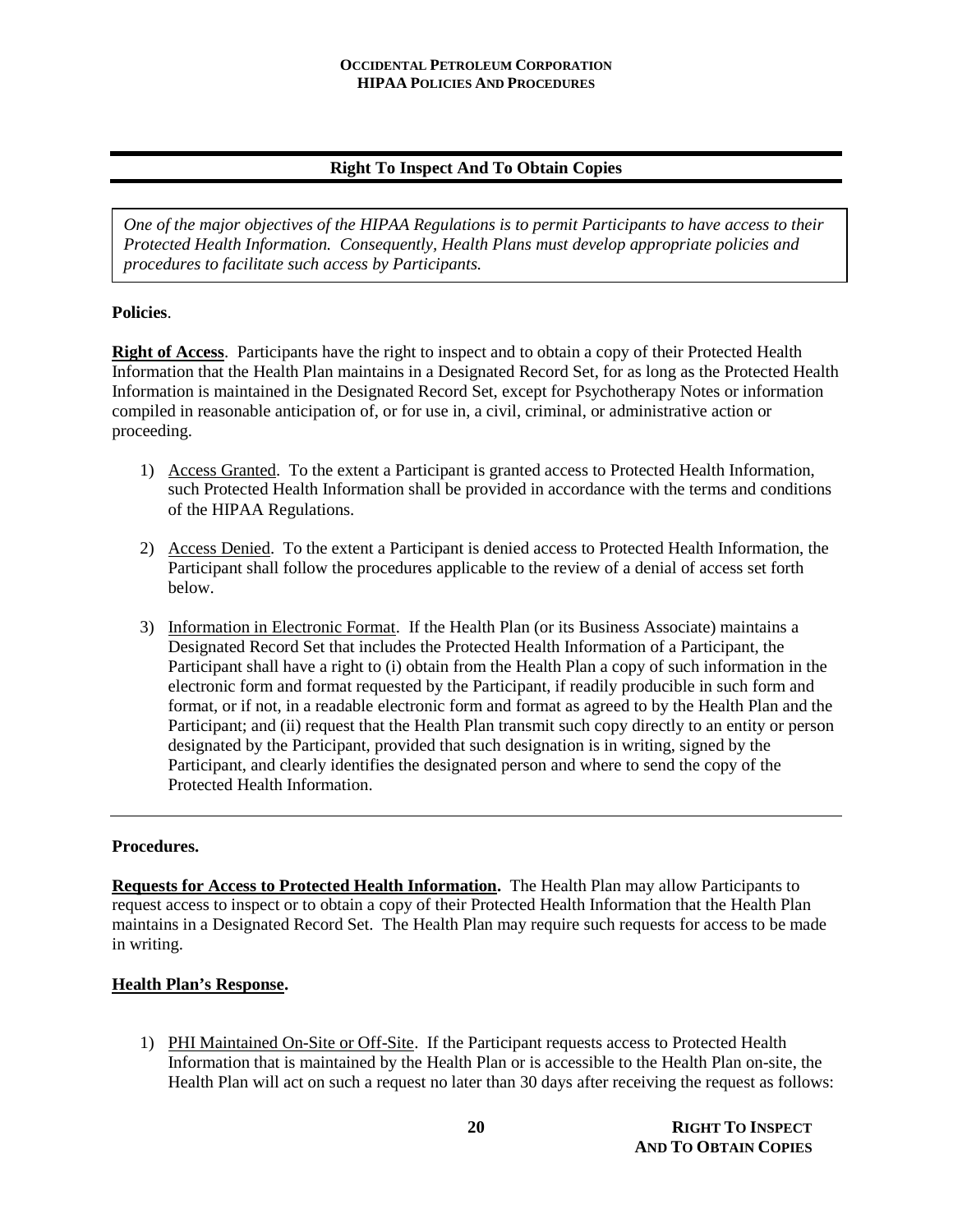- a) If the Health Plan grants the request for access, in whole or in part, the Health Plan will inform the Participant of the Health Plan's acceptance of the request and provide the access requested in accordance with the Provision of Access requirements listed below.
- b) If the Health Plan denies the request, in whole or in part, the Health Plan will provide the Participant with a written denial in accordance with the Denial of Access requirements listed below.
- c) If the Health Plan is unable to meet these requirements within the 30-day time period, the Health Plan may take up to an additional 30 days (a total of 60 days) for such actions by providing the Participant, within the first 30-day period, a written statement of the reasons for the Health Plan's delay and the date by when the Health Plan will complete the Health Plan's action on the request for access.
- 2) Information Not Accessible**.** If the Health Plan does not maintain the Protected Health Information that is the subject of a Participant's request for access, and the Health Plan knows where the requested information is maintained, the Health Plan will inform the Participant where to direct his or her request for access.

**Provision of Access.** If the Health Plan provides a Participant with access, in whole or in part, to his or her Protected Health Information, the Health Plan will do so by adhering to the following procedures:

1) Providing the Access Requested. The Health Plan will provide the access requested by the Participant, including inspection or obtaining a copy, or both, of the Protected Health Information the Health Plan maintains about the Participant in Designated Record Sets. If the same Protected Health Information that is the subject of a request for access is maintained in more than one (1) Designated Record Set or at more than one (1) location, the Health Plan need only produce the Protected Health Information once in response to a request for access.

2) Form of Access Requested*.*

- a) The Health Plan will provide the Participant with access to the Protected Health Information in the form or format requested by the Participant, if it is readily producible in such form or format; or, if not, in a readable hard copy form or such other form or format as agreed to by the Participant and by the Health Plan.
- b) If the Health Plan (or its Business Associate) maintains a Designated Record Set that includes the Protected Health Information of a Participant, the Health Plan shall, upon the request of the Participant, provide a copy of such information in the electronic format and format requested by the Participant if it is readily producible in that form or format, or if not, in a readable electronic form and format as agreed to by the Health Plan and the Participant. The Health Plan shall transmit such copy directly to an entity or person designated by the Participant, provided that such designation is in writing, signed by the Participant, and clearly identifies the designated person and where to send the copy of the Protected Health Information.
- c) The Health Plan may provide a summary of the Protected Health Information requested, in lieu of providing access to Protected Health Information, or the Health Plan may provide an explanation of the Protected Health Information to which access has been provided, if the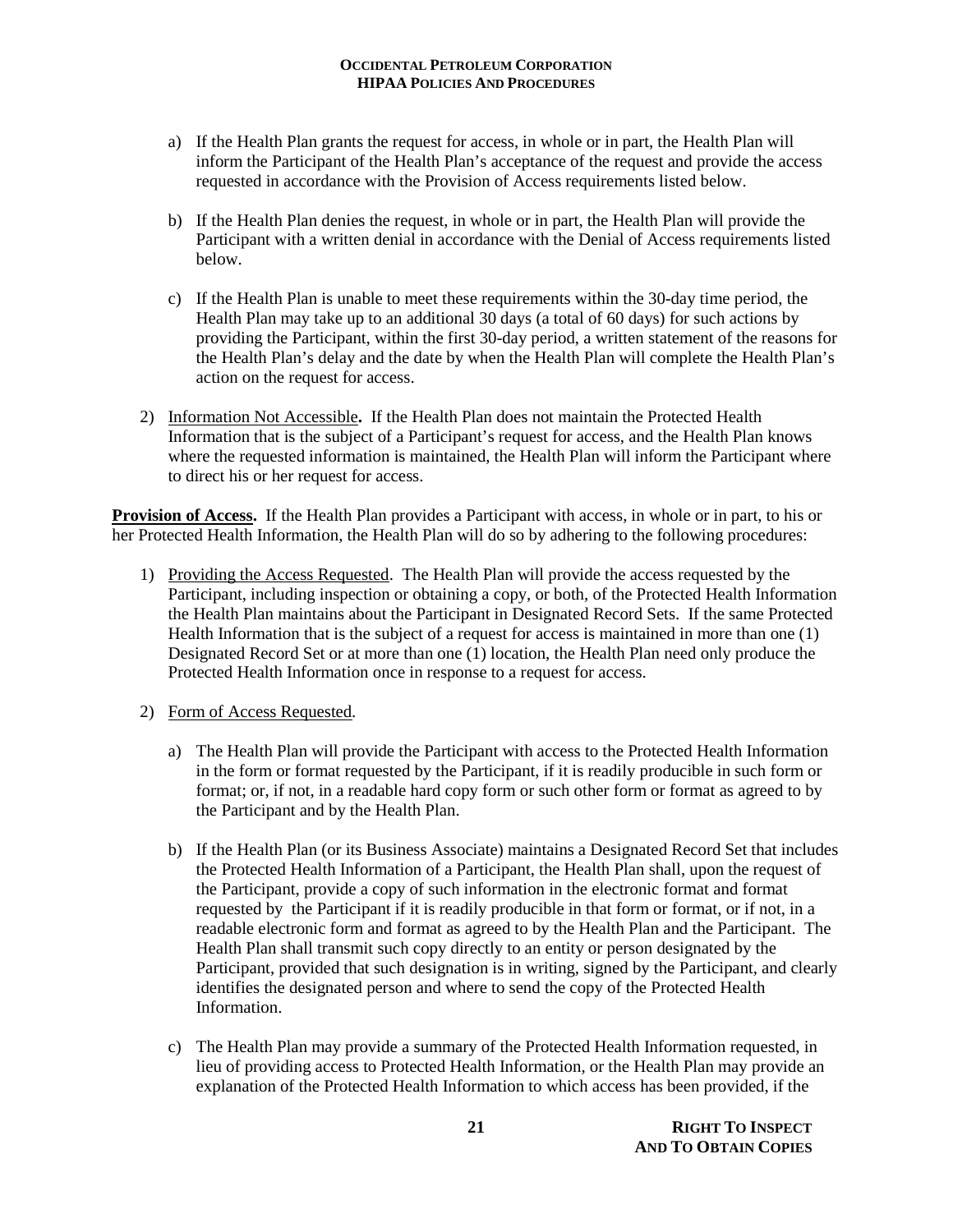Participant agrees in advance to such a summary or explanation and the Participant agrees in advance to the fees imposed, if any, by the Health Plan for such summary or explanation.

- 3) Manner of Access*.* The Health Plan will arrange with the Participant for a convenient time and place for the Participant to inspect or to obtain a copy of his or her Protected Health Information, or the Health Plan will mail a copy of the Protected Health Information at the Participant's request. The Health Plan may discuss the scope, format, and other aspects of the request for access with the Participant as necessary to facilitate the timely provision of access.
- 4) Fees. If the Participant requests a copy of his or her Protected Health Information or agrees to a summary or explanation of such information, the Health Plan may impose a reasonable, costbased fee. This fee will include only the cost of:
	- a) Labor for copying the Protected Health Information that the Participant has requested, whether in paper or electronic form;
	- b) Supplies for creating the paper or electronic media if the Participant requests that the electronic copy be provided on portable media;
	- c) Postage, when the Participant has requested that the copy, summary or explanation be mailed; and
	- d) Preparing an explanation or summary of the Protected Health Information, if the Participant agrees in advance to the fees imposed, if any, by the Health Plan for such summary or explanation.

When a copy of a Participant's Protected Health Information is to be provided in electronic format, the Health Plan may impose a reasonable, cost-based fee that does not exceed the Health Plan's labor costs for responding to the request for an electronic copy (or summary or explanation).

**Denial of Access.** If the Health Plan denies access, in whole or in part, to Protected Health Information, the Health Plan will do so only by adhering to the following requirements:

- 1) Partial Access. To the extent possible, the Health Plan will give the Participant access to any other portion of his or her Protected Health Information requested, after excluding the Protected Health Information as to which the Health Plan has a ground to deny access.
- 2) Form of Denial. Provide the Participant a timely, written denial. The denial will be written in plain language and will contain:
	- a) The basis for the denial;
	- b) If applicable, a statement of the Participant's review rights, including a description of how the Participant may exercise such review rights;
	- c) A description of how the Participant may complain to the Health Plan. This description will identify the person/office who is responsible for receiving complaints about the Health Plan's compliance with the HIPAA Regulations and who is able to provide further information about the matters covered by the Notice of Privacy Practices; and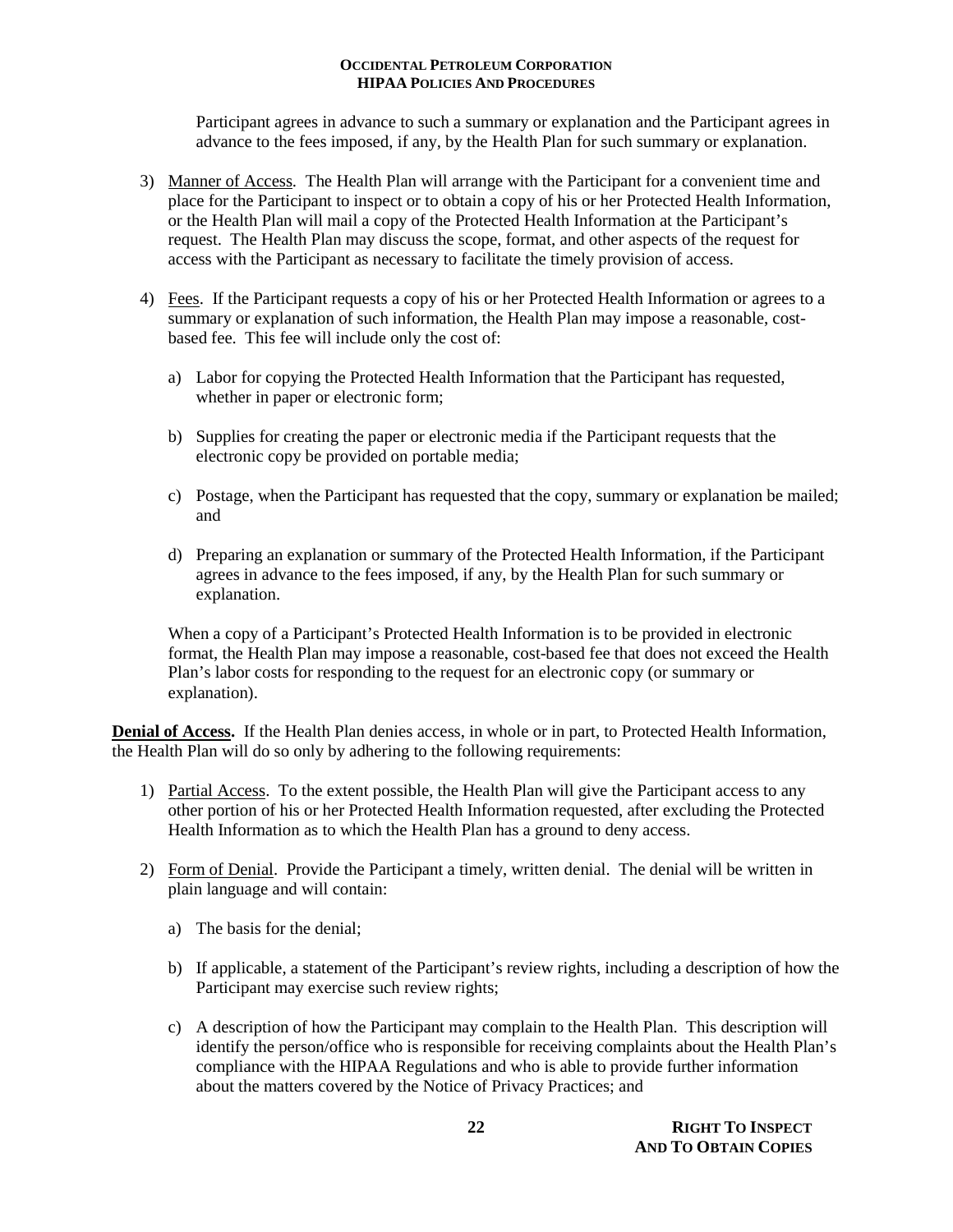- d) A description of how the Participant may complain to the Secretary of the U.S. Department of Health and Human Services. To complain about the Health Plan to the Secretary of the U.S. Department of Health and Human Services, the Participant must adhere to the following:
	- i) The complaint must be filed in writing, either on paper or electronically.
	- ii) The complaint must name the Health Plan as the entity that is the subject of the complaint and describe the Health Plan's acts or the Health Plan's omissions that the Participant thinks are in violation of the applicable parts of the HIPAA Regulations.
	- iii) The complaint must be filed within 180 days of when the Participant knew or should have known that the act or omission complained of occurred, unless this time limit is waived by the Secretary of the U.S. Department of Health and Human Services for good cause shown.

**Non-Reviewable Grounds for Denial of Access.** The Health Plan may deny a Participant access to his or her Protected Health Information without providing an opportunity for review, in the following circumstances:

- 1) Psychotherapy Notes. The Protected Health Information sought is not of a type or nature to which the Participant has a right of access because it is Psychotherapy Notes or it is information compiled in reasonable anticipation of, or for the Health Plan in, a civil, criminal, or administrative action or proceeding.
- 2) Federal Privacy Act. The Protected Health Information is contained in records that are subject to the federal Privacy Act (5 U.S.C. § 552a) and access to it may be denied, if the denial of access under the Privacy Act would meet the requirements of that law.
- 3) Confidentiality Agreement. The Protected Health Information was obtained from someone other than a Health Care Provider under a promise of confidentiality and the access requested by the Participant would be reasonably likely to reveal the source of the information.

**Reviewable Grounds for Denial of Access.** To the extent that the Health Plan denies a Participant access to his or her Protected Health Information (other than as described above), the Health Plan shall provide the Participant the right to have such denial reviewed in the following circumstances:

- 1) Physical Safety. A licensed Health Care professional shall determine, in the exercise of professional judgment, that the access requested by the Participant is reasonably likely to endanger the life or physical safety of the Participant or another person;
- 2) Safety of Others. The Protected Health Information makes reference to another person (unless such other person is a Health Care Provider) and a licensed Health Care professional has determined, in the exercise of professional judgment, that the access requested by the Participant is reasonably likely to cause substantial harm to such other person; or
- 3) Personal Representatives. The request for access is made by the personal representative of a Participant and a licensed Health Care professional has determined, in the exercise of professional judgment, that the provision of access to such personal representative is reasonably likely to cause substantial harm to the Participant or to another person.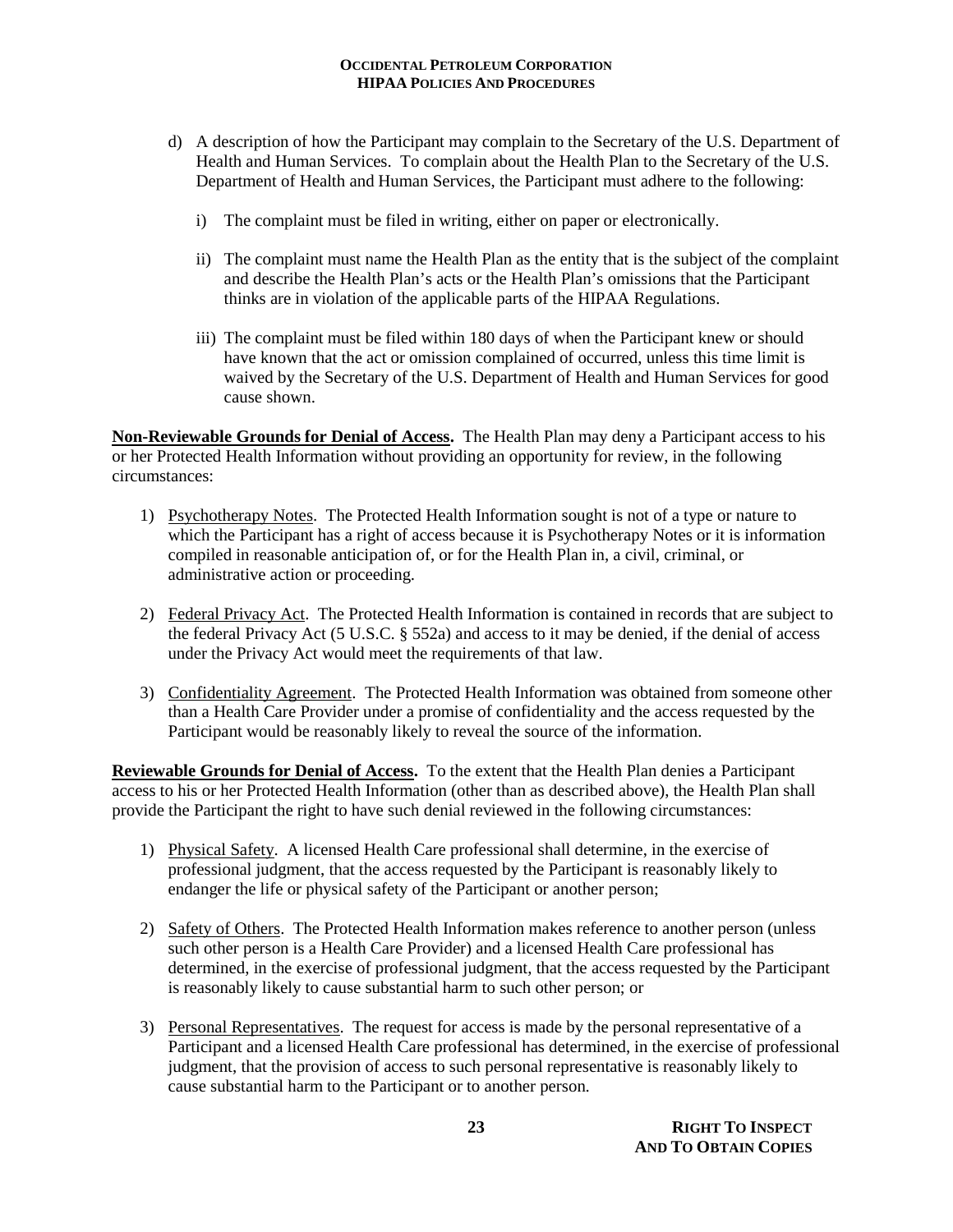If the Health Plan denies a Participant access to his or her Protected Health Information on a ground that qualifies as a Reviewable Ground for Denial of Access, the Participant has the right to have the denial reviewed by a licensed Health Care professional who is designated by the Health Plan to act as a reviewing official and who did not participate in the original decision to deny access. Any request by a Participant for review of a denial of access shall be made in writing and submitted to the Health Plan within a reasonable period of time after the Participant's receipt of the denial of access from the Health Plan. The Health Plan will provide or deny access in accordance with the determination of the reviewing official as follows:

- 1) Designation of Health Plan. If the Participant requests a Review of a Denial of Access, the Health Plan will designate a licensed Health Care professional, who was not directly involved in the denial, to review the decision to deny access.
	- a) The Health Plan will promptly refer the request for review to such designated reviewing official.
	- b) The designated reviewing official will determine, within a reasonable time period, whether or not to deny the access requested by the Participant based on the following standards:
		- i) In the exercise of professional judgment by the designated reviewing official, that the access requested is reasonably likely to endanger the life or physical safety of the Participant or another person;
		- ii) The Protected Health Information makes reference to another person (unless such other person is a Health Care Provider) and the designated reviewing official determines, in the exercise of professional judgment, that the access requested is reasonably likely to cause substantial harm to such other person;
		- iii) The request for access is made by the personal representative of a Participant and the designated reviewing official, in the exercise of professional judgment, determines that the provision of access to such personal representative is reasonably likely to cause substantial harm to the Participant or to another person; or
	- c) The Health Plan will promptly provide written notice to Participants or their personal representatives (as applicable) of the determination of the designated reviewing official and the Health Plan will carry out the designated reviewing official's determination.

**Documentation.** The Health Plan will maintain a written or electronic record of the Designated Record Sets to which Participant may access for a minimum of six (6) years from the date of their creation. The Health Plan will maintain a written or electronic record of the titles of the persons or offices responsible for receiving and processing requests for access by individuals for a minimum of six (6) years from the date of their creation or the date when it or they were last in effect, whichever is later.

*HIPAA Regulations/Citations 45 CFR § 164.524*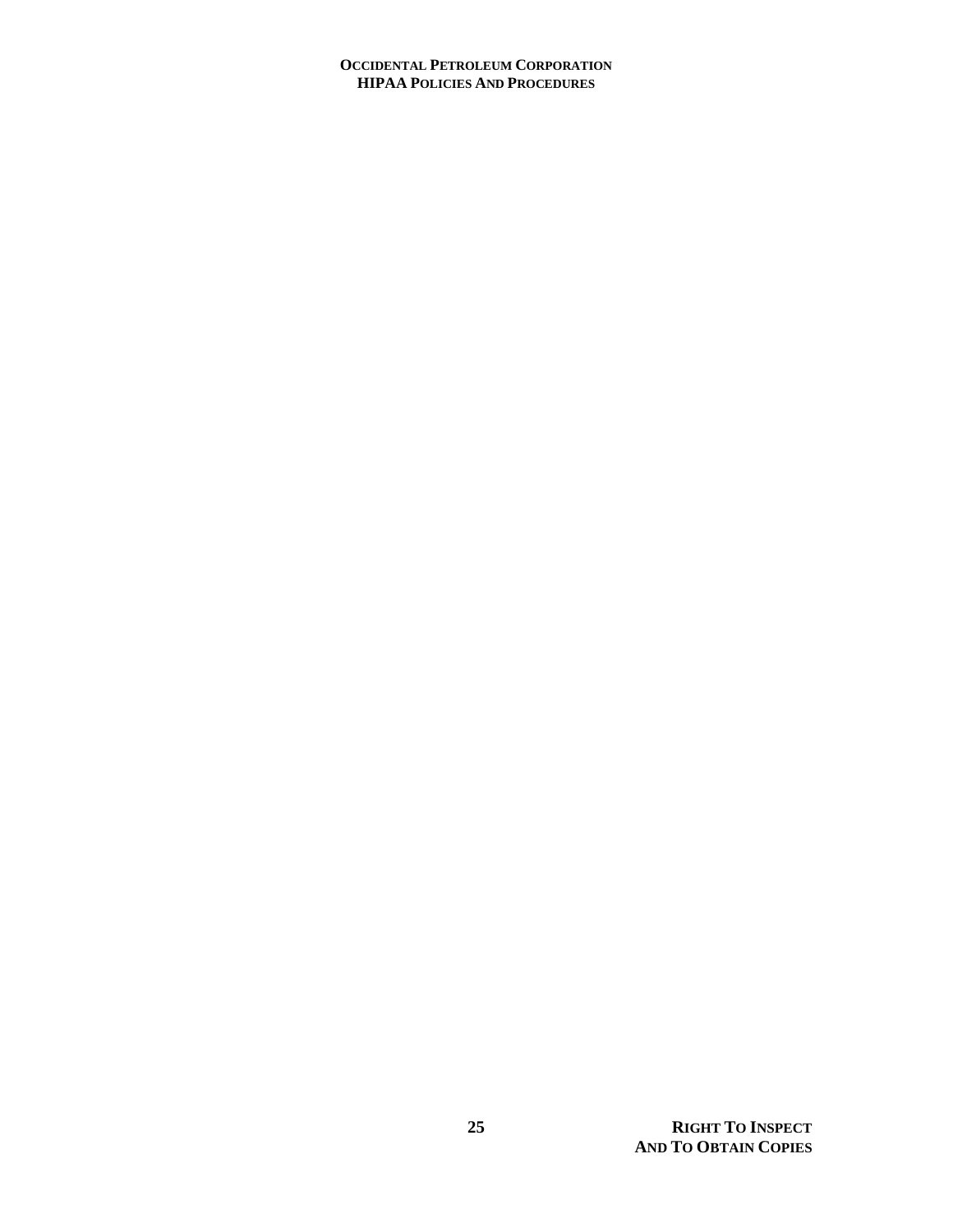## <span id="page-28-0"></span>**Right To Request An Amendment**

*The HIPAA Regulations are designed to permit Participants to have access to their Protected Health Information. Once Participants have accessed their Protected Health Information, they may believe that a basis exists to amend or clarify Protected Health Information. The HIPAA Regulations provide specific procedures to facilitate the amendment of Protected Health Information.*

#### **Policies:**

**Right to Amend.** The Participant has the right to have the Health Plan amend Protected Health Information or a record about him or her maintained in a Designated Record Set for as long as the Health Plan maintains the Protected Health Information in the Designated Record Set.

**Denial of Amendment.** The Health Plan may deny a Participant's request for amendment of Protected Health Information or a record about the Participant maintained in a Designated Record Set, if the Health Plan determines that:

- 1) Source of PHI. The Protected Health Information or record that is the subject of the request was not created by the Health Plan, unless the Participant provides the Health Plan with a reasonable basis to believe that the originator of Protected Health Information is no longer available to act on the requested amendment;
- 2) Not Part of a Data Record Set. The Protected Health Information or record that is the subject of the request was is not part of the Designated Record Set;
- 3) Not Available for Inspection. The Protected Health Information or record that is the subject of the request would not be available for inspection under the rights that the HIPAA Regulations gives to Participants to access Protected Health Information; or
- 4) No Changes Needed. The Protected Health Information or record that is the subject of the request is accurate and complete.

#### **Procedures.**

#### **Participant Requests for Amendment To Protected Health Information.**

- 1) Requests to Amend. A Participant may request that the Health Plan amend the Participant's Protected Health Information which the Health Plan maintains in a Designated Record Set. A Participant must make such a request for an amendment in writing and provide the Health Plan with reasons to support the requested amendment.
- 2) Response to Request. The Health Plan will act on a Participant's request for an amendment no later than 60 days after receiving the request as follows:
	- a) If the Health Plan grants a Participant's requested amendment, in whole or in part, the Health Plan will do so by following the procedures set forth below.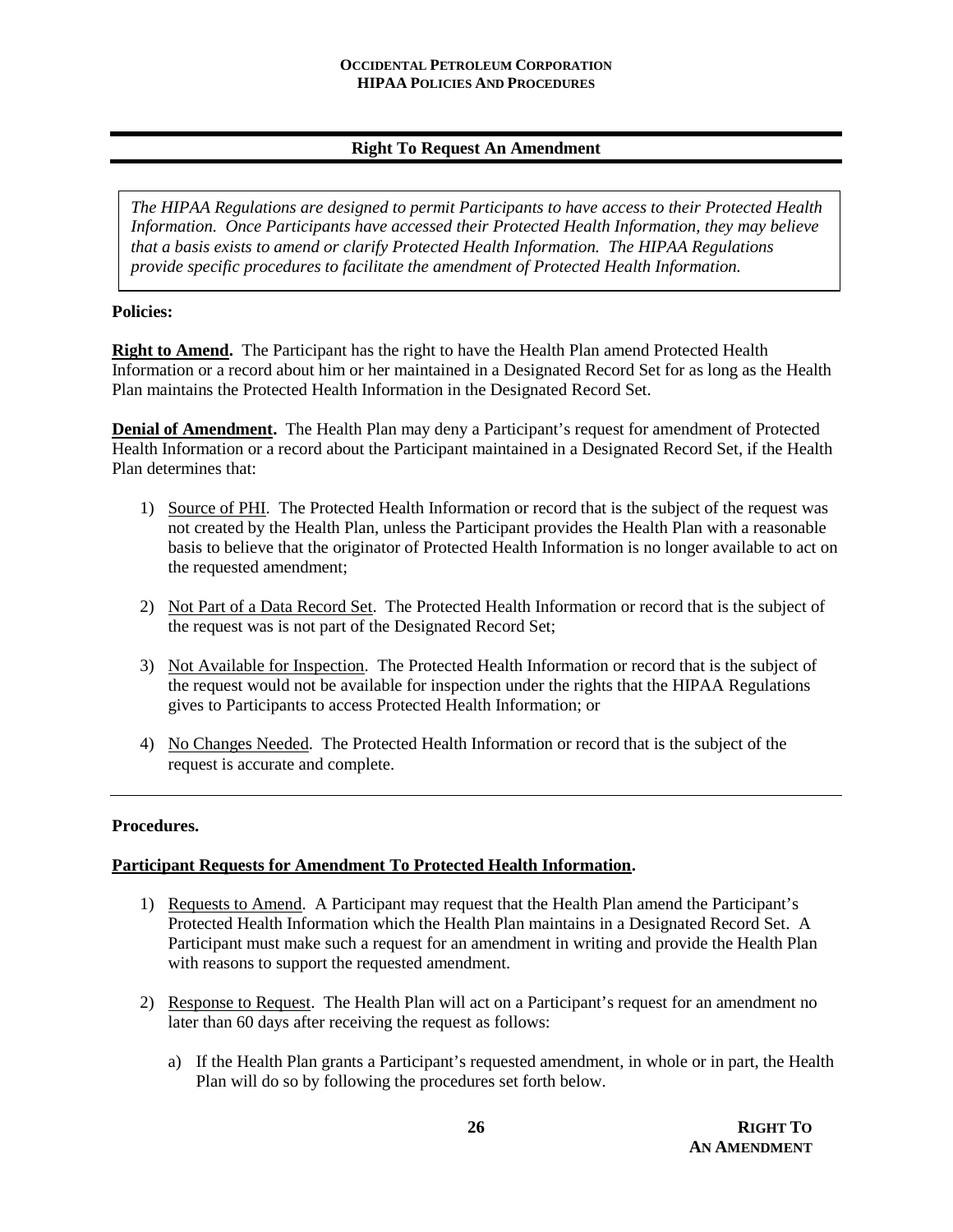- b) If the Health Plan denies a Participant's requested amendment, in whole or in part, the Health Plan will provide the Participant with a timely written denial by following the procedures set forth below.
- c) If the Health Plan is unable to act on a Participant's request to amend his or her Protected Health Information that the Health Plan maintains in a Designated Record Set within 60 days after receiving the request, the Health Plan may take up to an additional 30 days to act on the request, provided that, within 60 days after receiving the request for an amendment, the Health Plan provides the Participant with a written statement of the reasons for the Health Plan's delay in acting on the request and the date by when the Health Plan will complete its action on the request.

**Accepting the Amendment.** If the Health Plan accepts (in whole or in part) a Participant's request for an amendment to his or her Protected Health Information that the Health Plan maintains in a Designated Record Set, the Health Plan will do the following:

- 1) Amending PHI. The Health Plan will make the appropriate amendment to the Protected Health Information or record that is the subject of the Participant's request for amendment by, at a minimum, identifying the records in a Designated Record Set that are affected by the amendment and appending or otherwise providing a link to the location of the amendment.
- 2) Informing The Participant. The Health Plan will inform the Participant within 60 days after receiving the Participant's request to amend his or her Protected Health Information that the Health Plan has accepted the request. If the Health Plan is unable to act on the request for an amendment within the 60-day period after receipt of the request and the Health Plan provided the Participant with a written statement of the reasons for the Health Plan's delay and the date by when the Health Plan will complete the Health Plan's action on the request for an amendment, the Health Plan will inform the Participant that the request has been accepted as soon as the decision to accept is made, but in no event more than 90 days after the request for amendment was received by the Health Plan.
- 3) Informing Others. Before informing others of the amendment to a Participant's Protected Health Information, the Health Plan will obtain the Participant's identification of and the Participant's agreement to have the Health Plan notify the relevant persons with whom the amendment needs to be shared as follows:
	- a) The Health Plan will make reasonable efforts to inform and provide the amendment of the Protected Health Information to:
		- i) Persons identified by the Participant as having received Protected Health Information about the Participant and who need the amendment; and
		- ii) Persons, including the Health Plan's Business Associates, that the Health Plan knows have the Protected Health Information that is the subject of the amendment and that may have relied on, or could foreseeably rely on such information to the Participant's detriment.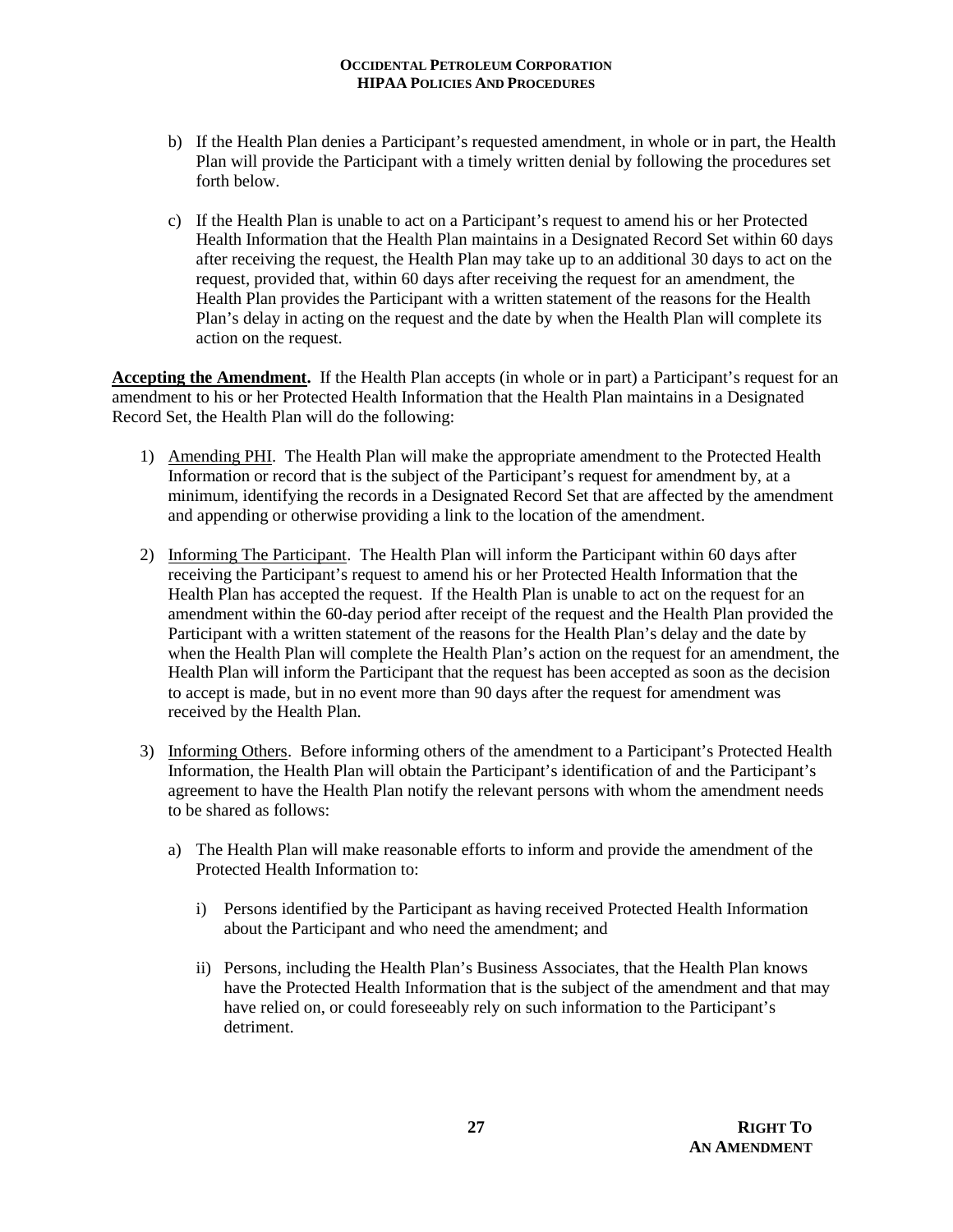**Denial of Request to Amend**. A denial of request to amend Protected Health Information shall state the basis for the denial of an amendment. Such basis for denial of amendment shall be one or more of the following:

- 1) Not Created By Health Plan. The Protected Health Information or record that is the subject of a Participant's request for amendment was not created by the Health Plan unless the Participant provides the Health Plan with a reasonable basis to believe that the originator of the Protected Health Information is no longer available to act on the requested amendment;
- 2) Not Part of a Data Record Set. The Protected Health Information or record that is the subject of a Participant's request for amendment is not part of the Designated Record Set;
- 3) Not Available for Inspection. The Protected Health Information or record that is the subject of a Participant's request for amendment would not be available for inspection under the rights that the HIPAA Regulations give to Participants to access Protected Health Information;
- 4) Accurate and Complete. The Protected Health Information or record that is the subject of the request for amendment is accurate and complete; or
- 5) Form of Health Plan Denial. The Health Plan's timely, written denial of a Participant's request for an amendment will also contain:
	- a) A plain language statement describing the Participant's right to submit a written statement to the Health Plan disagreeing with the Health Plan's denial of the amendment, and how the Participant may file such a statement with the Health Plan;
	- b) A statement that, if the Participant does not submit to the Health Plan a Statement of Disagreement with the Health Plan's denial of the amendment, the Participant has the right to request that the Health Plan include the Participant's request for amendment and the Health Plan's denial thereof with any future Disclosures the Health Plan may make of the Participant's Protected Health Information that is the subject of the amendment;
	- c) A description of how the Participant may complain to the Health Plan under the Health Plan's established Policies and Procedures for such complaints by contacting the Contact Person or Contact Office for the Health Plan. This is the person/office who is responsible for receiving complaints about the Health Plan's compliance with the HIPAA Regulations and who is able to provide further information about the matters covered by the Notice of Privacy Practices; and
	- d) A description of how the Participant may complain to the Secretary of the U.S. Department of Health and Human Services regarding the Health Plan's compliance with the HIPAA Regulations. To complain about the Health Plan to the Secretary of the U.S. Department of Health and Human Services, the Participant must adhere to the following:
		- i) The complaint must be filed with the Secretary in writing, either on paper or electronically.
		- ii) The complaint must name the Health Plan as the entity that is the subject of the complaint and describe the Health Plan's acts or the Health Plan's omissions that the Participant thinks are in violation of the applicable parts of the HIPAA Regulations.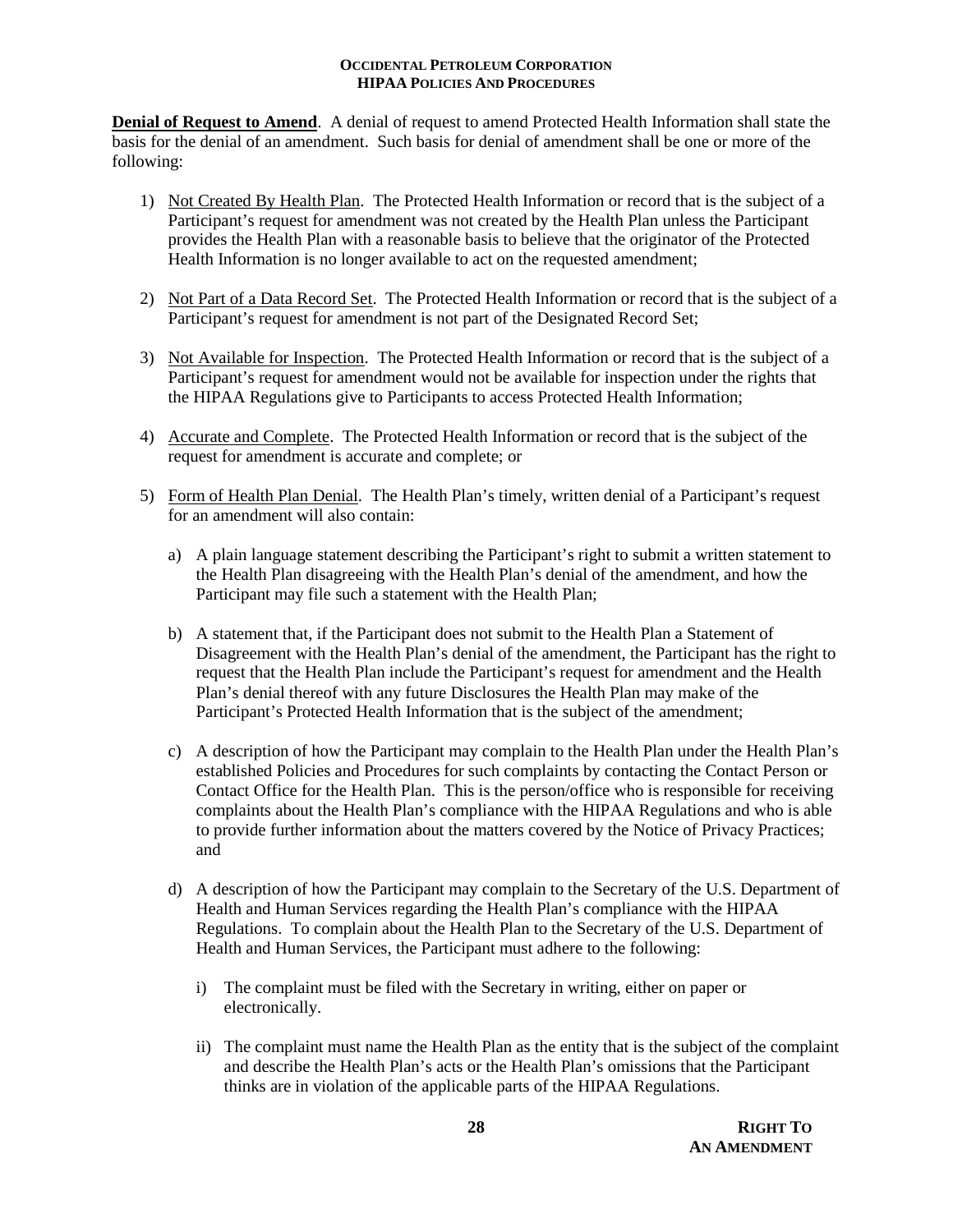- iii) The complaint must be filed within 180 days of when the Participant knew or should have known that the act or omission complained of occurred, unless this time limit is waived by the Secretary for good cause shown. (The Secretary of the U.S. Department of Health and Human Services may prescribe additional procedures for the filing of complaints, as well as the place and manner of filing, by notice in the Federal Register.)
- 6) Statement of Disagreement. If the Health Plan denies the request for an amendment to a Participant's Protected Health Information, the Participant has the right to submit to the Health Plan a written statement ("Statement of Disagreement") disagreeing with the Health Plan's denial of all or part of the Participant's requested amendment that includes an explanation of the basis of the Participant's disagreement;
- 7) Rebuttal Statement**.** If a Participant submits a Statement of Disagreement to the Health Plan, the Health Plan may prepare a written rebuttal to the Participant's Statement of Disagreement. Whenever the Health Plan prepares such a rebuttal, the Health Plan will provide a copy to the person who submitted the Statement of Disagreement;
- 8) Recordkeeping. The Health Plan will, as appropriate, identify the record or Protected Health Information in the Designated Record Set that is the subject of the disputed amendment and append or otherwise link the Participant's request for an amendment, the Health Plan's denial of the request, the Participant's Statement of Disagreement, if any, and the Health Plan's rebuttal, if any, to the Designated Record Set; and
- 9) Future Disclosures.
	- a) If a Participant has submitted a Statement of Disagreement to the Health Plan, the Health Plan will be required to either:
		- i) Append or otherwise link to the Designated Record Set: (1) the Participant's request for an amendment; (2) the Health Plan's denial of the Participant's request; (3) the Participant's Statement of Disagreement; and (4) the Health Plan's rebuttal, if any; or
		- ii) Disclose an accurate summary of the items described in subparagraph  $9(a)(i)(1)-(4)$ above.
	- b) If a Participant has not submitted a Statement of Disagreement to the Health Plan, the Health Plan will include the Participant's request for amendment and the Health Plan's denial, or an accurate summary of such information, with any subsequent Disclosure the Health Plan makes of the Participant's Protected Health Information. This requirement applies only if the Participant has specifically requested that the Health Plan provide the Participant's request for amendment and the Health Plan's denial thereof with any future Disclosures the Health Plan makes of the Participant's Protected Health Information that is the subject of the Participant's requested amendment.
	- c) When the Health Plan makes a subsequent Disclosure of a Participant's Protected Health Information electronically using a standard transaction under the HIPAA Regulations standard transactions and code sets requirements that does not permit the additional material to be included with the Disclosure, the Health Plan may separately transmit the required material to the recipient of the standard transaction.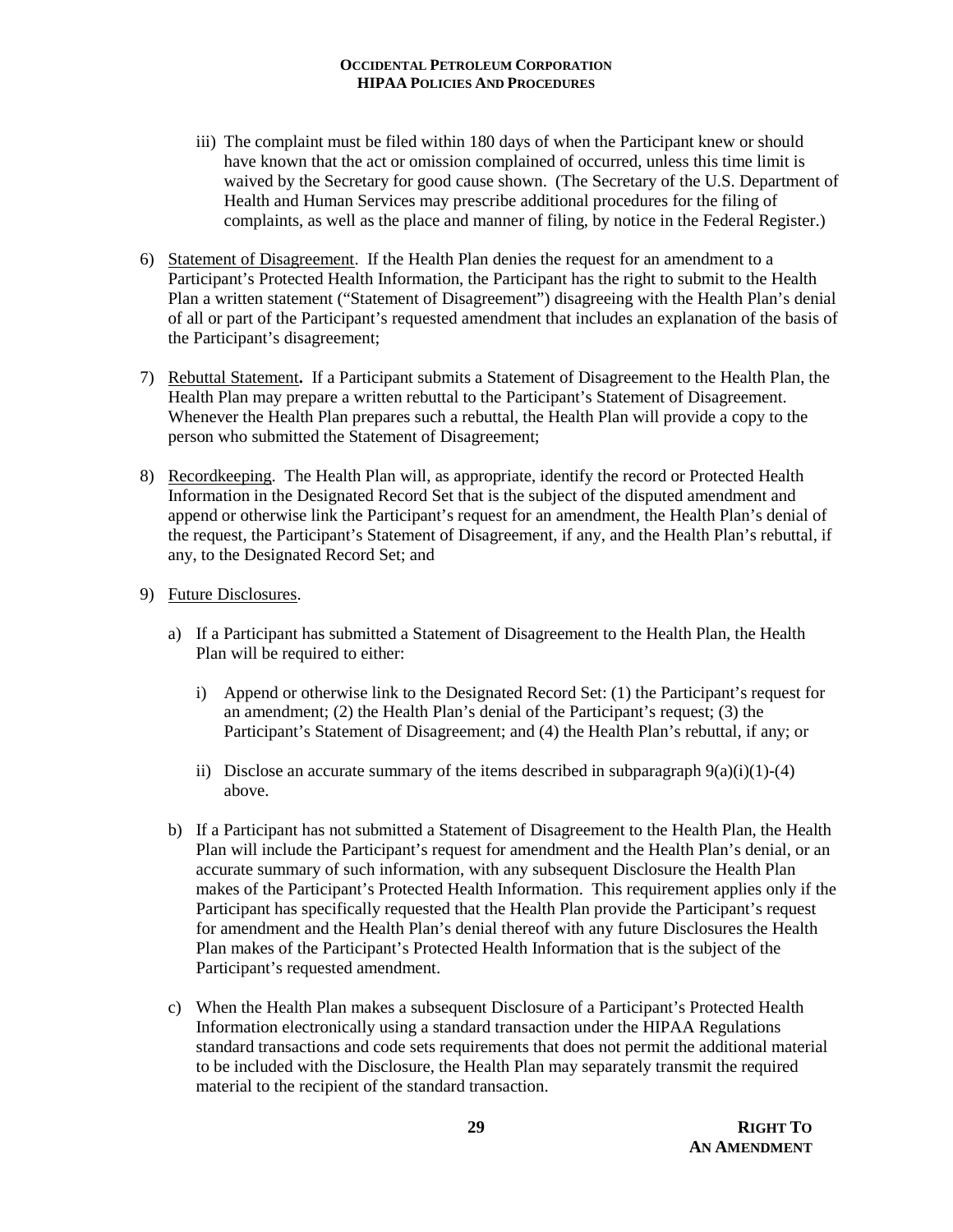**Receipt of Notices of Amendment by Others.** When the Health Plan is informed by a Health Care Provider, a Health Care Clearinghouse or another Health Plan of an amendment to a Participant's Protected Health Information, the Health Plan will amend the Participant's Protected Health Information that the Health Plan maintains in a Designated Record Set by, at a minimum, identifying the records in the Designated Record Set that are affected by the amendment and appending or otherwise providing a link to the location of the amendment.

**Documentation.** The Health Plan will maintain a written or electronic record of the titles of the persons or offices responsible for receiving and processing requests for amendments by Participants. The Health Plan will retain this information for a minimum of six (6) years from the date of its creation or the date when it was last in effect, whichever is later.

*HIPAA Regulations/Citations 45 CFR § 164.526*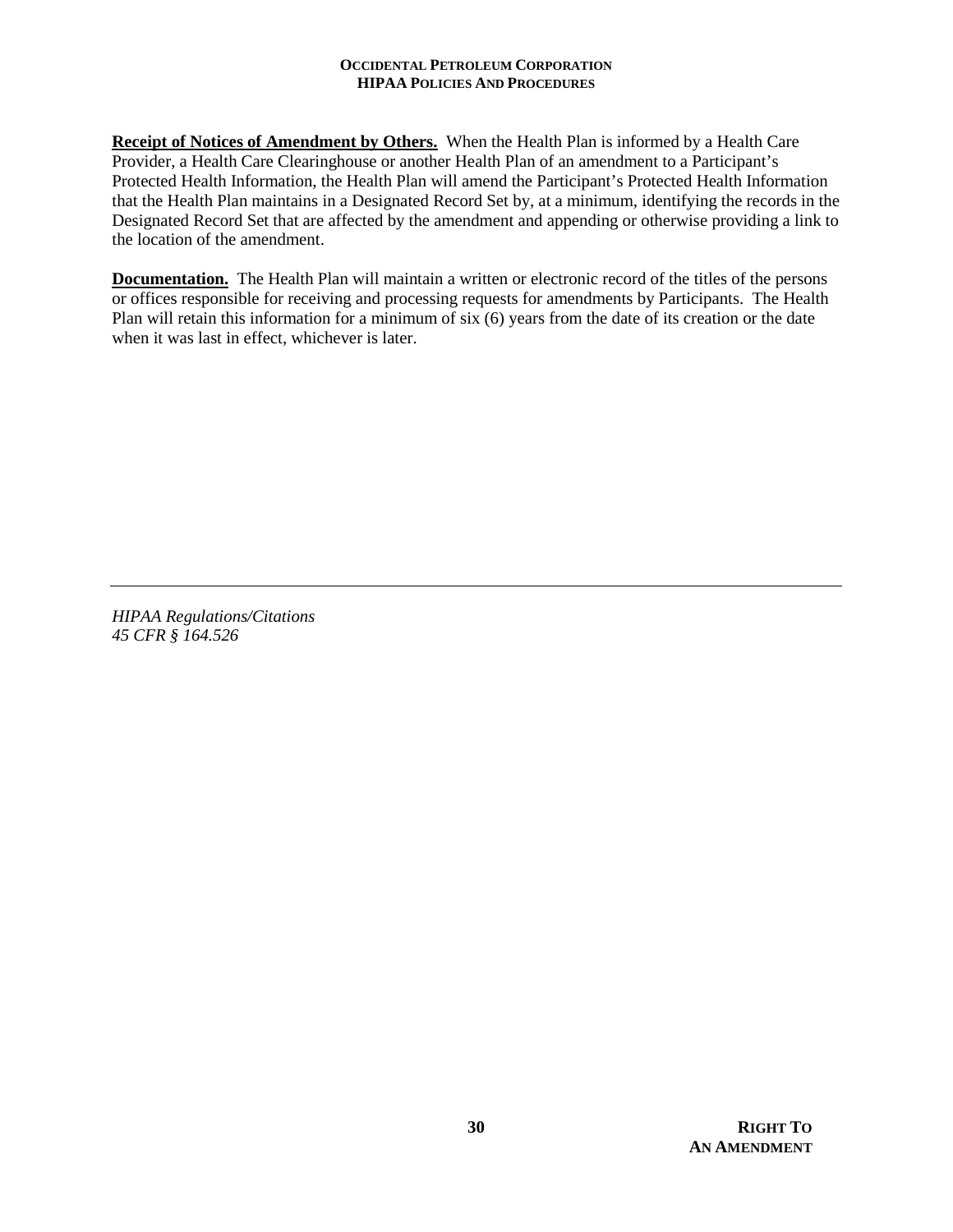## <span id="page-33-0"></span>**Right To Request Confidential Handling**

*On occasion, Participants may need to have Protected Health Information handled in a special manner or delivered to a different location. The HIPAA Regulations permit Health Plans to accommodate reasonable requests for such special handling.*

#### **Policies.**

**Alternate Communications**. The Health Plan will allow Participants to request to receive communications of Protected Health Information from the Health Plan by alternative means or at alternative locations, if a Participant clearly informs the Health Plan that the Disclosure of all or part of that information could endanger the individual.

#### **Procedures.**

- 1) Participant Requests. A Participant must make a request for a confidential communication in writing and must specify how or where he or she wants to be contacted.
- 2) Health Plan Response. The Health Plan will attempt to accommodate reasonable requests for confidential communications. The Health Plan may condition the provision of a reasonable accommodation on receipt of appropriate information as to how Payment, if any, will be handled, and upon specification of an alternative address or other method of contact.
- 3) Basis For Participant Request. The Health Plan will not require an explanation from a Participant an explanation as to the basis for his or her request as a condition of providing communications on a confidential basis. The Health Plan may, however, require that the request contain a statement that disclosure of all or part of the information could endanger the individual.

*HIPAA Regulations/Citations 45 CFR § 164.522 (b)*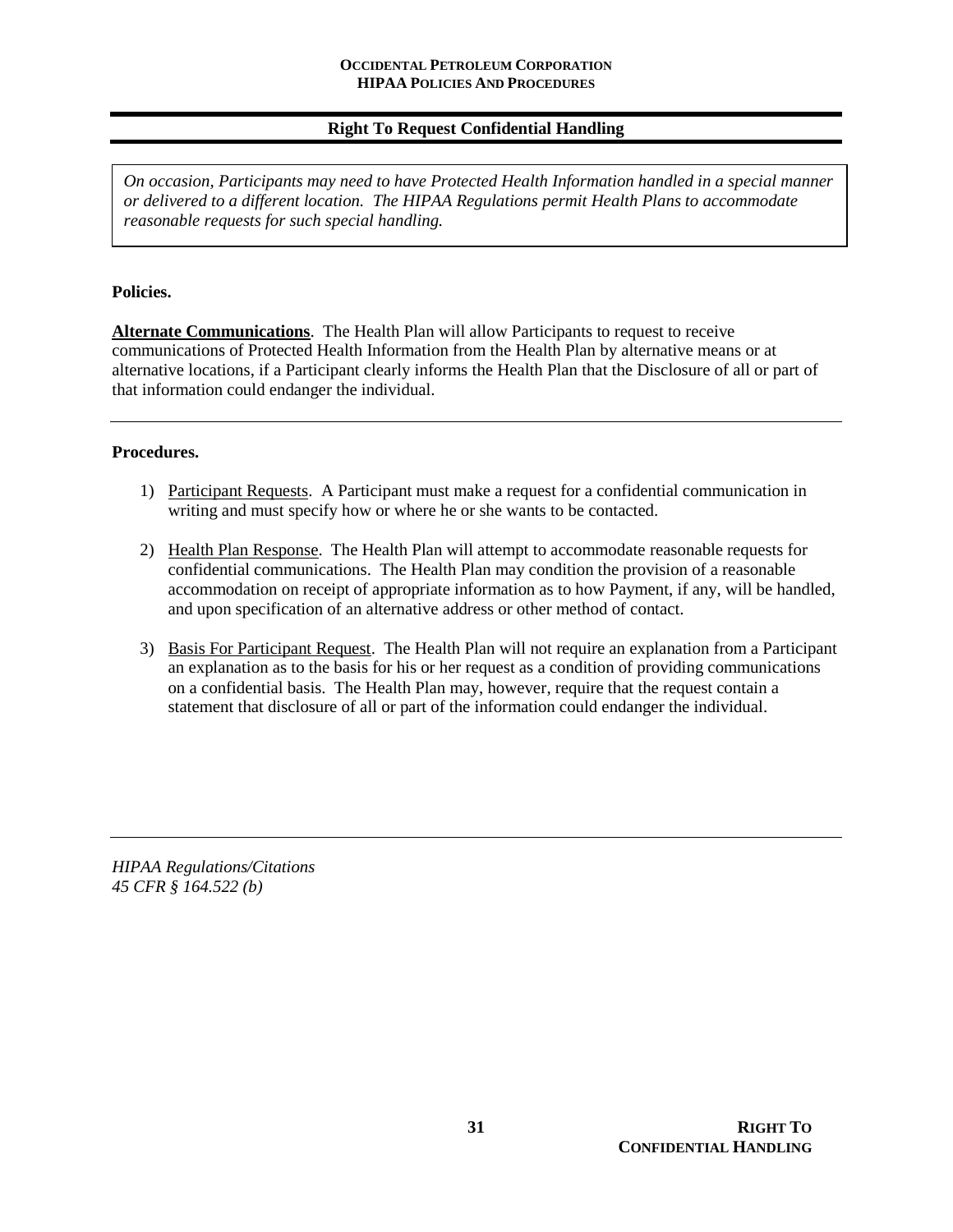## <span id="page-34-0"></span>**Right To Request Restrictions**

*To the extent desired, Participants may request a Health Plan to restrict access to their Protected Health Information in order to limit the Uses or Disclosures made of such Health Information and the individuals likely to have access to such information.*

#### **Policies.**

**Restrictions on Disclosures.** The Health Plan's Participants may request that the Health Plan restrict the Uses or Disclosures of their Protected Health Information to carry out Payment, Health Care Operations or Treatment (as applicable).

**Disclosures to Family or Others.** The Health Plan's Participants may request that the Health Plan restrict Disclosures of their Protected Health Information to a family Participant, other relative, a close personal friend, or any other person identified by the Participant for involvement in the Participant's care and for notification purposes, as applicable, regarding the Participant's location, general condition or death.

**Decisions By Health Plans***.* The Health Plan is not required to agree to a restriction.

**Compliance With Restrictions.** Generally, if the Health Plan has agreed to a restriction, the Health Plan will not Use or disclose the Protected Health Information in a manner other than as provided by the restriction.

#### **Procedures.**

**Requests for Restrictions.** The Health Plan shall review all requests for restrictions on the Uses or Disclosures of Protected Health Information.

- 1) Designated Participant to Review Requests. The Privacy Official, or his or her designee, shall review all requests for restrictions.
- 2) If Request Is Approved. If a request to restrict Uses or Disclosures of Protected Health Information is approved, in whole or in part, the Privacy Official, or his or her designee, shall advise the Participant and each Business Associate having access to the Protected Health Information of such restriction.
- 3) If Request Is Denied. If a request to restrict uses or Disclosures of Protected Health Information is denied, in whole or in part, the Privacy Official or his or her designee shall provide notice to the Participant of the action taken and the reasons for the denial of restrictions.
- 4) PHI Subject to Restrictions. If the Health Plan agrees to a Participant's request for a restriction on the Uses or Disclosures of his or her Protected Health Information to carry out Treatment, Payment, or Health Care Operations, then the Health Plan may not Use or disclose Protected Health Information in violation of such restriction, except as follows: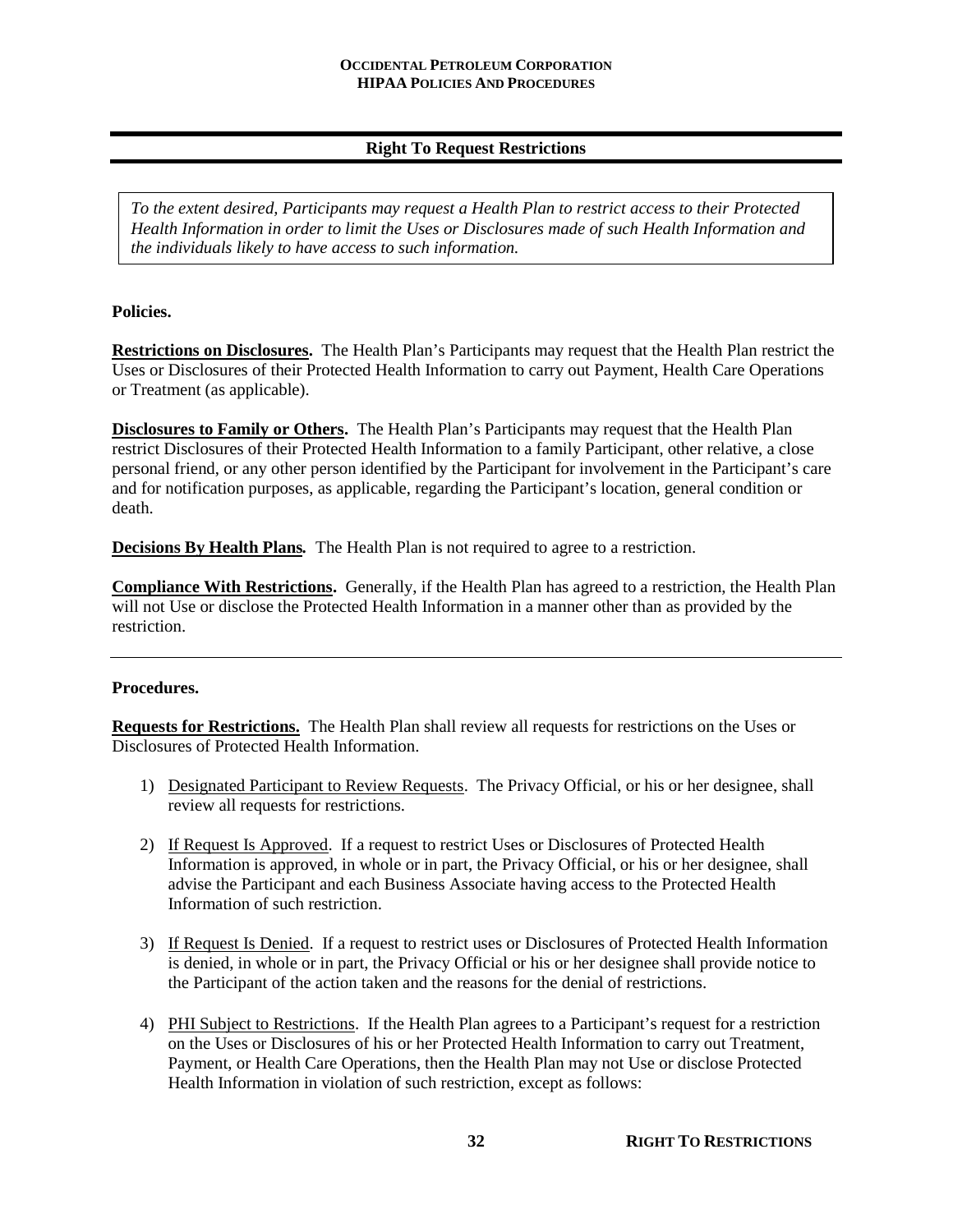- a) Emergencies. If the Participant is in need of emergency Treatment and the restricted Protected Health Information is needed to provide the emergency Treatment, the Health Plan may use the restricted Protected Health Information, or the Health Plan may disclose such information to a Health Care Provider to provide such emergency Treatment to the Participant. If restricted Protected Health Information is disclosed to a Health Care Provider for emergency Treatment, the Health Plan will request that such Health Care Provider not further Use or disclose the information.
- b) Required by Law. If the Health Plan agrees to a restriction, such restriction would not prevent Uses or Disclosures to the extent that they are: required by the U.S. Department of Health and Human Services to investigate or determine the Health Plan's compliance with the HIPAA Regulations; Required by Law; for public health activities; about victims of abuse, neglect, or domestic violence; for health oversight activities; for judicial and administrative proceedings; for law enforcement purposes; about decedents; for cadaveric organ, eye or tissue donation purposes; for research purposes; to avert a serious threat to health or safety; for specialized government functions; or for workers' compensation.
- 5) Termination of Restrictions. If the Health Plan agrees to a restriction, the Health Plan may terminate that agreement if:
	- a) The Participant agrees to or requests the termination in writing;
	- b) The Participant orally agrees to the termination and the oral agreement is documented by the Health Plan; or
	- c) The Health Plan informs the Participant that the Health Plan is unilaterally terminating the Health Plan's agreement to the restriction,

provided, however, that such termination is only effective with respect to Protected Health Information created or received after the Health Plan has so informed the Participant.

6) Documentation. When the Health Plan agrees to a restriction on the Uses and/or Disclosures of Protected Health Information, the Health Plan will maintain a written or electronic record of such agreement for a minimum of six (6) years from the date of its creation or the date when it last was in effect, whichever is later.

*HIPAA Regulations/Citations 45 CFR § 164.522(a)*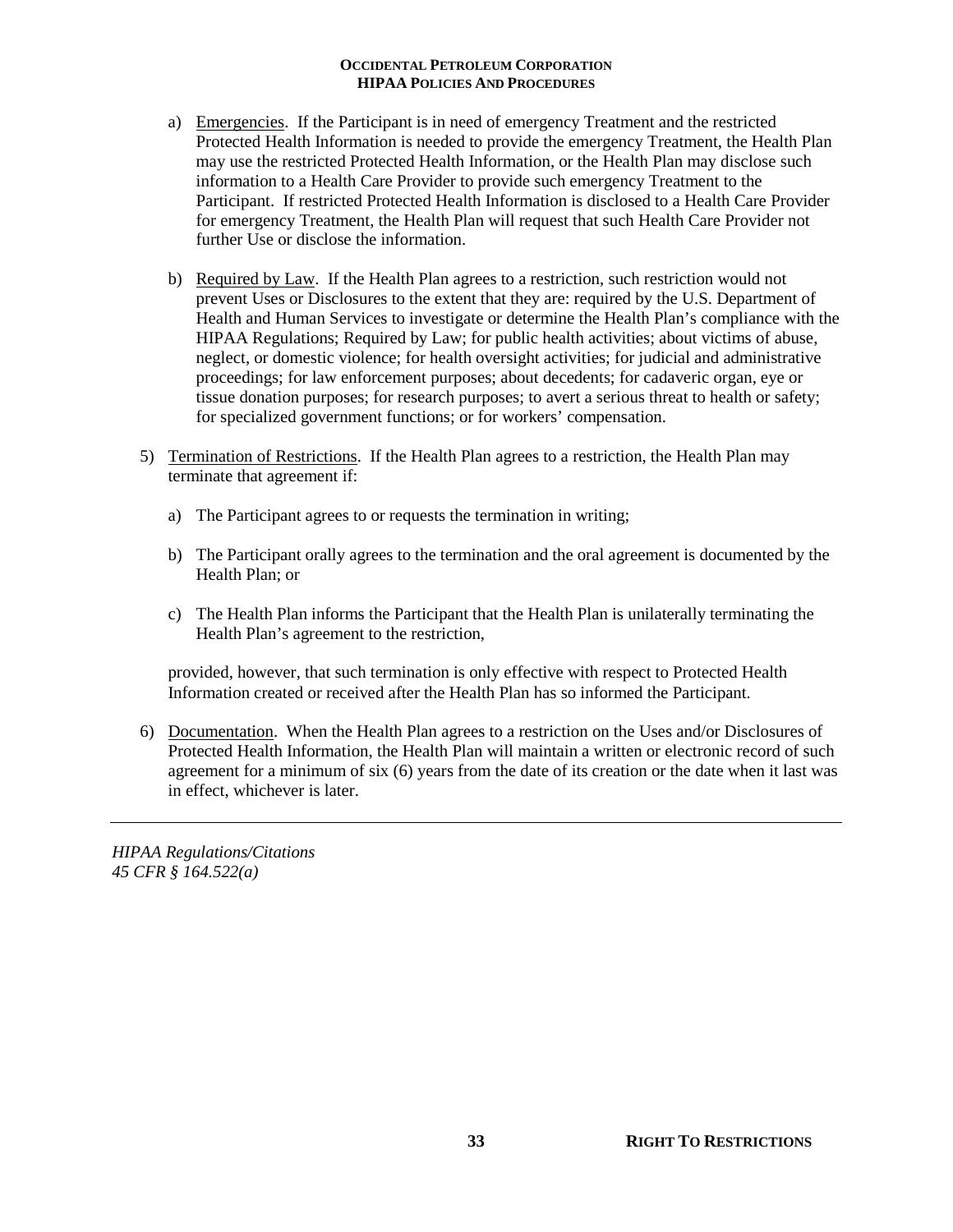# **Right To Receive An Accounting Of Disclosures**

*In order for Participants to gain a greater degree of understanding and control of their Protected Health Information, the HIPAA Regulations provide that the Health Plan will account for certain Uses and Disclosures of Protected Health Information, and that Participants can have access to that record of accounting.*

### **Policies:**

**Right to an Accounting**. Participants have the right to receive an accounting of Disclosures of Protected Health Information made by the Health Plan (or its Business Associates) during the six (6) year period before the date of their request for the accounting, provided, however, that Participants shall not be entitled to an accounting of Disclosures that occurred prior to April 14, 2003.

**Disclosures Not Included in the Accounting**. The following are Disclosures to which Participants do not have a right to an accounting, and the Health Plan will not include a listing of such Disclosures to Participants.

- 1) Payment. Disclosures made to carry out the Health Plan's Payment activities.
- 2) Health Care Operations. Disclosures made to carry out the Health Plan's Health Care Operations.
- 3) Treatment. Disclosures made by the Health Plan for the Treatment activities of a Health Care Provider.
- 4) Disclosures to Other Covered Entities.
	- a) Payment Activities. Disclosures made by the Health Plan to a Health Care Provider, a Health Care Clearinghouse, or another Health Plan for the Payment activities of the entity that receives the information.
	- b) Multiple Relationships. Disclosures made by the Health Plan to a Health Care Provider, a Health Care Clearinghouse, or another Health Plan for certain Health Care Operations activities of the Covered Entity that receives the information, if the Health Plan and the Covered Entity receiving the information either has or had a relationship with the Participant, the Protected Health Information pertains to such relationship, and the Disclosure is for one of the following purposes:
		- i) Health care fraud and abuse detection or compliance;
		- ii) Conducting quality assessment and improvement activities, including outcomes evaluation and development of clinical guidelines, provided that the obtaining of generalized knowledge is not the primary purpose of any studies resulting from such activities;
		- iii) Population-based activities relating to improving health or reducing Health Care costs, protocol development, case management and care coordination, contacting of Health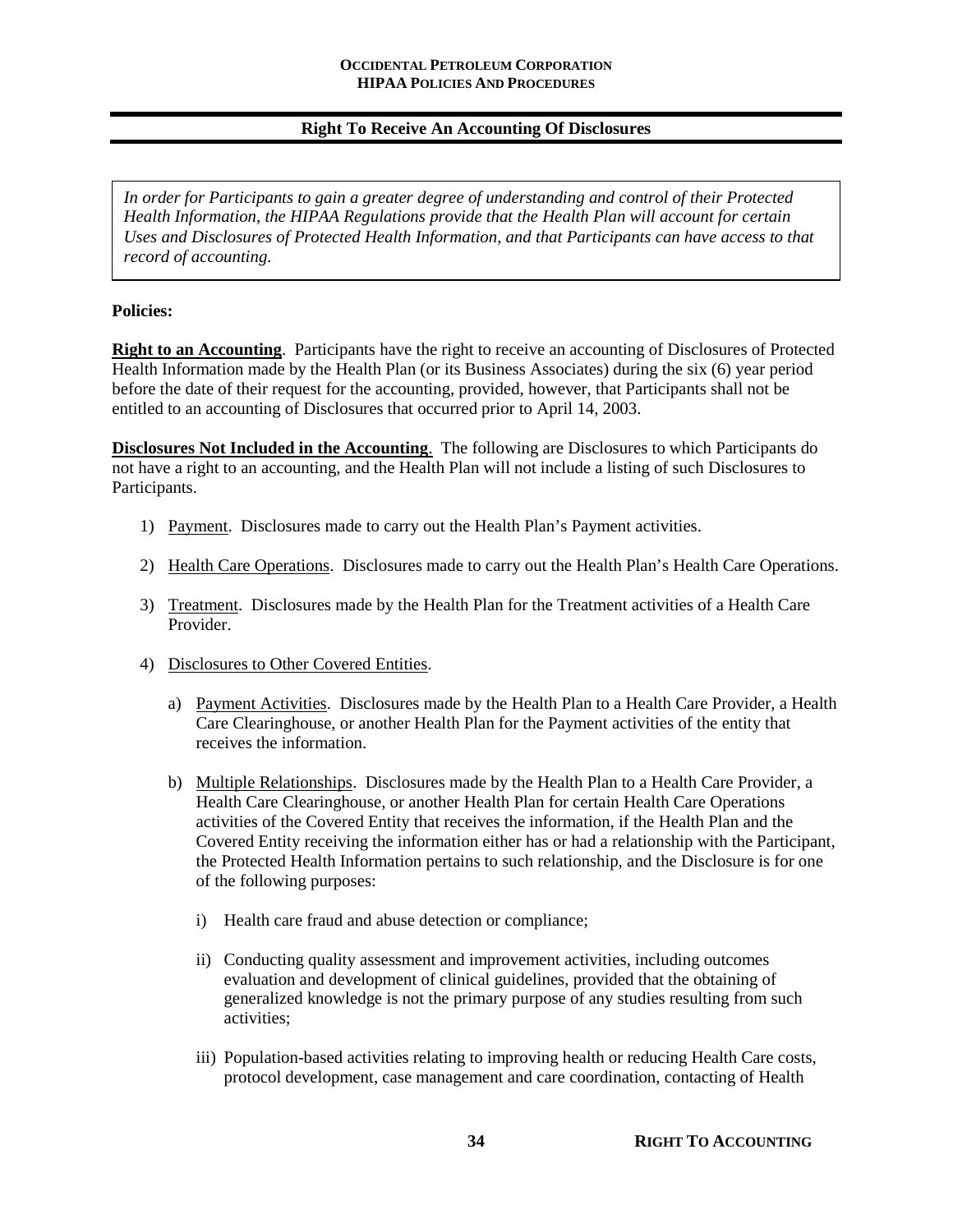Care Providers and patients with information about Treatment alternatives; and related functions that do not include Treatment; or

- iv) Reviewing the competence or qualifications of Health Care professionals, evaluating practitioner and provider performance, Health Plan performance, conducting training programs in which students, trainees, or practitioners in areas of Health Care learn under supervision to practice or improve their skills as Health Care Providers, training of non-Health Care professionals, accreditation, certification, licensing, or credentialing activities.
- 5) Prior Disclosure to Participant. Disclosures of a Participant's Protected Health Information made to the Participant.
- 6) Incidental Disclosures. Disclosures made incident to a Use or Disclosure otherwise permitted or required by the HIPAA Regulations.
- 7) Pursuant to Authorization. Disclosures made pursuant to an authorization.
- 8) Those Involved in Care of Participant. Disclosures made pursuant to the HIPAA Regulations to persons involved in the Participant's care or for other notification purposes.
- 9) National Security of Intelligence. Disclosures made for national security or intelligence purposes to authorized federal officials for the conduct of lawful intelligence, counter-intelligence, and other national security activities authorized by the National Security Act (50 U.S.C. 401, *et seq.*) and implementing authority (e.g., Executive Order 12333).
- 10) Law Enforcement. Disclosures made to correctional institutions or law enforcement officials having lawful custody of the Participant or other Protected Health Information about the Participant, if the correctional institution or such law enforcement official represents that such Protected Health Information is necessary for: (a) the provision of Health Care to the Participant; (b) the health and safety of the Participant or other inmates; (c) the health and safety of the officers or employees of or others at the correctional institution; (d) the health and safety of such individuals and officers or other persons responsible for the transporting of inmates or their transfer from one institution, facility, or setting to another; (e) law enforcement on the premises of the correctional institution; and (f) the administration and maintenance of the safety, security, and good order of the correctional institution.
- 11) Limited Data Sets. Disclosures that are part of a Limited Data Set under the HIPAA Regulations' standards and implementation specifications regarding Limited Data Sets and Data Use Agreements.
- 12) Pre-HIPAA Disclosures. Disclosures that occurred before April 14, 2003.

**Temporary Suspension of a Participant's Right to an Accounting of Disclosures.** The Health Plan will temporarily suspend a Participant's right to receive an accounting of the Health Plan Disclosures made to a Health Oversight Agency or law enforcement official, respectively, for the time period specified by such agency or official, if such agency or official provides the Health Plan with a written statement that such an accounting to the Participant would be reasonably likely to impede the agency's activities and specifying the time period for which such a suspension of an accounting of Disclosures is required.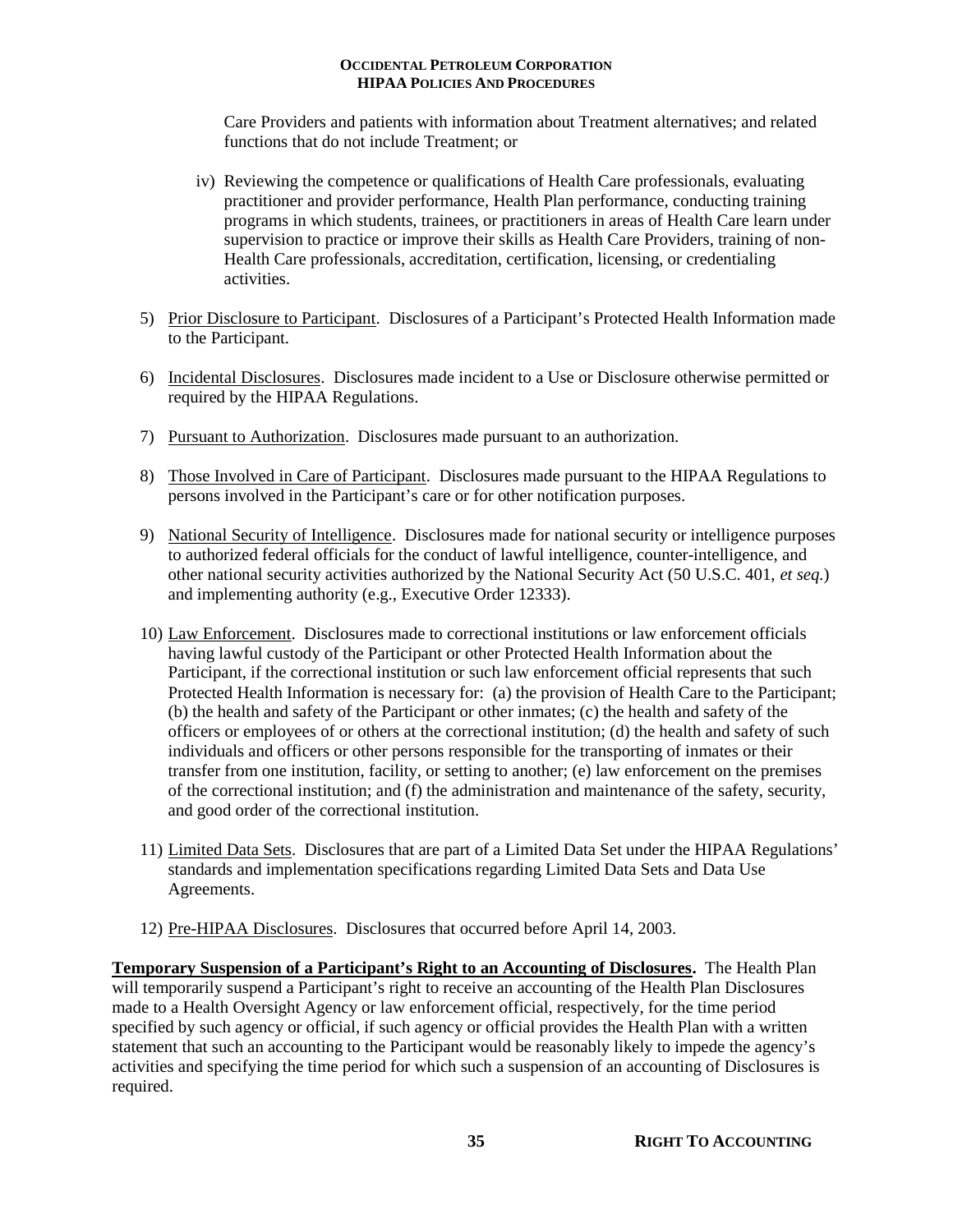**Partial Accounting Period.** Participants will have the right to request an accounting of Disclosures from the Health Plan for a period of time less than six (6) years from the date of their request.

### **Procedures***:*

**Content of the Accounting of Disclosures.** A Participant will receive from the Health Plan a written accounting of the Disclosures that the Health Plan has made of his or her Protected Health Information that meets the following requirements:

- 1) Accounting Period. Unless the Disclosure is one that the Health Plan is not required to list in the accounting, or the Participant has requested a time period of less than six (6) years, the accounting of Disclosures will include Disclosures of the Participant's Protected Health Information that occurred during the six (6) years prior to the date of the request for an accounting, including Disclosures to or by the Health Plan's Business Associates.
- 2) Content of Accounting. Except as listed below, the accounting of Disclosures that a Participant will receive from the Health Plan will include, for each Disclosure:
	- a) The date the Health Plan made the Disclosure;
	- b) The name of the entity or person who received the Protected Health Information and, if known, the address of such entity or person;
	- c) A brief description of the Protected Health Information disclosed; and
	- d) A brief statement of the purpose of the Disclosure that reasonably informs the Participant of the basis for the Disclosure; or in lieu of such statement, a copy of the prior written request for Disclosure to the extent provided by one of the individuals or for any of the following purposes ("Special Disclosures") to the extent requested by the Secretary of the U.S. Department of Health and Human Services to investigate or determine the Health Plan's compliance with the HIPAA Regulations; Required by Law; for public health activities; about victims of abuse, neglect, or domestic violence; for health oversight activities; for judicial and administrative proceedings; for law enforcement purposes; about decedents; for cadaveric organ, eye, or tissue donation purposes; for research purposes; to avert a serious threat to health or safety; for specialized government functions; or for workers' compensation.

**Multiple Disclosures During Accounting Period.** If, during the period covered by the accounting, the Health Plan has made multiple Disclosures of a Participant's Protected Health Information for a single purpose in connection with one of the Special Disclosures (as identified above), the accounting with respect to such multiple Disclosures, may include:

- 1) Frequency. The frequency, periodicity, or number of Disclosures made during the accounting period;
- 2) Most Recent Disclosure. The date of the last such Disclosure during the accounting period; and
- 3) First Disclosure. For the first Disclosure during the accounting period:
	- a) The date of the Disclosure;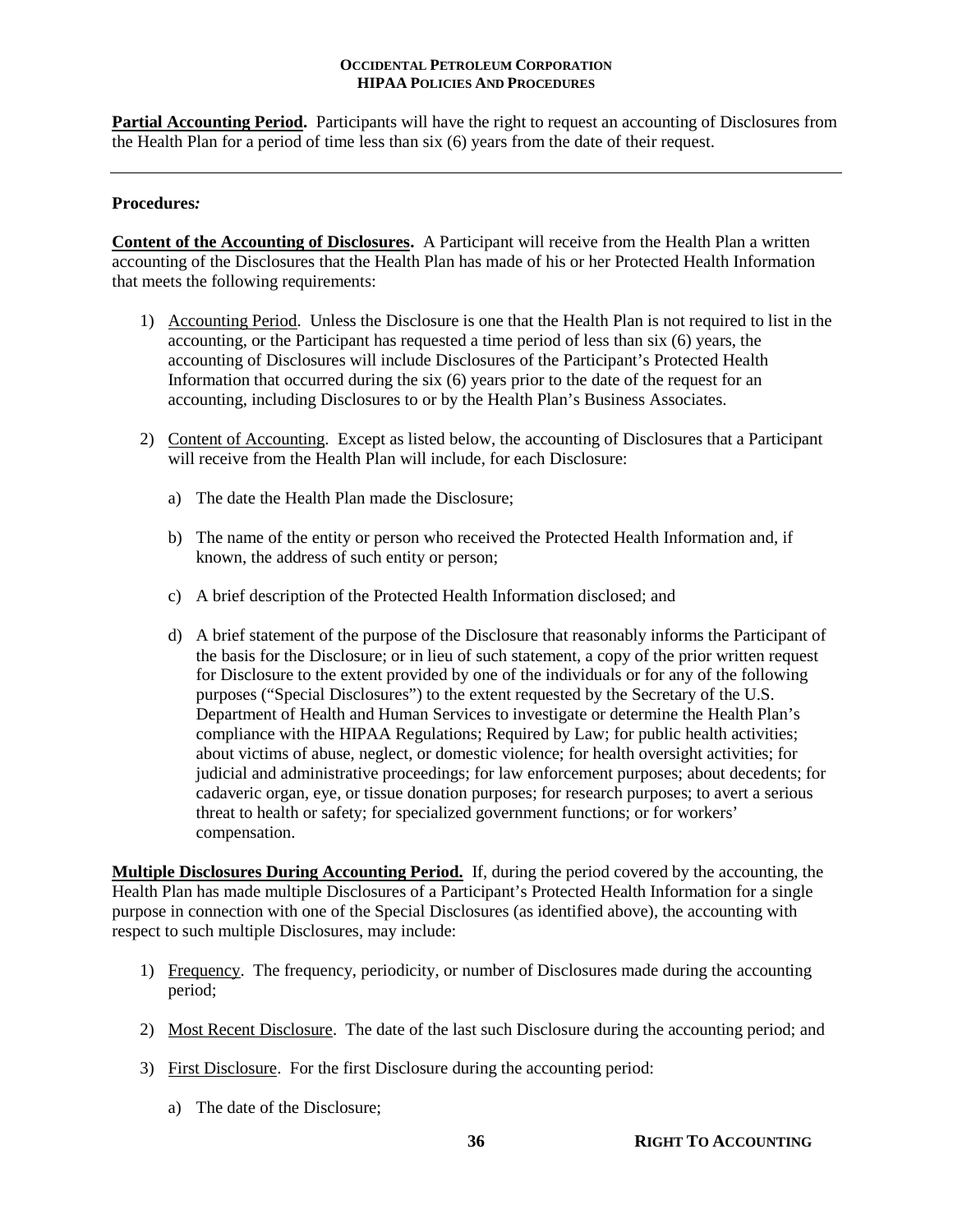- b) The name of the entity or person who received the Protected Health Information and, if known, the address of such entity or person;
- c) A brief description of the Protected Health Information disclosed; and
- d) A brief statement of the purpose of the Disclosure that reasonably informs the Participant of the basis for the Disclosure or, *in lieu of such statement*, a copy of the written request for a Disclosure submitted in connection with one of the Special Disclosures (as identified above).

**Accounting For Research Disclosures**. If, during the period covered by the accounting, the Health Plan has made permitted Disclosures of Protected Health Information for a particular research purpose for 50 or more individuals, the accounting may, with respect to such Disclosures for which the Protected Health Information about the Participant may have been included, provide:

- 1) Identify Research Conducted. The name of the protocol or other research activity;
- 2) Research Activity. A description, in plain language, of the research protocol or other research activity, including the purpose of the research and the criteria for selecting particular records;
- 3) Description PHI Disclosed. A brief description of the type of Protected Health Information that was disclosed;
- 4) Period of Disclosures. The date or period of time during which such Disclosures occurred, or may have occurred, including the date of the last such Disclosure during the accounting period;
- 5) Sponsor of Research. The name, address, and telephone number of the entity that sponsored the research and of the researcher to whom the information was disclosed; and
- 6) Limitation Statement. A statement that the Protected Health Information of the Participant may or may not have been disclosed for a particular protocol or other research activity.

If the Health Plan provides an accounting for research Disclosures in accordance with the above-listed procedures and, if it is reasonably likely that the Protected Health Information of the Participant was disclosed for such research protocol or activity, the Health Plan will, at the request of the Participant, assist the Participant in contacting the entity that sponsored the research and the researcher.

### **Response to Request for Accounting.**

- 1) Time to Respond. The Health Plan will provide the Participant with an accounting of Protected Health Information within 60 days after receiving a Participant's request for an accounting of Disclosures.
- 2) Request for Extension. If the Health Plan is unable to provide an accounting of Disclosures within the 60-day period, the Health Plan may take an additional 30 days on which to provide the accounting by providing the Participant, within 60 days after receiving the request for an accounting, with a written statement of the reasons for the Health Plan's delay and the date by which the Health Plan will provide to the Participant an Accounting of Disclosures of the Protected Health Information.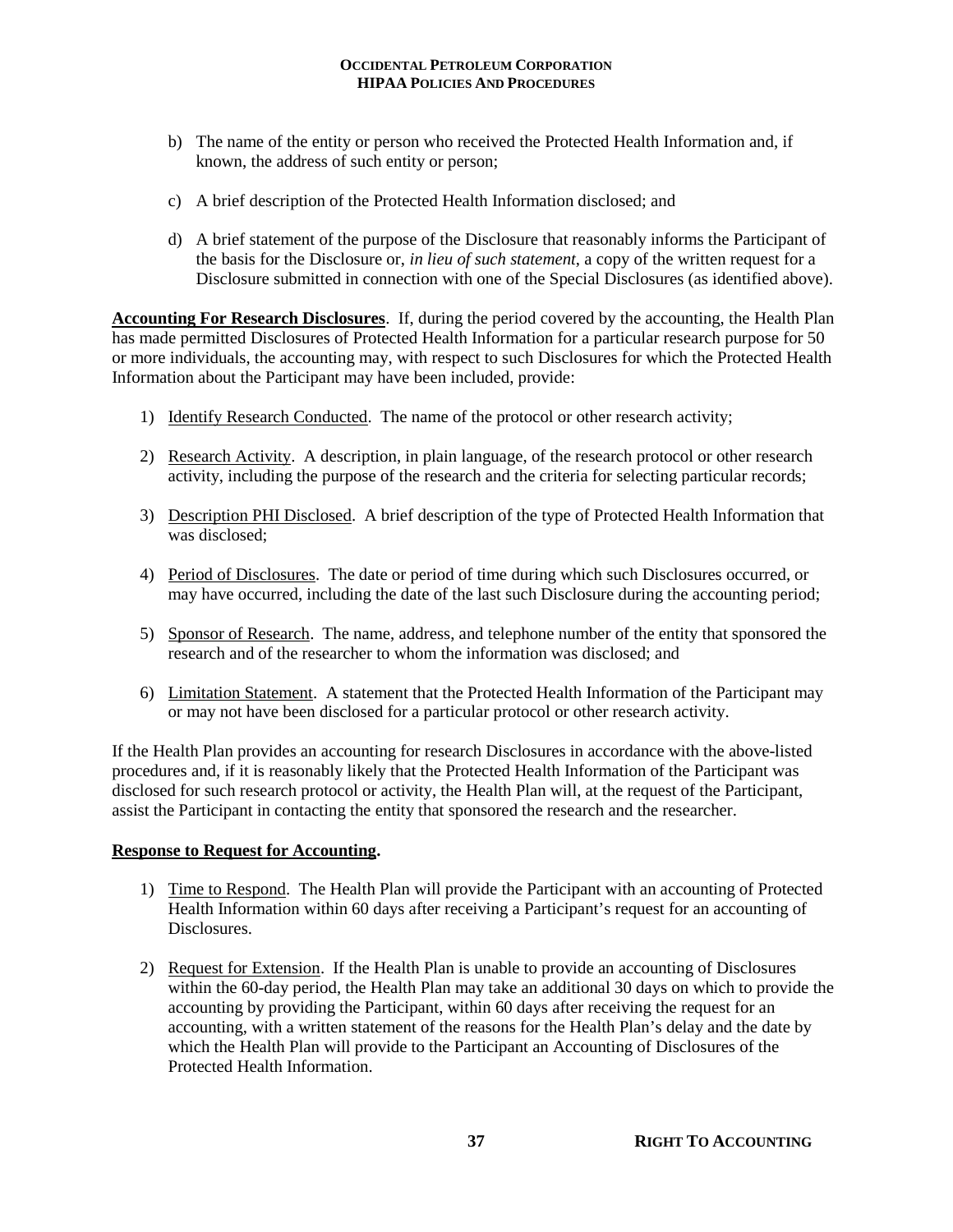**Fees for an Accounting.** The first accounting of disclosures that a Participant requests within any 12 month period will be provided to the Participant by the Health Plan at no charge. For any additional accountings of Disclosures that a Participant makes within a 12-month period, the Health Plan will charge the Participant a reasonable cost-based fee. The Health Plan will notify the Participant in advance of this fee, and the Participant will have the opportunity to withdraw or modify his or her request for a subsequent accounting of Disclosures of Protected Health Information in order to avoid or reduce the fee.

**Temporary Suspension of Right to an Accounting**. The Health Plan will temporarily suspend a Participant's right to receive an accounting of the Health Plan Disclosures made to a Health Oversight Agency or law enforcement official, respectively, for the time period specified by such agency or official, if such agency or official provides the Health Plan with a written statement that such an accounting to the Participant would be reasonably likely to impede the agency's activities and specifying the time period for which such a suspension of an accounting of Disclosures is required.

- 1) Oral Request For Suspension of Accounting. If the agency or official statement discussed above is made orally, the Health Plan will:
	- a) Document the statement, including the identity of the agency or official making the statement;
	- b) Temporarily suspend a Participant's right to an accounting of Disclosures subject to the agency or official statement; and
	- c) Limit the temporary suspension to no longer than 30 days from the date of the oral statement, unless a written statement is submitted to the Health Plan by the Health Oversight Agency or law enforcement official during that 30-day time period.

# **Documentation.**

- 1) Data for Accounting. The Health Plan will maintain a written or electronic record of the information that the Health Plan is required to include in an accounting of disclosures for those Disclosures of Protected Health Information that are subject to an accounting. The Health Plan will maintain this record for a minimum of six (6) years from the date of its creation or the date when it last was in effect, whichever is later.
- 2) Record of Accounting Disclosures. The Health Plan will maintain a written or electronic record of the written accounting that is provided to the Participant. The Health Plan will maintain this record for a minimum of six (6) years from the date of its creation or the date when it last was in effect, whichever is later.
- 3) Record of Providers of Accounting. The Health Plan will maintain a written or electronic record of the titles of the persons or offices responsible for receiving and processing Participants' requests for an accounting. The Health Plan will maintain this record for a minimum of six (6) years from the date of its creation or the date when it last was in effect, whichever is later.

*HIPAA Regulations/Citations 45 CFR § 164.528*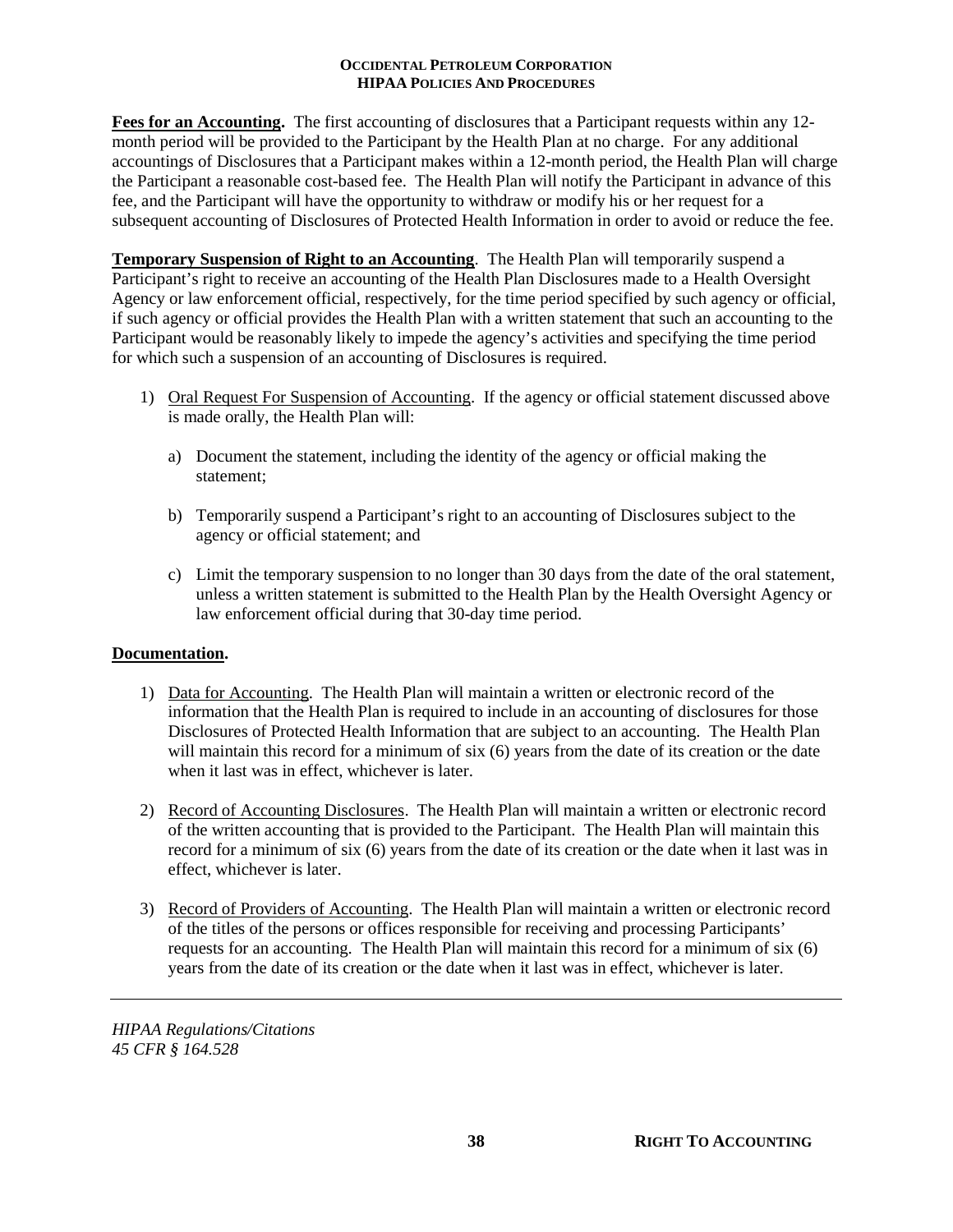# **Waiver Of Rights**

*In order for the HIPAA Regulations to serve the purpose for which they were intended, namely, to protect the privacy of Individually Identifiable Health Information, Employers and Plan Sponsors cannot force individuals to waive the protections afforded under the HIPAA Regulations.*

### **Policies***.*

The Health Plan may not require Participants to waive rights provided to them under the HIPAA Regulations, including the right to file a complaint against the Health Plan with the Secretary of the U.S. Department of Health and Human Services as a condition for the provision of Treatment, Payment, enrollment in the Health Plan, or eligibility for benefits.

### **Procedures***.*

The Health Plan will not require that Participants waive rights given to them by the HIPAA Regulations as a condition for the provision of Treatment, Payment, enrollment in the Health Plan, or eligibility for benefits.

*HIPAA Regulations/Citations 45 CFR § 164.530(h)*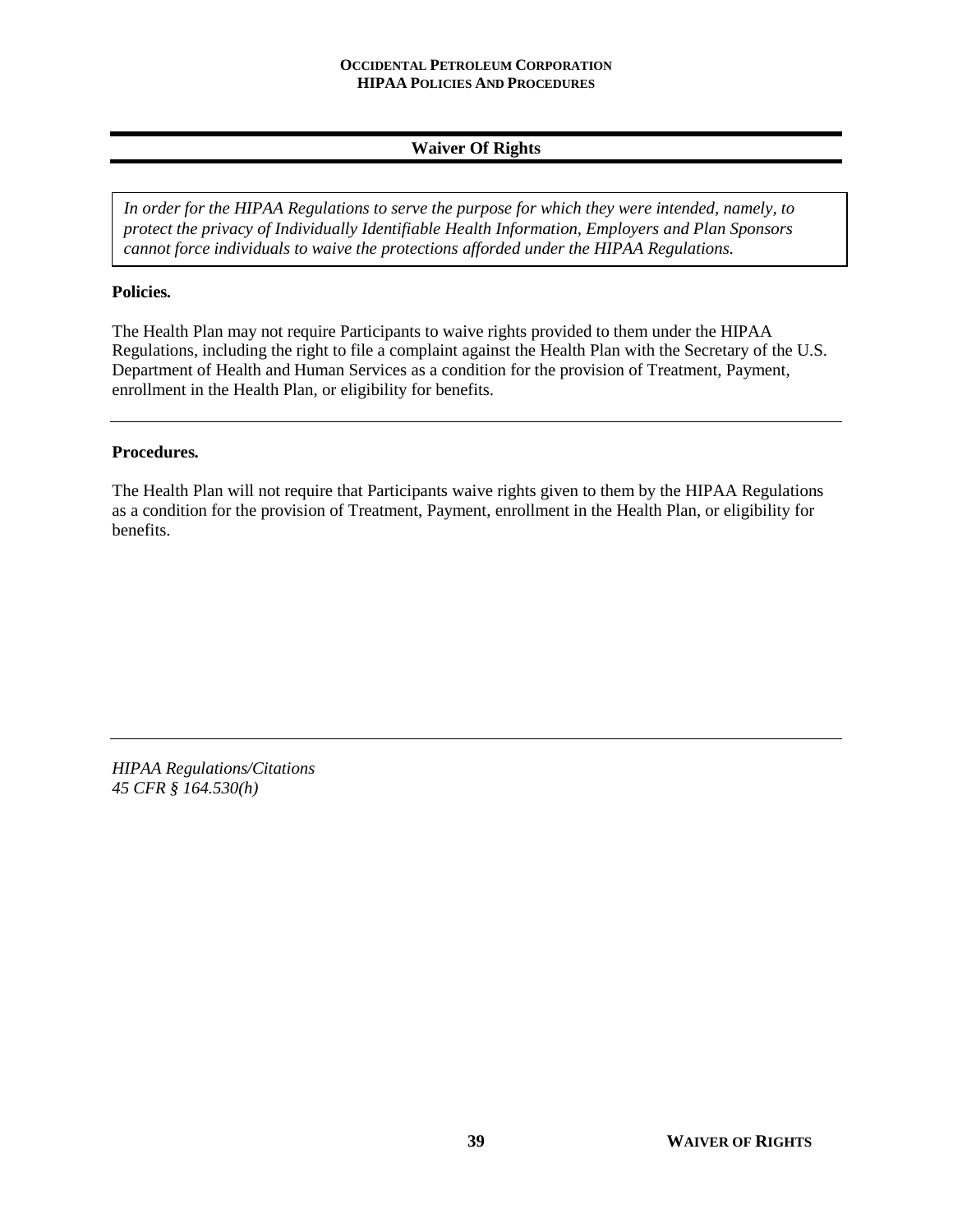# **Personal Representatives Of Participants**

*To the extent Health Information is to be Used or disclosed, there are a myriad of situations that may necessitate other individuals having access to a Participant's Health Information. The HIPAA Regulations contemplate the need to appoint others to access a Participant's Health Information.*

### **Policies***.*

Subject to applicable law, the Health Plan will treat a personal representative as the Participant for purposes of the Participant's privacy rights and the Health Plan's legal duties with respect to the Participant's Protected Health Information.

### **Procedures.**

- 1) Adults and Emancipated Minors*.* If, under applicable law, a person has authority to act on behalf of a Participant who is an adult or an emancipated minor in making decisions related to Health Care, the Health Plan will treat such person as a personal representative with respect to Protected Health Information relevant to such personal representation.
- 2) Unemancipated Minors*.*
	- a) If, under applicable law, a parent, guardian, or other person acting *in loco parentis* has authority to act on behalf of a Participant who is an unemancipated minor in making decisions related to Health Care, the Health Plan will treat such person as a personal representative with respect to Protected Health Information relevant to such personal representation, except that such person may not be a personal representative of an unemancipated minor, and the minor has the authority to act as an independent individual, with respect to Protected Health Information pertaining to a Health Care service, if:
		- i) The minor consents to such Health Care service; no other consent to such Health Care service is Required by Law, regardless of whether the consent of another person has also been obtained; and the minor has not requested that such person be treated as the personal representative;
		- ii) The minor may lawfully obtain such Health Care service without the consent of a parent, guardian, or other person acting *in loco parentis*, and the minor, or another person authorized by law consents to such Health Care service; or
		- iii) A parent, guardian, or other person acting *in loco parentis* assents to an agreement of confidentiality between a covered Health Care Provider and the minor with respect to such Health Care service.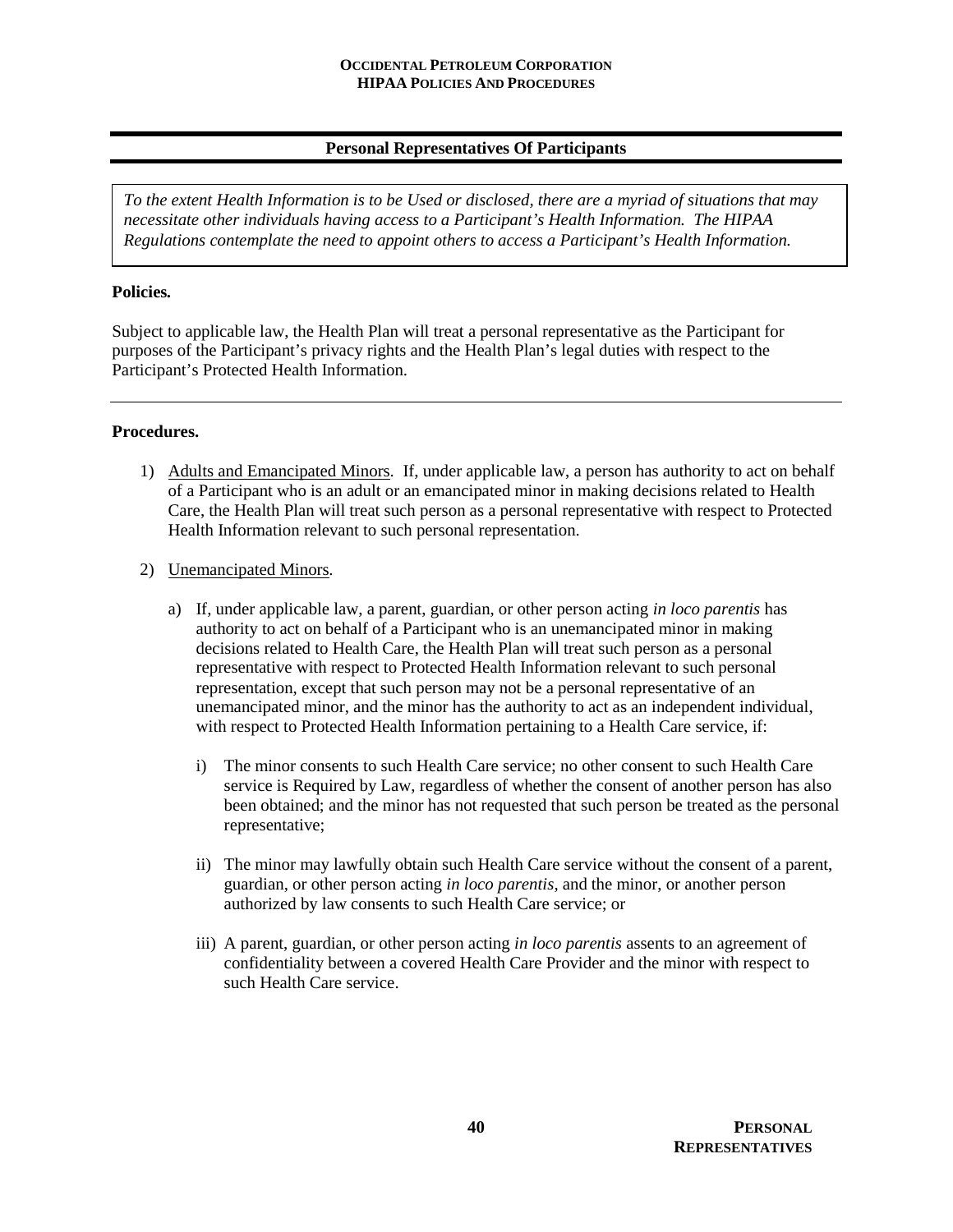Notwithstanding the provisions of paragraph 2(a) above, the following additional procedures will apply to Disclosures regarding unemancipated minors:

- a) If, and to the extent permitted or required by an applicable provision of State or other law, including applicable case law, the Health Plan may disclose, Protected Health Information about an unemancipated minor to a parent, guardian, or other person acting *in loco parentis*;
- b) If, and to the extent prohibited by an applicable provision of State or other law, including applicable case law, a Covered Entity may not disclose, or provide access to Protected Health Information about an unemancipated minor to a parent, guardian, or other person acting *in loco parentis*; and
- c) Where the parent, guardian, or other person acting *in loco parentis* is not the personal representative because:
	- i) The minor consents to such Health Care service; no other consent to such Health Care service is Required by Law, regardless of whether the consent of another person has also been obtained; and the minor has not requested that such person be treated as the personal representative;
	- ii) The minor may lawfully obtain such Health Care service without the consent of a parent, guardian, or other person acting *in loco parentis*, and the minor, or another person authorized by law consents to such Health Care service; or
	- iii) A parent, guardian, or other person acting *in loco parentis* assents to an agreement of confidentiality between a covered Health Care Provider and the minor with respect to such Health Care service;

and where there is no applicable access provision under State or other law, including case law, the Health Plan may provide or deny access under the Health Plan's applicable Policies and Procedures to a parent, guardian, or other person acting *in loco parentis,* if such action is consistent with State or other applicable law, provided that such decision is made by a licensed Health Care professional, in the exercise of professional judgment.

- 3) Deceased Members*.* If, under applicable law, an executor, administrator, or other person has authority to act on behalf of a deceased Participant or on behalf of the Participant's estate, the Health Plan will treat such person as a personal representative with respect to Protected Health Information relevant to such personal representation.
- 4) Abuse, Neglect, Endangerment Situations of The Health Plan's Participants*.* Notwithstanding a State law or any requirement of this procedure to the contrary, the Health Plan may elect not to treat a person as the personal representative of a Participant if the Health Plan has a reasonable belief that:
	- a) The Participant has been or may be subjected to domestic violence, abuse, or neglect by such person; or
	- b) Treating such person as the personal representative could endanger the Participant; and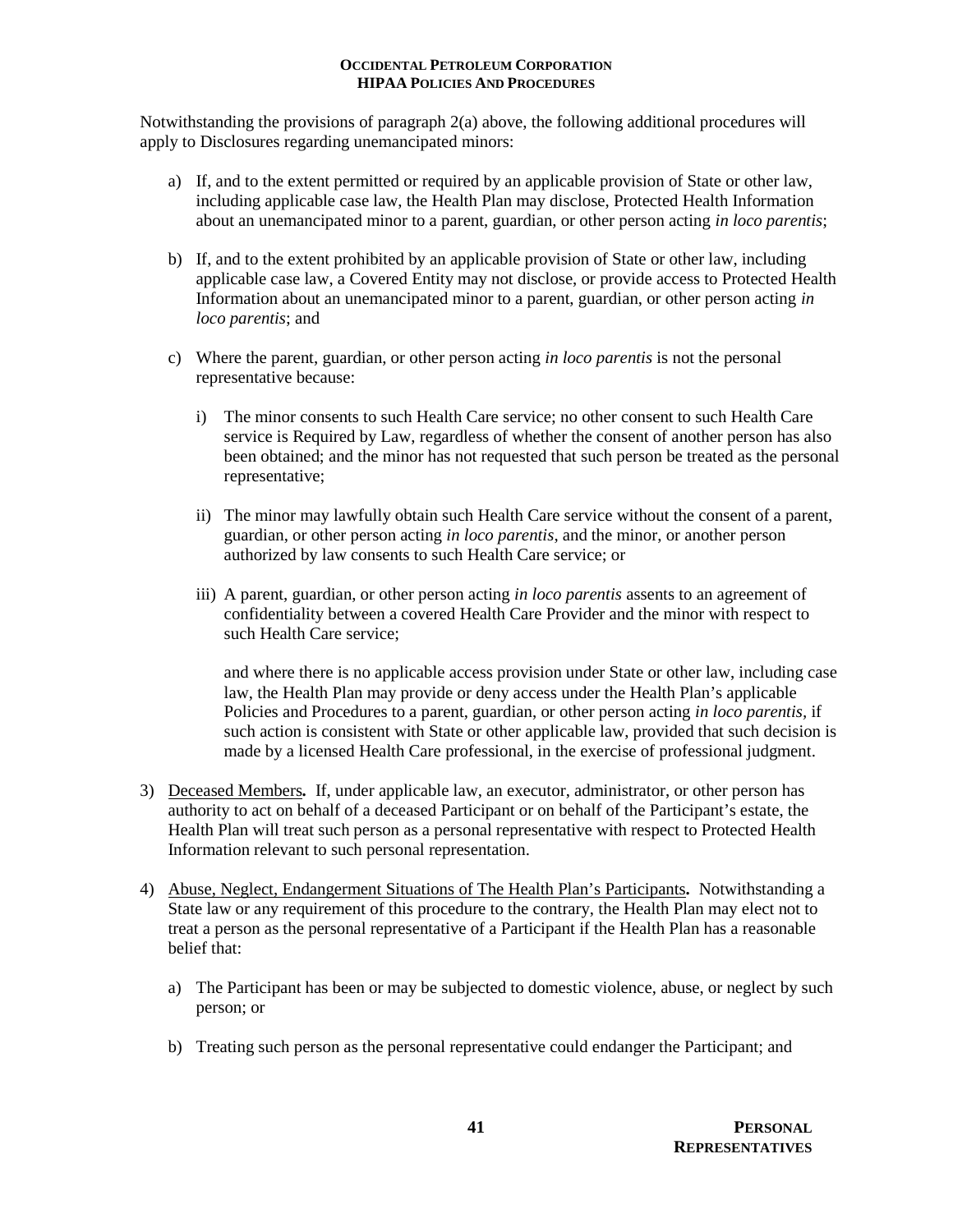c) The Health Plan, in the exercise of professional judgment, decides that it is not in the best interest of the Participant to treat the person as the Participant's personal representative.

*HIPAA Regulations/Citations 45 CFR § 164.502(g)(1)-(5)*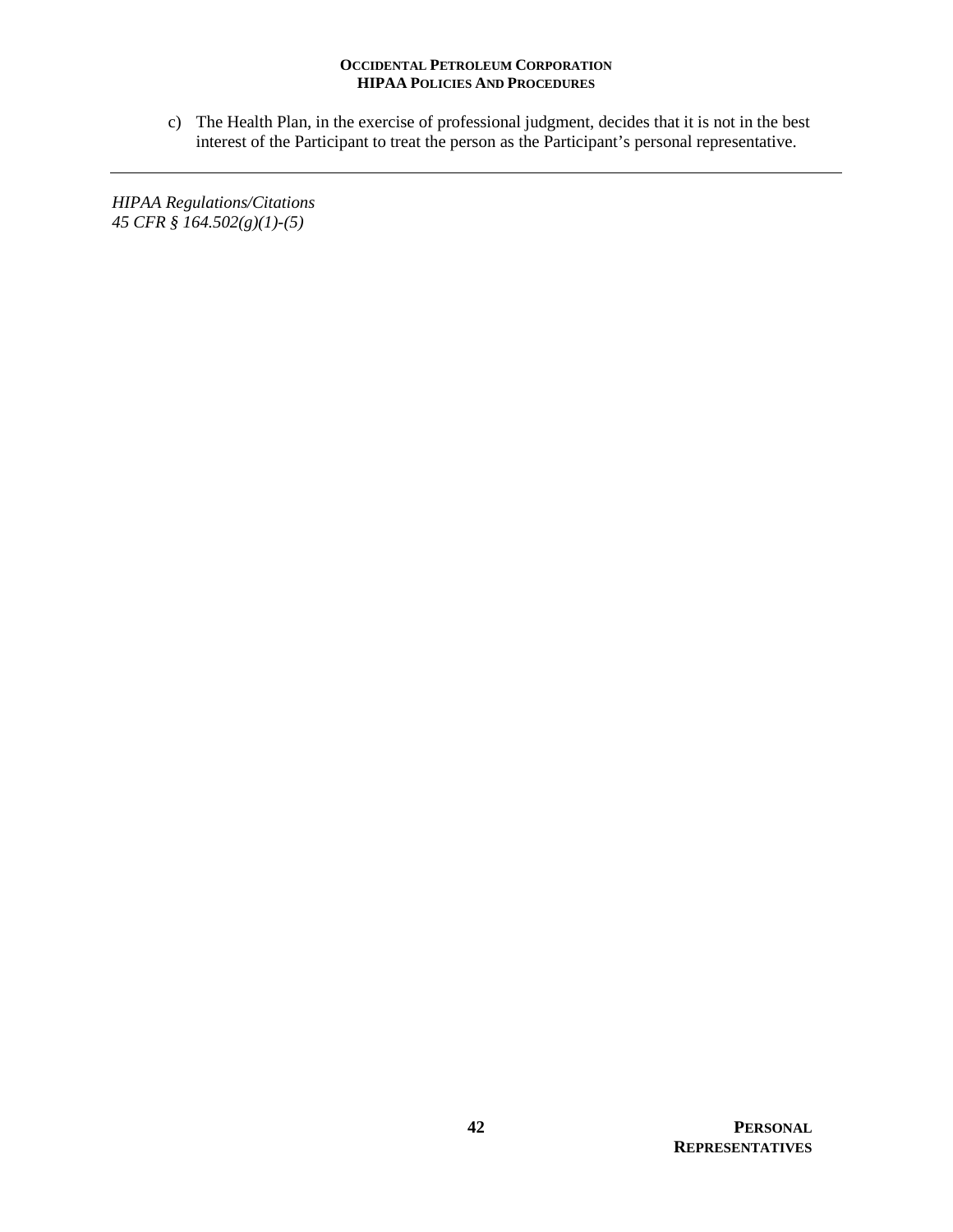# **USES AND DISCLOSURES OF PROTECTED HEALTH INFORMATION**

# **CONTENTS OF THIS SECTION**

- **General Rules**
- **For Treatment, Payment Or Health Care Operations**
- **For Which An Authorization Is Required**
- **Psychotherapy Notes**
- **To Family, Friends, Or Others Involved In The Participant's Care Or Payment**
- **For Notification Purposes**
- **For Workers' Compensation**
- **De-Identified Health Information**
- **For Research Purposes**
- **The Minimum Necessary Standard**
- **Marketing**
- **For Disaster Relief Purposes**
- **Victims Of Abuse, Neglect Or Domestic Violence**
- **For Judicial And Administrative Proceedings**
- **For Law Enforcement Purposes**
- **For Public Health Activities**
- **For Health Oversight Activities**
- **Decedents**
- **For Cadaveric Organ, Eye Or Tissue Donation Purposes**
- **To Avert A Serious Threat To Health Or Safety**
- **For Specialized Government Functions**
- **Disclosures By Whistleblowers**
- **By Workforce Participants' Who Are Victims Of A Crime**
- **Underwriting And Related Purposes**
- **Limited Data Set**
- **Health Care Providers**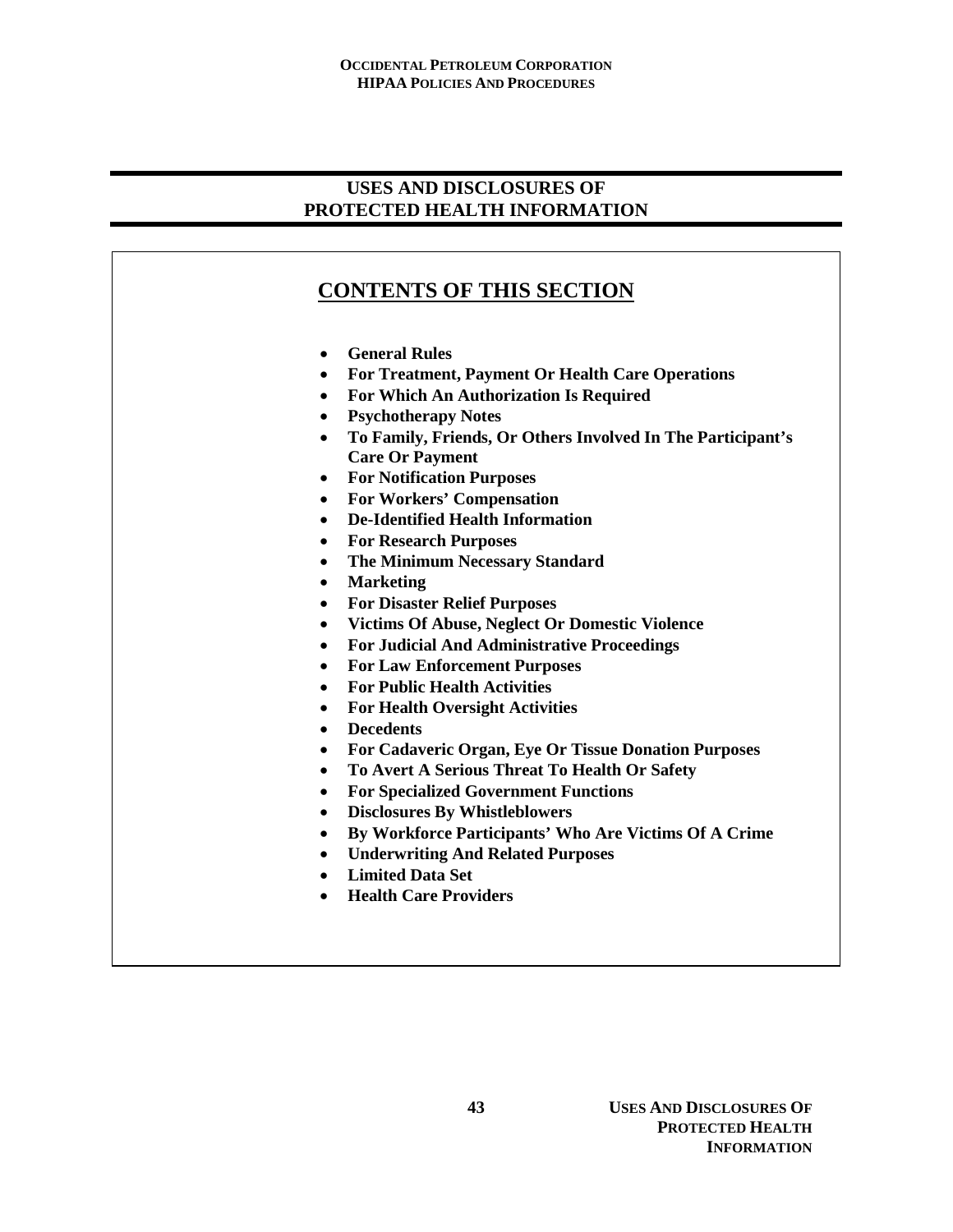# **General Rules**

*The Health Plans may continue to Use and Disclose Protected Health Information for a number of purposes under the HIPAA Regulations. Certain of these Uses or Disclosures are permitted while others may be mandated when, for example, they are Required by Law.*

# **Policies***.*

The Health Plan will not Use or disclose Protected Health Information, except as permitted or Required by Law.

The Health Plan is generally permitted to Use or disclose Protected Health Information to the extent such information is Used or disclosed:

- (1) To the Participant;
- (2) For Treatment, Payment, or Health Care Operations;
- (3) Incident to an allowable Use or Disclosure;
- (4) Pursuant to and in compliance with a valid authorization document;
- (5) Pursuant to an agreement, or as otherwise permitted to those involved in the Participant's care, and for notification purposes;
- (6) To create a Limited Data Set;
- (7) For underwriting and related purposes;
- (8) As Required by Law;
- (9) For Public Health Activities;
- (10) For Health Oversight Activities;
- (11) For Judicial and Administrative Proceedings;
- (12) For Law Enforcement Purposes, including Disclosures about Victims of Abuse, Neglect, or Domestic Violence;
- (13) For purposes related to Decedents;
- (14) For Cadaveric Organ, Eye, or Tissue Donation Purposes;
- (15) For Research Purposes;
- (16) To Avert a Serious Threat to Health or Safety;
- (17) For Specialized Government Functions; and
- (18) For Workers' Compensation.

The Health Plan is required to disclose Protected Health Information:

- 1) To a Participant, upon request.
- 2) When required by the Secretary of the U.S. Department of Health and Human Services to investigate or determine the Health Plan's compliance with the HIPAA Regulations.

*HIPAA Regulations/Citations 45 CFR § 164.502*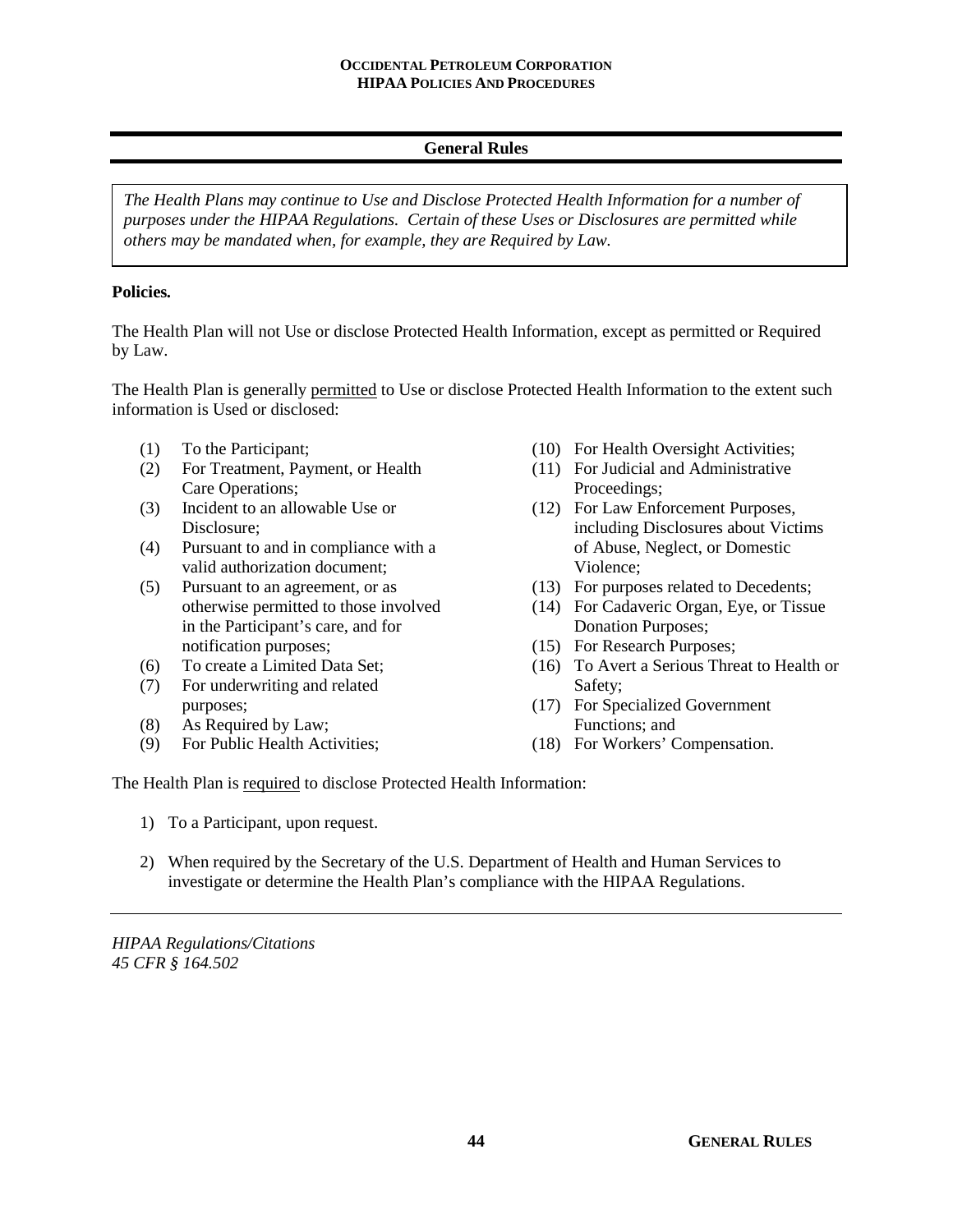# **For Treatment, Payment Or Health Care Operations**

*HIPAA intends to protect the privacy of Health Information while at the same time not precluding Plan Sponsors from administering their Health Plans to the extent necessary to manage Health Care costs and related expenses. The HIPAA Regulations expressly permit Plan Sponsors to utilize Protected Health Information to the extent necessary for Payment, Treatment or Health Care Operations.*

# **Policies.**

**Permitted Uses and Disclosures of Protected Health Information.** Except with respect to Uses or Disclosures that require an authorization, the Health Plan may Use or disclose Protected Health Information for Treatment, Payment, or Health Care Operations as set forth in the procedures below, provided that such Use or Disclosure is consistent with the HIPAA Regulations and applicable law.

**Consent for Uses and Disclosures of Protected Health Information Permitted.** The Health Plan may, but is not required to, obtain consent of the Participant to Use or disclose Protected Health Information to carry out Treatment, Payment, or Health Care Operations. Such consent shall not be effective to permit a Use or Disclosure of Protected Health Information when an authorization is required or when another condition must be met for such Use or Disclosure to be permissible under applicable law.

# **Procedures***.*

# **Treatment, Payment, or Health Care Operations**

- 1) Payment for Health Care Operations. The Health Plan may Use or disclose Protected Health Information for the Health Plan's own Payment and/or Health Care Operations purposes.
- 2) Treatment. The Health Plan may Use or disclose Protected Health Information for the Health Plan's or a Health Care Provider's own Treatment activities.
- 3) Treatment by Others. The Health Plan may disclose Protected Health Information for Treatment activities of another Health Care Provider.
- 4) Payment of Health Care Provider. The Health Plan may disclose Protected Health Information to a Health Care Provider, whether such provider is covered by the HIPAA Regulations, for the Payment activities of that Health Care Provider.
- 5) Health Care Clearinghouse or Other Health Plans. The Health Plan may disclose Protected Health Information to a Health Care Clearinghouse use or another Group Health Plan for the Payment activities of the entity that receives the information.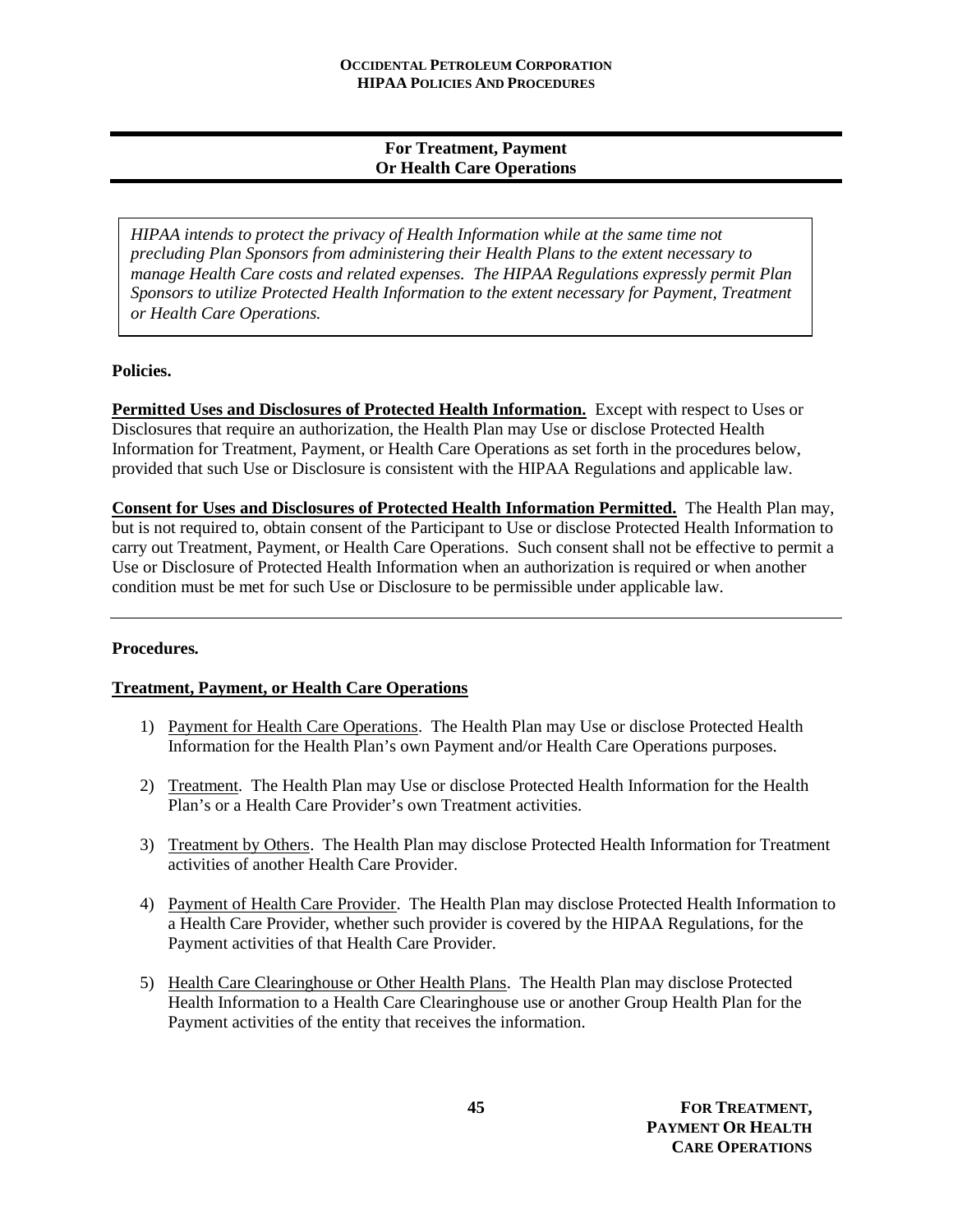- 6) Disclosures to Other Covered Entities. The Health Plan may disclose Protected Health Information to a Health Care Provider, a Health Care Clearinghouse, or another Health Plan for Health Care Operation activities of the entity that receives the information, if each entity either has or had a relationship with the Participant who is the subject of the Protected Health Information being requested, the Protected Health Information pertains to such relationship, and the Disclosure is for the purpose of:
	- a) Health Care fraud and abuse detection or compliance;
	- b) Conducting quality assessment and improvement activities, including outcomes evaluation and development of clinical guidelines, provided that the obtaining of generalized knowledge is not the primary purpose of any studies resulting from such activities;
	- c) Population-based activities relating to improving health or reducing Health Care costs, protocol development, case management and care coordination, contacting of Health Care Providers and patients with information about Treatment alternatives; and related functions that do not include Treatment; or
	- d) Reviewing the competence or qualifications of Health Care professionals, evaluating practitioner and provider performance, Health Plan performance or conducting training programs for non-Health Care professionals, accreditation, certification, licensing, or credentialing activities.
- 7) Organized Health Care Arrangement. If the Health Plan participates in an Organized Health Care Arrangement, the Health Plan may disclose Protected Health Information about a Participant to a Health Care Provider, Health Care Clearinghouse or another Health Plan that participates in the Organized Health Care Arrangement for any Health Care Operations activities of the Organized Health Care Arrangement.

*HIPAA Regulations/Citations 45 CFR §§ 160.103, 164.501, 164.502(a)(1),164.506*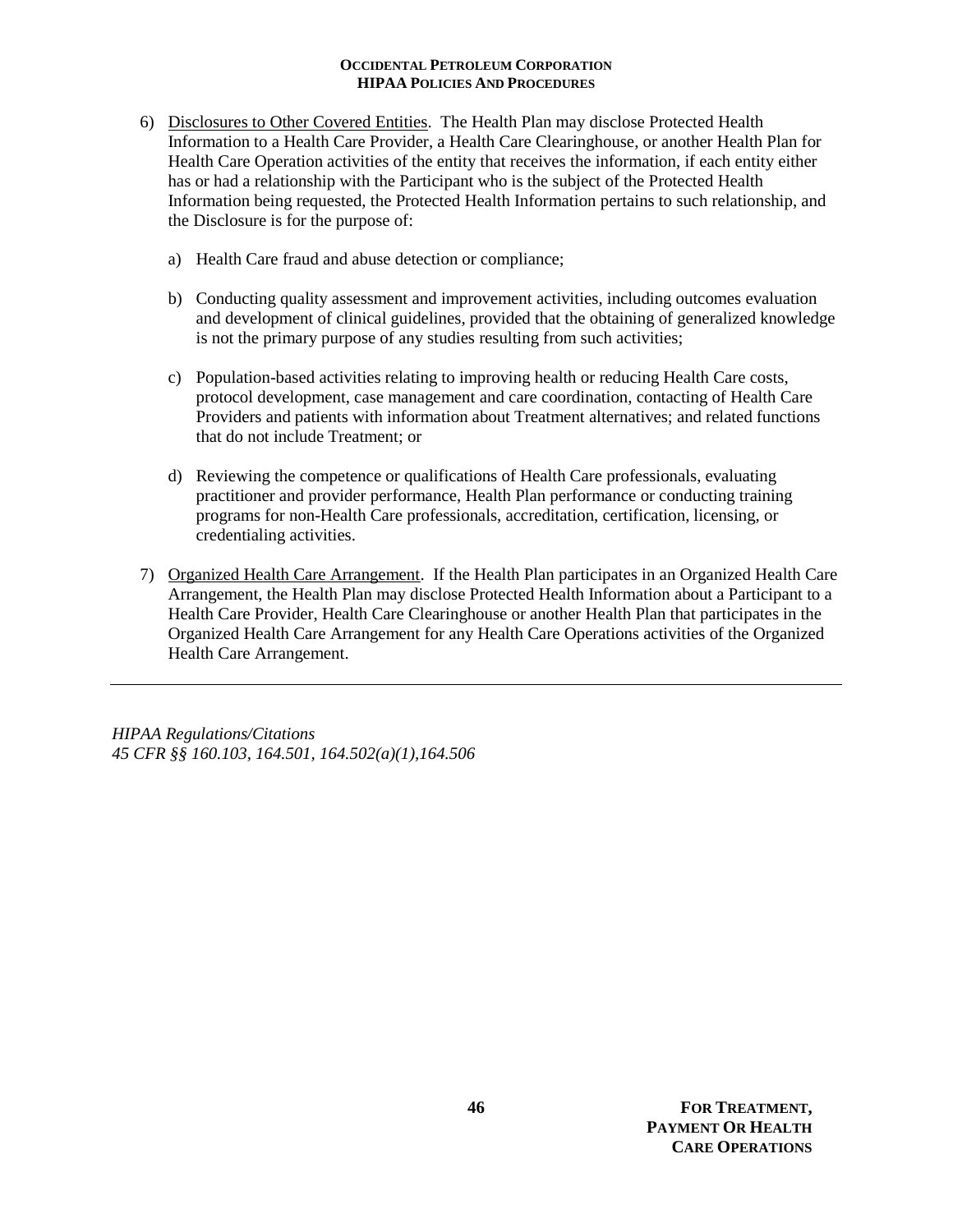# **For Which An Authorization Is Required**

*To the extent the Use or Disclosure of Protected Health Information is not for Payment, Treatment or Health Care Operations, a Health Plan will need to consider having the Participant sign an authorization to permit such Use or Disclosure (unless other HIPAA exemptions apply).*

### **Policies.**

**Use of Authorizations.** Generally, the Health Plan may not Use or disclose a Participant's Protected Health Information without a valid authorization. Typical Uses and Disclosures for which an authorization from the Participant is not required include for Payment and Treatment Purposes, Health Care Operations, as Required by Law, and to the Participant or his or her personal representative.

**Authorization Requirements - Marketing or Sale of Protected Health Information.** The Health Plan shall obtain an authorization for any Use or Disclosure of Protected Health Information for Marketing, except if the communication is in the form of (i) a face-to-face communication made by the Health Plan to an individual; or (ii) a promotional gift of nominal value provided by the Health Plan. The Health Plan shall obtain an authorization for any Disclosure of Protected Health Information which constitutes a "sale of Protected Health Information" as defined in 45 CFR § 164.502(a)(5)(ii).

**Limitations of Authorizations**. When the Health Plan obtains a valid authorization from a Participant for the Health Plan's Use or Disclosure of his or her Protected Health Information, such Use or Disclosure will be consistent with such authorization.

**Minimum Necessary**. The Minimum Necessary standard does not apply to the Uses and Disclosures of a Participant's Protected Health Information made by the Health Plan under a valid authorization.

**Transition Period**. Generally, for periods prior to April 14, 2003, the Health Plan may Use or disclose Protected Health Information for purposes other than for research pursuant to an authorization or other express legal permission obtained from a Participant permitting the Health Plan to Use or disclose his or her Protected Health Information.

### **Procedures***.*

# **Authorization Document- General Requirements.**

- 1) Authorization General Requirements. A valid authorization document will contain at least the following elements:
	- a) A description of the information to be Used or disclosed that identifies the information in a specific and meaningful fashion;
	- b) The name or other specific identification of the person(s), or class of persons, authorized to make the requested Use or Disclosure;
	- c) The name or other specific identification of the person(s), or class of persons, to whom the Health Plan may make the requested Use or Disclosure;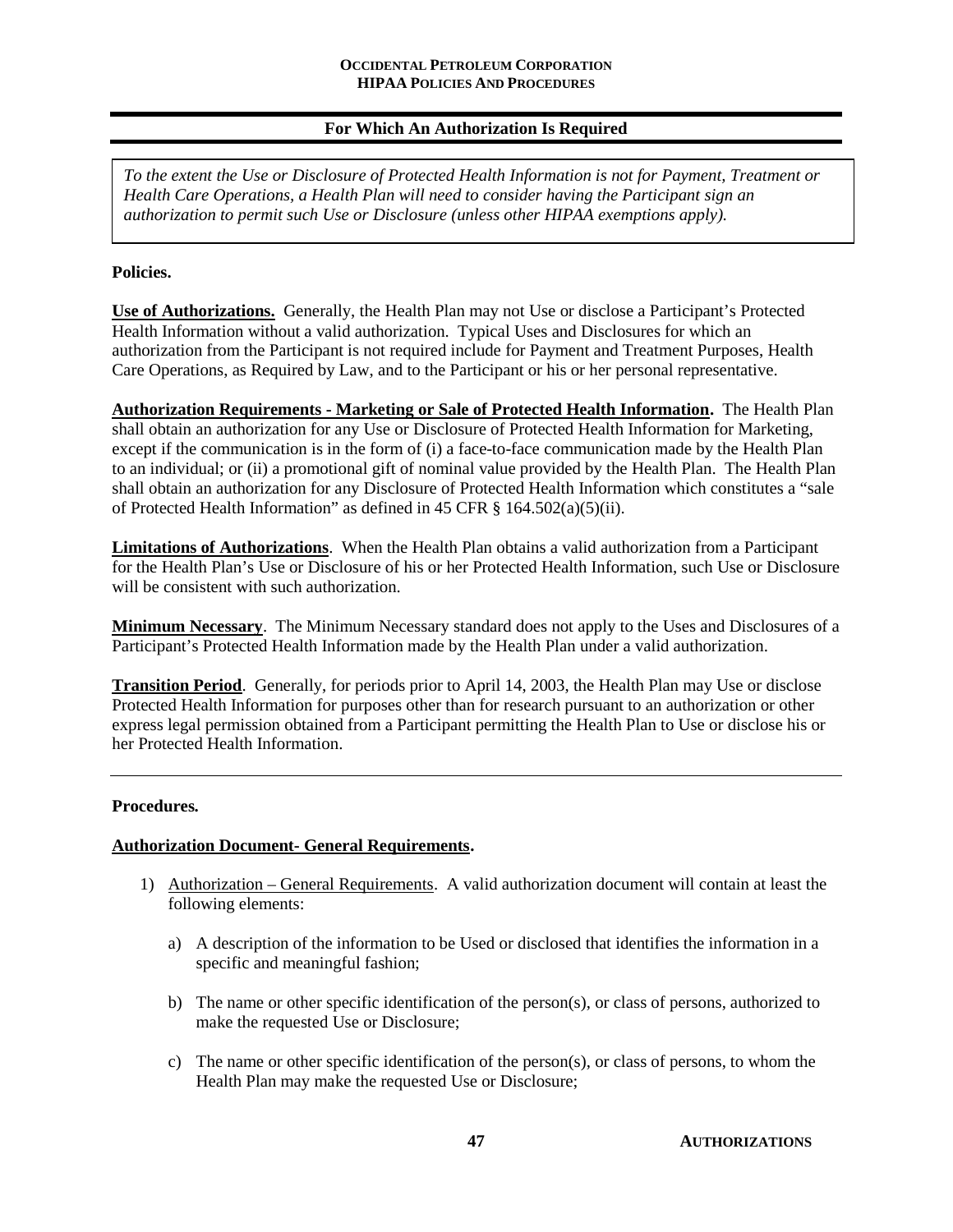- d) A description of each purpose of the requested Use or Disclosure. The statement "at the request of the Participant" is a sufficient description of the purpose when a Participant initiates the authorization and does not, or elects not to, provide a statement of the purpose;
- e) An expiration date or an expiration event that relates to the Participant or the purpose of the Use or Disclosure. The statement "end of the research study," "none," or similar language is sufficient if the authorization is for Use or Disclosure of Protected Health Information for research, including for the creation and maintenance of a research database or research depository. Otherwise, a specific date is required.
- f) If the authorization is signed by a personal representative of the Participant, a description of such representative's authority to act for the Participant will also be included in the authorization document;
- g) Statement regarding the Participant's right to revoke the authorization in writing, and either:
	- i) The exceptions to the right to revoke and a description of how the Participant may revoke the authorization; or
	- ii) To the extent that this information regarding the exceptions to a Participant's right to revoke an authorization and a description of how the Participant may revoke an authorization is included in the Health Plan's Notice of Privacy Practices, in addition to a reference to the Health Plan's Notice of Privacy Practices.
- h) Statement regarding the Health Plan's ability or inability to condition Treatment, Payment, enrollment or eligibility for benefits on the authorization, by stating either:
	- i) That the Health Plan may not condition Treatment, Payment, enrollment or eligibility for benefits on whether the Participant signs the authorization when the prohibition on conditioning of authorizations above) applies; or
	- ii) The consequences to the Participant of a refusal to sign the authorization when the Health Plan is allowed by law to condition Treatment, enrollment in the Health Plan, or eligibility for benefits on failure to obtain such authorization.
- i) The potential for information disclosed pursuant to the authorization to be subject to re-Disclosure by the recipient and no longer be protected by the HIPAA Regulations; and
- j) If the authorization is for the Health Plan's (or its Business Associate's) Marketing purposes and the Marketing involves Financial Remuneration to the Health Plan from a third party, the authorization will state that such Financial Remuneration is involved.
- k) If a Health Plan's Disclosure is a sale of Protected Health Information, the authorization must state that the Disclosure will result in Financial Remuneration to the Health Plan.
- 2) Plain Language Requirement. The authorization will be written in plain language.
- 3) Copy of the Authorization Document to the Participant. If the Health Plan seeks an authorization from a Participant for a Use or Disclosure of Protected Health Information, the Health Plan will provide the Participant with a copy of the signed authorization.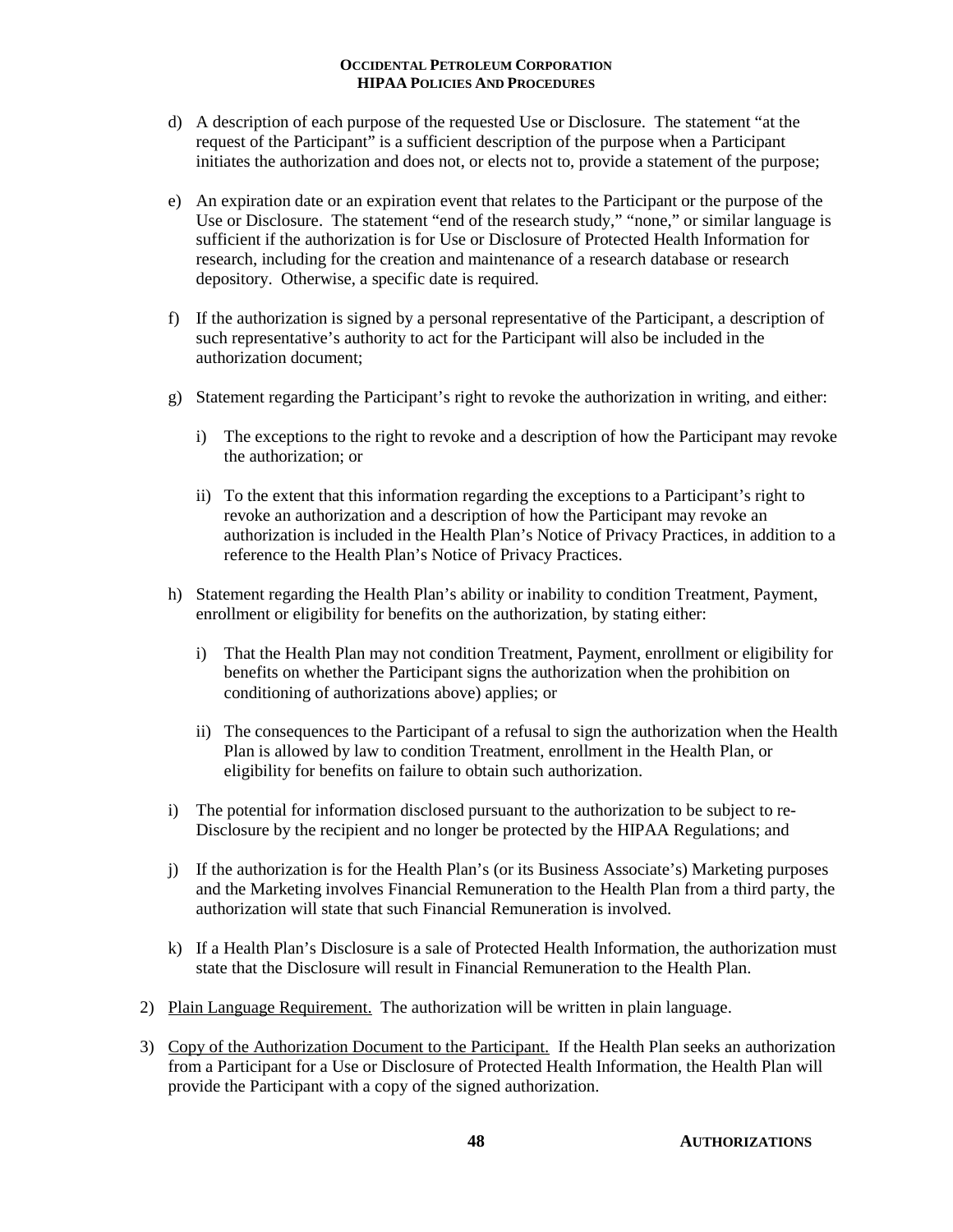- 4) Additional Elements. A valid authorization may contain elements or information in addition to the elements listed in this procedure, provided that such additional elements or information are not inconsistent with the elements Required by Law to be included in the authorization document.
- 5) Defective Authorizations. An authorization document will not be valid if it has any of the following defects:
	- a) The expiration date has passed or the Health Plan knows that the expiration event has occurred;
	- b) The authorization has not been filled out completely;
	- c) The authorization is known by the Health Plan to have been revoked;
	- d) The authorization is an inappropriate compound authorization;
	- e) The authorization inappropriately conditions the provision to a Participant of Treatment, Payment, enrollment in the Health Plan, or eligibility for benefits on the provision of an authorization; or
	- f) Any material information in the authorization is known by the Health Plan to be false.
- 6) Compound Authorizations. An authorization for the Use or Disclosure of Protected Health Information will not be combined with any other document to create a compound authorization, except as follows:
	- a) An authorization for the Use or Disclosure of Protected Health Information for a research study may be combined with any other type of written permission for the same or another research study. This exception includes combining an authorization for Use or Disclosure of Protected Health Information for a research study with another authorization for the creation or maintenance of a research database or repository, or with a consent to participate in research. When a Health Care Provider has conditioned the provision of research-related Treatment on the provision of one of the authorizations, any compound authorization created must clearly differentiate between the conditioned and unconditioned components and provide the individual with an opportunity to opt in to the research activities described in the unconditioned authorization;
	- b) An authorization for a Use or Disclosure of Psychotherapy Notes will only be combined with another authorization for a Use or Disclosure of Psychotherapy Notes;
	- c) An authorization, other than an authorization for a Use or Disclosure of Psychotherapy Notes, may be combined with any other such authorization, except when the Health Plan has conditioned the provision of Treatment, Payment, enrollment in the Health Plan, or eligibility for benefits, as provided for by law and described herein, on the provision of one of the authorizations. The prohibition in this paragraph on combining authorizations where one authorization conditions the provision of Treatment, Payment, enrollment in a Health Plan, or eligibility for benefits in Paragraph 7 (below) does not apply to a compound authorization created in accordance with Paragraph 6(a).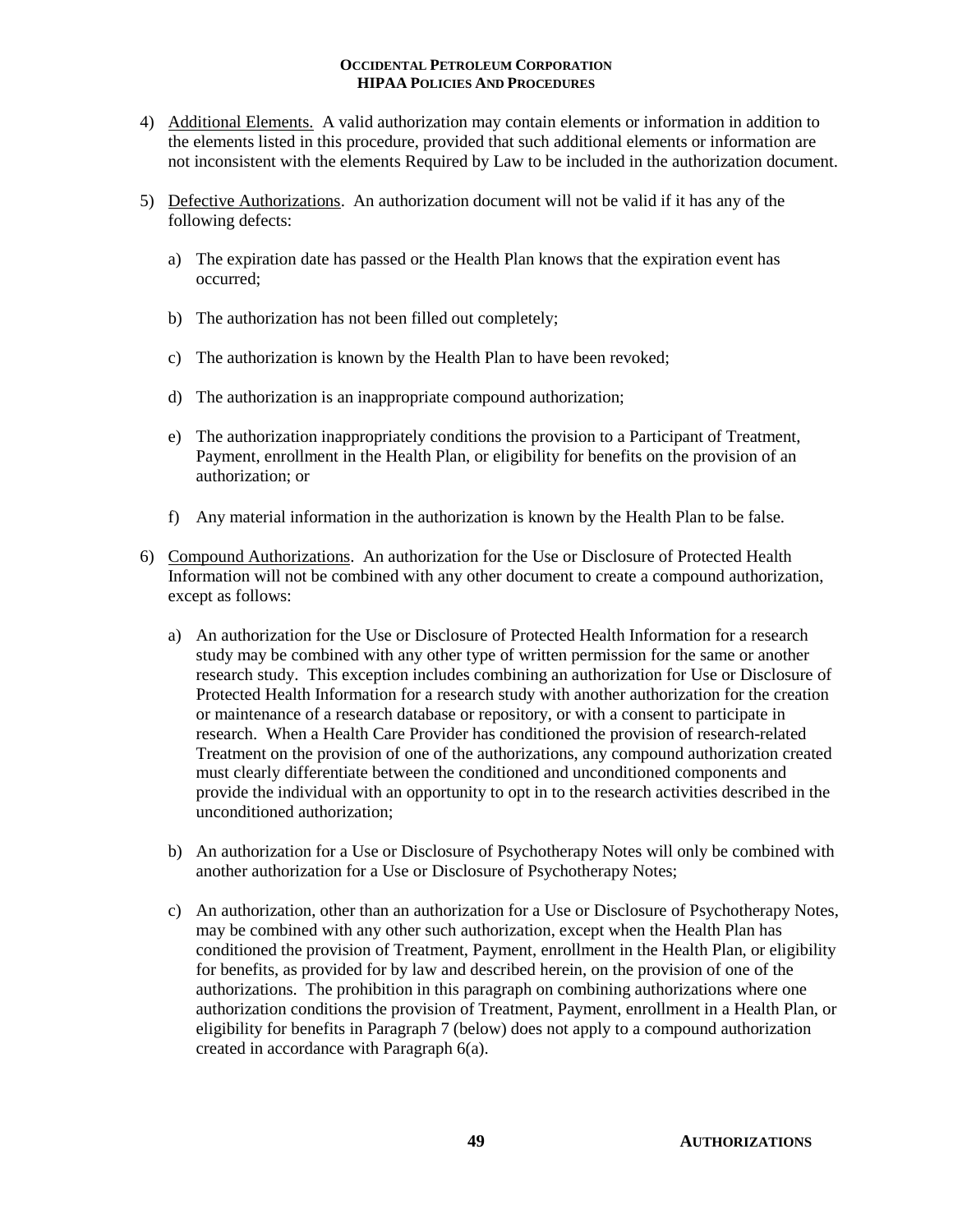- 7) Prohibition on the Conditioning of Authorizations. The Health Plan will not condition the Payment, enrollment in the Health Plan, Treatment, or eligibility for benefits on the provision of an authorization, provided, however, that:
	- a) The Health Plan may condition enrollment in the Health Plan or eligibility for benefits on provision of an authorization requested by the Health Plan prior to an individual's enrollment in the Health Plan, if:
		- i) The authorization sought is for the Health Plan's eligibility or enrollment determinations relating to the Participant or for the Health Plan's underwriting or risk rating determinations; and
		- ii) The authorization is not for a Use or Disclosure of Psychotherapy Notes (when an authorization for such Notes is required); and
	- b) The Health Plan may condition the provision of Health Care that is solely for the purpose of creating Protected Health Information for Disclosure to a third party on provision of an authorization for the Disclosure of the Protected Health Information to such third party (e.g., pre-employment physicals, drug screenings and other tests performed by third parties for an Employer);
	- c) Revocation of Authorizations. A Participant may revoke an authorization at any time, provided that the revocation is in writing, except to the extent that:
		- i) The Health Plan has taken action in reliance on the authorization; or
		- ii) If the authorization was obtained as a condition of obtaining health insurance coverage, or another law provides the health insurer with the right to contest a claim under the policy, or the policy itself.
- 8) Documentation. The Health Plan will maintain a written or electronic record of all the Health Plan's signed authorization documents and shall retain such documents for a minimum of six (6) years from the date of their creation or the date when they last the were in effect, whichever is later.
- 9) Transition Procedure Prior Authorization. The Health Plan may Use or disclose Protected Health Information that the Health Plan created or received before April 14, 2003 pursuant to an authorization or other express legal permission obtained from a Participant before April 14, 2003, provided that the authorization or other express legal permission specifically permits such Use or Disclosure and there is no agreed-to restriction on its Use or Disclosure.

*HIPAA Regulations/Citations 45 CFR §§ 164.502(a)(5)(ii), 164.508, 164.512*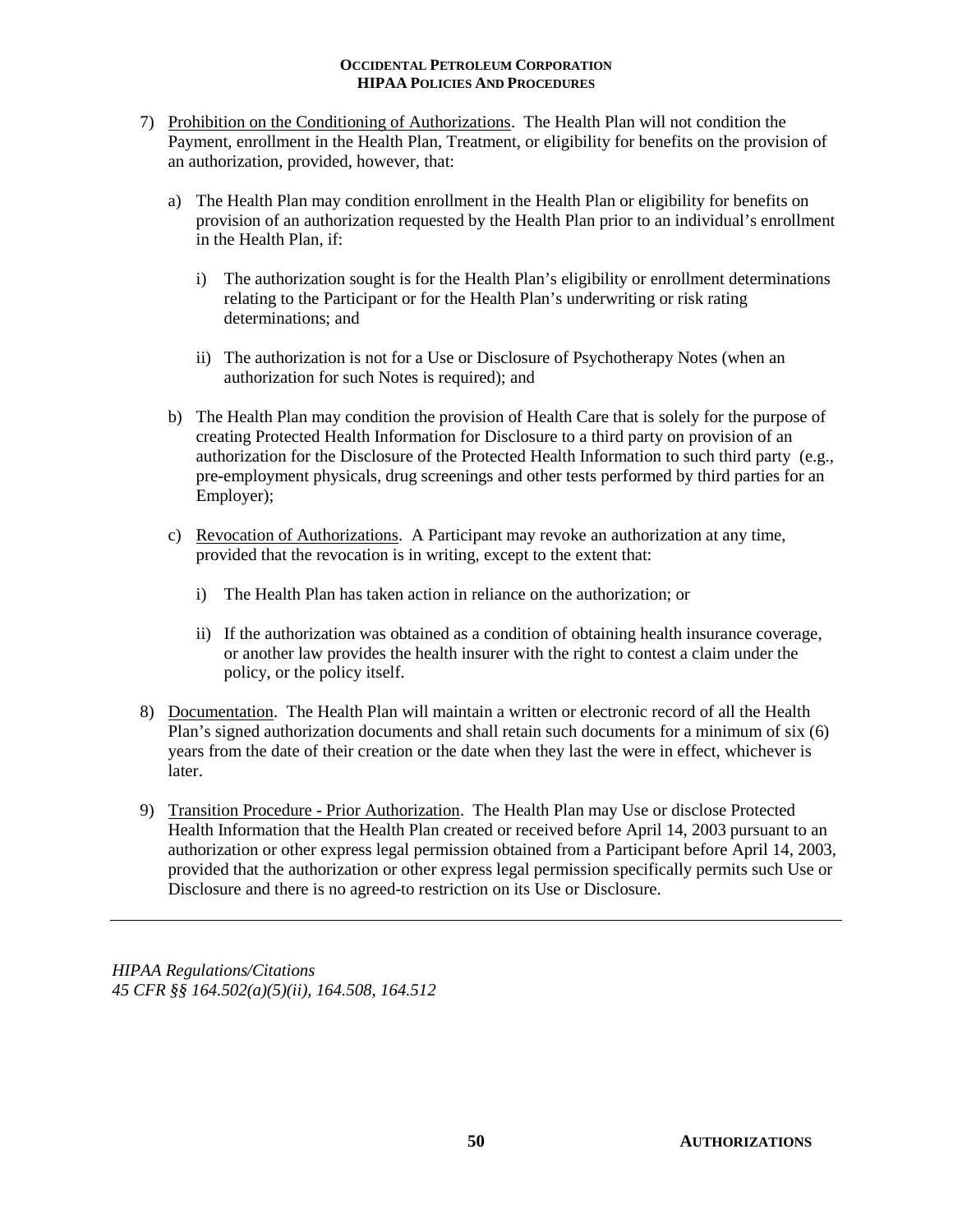# **Psychotherapy Notes**

*The HIPAA Regulations provide for special treatment in connection with the Use or Disclosure of Psychotherapy Notes. In view of the sensitive information normally included in such Notes, a higher standard for Use or Disclosure generally applies under HIPAA.*

### **Policies***.*

Authorization Required: Generally, before the Health Plan may Use or disclose Psychotherapy Notes, the Health Plan must obtain a valid authorization from the Participant.

Limited Situations When Authorization Not Required. The Health Plan is not required to obtain an authorization for the following Uses or Disclosures of Psychotherapy Notes:

- 1) Payment, Treatment or Health Care Operations. To carry out the following Payment, Treatment, or Health Care Operations activities:
	- a) Use by the originator of the Psychotherapy Notes for Treatment;
	- b) Use or Disclosure in the Health Plan's defense of a legal action or other proceeding brought by the Participant.
- 2) HHS Investigation. When required by the Secretary of the U.S. Department of Health and Human Services in his investigation or determination of the Health Plan's compliance with the HIPAA Regulations.
- 3) Required by Law. When Required by Law.
- 4) Health Oversight Agency. For Disclosures of Psychotherapy Notes to a Health Oversight Agency for oversight activities authorized by law with respect to the oversight of the originator of the Psychotherapy Notes.
- 5) Coroner or Medical Examiner. For Disclosures of Psychotherapy Notes to a coroner or medical examiner for the purpose of identifying a deceased person, determining a cause of death, or other duties as authorized by law.
- 6) Threatening Conditions. Uses or Disclosures of Psychotherapy Notes if the Health Plan, in good faith and consistent with applicable law and standards of ethical conduct, believes the Use or Disclosure:
	- a) Is necessary to prevent or lessen a serious and imminent threat to the health or safety of a person or the public; and
	- b) Is to a person or persons reasonably able to prevent or lessen the threat, including the target of the threat.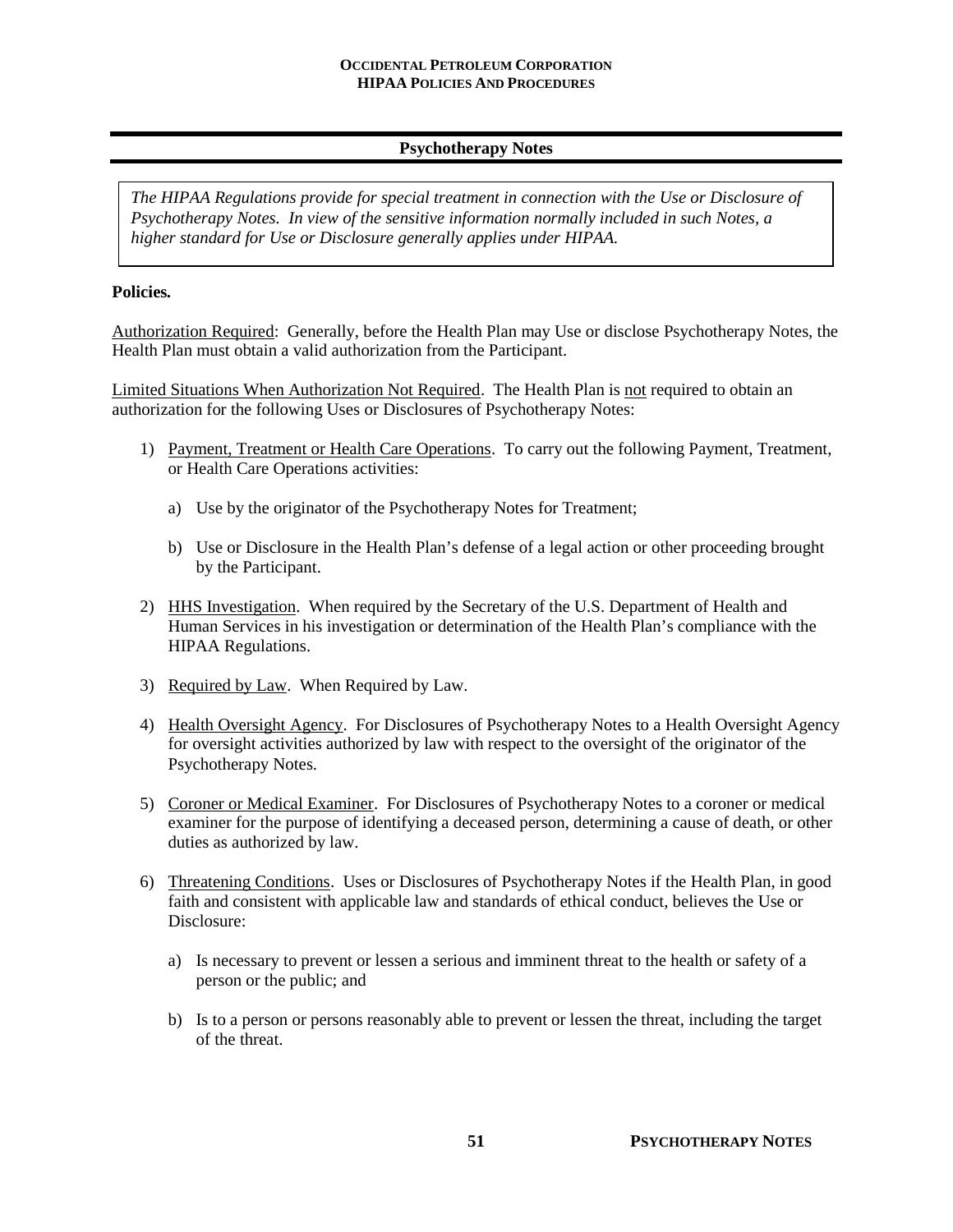7) Authorization May Not Be Combined. An authorization for a Use or Disclosure of Psychotherapy Notes may only be combined with another authorization for a Use or Disclosure of Psychotherapy Notes.

# **Procedures***.*

# **Authorization Requirements - Psychotherapy Notes.**

- 1) Authorization Document. A valid authorization document will contain at least the following elements:
	- a) A description of the information to be Used or disclosed that identifies the information in a specific and meaningful fashion;
	- b) The name or other specific identification of the person(s), or class of persons, authorized to make the requested Use or Disclosure;
	- c) The name or other specific identification of the person(s), or class of persons, to whom the Health Plan may make the requested Use or Disclosure;
	- d) A description of each purpose of the requested Use or Disclosure. The statement "at the request of the Participant" is a sufficient description of the purpose when a Participant initiates the authorization and does not, or elects not to, provide a statement of the purpose;
	- e) An expiration date or an expiration event that relates to the Participant or the purpose of the Use or Disclosure. The statement "end of the research study," "none," or similar language is sufficient if the authorization is for a Use or Disclosure of Protected Health Information for research, including for the creation and maintenance of a research database or research depository. Otherwise a specific date is required.
	- f) If the authorization is signed by a personal representative of the Participant, a description of such representative's authority to act for the Participant will also be included in the authorization document;
	- g) The Participant's right to revoke the authorization in writing, and either:
		- i) The exceptions to the right to revoke and a description of how the Participant may revoke the authorization; or
		- ii) To the extent that this information regarding the exceptions to a Participant's right to revoke an authorization and a description of how the Participant may revoke an authorization is included in the Health Plan's Notice of Privacy Practices, a reference to the Health Plan's Notice of Privacy Practices.
	- h) A statement regarding the Health Plan's ability or inability to condition Treatment, Payment, enrollment or eligibility for benefits on the authorization, by stating either: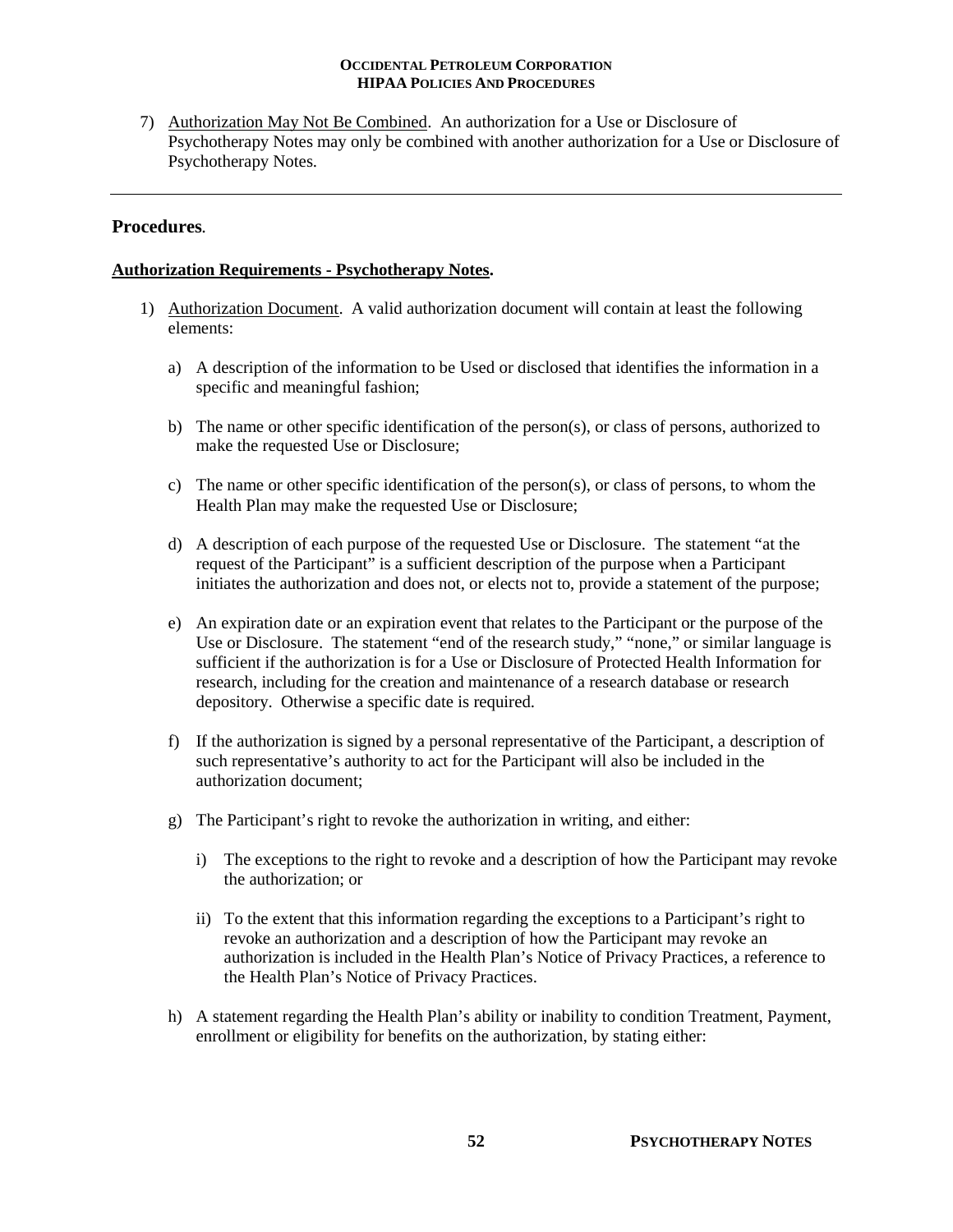- i) That the Health Plan may not condition Treatment, Payment, enrollment or eligibility for benefits on whether the Participant signs the authorization when the prohibition on conditioning of authorizations (as discussed below) applies; or
- ii) The consequences to the Participant of a refusal to sign the authorization when the Health Plan is allowed by law to condition Treatment, enrollment in the Health Plan, or eligibility for benefits on failure to obtain such authorization.
- i) The potential for information disclosed pursuant to the authorization to be subject to re-Disclosure by the recipient and no longer be protected by the HIPAA Regulations; and
- j) If the authorization is for the Health Plan's Marketing purposes and the Marketing involves Financial Remuneration to the Health Plan from a third party, the authorization will state that such remuneration is involved.
- 2) Plain Language Requirement. The authorization will be written in plain language.
- 3) Copy of the Authorization Document to the Participant. If the Health Plan seeks an authorization from a Participant for a Use or Disclosure of Protected Health Information, the Health Plan will provide the Participant with a copy of the signed authorization.
- 4) Additional Elements. A valid authorization may contain elements or information in addition to the elements listed in this procedure, provided that such additional elements or information are not inconsistent with the elements Required by Law to be included in the authorization document.
- 5) Defective Authorizations. An authorization document will not be valid if it has any of the following defects:
	- a) The expiration date has passed or the Health Plan knows that the expiration event has occurred;
	- b) The authorization has not been filled out completely;
	- c) The authorization is known by the Health Plan to have been revoked;
	- d) The authorization is an inappropriate compound authorization;
	- e) The authorization inappropriately conditions the provision to a Participant of Treatment, Payment, and enrollment in the Health Plan, or eligibility for benefits on the provision of an authorization;
	- f) Any material information in the authorization is known by the Health Plan to be false.
- 6) Compound Authorizations. An authorization for a Use or Disclosure of Psychotherapy Notes may only be combined with another authorization for a Use or Disclosure of Psychotherapy Notes.
- 7) Prohibition on the Conditioning of Authorizations. The Health Plan will not condition the provision to a Participant of Payment, enrollment in the Health Plan, Treatment, or eligibility for benefits on the provision of an authorization, except: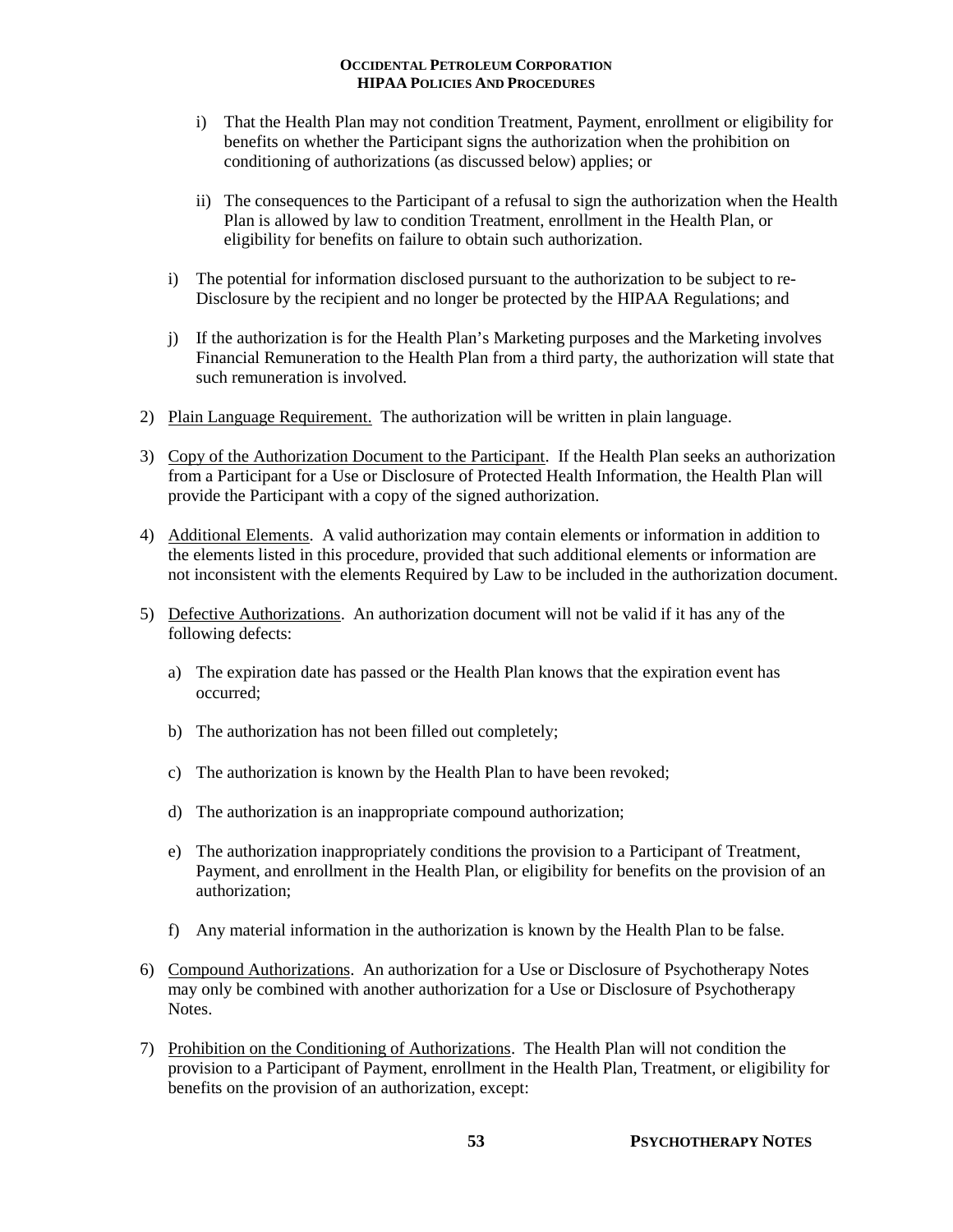- a) The Health Plan may condition enrollment in the Health Plan or eligibility for benefits on provision of an authorization requested by the Health Plan prior to a Participant's enrollment in the Health Plan if:
	- i) The authorization sought is for the Health Plan's eligibility or enrollment determinations relating to the Participant or for the Health Plan's underwriting or risk rating determinations; and
	- ii) The authorization is not for a Use or Disclosure of Psychotherapy Notes (when an authorization for such notes is required); and
	- iii) As applicable, the Health Plan may condition the provision of Health Care that is solely for the purpose of creating Protected Health Information for Disclosure to a third party on provision of an authorization for the Disclosure of the Protected Health Information to such third party.
- 8) Revocation of Authorizations. A Participant may revoke an authorization at any time, provided that the revocation is in writing, except to the extent that:
	- a) The Health Plan has taken action in reliance on the authorization; or
	- b) If the authorization was obtained as a condition of obtaining health insurance coverage, other laws provide the insurer with the right to contest a claim under the policy or the policy itself.
- 9) Documentation. The Health Plan will maintain a written or electronic record of all of the Health Plan's signed authorization documents and shall retain such documents for a minimum of six (6) years from the date of their creation or the date when they last were in effect, whichever is later.

*HIPAA Regulations/Citations 45 CFR § 164.508(a)(2),(b)*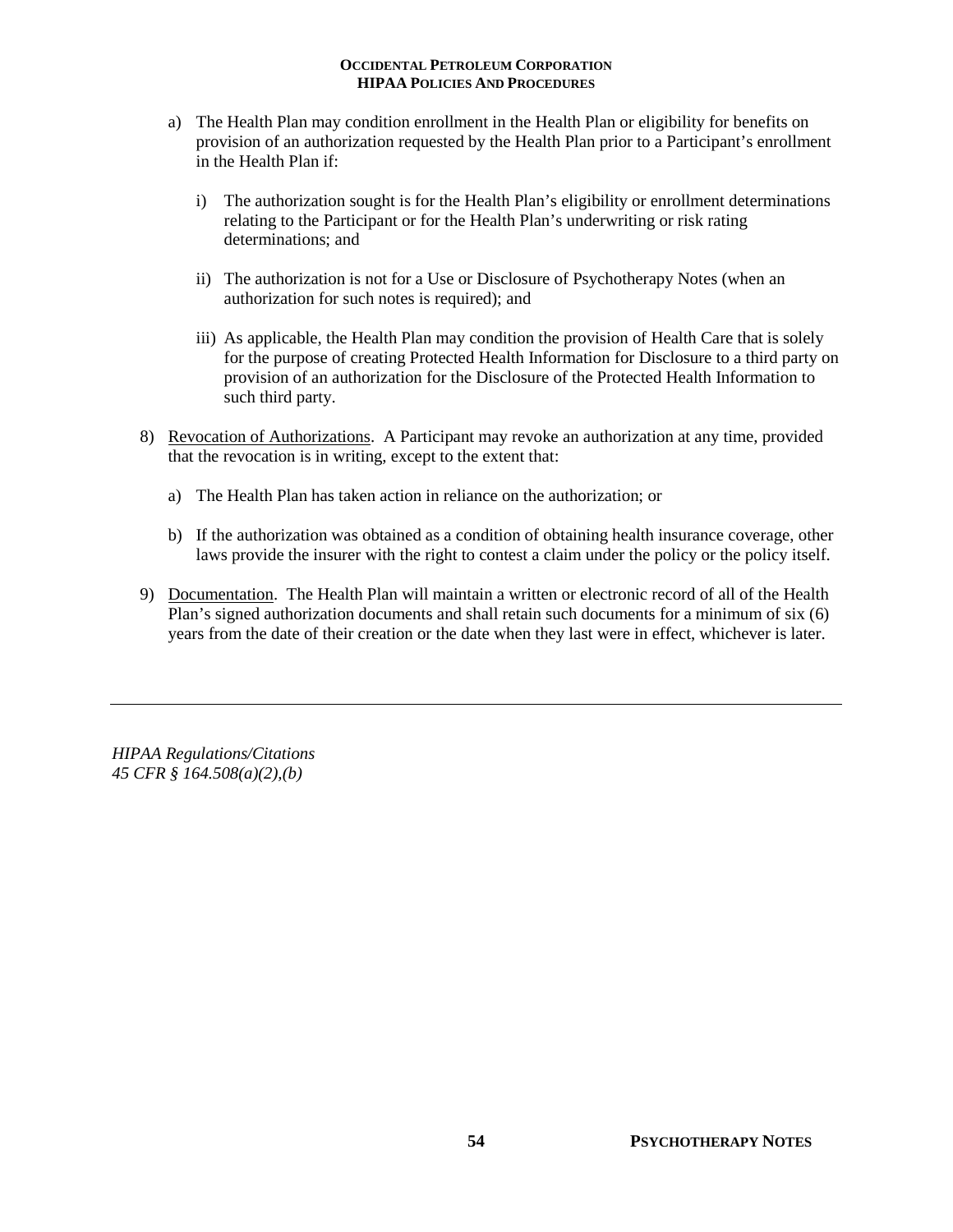# **To Family, Friends Or Others Involved In The Participant's Care Or Payment**

*The HIPAA Regulations contemplate circumstances when family members or friends may be involved with Participant's Health Care or Treatment, or may have a need to be informed about a Participant's Health Care or condition. These types of Disclosures may be permitted under limited*

# **Policies***.*

The Health Plan may Use or Disclosure Protected Health Information to those involved in a Participant's Health Care if the Participant is informed in advance of the Health Plan's Use or Disclosure and has the opportunity to agree to, prohibit or restrict such Use or Disclosure**.**

# **Procedures***.*

**Permitted Disclosures.** The Health Plan may disclose to a family member, other relative, a close personal friend of the Participant, or any other person identified by the Participant, the Protected Health Information directly relevant to such person's involvement with the Participant's Health Care or Payment related to the Participant's Health Care.

**Disclosures When Participant Available.** If the Participant is present for, or otherwise available prior to a Use or Disclosure to a family member, other relative, close personal friend of the Participant, or any other person identified by the Participant, of Protected Health Information directly relevant to such person's involvement with the Participant's Health Care or Payment related to the Participant's Health Care, and the Participant has the capacity to make Health Care decisions, the Health Plan may Use or Disclosure the Protected Health Information to such person by first:

- 1) Agreement. Obtaining the Participant's agreement;
- 2) Opportunity to Object. Providing the Participant with the opportunity to object to the Disclosure (provided that the Participant does not express an objection to such Disclosure); or
- 3) Inference. Reasonably inferring from the circumstances, based on the exercise of professional judgment, that the Participant does not object to the Disclosure.

**Disclosures When Participant Not Available.** If the Participant is not present, or the opportunity to agree or object to the Health Plan's Use or Disclosure cannot practicably be provided because of the Participant's incapacity or an emergency circumstance, the Health Plan may, in the exercise of professional judgment, determine whether the Disclosure is in the best interests of the Participant and if so, disclose only the Protected Health Information that is directly relevant to the person's involvement with the Participant's care or Payment related to the Participant's Health Care or needed for notification purposes.

*HIPAA Regulations/Citations 45 CFR § 164.510(b)*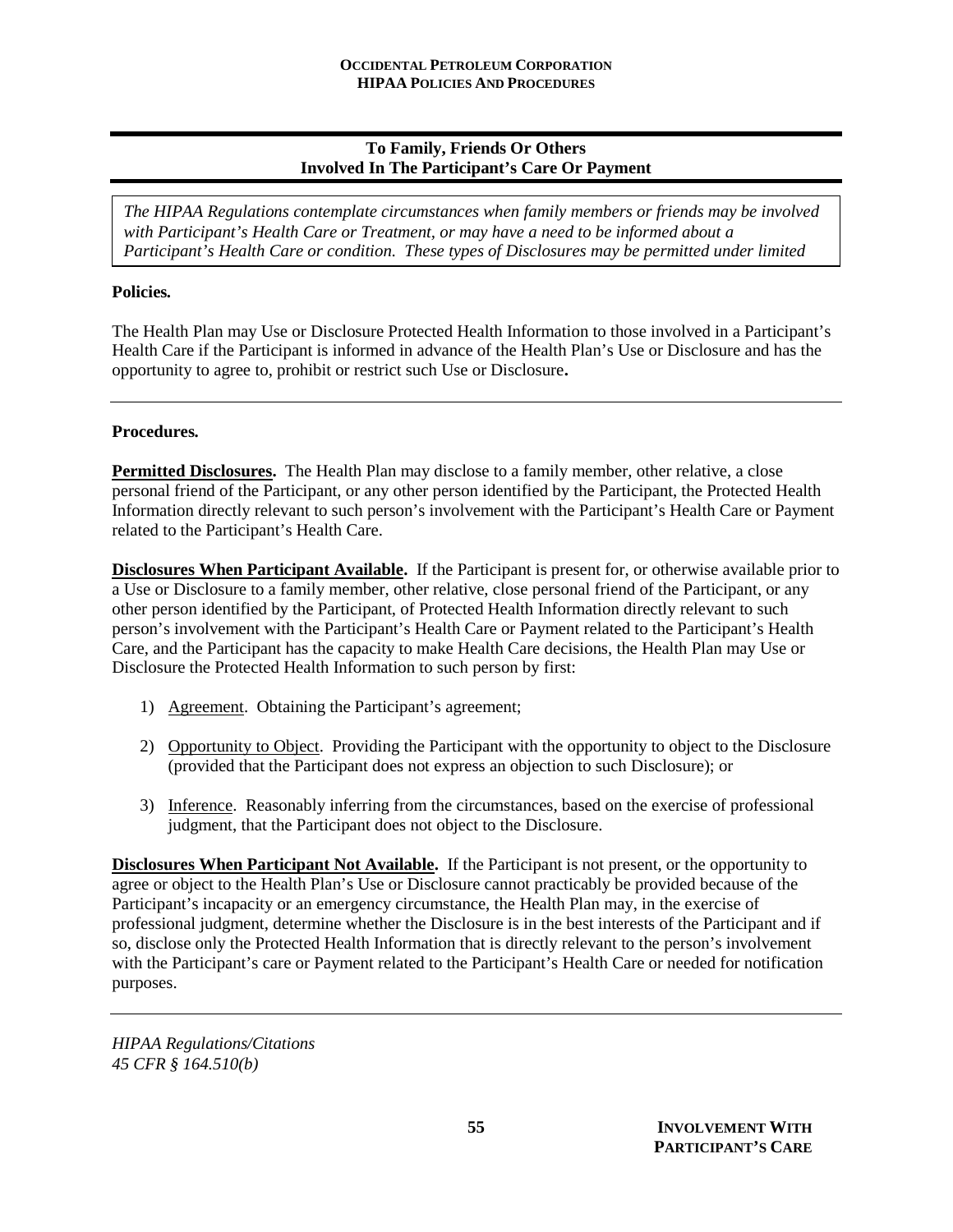# **For Notification Purposes**

*On occasion, Health Information may be needed to identify an individual or to assist in locating such individual. The HIPAA Regulations permit limited Uses or Disclosures to assist with these efforts.*

### **Policies***.*

The Health Plan may Use or Disclosure Protected Health Information for notification purposes if generally the Participant is informed in advance of the Health Plan's Use or Disclosure and has the opportunity to agree to prohibit or restrict the Health Plan's Use or Disclosure.

### **Procedures***.*

**Permitted Uses and Disclosures.** The Health Plan may Use or disclose Protected Health Information to notify, or assist in the notification of (including identifying or locating), a family member, a personal representative of a Participant, or another person responsible for the care of the Participant, of the Participant's location, general condition, or death.

**Uses and Disclosures When Participant Available.** If the Participant is present for, or otherwise available prior to, the Health Plan's Use or Disclosure of Protected Health Information to an allowable person to notify, or assist in the notification of a family member, a personal representative of a Participant, or another person responsible for the care of the Participant (for purposes of determining the Participant's location, general condition, or death), and the Participant has the capacity to make Health Care decisions, the Health Plan may so Use or disclose the Protected Health Information by first:

- 1) Agreement. Obtaining the Participant's agreement;
- 2) Opportunity to Object. Providing the Participant with the opportunity to object to the Disclosure, and the Participant does not express an objection; or
- 3) Inference. Reasonably inferring from the circumstances, based the exercise of the Health Plan's professional judgment that the Participant does not object to the Disclosure.

**Uses and Disclosures When Participant Not Available.** If the Participant is not present, or the opportunity to agree or object to the Health Plan's Use or Disclosure cannot practicably be provided because of the Participant's incapacity or an emergency circumstance, the Health Plan may, in the exercise of professional judgment, determine whether the Disclosure is in the best interests of the Participant and, if so, disclose only the Protected Health Information that is necessary to notify (or assist in the notification of) a family member, a personal representative of a Participant, or another person responsible for the care of the Participant, of the Participant's location, general condition, or death.

*HIPAA Regulations/Citations 45 CFR § 164.502(i)*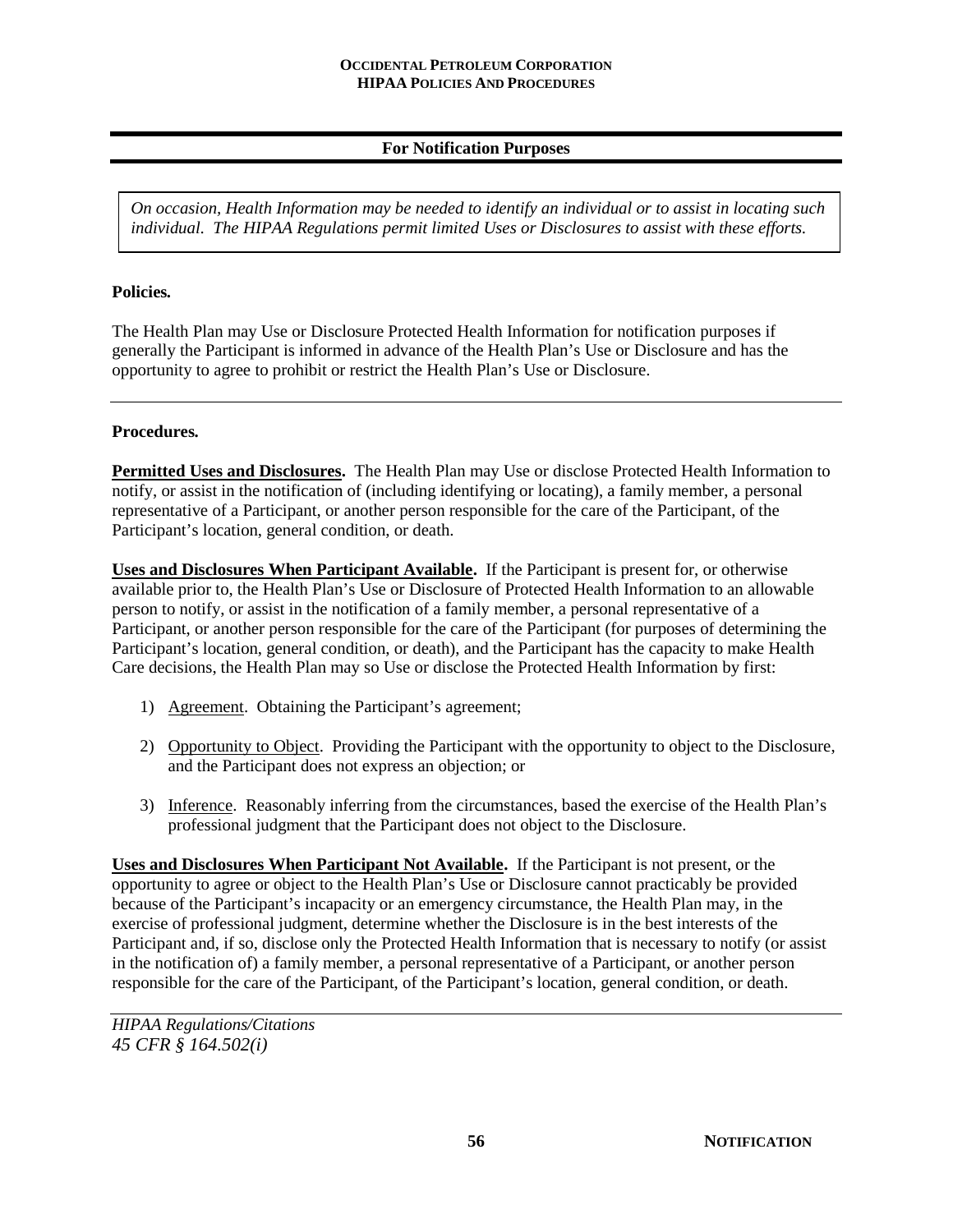# **For Workers' Compensation**

*The HIPAA Regulations recognize that certain Health Information is needed in order to respond to legal requirements involving various state workers' compensation laws. The HIPAA Regulations acknowledge the need to permit the Use or Disclosure of Health Information to comply with workers' compensation laws.*

### **Policies***.*

The Health Plan may disclose Protected Health Information without the written authorization of the Participant, or the opportunity for the Participant to agree or object to such Disclosures to the extent necessary to comply with state workers' compensation laws.

### **Procedures.**

- 1) Workers' Compensation Disclosures. The Health Plan may disclose Protected Health Information as authorized by and to the extent necessary to comply with laws relating to workers' compensation or other similar programs established by law that provide benefits for work-related injuries or illness without regard to fault.
- 2) Minimum Necessary. The Health Plan may assume that Protected Health Information requested in connection with compliance with a state workers' compensation law is the minimum necessary information required.

*HIPAA Regulations/Citations 45 CFR § 164.512(l)*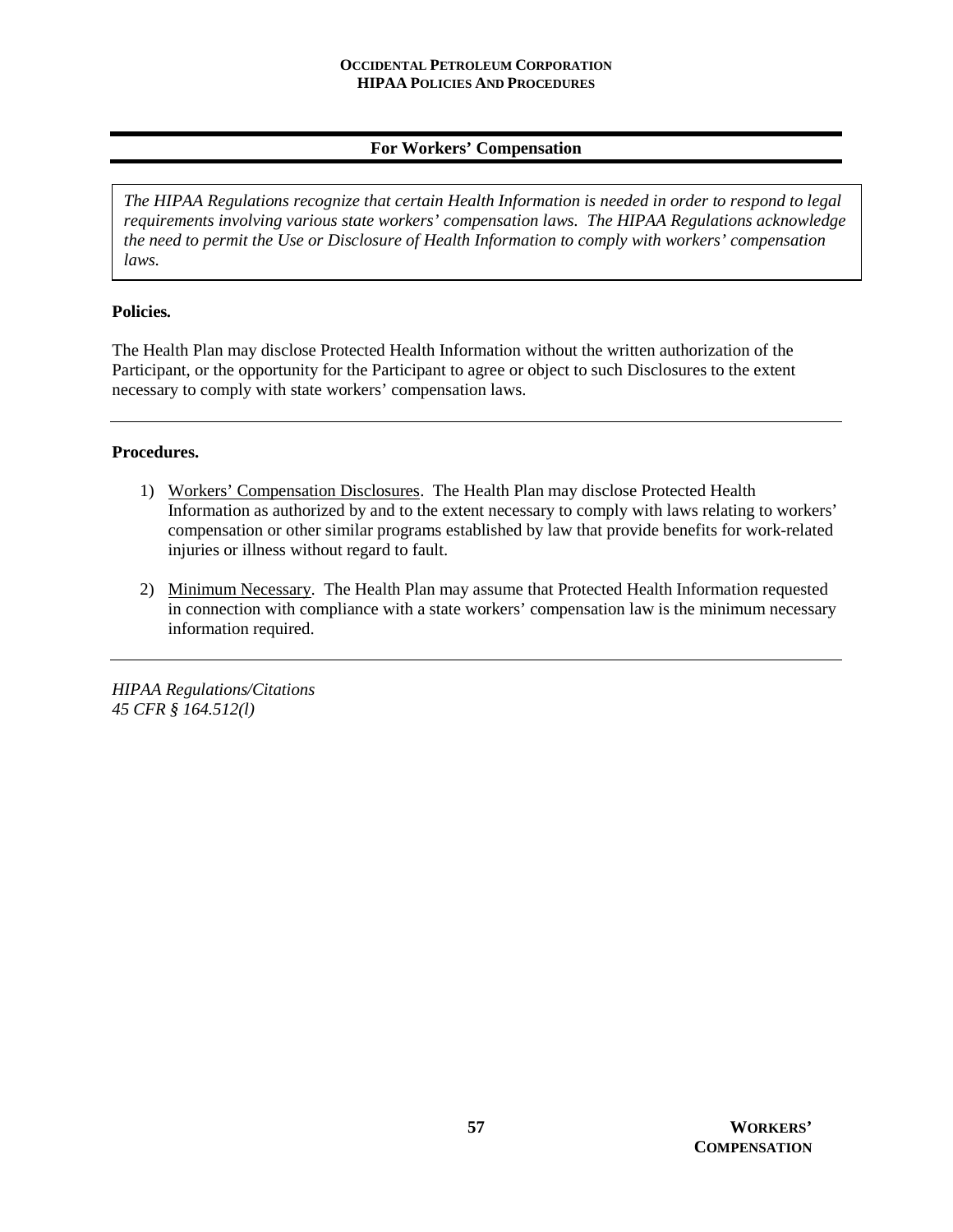# **De-Identified Health Information**

*Health Plans must safeguard Protected Health Information from inappropriate Uses or Disclosures. To the extent the Use or Disclosure does not involve Individually Identifiable Health Information (i.e. the Health Information has been de-identified), such information may be Used or disclosed under the HIPAA Regulations without a Participant's prior authorization.*

# **Policies***.*

Health information that does not identify a Participant and with respect to which there is no reasonable basis to believe that the information can be used to identify a Participant is not Individually Identifiable Health Information and is not subject to HIPAA or these Policies and Procedures.

**Creating De-Identified Information.** The Health Plan may use Protected Health Information to create information that is not Individually Identifiable Health Information or disclose Protected Health Information only to a Business Associate for such purpose, whether or not the de-identified information is to be used by the Health Plan.

**Uses and Disclosures of De-Identified Information.** Health Information that meets the standard and implementation specifications for de-identification under Section 164.514(a) and (b) of the HIPAA Regulations is considered not to be Individually Identifiable Health Information, i.e., it is de-identified. The requirements of the HIPAA Regulations do not apply to information that has been de-identified in accordance with the applicable requirements of Section 164.514 of the HIPAA Regulations, provided that:

- 1) No Ability to Re-Identify. Disclosure of a code or other means of record identification designed to enable coded or otherwise de-identified information to be re-identified constitutes Disclosure of Protected Health Information; and
- 2) If Health Information is Re-Identified. If de-identified information is re-identified, the Health Plan may Use or disclose such re-identified information only as permitted or required by the HIPAA Regulations.

# **Procedures***.*

**De-Identification of Protected Health Information.** The Health Plan may consider that Health Information is not Individually Identifiable Health Information only if:

- 1) Determination that Information Has Been De-Identified. A person with appropriate knowledge of, and experience with, generally accepted statistical and scientific principles and methods for rendering information not individually identifiable:
	- a) Determines that the risk is very small that the information could be used, alone or in combination with other reasonably available information, by an anticipated recipient to identify a Participant who is a subject of the information; and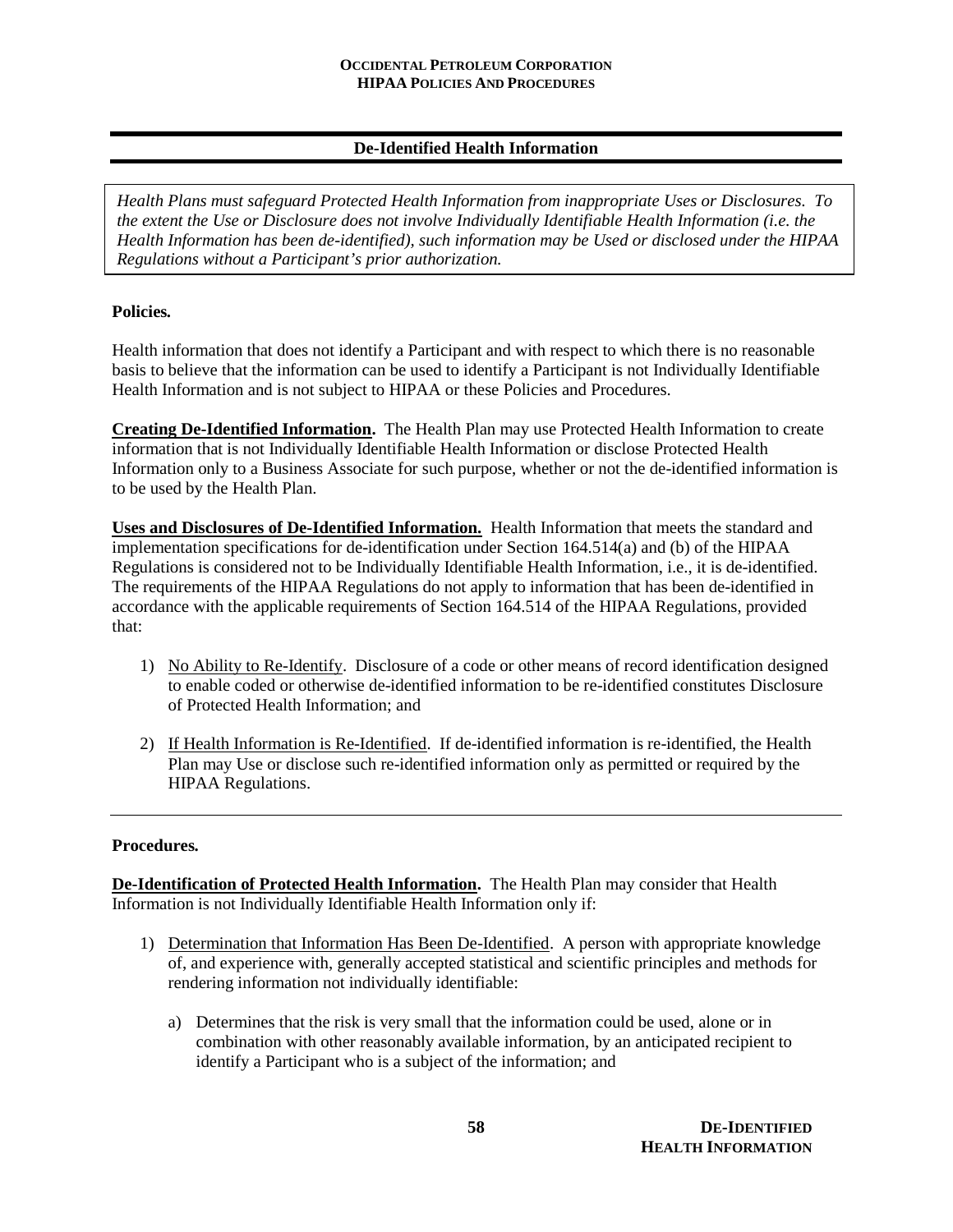- b) Documents the methods and results of the analysis that justify such determination.
- 2) Removal of Identifier. The Health Plan does not have actual knowledge that the information could be used alone or in combination with other information to identify a Participant who is a subject of the information, and the following identifiers of the Participant or of relatives, Employers, or other Participants within the household of the Participant, are removed:
	- a) Names;
	- b) All geographic subdivisions smaller than a State, including street address, city, county, precinct, zip code, and their equivalent geocodes, except for the initial three digits of a zip code if, according to the current publicly available data from the Bureau of the Census:
		- i) The geographic unit formed by combining all zip codes with the same three initial digits contains more than 20,000 people; and
		- ii) The initial three digits of a zip code for all such geographic units containing 20,000 or fewer people is changed to 000.
	- c) All elements of dates (except year) for dates directly related to an individual, including birth date, admission date, discharge date, date of death; and all ages over 89 and all elements of dates (including year) indicative of such age, except that such ages and elements may be aggregated into a single category of age 90 or older;
	- d) Telephone numbers;
	- e) Fax numbers;
	- f) Electronic mail addresses;
	- g) Social security numbers;
	- h) Medical record numbers;
	- i) Health plan beneficiary numbers;
	- j) Account numbers;
	- k) Certificate/license numbers;
	- l) Vehicle identifiers and serial numbers, including license plate numbers;
	- m) Device identifiers and serial numbers;
	- n) Web Universal Resource Locators (URLs);
	- o) Internet Protocol (IP) address numbers;
	- p) Biometric identifiers, including finger and voice prints;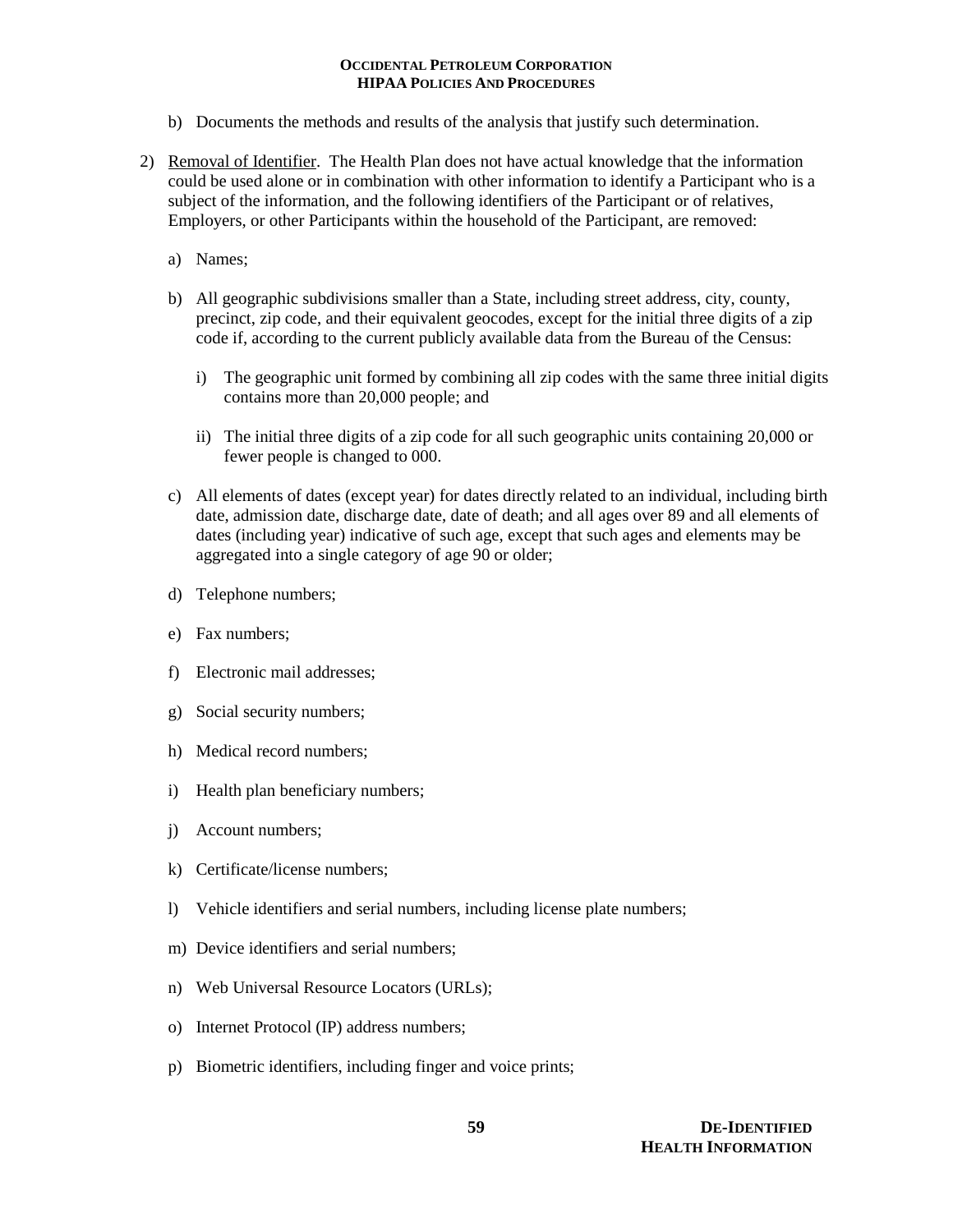- q) Full face photographic images and any comparable images; and
- r) Any other unique identifying number, characteristic, or code, except as permitted by the reidentification procedures contained herein.

**Re-Identification.** The Health Plan may assign a code or other means of record identification to allow information de-identified under these procedures to be re-identified by the Health Plan, provided that:

- 1) Derivation. The code or other means of record identification will not be derived from or related to information about the Participant and will not be otherwise capable of being translated so as to identify the Participant; and
- 2) Security. The Health Plan will not Use or disclose the code or other means of record identification for any other purpose, and the Health Plan will not disclose the mechanism for reidentification.

*HIPAA Regulations/Citations 45 CFR §§ 164.502(d), 164.514(a), (b), (c)*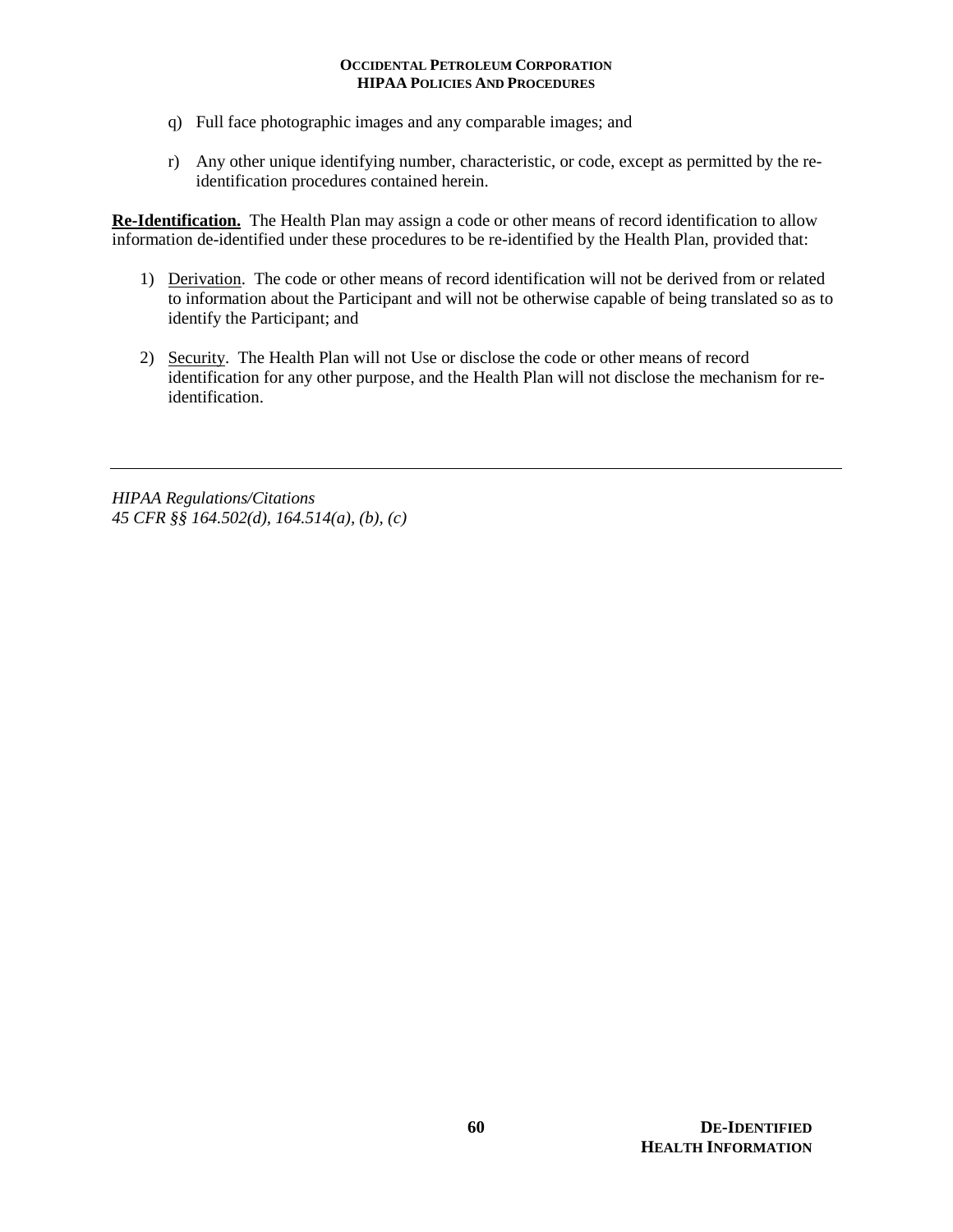# **For Research Purposes**

*The Health Plan is permitted to Use or disclose Protected Health Information for research, provided that a number of processes and procedures are followed before such Protected Health Information is released for such research.*

# **Policies***.*

The Health Plan may Use or disclose Protected Health Information without the written authorization of the Participant, or the opportunity for the Participant to agree or object to such Disclosures, for research purposes. The procedures address when the Health Plan must inform the Participant of, or when the Participant may agree to such a Use or Disclosure, the Health Plan information that may be used or disclosed, and the circumstances when the Participant's agreement may be given orally.

Generally, before April 14, 2003, the Health Plan may Use or disclose Protected Health Information for research purposes pursuant to an informed consent of the Participant to participate in research, or a waiver of informed consent by an Institutional Review Board ("IRB").

# **Procedures***.*

The Health Plan may Use or disclose Protected Health Information for research, regardless of the source of funding of the research, pursuant to the following procedures:

# **Institutional Review Board Approval of a Waiver of Participant's Authorization.**

- 1) Nature of Authorizations. To Use or disclose Protected Health Information for research, regardless of the source of funding of the research, the Health Plan will obtain documentation that an alteration to or waiver, in whole or in part, of the Participant's authorization for the Use or Disclosure of Protected Health Information has been approved by either:
	- a) An Institutional Review Board (IRB), established in accordance with 7 CFR § lc.107, 10 CFR § 745.107, 14 CFR § 1230.107, 15 CFR § 27.107, 16 CFR § 1028.107, 21 CFR § 56.107, 22 CFR § 225.107, 24 CFR § 60.107, 28 CFR § 46.107, 32 CFR § 219.107, 34 CFR § 97.107, 38 CFR § 16.107, 40 CFR § 26.107, 45 CFR § 46.107, 45 CFR § 690.107, or 49 CFR § 11.107; or
	- b) A privacy board that:
		- i) Has board members with varying backgrounds and appropriate professional competency as necessary to review the effect of the research protocol on the Health Plan's Participant's privacy rights and related interests;
		- ii) Includes at least one board member who is not affiliated with the Health Plan, not affiliated with any entity conducting or sponsoring the research, and not related to any person who is affiliated with any of such entities; and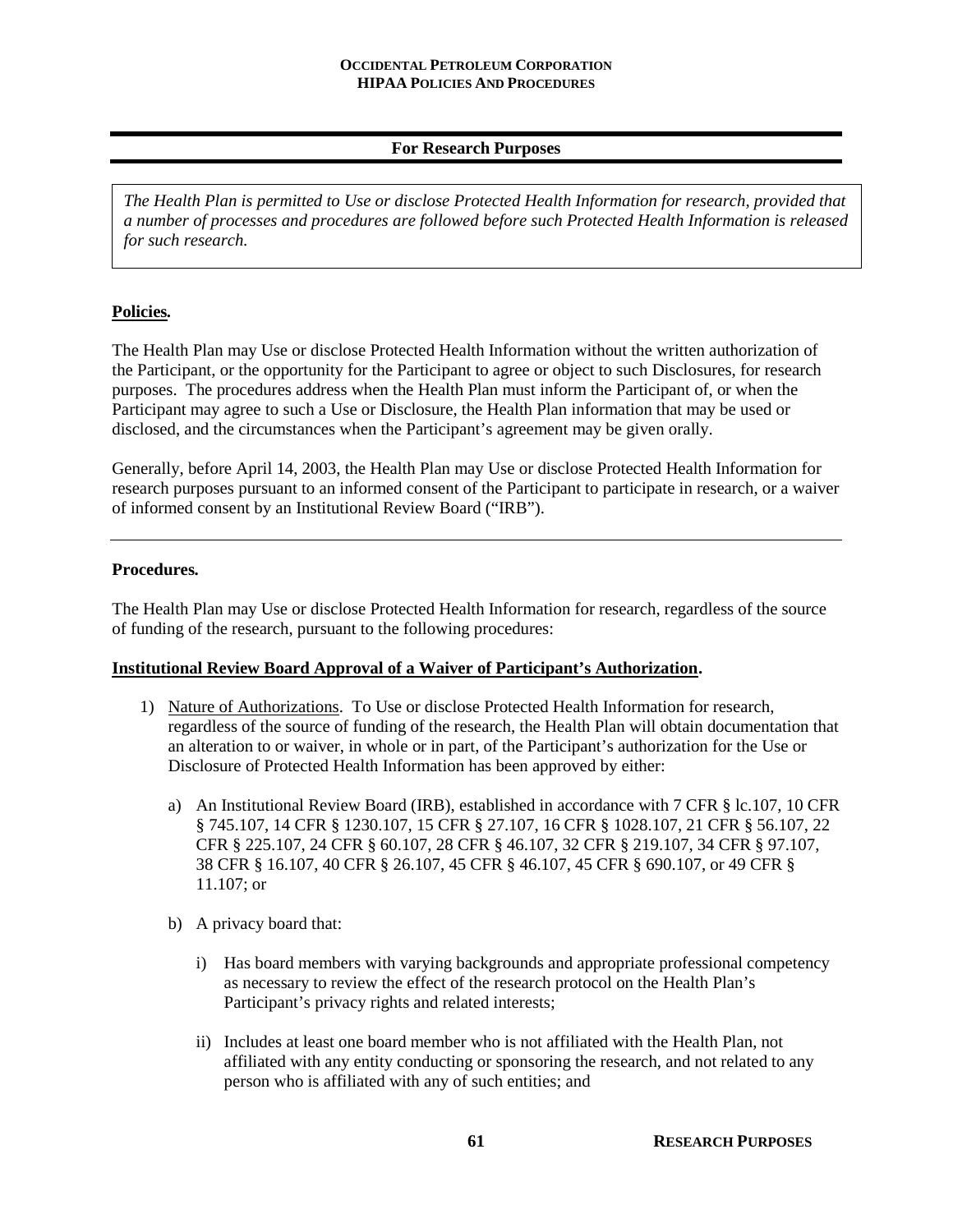- iii) Does not have any board member participating in a review of any project in which the board member has a conflict of interest.
- 2) Documentation of Waiver Approval**.** For a Use or Disclosure to be permitted based on documentation of approval of an alteration or waiver, the documentation will include all of the following:
	- a) Identification and Date of Action**.** A statement identifying the IRB or privacy board and the date on which the alteration or waiver of authorization was approved;
	- b) Waiver Criteria**.** A statement that the IRB or privacy board has determined that the alteration or waiver, in whole or in part, of the authorization satisfies the following criteria:
		- i) The Use or Disclosure of Protected Health Information involves no more than a minimal risk to the privacy of individuals based on, at least, the presence of the following elements:
			- (1) An adequate plan to protect the identifiers from improper Use and Disclosure;
			- (2) An adequate plan to destroy the identifiers at the earliest opportunity consistent with conduct of the research, unless there is a health or research justification for retaining the identifiers or such retention is otherwise Required by Law; and
			- (3) Adequate written assurances that the Protected Health Information will not be reused or disclosed to any other person or entity, except as Required by Law, for authorized oversight of the research study, or for other research for which the Use or Disclosure of Protected Health Information would be permitted by the HIPAA Regulations;
				- (a) The research could not practicably be conducted without the waiver or alteration; and
				- (b) The research could not practicably be conducted without access to and the Use of the Protected Health Information.
	- c) Protected Health Information Needed**.** A brief description of the Protected Health Information for which the Use or access has been determined to be necessary by the IRB or privacy board;
	- d) Review and Approval Procedures**.** A statement that the alteration or waiver of authorization has been reviewed and approved under either normal or expedited review procedures, as follows:
		- i) An IRB must follow the requirements of the Common Rule, including the normal review procedures (7 CFR § 1c.108(b), 10 CFR § 745.108(b), 14 CFR § 1230.108(b), 15 CFR § 27.108(b), 16 CFR § 1028.108(b), 21 CFR § 56.108(b), 22 CFR § 225.108(b), 24 CFR § 60.108(b), 28 CFR § 46.108(b), 32 CFR § 219.108(b), 34 CFR § 97.108(b), 38 CFR § 16.108(b), 40 CFR § 26.108(b), 45 CFR § 46.108(b), 45 CFR § 690.108(b), or 49 CFR § 11.108(b)) or the expedited review procedures (7 CFR § 1c.110, 10 CFR § 745.110, 14 CFR § 1230.110, 15 CFR § 27.110, 16 CFR § 1028.110, 21 CFR § 56.110, 22 CFR § 225.110, 24 CFR § 60.110, 28 CFR § 46.110, 32 CFR § 219.110, 34 CFR § 97.110, 38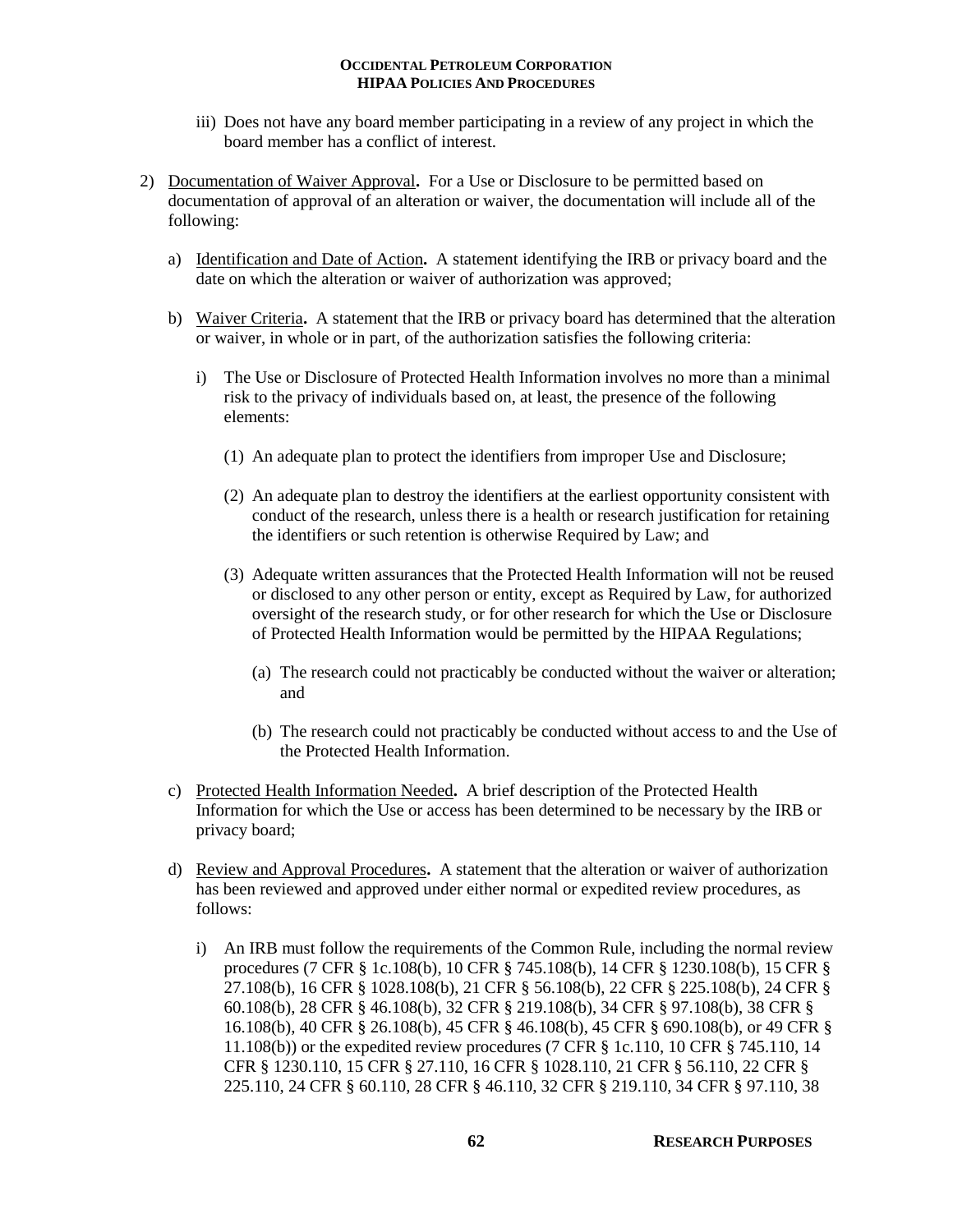CFR § 16.110, 40 CFR § 26.110, 45 CFR § 46.110, 45 CFR § 690.110, or 49 CFR § 11.110);

- ii) A privacy board must review the proposed research at convened meetings at which a majority of the privacy board members are present, including at least one board member who satisfies the criterion stated above and the alteration or waiver of authorization must be approved by the majority of the privacy board members present at the meeting, unless the privacy board elects to use an allowable expedited review procedure; and
- iii) A privacy board may use an expedited review procedure if the research involves no more than minimal risk to the privacy of the individuals who are the subject of the Protected Health Information for which the Use or Disclosure is being sought. If the privacy board elects to use an expedited review procedure, the review and approval of the alteration or waiver of authorization may be carried out by the chair of the privacy board, or by one or more board members of the privacy board as designated by the chair.
- e) Required Signature**.** The documentation of the alteration or waiver of authorization must be signed by the chair or other board member, as designated by the chair, of the IRB or the privacy board, as applicable.

**Reviews Preparatory to Research.** To Use or disclose Protected Health Information for research, regardless of the source of funding of the research, the Health Plan will obtain from the researcher representations that:

- 1) The Use or Disclosure is sought solely to review Protected Health Information as necessary to prepare a research protocol or for similar purposes preparatory to research;
- 2) No Protected Health Information is to be removed from the Health Plan by the researcher in the course of the review; and
- 3) The Protected Health Information for which the Use or access is sought is necessary for the research purposes.

**Research on Decedent's Information.** To Use or disclose Protected Health Information for research, regardless of the source of funding of the research, the Health Plan will obtain from the researcher:

- 1) Representation that the Use or Disclosure is sought is solely for research on the Protected Health Information of decedents;
- 2) Documentation, at the Health Plan's request of the death of such deceased Participants; and
- 3) Representation that the Protected Health Information for which the Use or Disclosure is sought is necessary for the research purposes.

*HIPAA Regulations/Citations 45 CFR § 164.512(i)*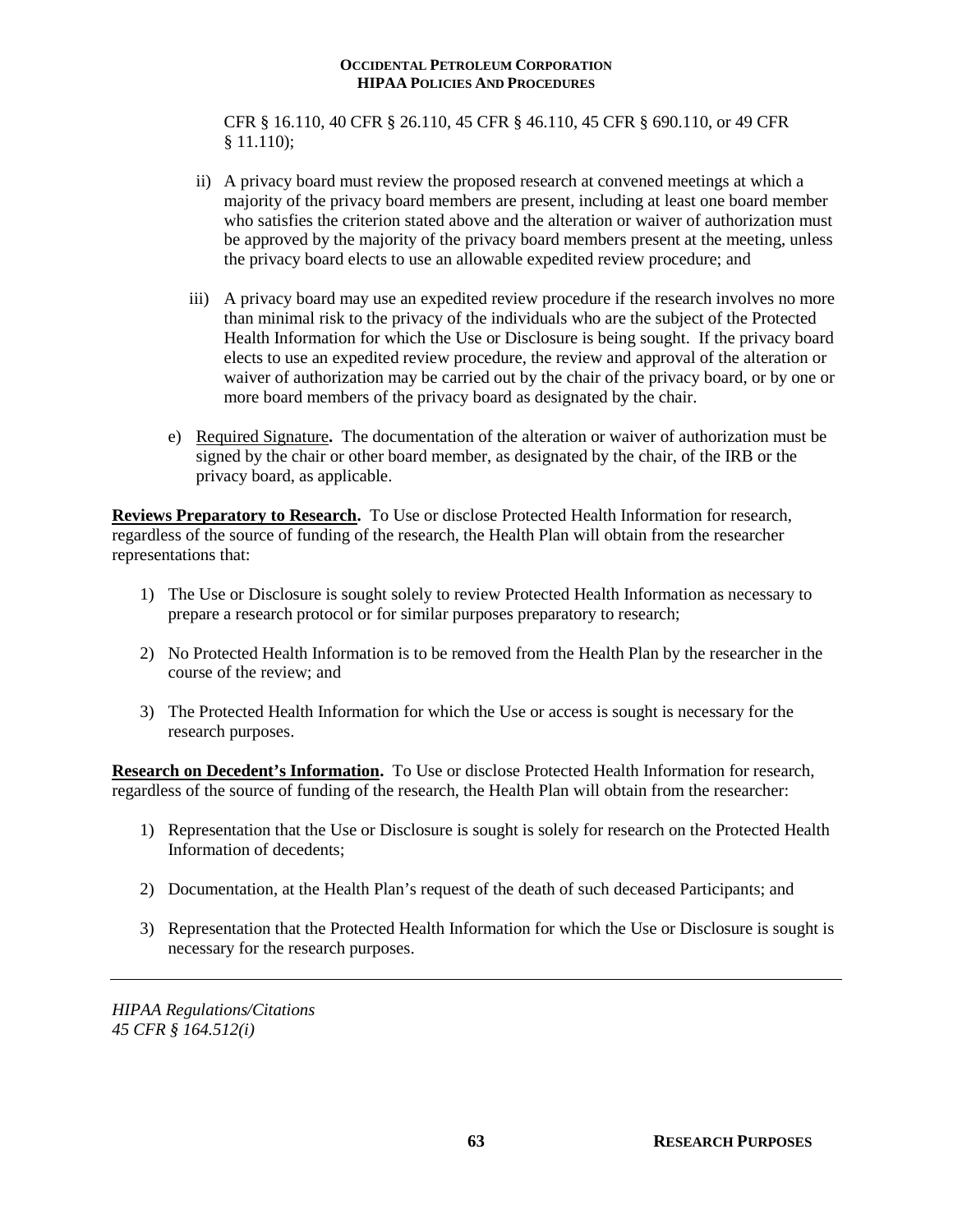# **Minimum Necessary Standard**

*While the HIPAA Regulations permit certain Uses and Disclosure of Protected Health Information, such Uses or Disclosures are subject to a "minimum necessary" standard that permits only minimal information to be Used or Disclosed.*

# **Policies***.*

**Minimum Necessary Rule Applies.** When Using or Disclosing Protected Health Information or when requesting Protected Health Information from another Covered Entity, the Health Plan must make reasonable efforts to limit Protected Health Information to the minimum necessary to accomplish the intended purpose of the Use, Disclosure, or request. Effective February 17, 2010, and continuing until the effective date of the guidance required by the HITECH Act to be issued by the Secretary of the U.S. Department of Health and Human Services regarding what constitutes the "minimum necessary" amount of Protected Health Information, the Health Plan shall limit its Use, Disclosure, or requests for Protected Health Information from another Covered Entity in those circumstances that are subject to the minimum necessary rule, to the extent practicable, to the Limited Data Set, or if needed by the Covered Entity, to the minimum necessary amount to accomplish the intended purpose of the Use, Disclosure, or request.

# **Minimum Necessary Rule Does Not Apply to:**

- 1) Treatment. Disclosures to or requests by a Health Care Provider for Treatment;
- 2) To the Participant. Uses or Disclosures made to the Participant;
- 3) Pursuant to Authorizations. Uses or Disclosures made pursuant to an authorization;
- 4) HIPAA Compliance to HHS. Disclosures made to the Secretary of the U.S. Department of Health and Human Services ("HHS") to determine or investigate the Health Plan's compliance with the HIPAA Regulations;
- 5) HIPAA Compliance Required by Law. Uses or Disclosures that are Required by Law; and
- 6) HIPAA Regulations. Uses or Disclosures necessary for the Health Plan to comply with the HIPAA Regulations.

# **Procedures***.*

# **Workforce Access to Protected Health Information.**

The Health Plan will identify either Workforce member or classes of Workforce members who need access to Protected Health Information to carry out their duties.

1) Limitations on Access . For each Workforce member or class of Workforce members, the Health Plan will define the categories or elements of Protected Health Information to which access is needed and any conditions or limitations appropriate to such access.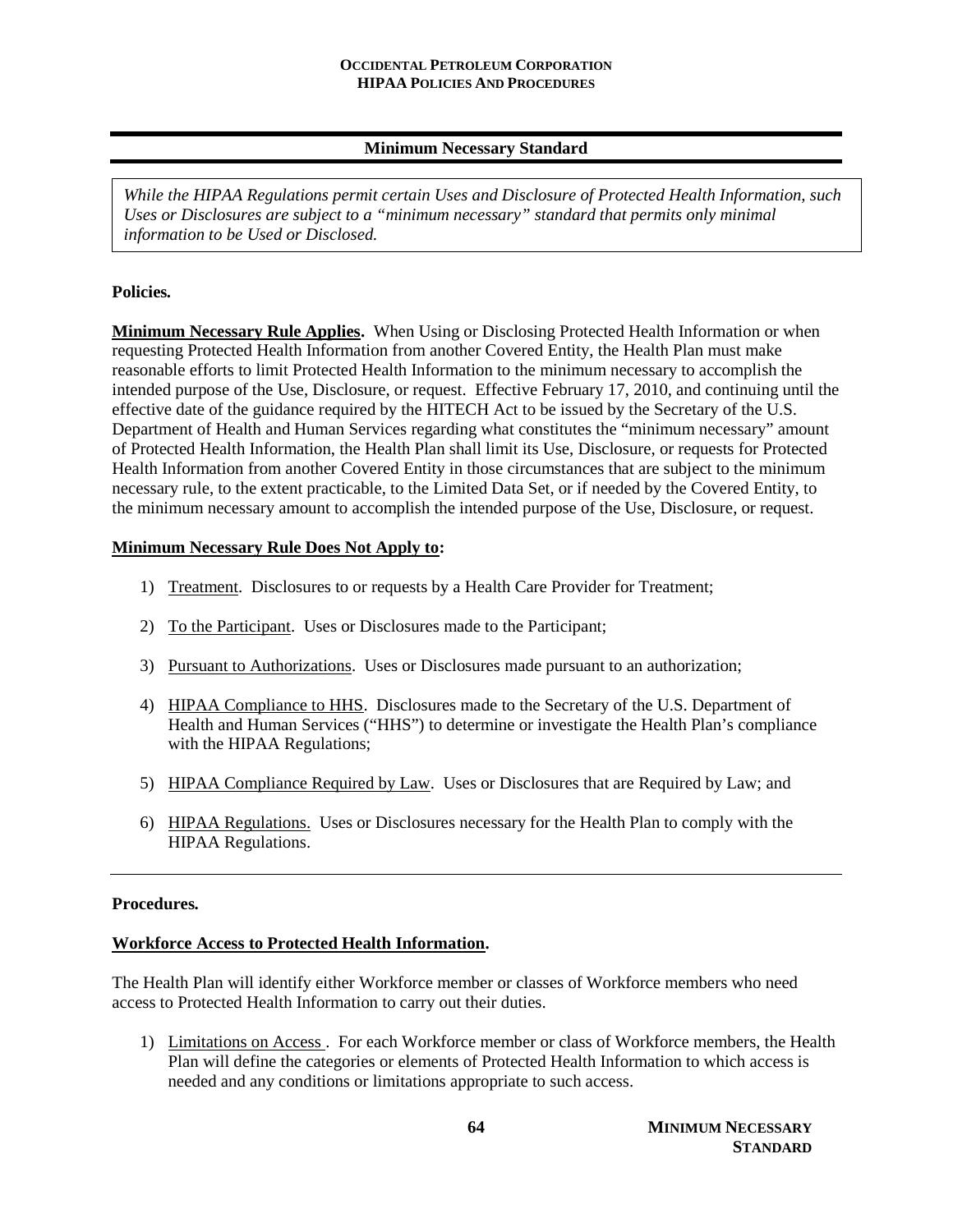- a) The Health Plan will make reasonable efforts to ensure that access to Protected Health Information by Workforce members or classes of Workforce members is limited to the categories or elements of the Protected Health Information that the Health Plan has determined are appropriate for those Workforce members.
- 2) Monitoring and Enforcement. The Health Plan will make reasonable efforts to ensure that any conditions or limitations the Health Plan determines as appropriate to Workforce members' access to the Protected Health Information are enforced.

# **Protected Health Information - Minimum Necessary Disclosures.**

- 1) Routine Disclosures. For any type of Disclosure that the Health Plan makes on a routine and recurring basis, the Health Plan will implement policies and procedures (which may be standard protocols) that limit the Protected Health Information disclosed to the amount reasonably necessary to achieve the purpose of the Disclosure of the Protected Health Information.
- 2) Non-Routine Disclosures. For Disclosures that the Health Plan makes which are not on a routine and recurring basis, the Health Plan will develop the criteria designed to limit the Protected Health Information disclosed to the information reasonably necessary to accomplish the purpose of the Disclosure and the Health Plan will review requests for Disclosure on a Participant by Participant basis in accordance with such criteria.
- 3) Presumption of Minimum Necessary Disclosure. The Health Plan may rely, if such reliance is reasonable under the circumstances, on a requested Disclosure as being the minimum necessary for the stated purpose when:
	- a) The Health Plan discloses Protected Health Information to certain public officials if the public official represents that the information requested is the minimum necessary for the stated purpose(s);
	- b) The information is requested by a Health Care Provider, a Health Plan, or a Health Care Clearinghouse;
	- c) The information is requested by a professional who is a member of the Health Plan's own Workforce for the purpose of providing professional services to the Health Plan, if the professional represents that the information requested is the minimum necessary for the stated purpose(s);
	- d) The information is requested by a Business Associate if the Business Associate represents that the information requested is the minimum necessary for the stated purpose(s); or
	- e) Documentation or representations (as described in the Policies and Procedures for the Uses and Disclosures for research purposes) have been provided by a person requesting the information for research purposes.

# **Protected Health Information - Requests.**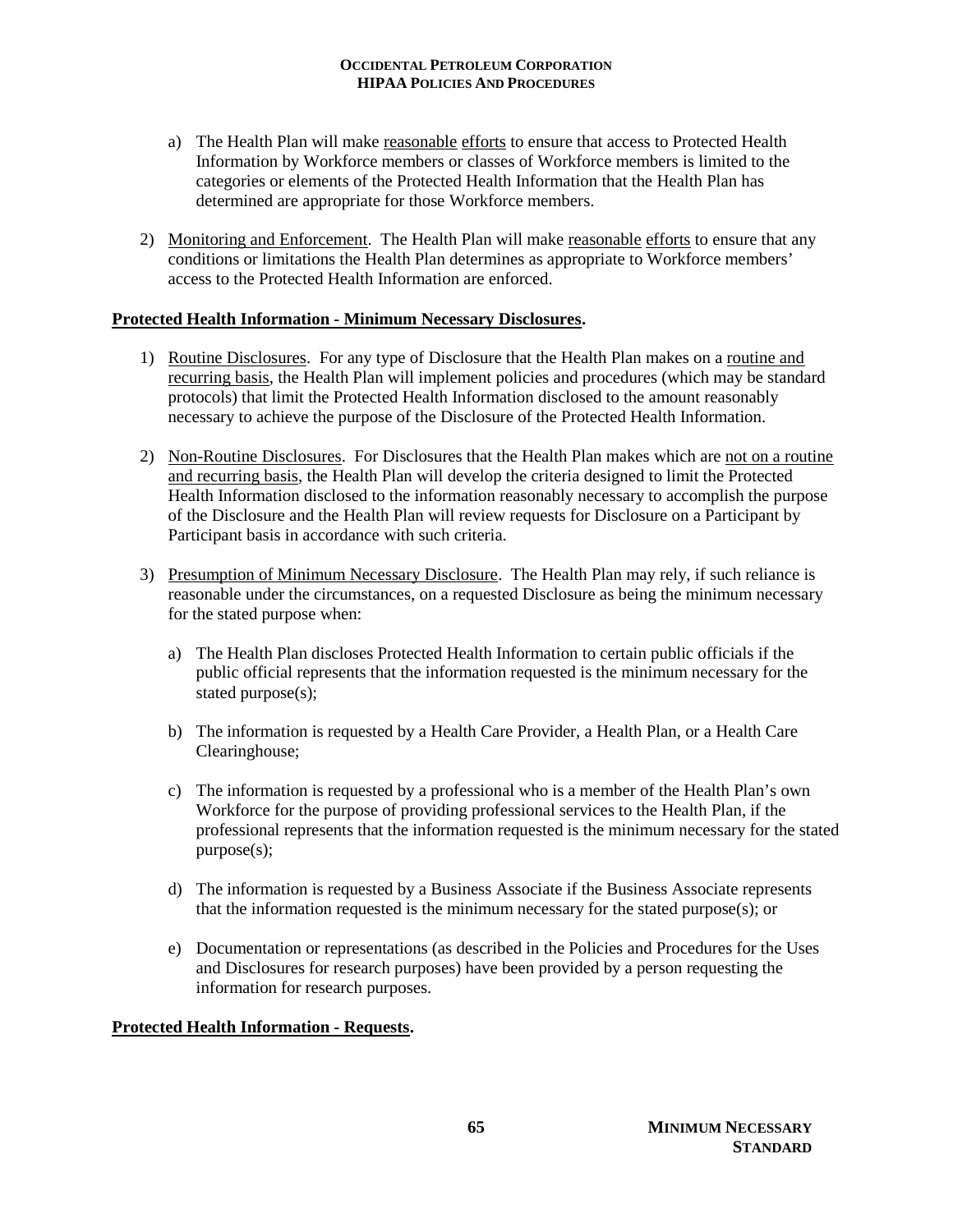- 1) Requests to Covered Entities. The Health Plan may only request from Health Care Providers, Health Plans, or Health Care Clearinghouse, the amount of Protected Health Information that is reasonably necessary to accomplish the purpose of the Health Plan's request.
- 2) Routine Requests. For requests of Protected Health Information that the Health Plan makes on a routine and recurring basis, the Health Plan will implement policies and procedures (which may be standard protocols) that limit the Protected Health Information requested to the amount reasonably necessary to accomplish the purpose for which the Health Plan's request is made.
- 3) Non-Routine Requests Case by Case Review. For non-routine requests, the Health Plan will develop criteria designed to limit the request for Protected Health Information to that information reasonably necessary to accomplish the purpose for which the Health Plan's request is made and the Health Plan will review requests for Disclosure on a Participant by Participant basis in accordance with such criteria.

**Protected Health Information – Limitation of Disclosure of Entire Medical Record.** For all Uses, Disclosures, or requests subject to the minimum necessary rule, the Health Plan may not Use, disclose, or request an entire medical record, except when the entire medical record is specifically justified as the amount of information that is reasonably necessary to accomplish the purpose of the Use, Disclosure, or request.

# **Interim Procedures for Limiting Uses, Disclosures, and Requests to the Limited Data Set.** Notwithstanding any of the procedures in this section to the contrary, effective February 17, 2010, and continuing until the effective date of the guidance required by the HITECH Act to be issued by the Secretary of the U.S. Department of Health and Human Services regarding what constitutes the "minimum necessary" amount of Protected Health Information, the Health Plan will implement procedures to limit its Use, Disclosure, or requests for Protected Health Information from another Covered Entity in those circumstances that are subject to the minimum necessary rule, to the extent practicable, to the Limited Data Set, or if needed by the Covered Entity, to the minimum necessary amount to accomplish the intended purpose of the Use, Disclosure, or request.

*HIPAA Regulations/Citations 45 CFR § 164.502(b), 164.514(d)*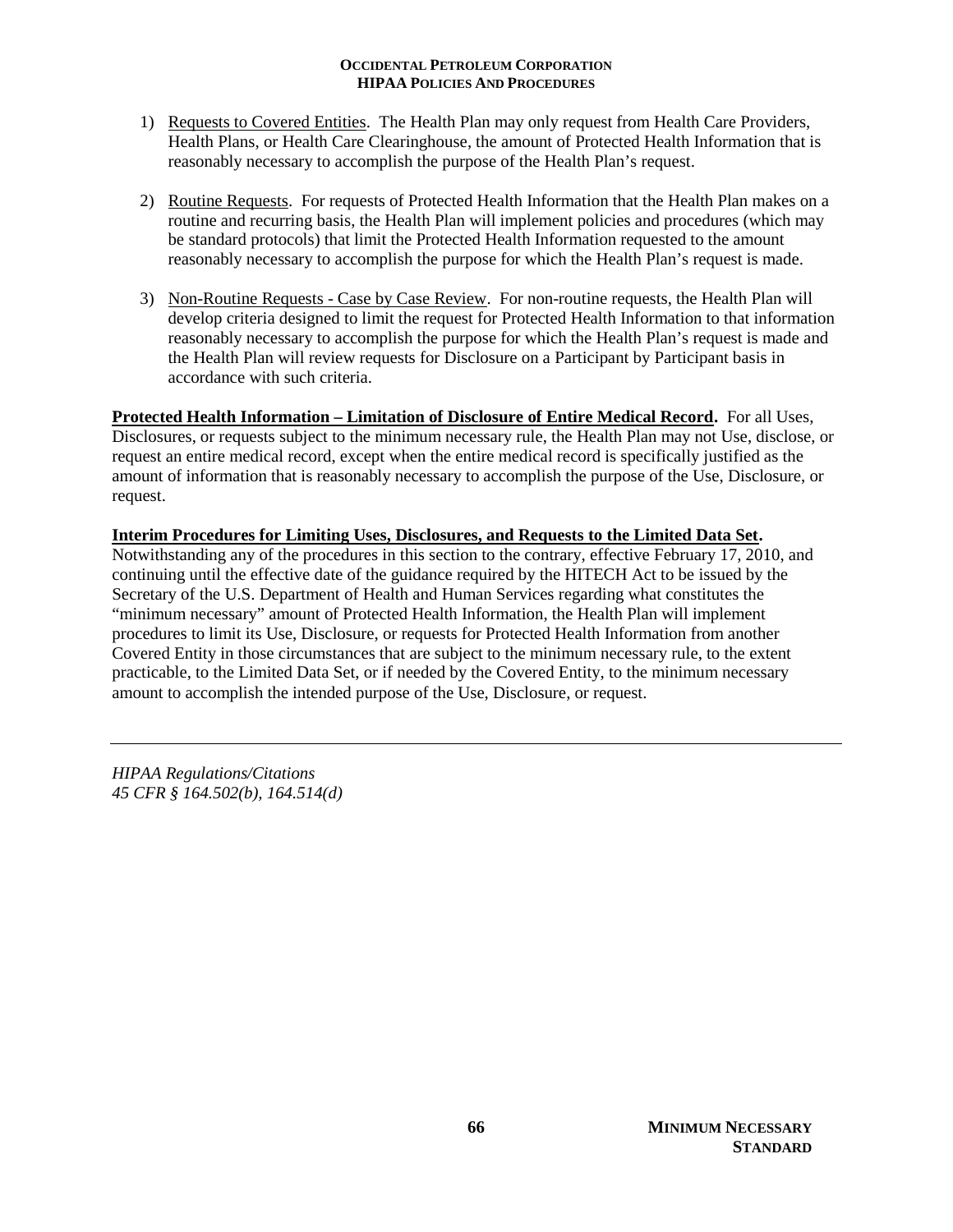# **Marketing**

*The Health Plan or the Employer may want to inform Participants of services or products that may be beneficial to them. It may be permissible to provide information to Participants about healthrelated services and products that may be available. In some cases, it may be necessary to obtain written authorization from Participants before his or her name and address, or other Protected Health Information may be used for Marketing.*

# **Policy.**

- 1) Authorization Required Marketing. A Participant must generally provide written authorization in order for the Health Plan to Use or Disclosure his or her Protected Health Information for purposes of Marketing. For purposes of this policy, the HIPAA Regulations define "Marketing" to include, in general, any communication about a product or service that encourages the Participant to buy or use the product or service.
- 2) Remuneration. If the Marketing involves Financial Remuneration to the Health Plan or Employer from a third party, the authorization must state that such Financial Remuneration is involved.

### 3) Authorizations Not Required.

- a) Written authorization is not required to provide refill reminders or to otherwise communicate about a drug or biologic that is currently being prescribed for a Participant, provided that any Financial Remuneration received by the Health Plan in exchange for making the communication is reasonably related to the Health Plan's cost of making the communication.
- b) Written authorization is not required to Use a Participant's Protected Health Information for the following Treatment or Health Care Operations purposes except when the Covered Entity receives Financial Remuneration in exchange for making the communication:
	- i) For Treatment of a Participant by a Health Care Provider, including case management or care coordination of the Participant, or to direct or recommend alternative treatments, therapies, Health Care Providers or settings of care to the Participant;
	- ii) To describe a health-related product or service (or Payment for such product or service) that is provided by, or included in the Health Plan, including communications about the entities participating in a Health Care Provider network, replacement, or enhancement to, a Health Plan, and health-related products or services available only to a Health Plan enrollee that adds value, but is not part of the benefits provided by the Health Plan; and
	- iii) For case management or care coordination, contacting of Participants with information about Treatment alternatives, and related functions to the extent these activities do not fall within the definition of Treatment.
- c) Written authorization is not required to communicate with Participants face-to-face about products or services.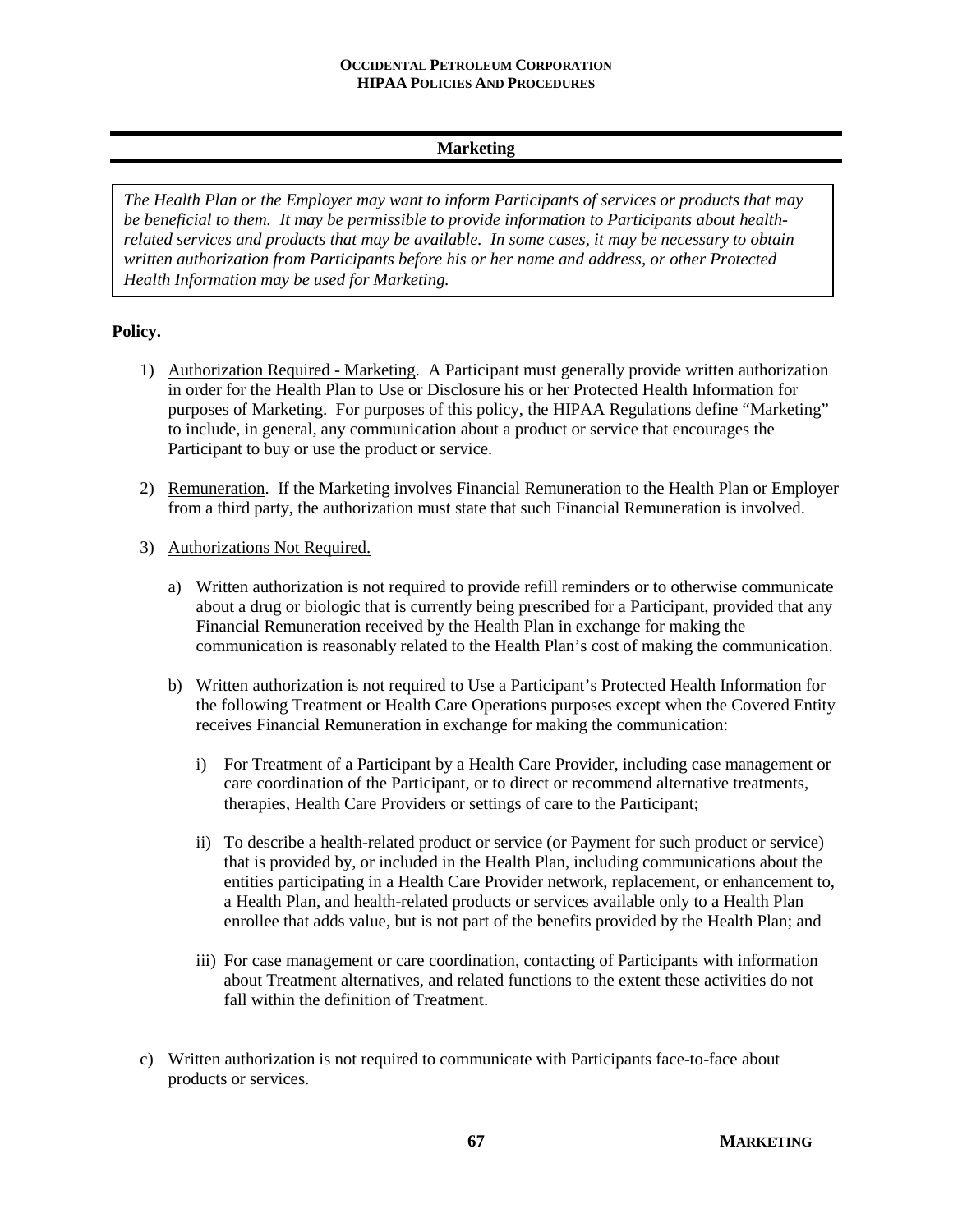d) Written authorization is not required to Use or disclose Participants Protected Health Information for the distribution of promotional gifts of nominal value.

### **Procedures***.*

### **Protected Health Information Marketing Purposes:**

- 1) Application to Privacy Official. A Health Plan administrator who desires to use Protected Health Information to prepare or send the same communication to more than one Participant must first apply, in writing, to receive authorization from the Privacy Official. The application must demonstrate either that:
	- a) The communication will meet the Policies above, or
	- b) The Health Plan will have obtained authorization from the Participants whose Protected Health Information will be Used or disclosed for the communication, prior to sending the communication.
- 2) Authorization by Privacy Official. If the Privacy Official is satisfied that the communication will comply with the Policy, he or she will authorize the use of Protected Health Information for the communication. This authorization will be in writing, specifying which Protected Health Information may be used.
- 3) Documentation. The Privacy Official will retain all documentation under this policy for at least six (6) years from the date of its creation, or the date it was last sent or in effect, whichever is later.

*HIPAA Regulations/Citations 45 CFR §§ 164.501, 164.508(a)(3)*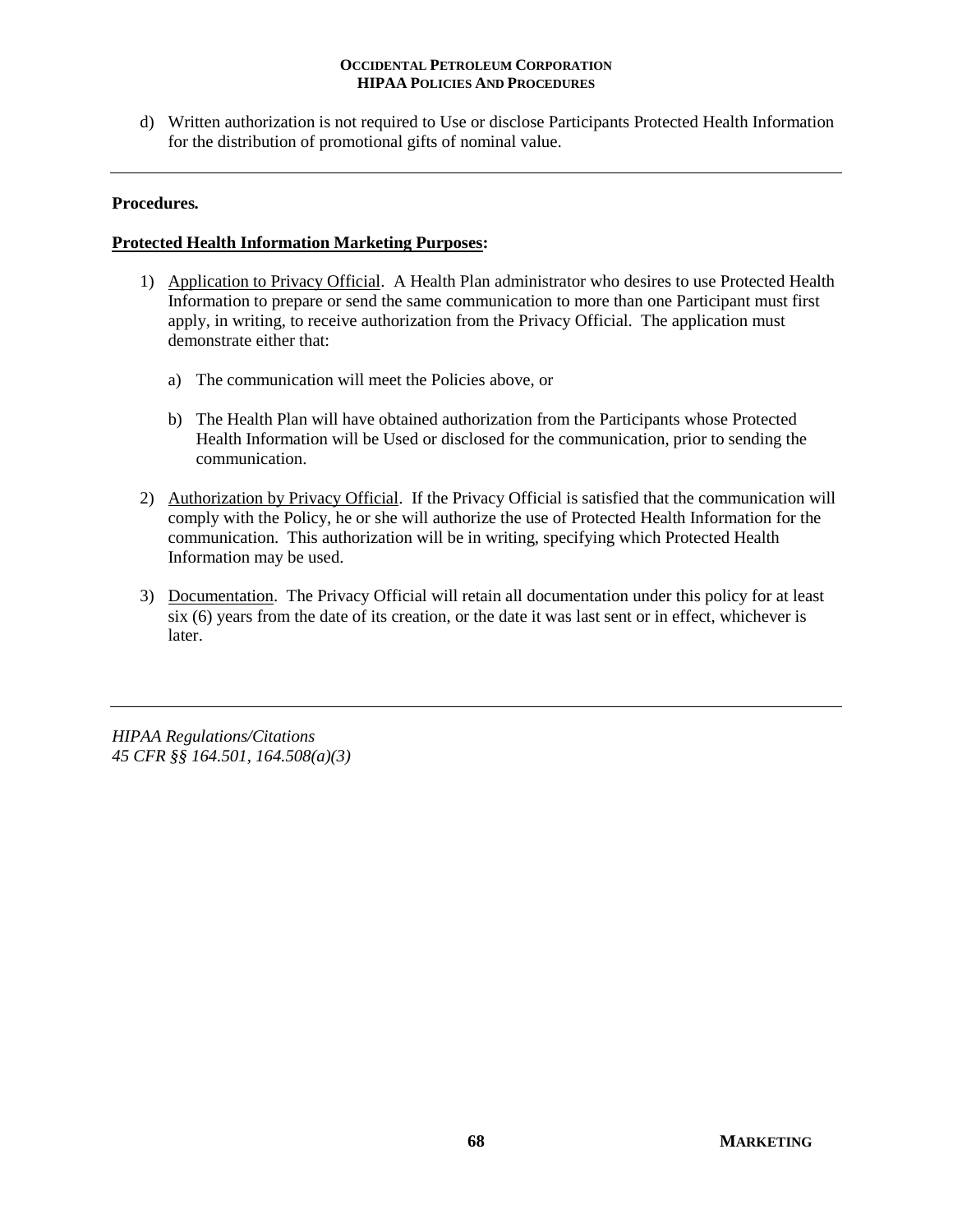# **For Disaster Relief Purposes**

*The HIPAA Regulations recognize the importance of having access to Protected Health Information to aid in disaster relief efforts. This information can be used to assist in determining a Participant's location, general condition or death.*

# **Policies***.*

The Health Plan may Use or Disclosure Protected Health Information for disaster relief purposes if the Participant is informed in advance of the Health Plan's Use or Disclosure and has the opportunity to agree to prohibit or restrict the Health Plan's Use or Disclosure.

# **Procedures***.*

The Health Plan may Use or Disclosure Protected Health Information to a public or private entity authorized by law or by its charter to assist in disaster relief efforts, for the purpose of coordinating with such entities the Use or Disclosure of Protected Health Information, to notify, or assist in the notification of (including identifying or locating), a family member, a personal representative of the Participant, or another person responsible for the care of the Participant, of the Participant's location, general condition, or death.

The following procedures apply to such Use or Disclosure of Protected Health Information for disaster relief purposes only if the Health Plan, in the exercise of professional judgment, determines that adhering to such requirements would not interfere with the ability to respond to the emergency circumstances.

- 1) Uses and Disclosures When Participant Available. If the Participant is present for, or otherwise available prior to the Health Plan's Use or Disclosure of Protected Health Information to an allowable person to notify, or assist in the notification of a family member, a personal representative of a Participant, or another person responsible for the care of the Participant, of the Participant's location, general condition, or death, and the Participant has the capacity to make Health Care decisions, the Health Plan may Use or disclose the Protected Health Information by first:
	- a) Agreement. Obtaining the Participant's agreement;
	- b) Opportunity to Object. Providing the Participant with the opportunity to object to the Disclosure, and the Participant does not express an objection; or
	- c) Inference. Reasonably inferring from the circumstances based the exercise of the Health Plan's professional judgment that the Participant does not object to the Disclosure.
- 2) Uses and Disclosures When Participant Not Available. If the Participant is not present, or the opportunity to agree or object to the Health Plan's Use or Disclosure cannot practicably be provided because of the Participant's incapacity or an emergency circumstance, the Health Plan may, in the exercise of professional judgment, determine whether the Disclosure is in the best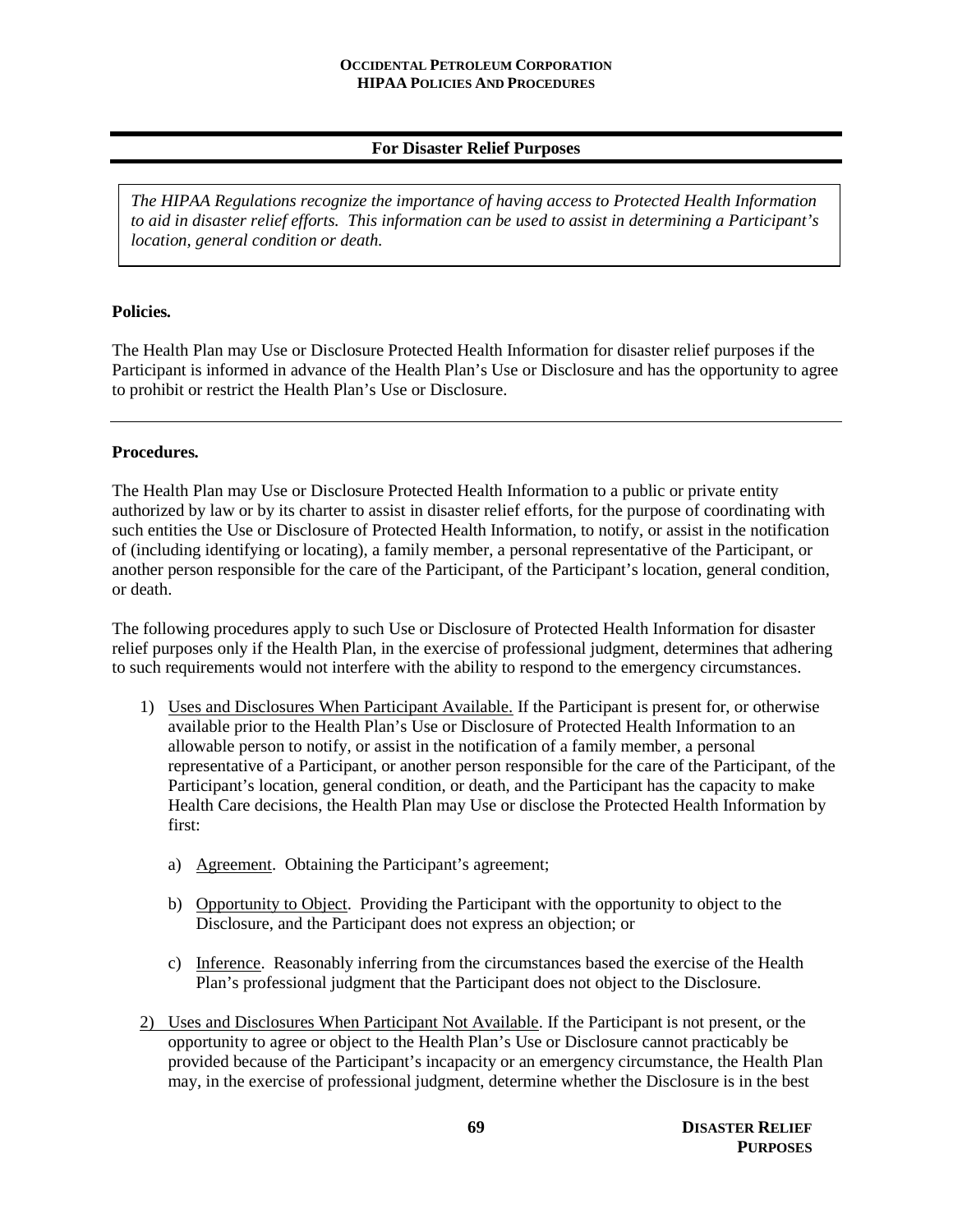interests of the Participant and, if so, disclose only the Protected Health Information that is directly relevant to the person's involvement with the Participant's Health Care. The Health Plan may, as applicable, exercise professional judgment and the Health Plan's experience with common practice to make reasonable inferences of the Participant's best interest in allowing a person to act on behalf of the Participant.

*HIPAA Regulations/Citations 45 CFR § 164.510(b)(4)*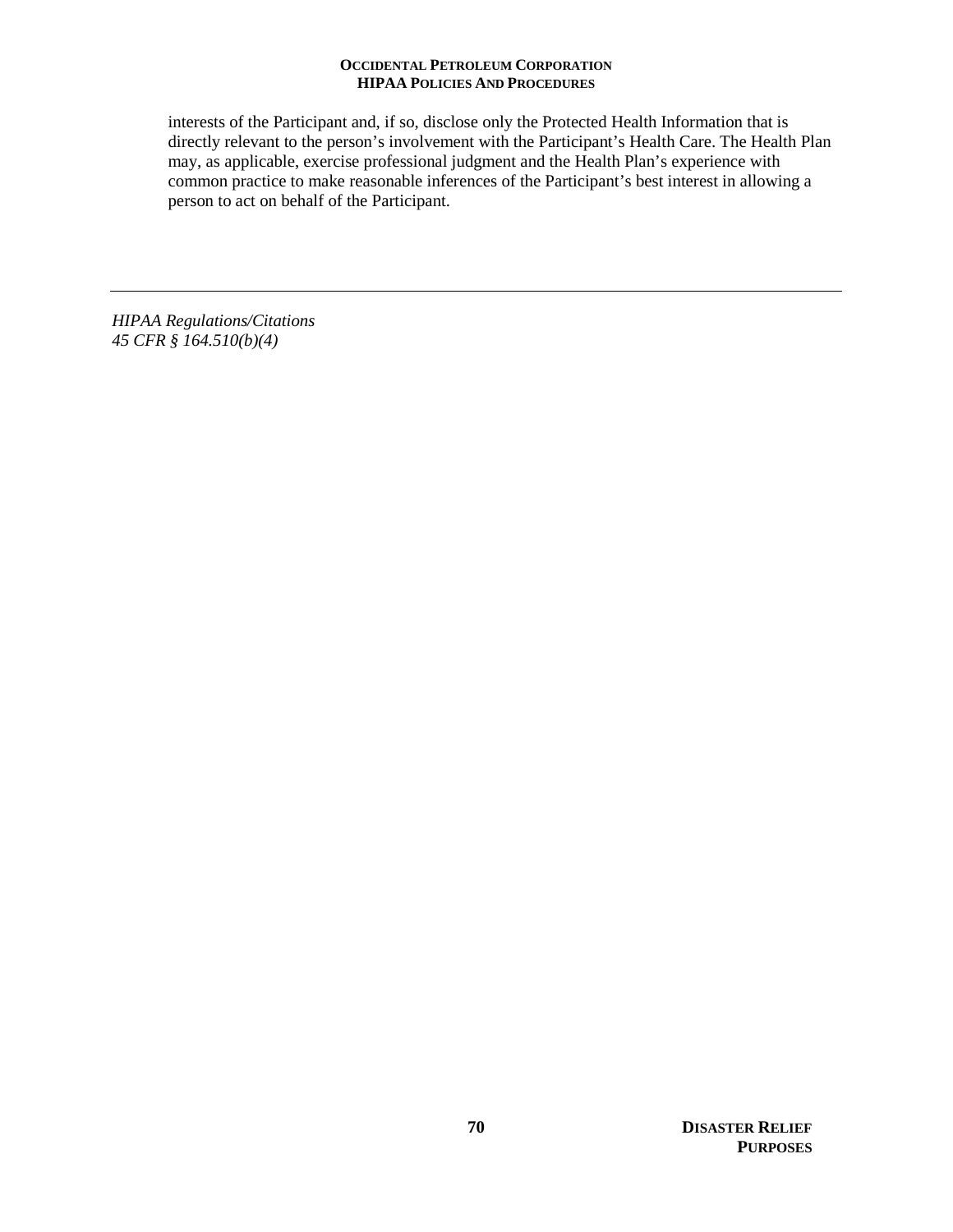# **Victims Of Abuse, Neglect Or Domestic Violence**

*Health Information can play a critical part in identifying victims of abuse, neglect or domestic violence. On occasion, Protected Health Information may need to be disclosed without regard to a Participant's authorization when necessary to address these issues and concerns.*

## **Policies***.*

The Health Plan may disclose Protected Health Information without the written authorization of the Participant, or the opportunity for the Participant to agree or object to such Disclosures as Required by Law to address issues concerning victims of abuse, neglect or domestic violence. The procedures will address when the Health Plan must inform the Participant of, or when the Participant may agree to such a Disclosure, the information to be disclosed, and when the Participant's agreement may be given orally.

## **Procedures***.*

**Permitted Disclosures of Protected Health Information.** Except for reports of child abuse or neglect for which the Health Plan may disclose Protected Health Information for certain public health activities and purposes to a Public Health Authority or other appropriate government authority authorized by law to receive reports of child abuse or neglect, the Health Plan may disclose Protected Health Information about a Participant whom the Health Plan reasonably believes to be a victim of abuse, neglect, or domestic violence to a government authority, including a social service or protective services agency, authorized by law to receive reports of such abuse, neglect, or domestic violence under the following circumstances:

- 1) Requested by Law. To the extent the Disclosure is Required by Law and the Disclosure complies with and is limited to the relevant requirements of such law;
- 2) Agreement By Participant. If the Participant agrees to the Disclosure; or
- 3) Statutory/Regulatory Authority. To the extent the Disclosure is expressly authorized by statute or regulation and:
	- a) The Health Plan, in the exercise of professional judgment, believes the Disclosure is necessary to prevent serious harm to the Participant or other potential victim(s); or
	- b) If the Participant is unable to agree because of incapacity, a law enforcement or other public official authorized to receive the report represents that the Protected Health Information for which Disclosure is sought is not intended to be the used against the Participant and that an immediate enforcement activity that depends upon the Disclosure would be materially and adversely affected by waiting until the Participant is able to agree to the Disclosure.

**Informing the Participant.** When the Health Plan makes such a Disclosure, the Health Plan will promptly inform the Participant that such a report has been or will be made, except if: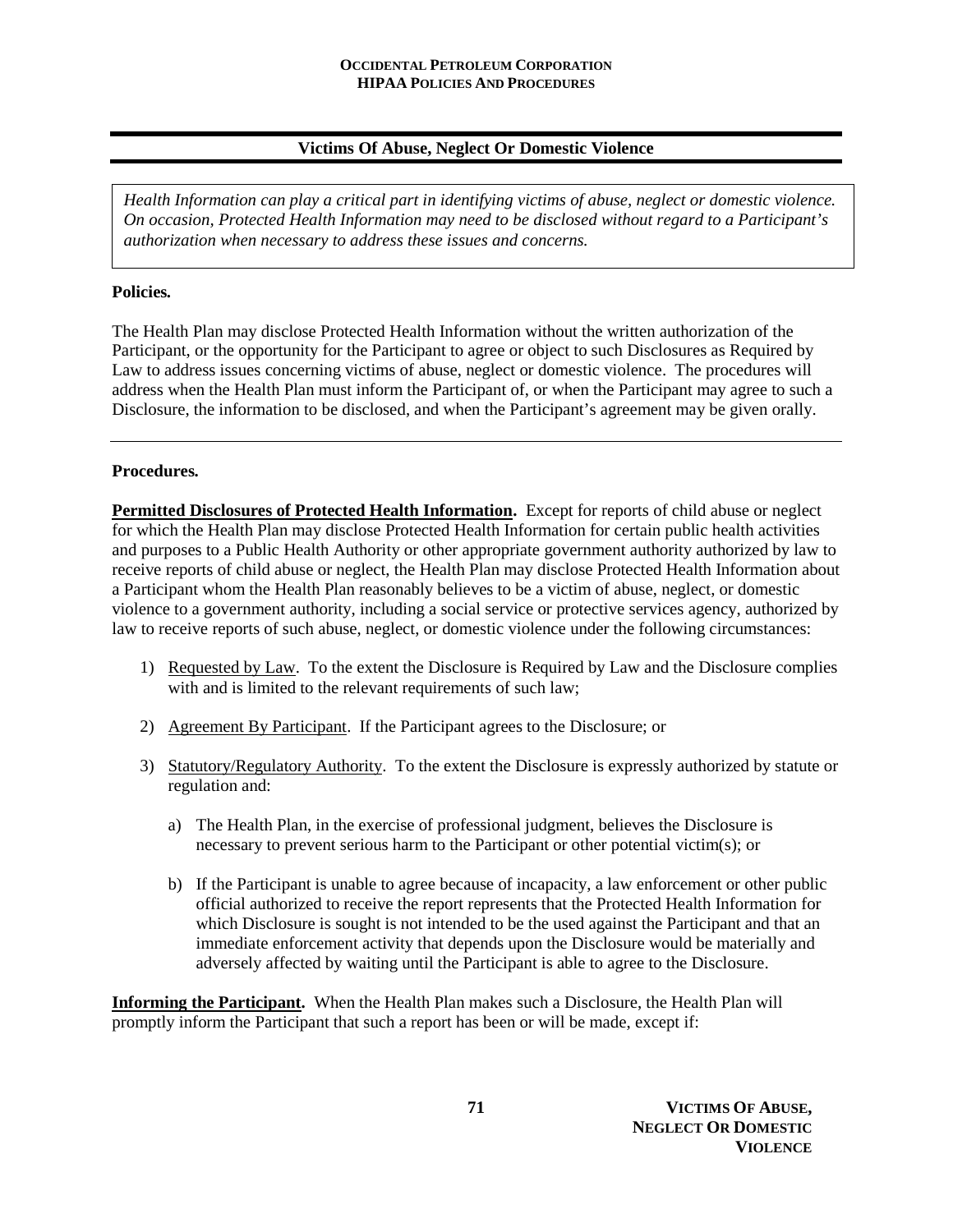- 1) Risk of Harm. The Health Plan, in the exercise of professional judgment, thinks informing the Participant would place the Participant at risk of serious harm; or
- 2) Best Interest of Participant. The Health Plan would be informing a personal representative, and the Health Plan reasonably thinks the personal representative is responsible for the abuse, neglect, or other injury, and that informing such person would not be in the best interests of the Participant as determined by the Health Plan in the exercise of professional judgment.

**Personal Representative.** Notwithstanding a state law or any provision of the Health Plan to the contrary, the Health Plan may elect not to treat a person as the personal representative of a Participant if:

- 1) Not in Best Interest. The Health Plan, in the exercise of professional judgment, decides that it is not in the best interest of the Participant to treat the person as the individual's personal representative.
- 2) Risk to Participant. The Health Plan has a reasonable belief that:
	- a) The Participant has been or may be subjected to domestic violence, abuse or neglect by such person; or
	- b) Treating such person as the personal representative could endanger the Participant.

*HIPAA Regulations/Citations 45 CFR § 164.512(c)*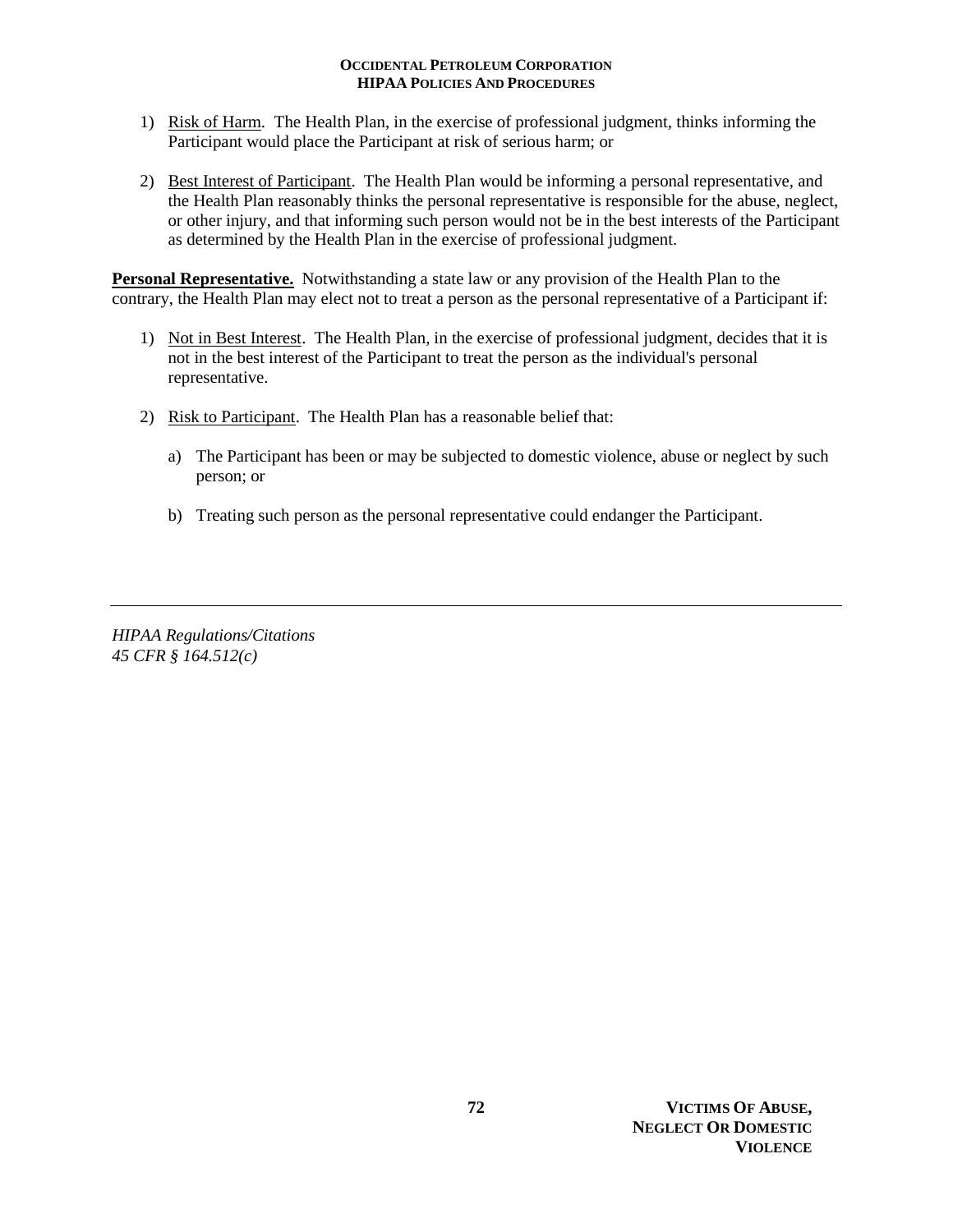# **For Judicial And Administrative Proceedings**

*HIPAA Regulations address Disclosure of Health Information in connection with any legal proceedings wherein Protected Health Information may be sought and provide specific protections to individuals on whose behalf information is being requested.*

## **Policies***.*

The Health Plan may disclose Protected Health Information without the written authorization of the Participant, or the opportunity for the Participant to agree or object to such Disclosures as Required by Law for judicial and administrative proceedings. The procedures will address the circumstances when the Health Plan must, as a condition for Disclosure, receive satisfactory assurances from the party requesting the Protected Health Information that the Participant who is the subject of the Protected Health Information has been given notice of the request or that such party has made reasonable efforts to secure a qualified protective order.

These Policies and Procedures regarding disclosures for judicial and administrative proceedings do not supersede other provisions of the Policies and Procedures or rights that a Participant may have which otherwise permit or restrict the Uses or Disclosures of Protected Health Information.

## **Procedures.**

**Permitted Disclosures of Protected Health Information.** The Health Plan may disclose Protected Health Information in the course of any judicial or administrative proceeding:

- 1) Orders of Court or Administrative Tribunal. In response to an order of a court or administrative tribunal, provided that the Health Plan discloses only the Protected Health Information expressly authorized by such order; or
- 2) In Absence of Orders of a Court or Administrative Tribunal. In response to a subpoena, discovery request, or other lawful process that is not accompanied by an order of a court or administrative tribunal, if:
	- a) The Health Plan receives satisfactory assurance from the party seeking the information that reasonable efforts have been made by such party to ensure that the Participant who is the subject of the Protected Health Information which has been requested has been given notice of the request.
		- i) The Health Plan must receive from the requesting party a written statement and accompanying documentation demonstrating that:
			- (1) The party requesting such information has made a good faith attempt to provide written notice to the Participant (or, if the Participant's location is unknown, to mail a notice to the Participant's last known address);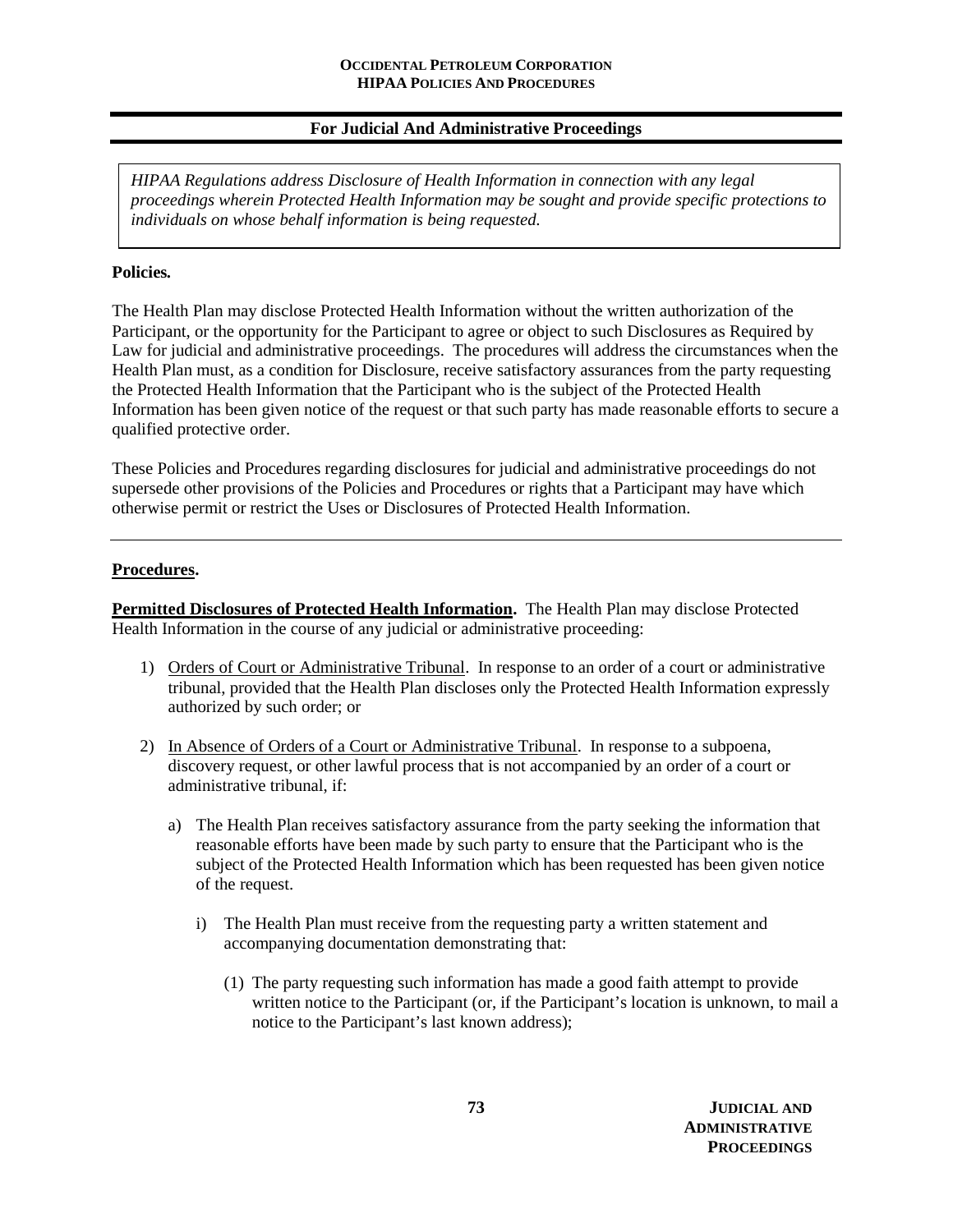- (2) The notice included sufficient information about the litigation or proceeding in which the Protected Health Information is requested to permit the Participant to raise an objection to the court or administrative tribunal; and
- (3) The time for the Participant to raise objections to the court or administrative tribunal has elapsed, and:
	- (i) No objections were filed; or
	- (ii) All objections filed by the Participant have been resolved by the court or the administrative tribunal and the Disclosures being sought are consistent with such resolution.

- or -

- b) The Health Plan receives "satisfactory assurance" from the party seeking the information that reasonable efforts have been made by such party to secure a qualified protective order.
	- i) The Health Plan must receive from the requesting party a written statement and accompanying documentation demonstrating that:
		- (1) The parties to the dispute giving rise to the request for information have agreed to a qualified protective order and have presented it to the court or administrative tribunal with jurisdiction over the dispute; or
		- (2) The party seeking the Protected Health Information has requested a qualified protective order from such court or administrative tribunal.
		- ii) A "qualified protective order" means an order of a court or of an administrative tribunal or a stipulation by the parties to the litigation or administrative proceeding that:
			- (1) Prohibits the parties from the Using or Disclosing the Protected Health Information for any purpose other than the litigation or proceeding for which such information was requested; and
			- (2) Requires the return to the Health Plan or the destruction of the Protected Health Information (including all copies made) at the end of the litigation or proceeding.
	- iii) The Health Plan may, however, disclose Protected Health Information in response to a subpoena, discovery request, or other lawful process without receiving either type of "satisfactory assurance" described herein if the Health Plan makes reasonable efforts to provide notice to the Participant sufficient to meet the notice requirements described above or to seek a qualified protective order sufficient to meet the requirements of a qualified protective order as described above.

*HIPAA Regulations/Citations 45 CFR § 164.512(e)*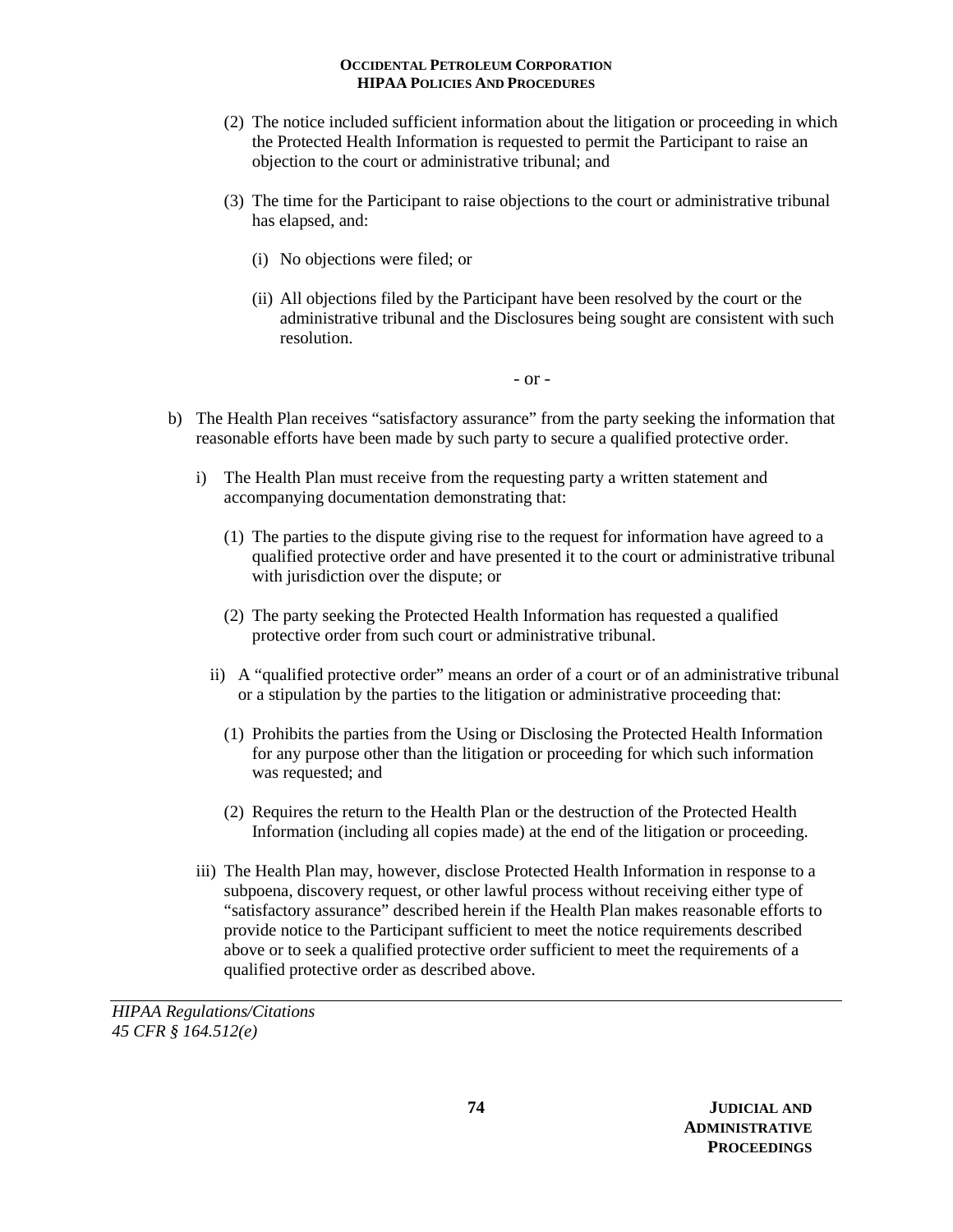## **For Law Enforcement Purposes**

*Special rules apply to the disclosure of Protected Health Information that is to be used to report certain injuries and health conditions to law enforcement officials.*

## **Policies***.*

The Health Plan may disclose Protected Health Information without the written authorization of the Participant, or the opportunity for the Participant to agree or object to such Disclosures as Required by Law for law enforcement purposes. The procedures address when the Health Plan must inform the Participant of such Disclosure, when the Participant may agree to such a Disclosure, the Health Plan information that may be disclosed, and the circumstances when the Participant's agreement may be given orally.

## **Procedures***.*

**Permitted Disclosures:** Pursuant to legal process and as otherwise Required by Law, the Health Plan may disclose Protected Health Information as follows:

- 1) Reporting Laws. Protected Health Information shall be disclosed to the extent Required by Law, including laws that require the reporting of certain types of wounds or other physical injuries, provided, however, that special rules and restrictions will apply to Disclosures in connection with (a) certain public health activities and purposes and subsequent Disclosures to a Public Health Authority or other appropriate government authority authorized by law to receive reports of child abuse or neglect; or (b) Protected Health Information about an Participant whom the Health Plan reasonably believes to be a victim of abuse, neglect, or domestic violence to a government authority, including a social service or protective services agency, authorized by law to receive reports of such abuse, neglect, or domestic violence to the extent the Disclosure is Required by Law and the Disclosure complies with and is limited to the relevant requirements of such law.
- 2) Legal Process. Protected Health Information shall be disclosed to the extent necessary to comply with:
	- a) A court order or court-ordered warrant, or a subpoena or summons issued by a judicial officer;
	- b) A grand jury subpoena; or
	- c) An administrative request, including an administrative subpoena or summons, a civil or an authorized investigative demand, or similar process authorized under law, provided that:
		- i) The information sought is relevant and material to a legitimate law enforcement inquiry;
		- ii) The request is specific and limited in scope to the extent reasonably practicable in light of the purpose for which the information is sought; and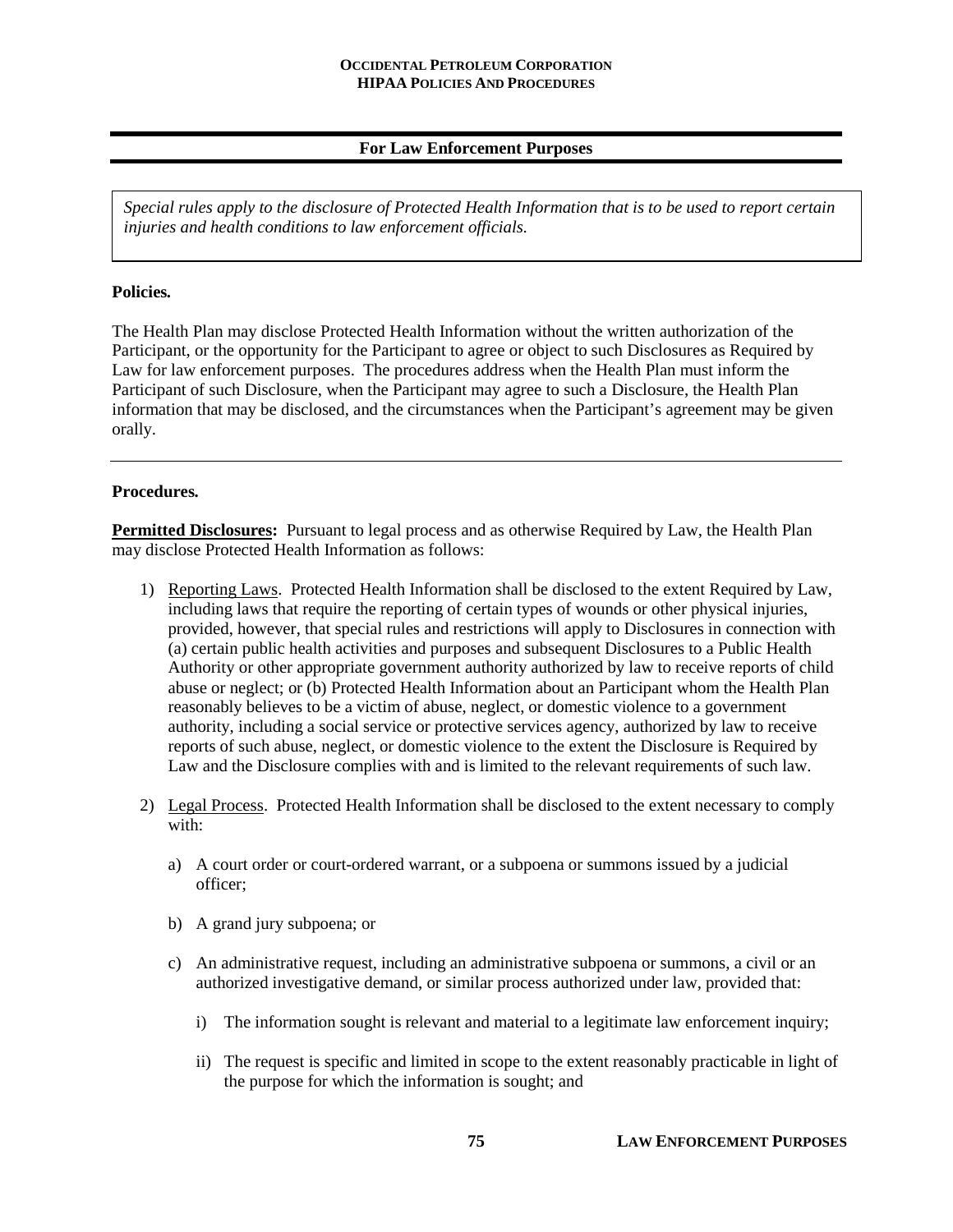iii) De-identified information could not reasonably be used.

**Limited Disclosures: Identification and Location Purposes.** Except for Disclosures Required by Law, the Health Plan may disclose Protected Health Information in response to a law enforcement official's request for such information for the purpose of identifying or locating a suspect, fugitive, material witness, or missing person, provided that:

- 1) Type of Information to be Provided. The Health Plan may disclose only the following information:
	- a) Name and address;
	- b) Date and place of birth;
	- c) Social security number;
	- d) ABO blood type and Rh factor;
	- e) Type of injury;
	- f) Date and time of Treatment;
	- g) Date and time of death, if applicable; and
	- h) A description of distinguishing physical characteristics, including height, weight, gender, race, hair and eye color, presence or absence of facial hair (beard or moustache), scars, and tattoos.
- 2) Excluded Information. Except as permitted above, the Health Plan will not disclose, in response to a law enforcement official's request for such information for the purpose of identifying or locating a suspect, fugitive, material witness, or missing person, any Protected Health Information related to the Participant's DNA or DNA analysis, dental records, or typing, samples or analysis of body fluids or tissue.

**Permitted Disclosure: Crime Victims.** Except for Disclosures Required by Law and as described above, the Health Plan may disclose Protected Health Information in response to a law enforcement official's request for such information about a Participant who is or is suspected to be a victim of a crime, other than Disclosures that are subject to the Health Plan's Policies and Procedures concerning Uses and Disclosures for Public Health Activities or Disclosures about Victims of Abuse, Neglect or Domestic Violence if:

- 1) Participant Agreement. The Participant agrees to the Disclosure; or
- 2) Incapacity or Emergency. The Health Plan is unable to obtain the Participant's agreement because of incapacity or other emergency circumstance, provided that:
	- a) The law enforcement official represents that such information is needed to determine whether a violation of law by a person other than the victim has occurred, and such information is not intended to be used against the victim;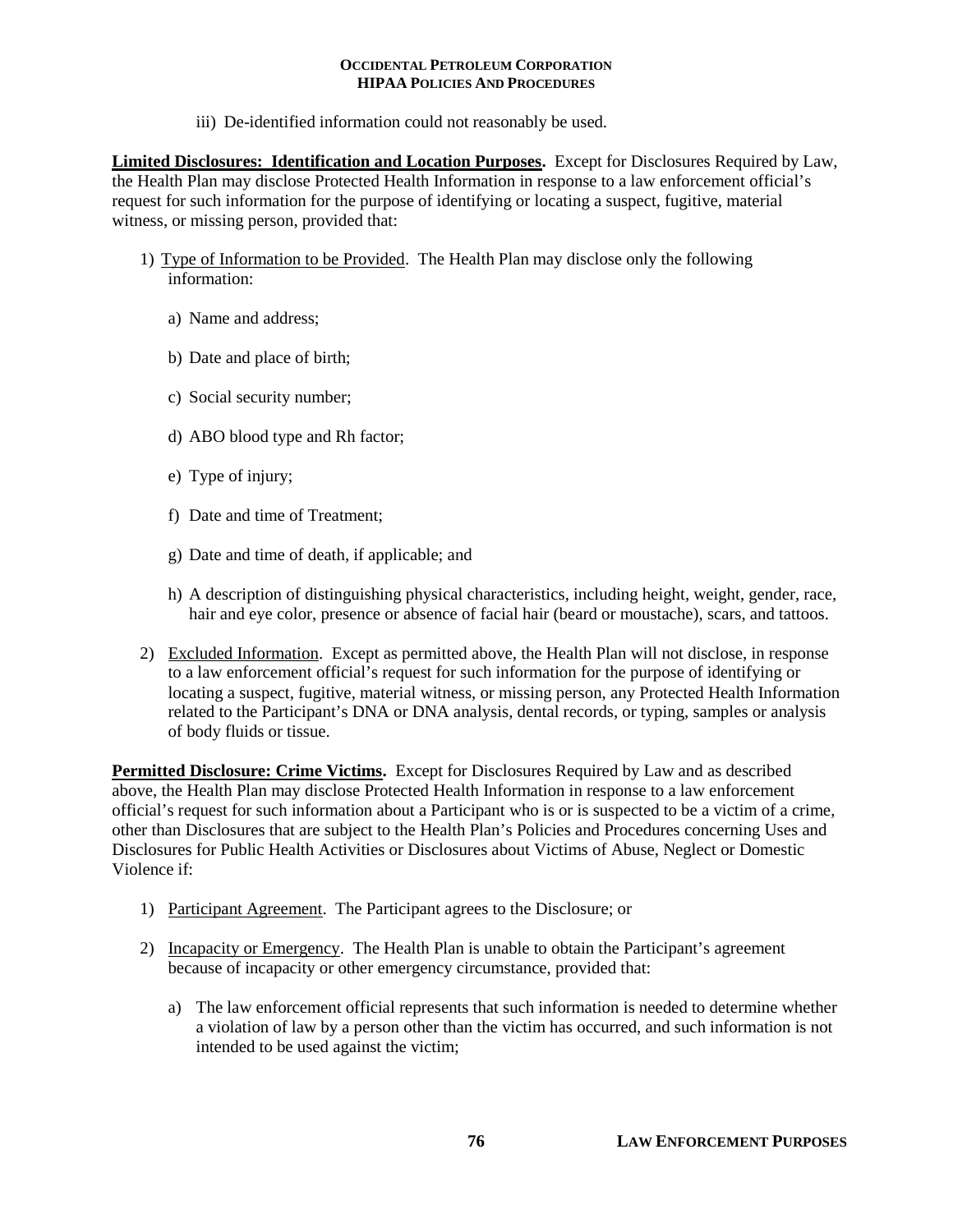- b) The law enforcement official represents that immediate law enforcement activity that depends upon the Disclosure would be materially and adversely affected by waiting until the Participant is able to agree to the Disclosure; and
- c) The Disclosure is in the best interests of the Participant as determined by the Health Plan in the exercise of professional judgment.

**Permitted Disclosure: Decedents.** The Health Plan may disclose to a law enforcement official Protected Health Information about a Participant who has died for the purpose of alerting law enforcement of the death of the Participant if the Health Plan suspects that such death may have resulted from criminal conduct.

**Permitted Disclosure: Crime on Premises.** The Health Plan may disclose to a law enforcement official Protected Health Information that the Health Plan believes in good faith constitutes evidence of criminal conduct that occurred on the Health Plan's premises.

*HIPAA Regulations/Citations 45 CFR § 164.512(f)*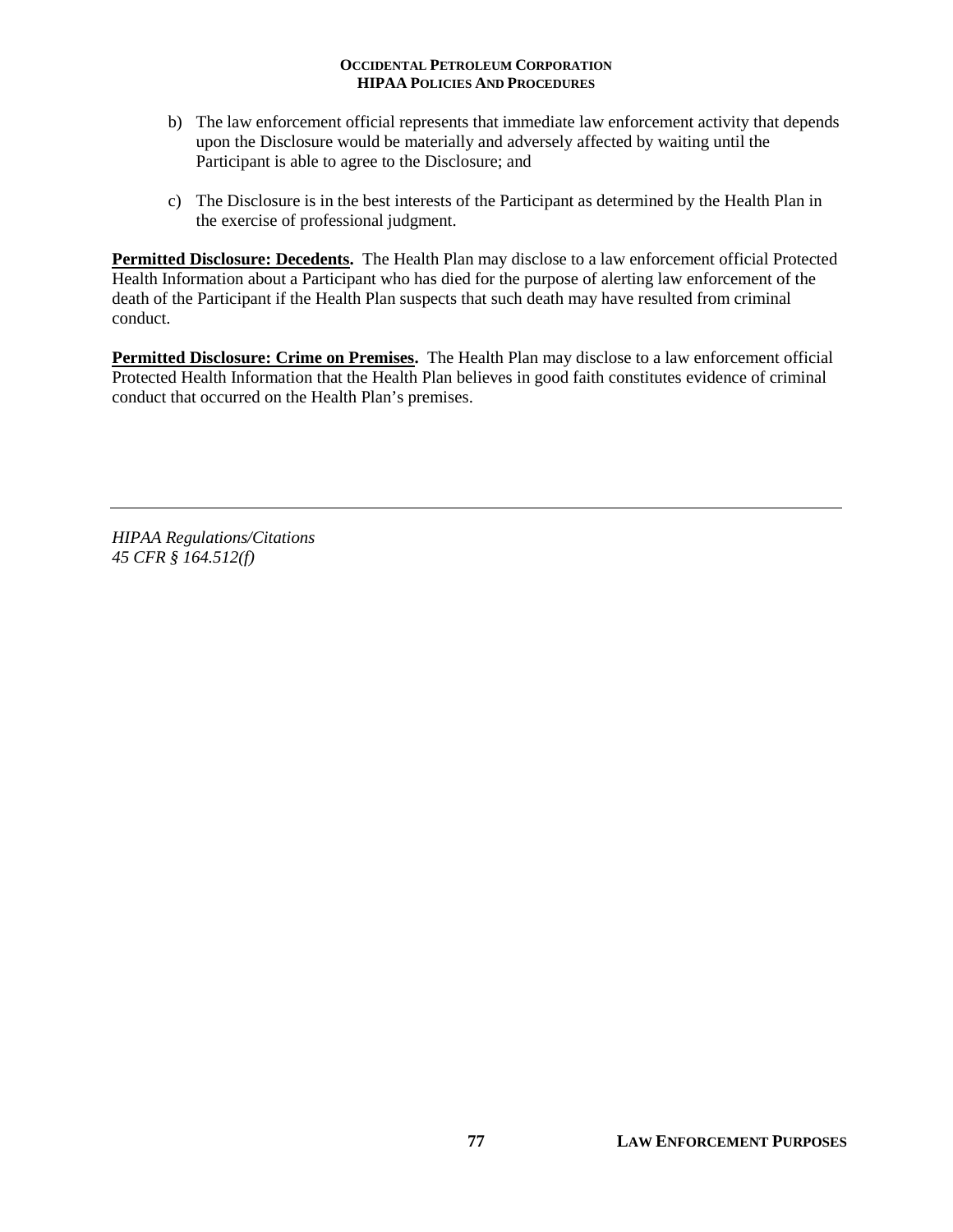# **For Public Health Activities**

*Health Information may need to be disclosed to public health authorities to permit them to address situations involving disease control, child abuse or neglect, or FDA-related products.*

#### **Policies***.*

The Health Plan may disclose Protected Health Information without the written authorization of the Participant, or the opportunity for the Participant to agree or object to such Disclosures for public health activities. The procedures address when the Health Plan must inform the Participant of the Disclosure, or when the Participant may agree to such a Disclosure, the Health Plan information to be disclosed and the circumstances when the Participant's agreement may be given orally.

## **Procedures***.*

The Health Plan may disclose Protected Health Information for the public health activities described below:

- 1) Disease Control. A Public Health Authority that is authorized by law to collect or receive such information for the purpose of preventing or controlling disease, injury, or disability including, but not limited to, the reporting of disease, injury, vital events such as birth or death, and the conduct of public health surveillance, public health investigations, and public health interventions; or, at the direction of a Public Health Authority, to an official of a foreign government agency that is acting in collaboration with a Public Health Authority;
- 2) Child Abuse or Neglect. A Public Health Authority or other appropriate government authority authorized by law to receive reports of child abuse or neglect;
- 3) FDA Regulated Products. A Participant subject to the jurisdiction of the Food and Drug Administration (FDA) with respect to an FDA-regulated product or activity for which that Participant has responsibility, for the purpose of activities related to the quality, safety or effectiveness of such FDA-regulated product or activity. Such purposes include:
	- a) To collect or report adverse events (or similar activities with respect to food or dietary supplements), product defects or problems (including problems with the use or labeling of a product), or biological product deviations;
	- b) To track FDA-regulated products;
	- c) To enable product recalls, repairs, or replacement, or a review or look back (including locating and notifying individuals who have received products that have been recalled, withdrawn, or are the subject of the review or look back); or
	- d) To conduct post-marketing surveillance.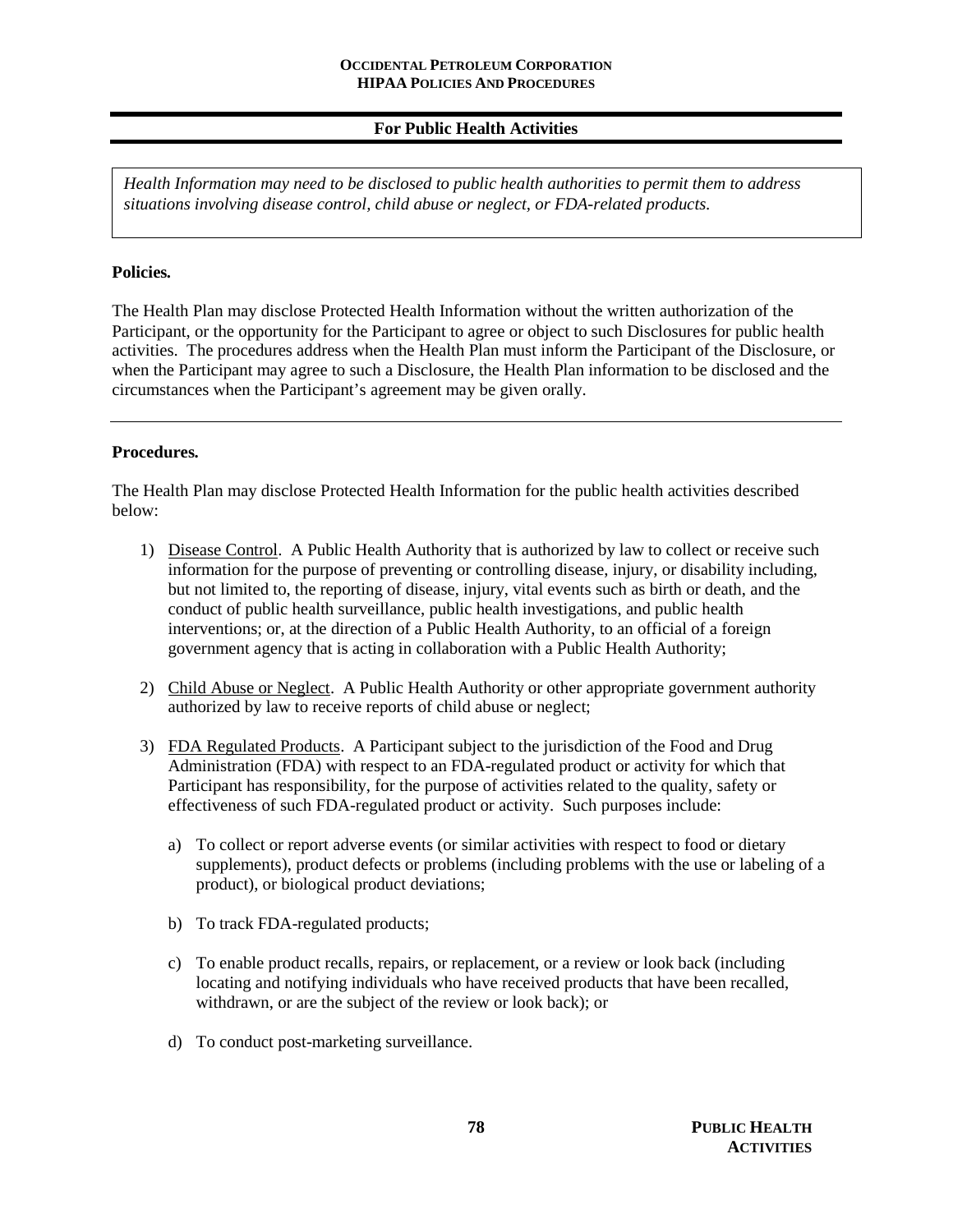4) Communicable Disease. A Participant who may have been exposed to a communicable disease or may otherwise be at risk of contracting or spreading a disease or condition, if the Health Plan or the Public Health Authority is authorized by law to notify such Participant as necessary in the conduct of a public health intervention or investigation.

*HIPAA Regulations/Citations 45 CFR § 164.512(b)*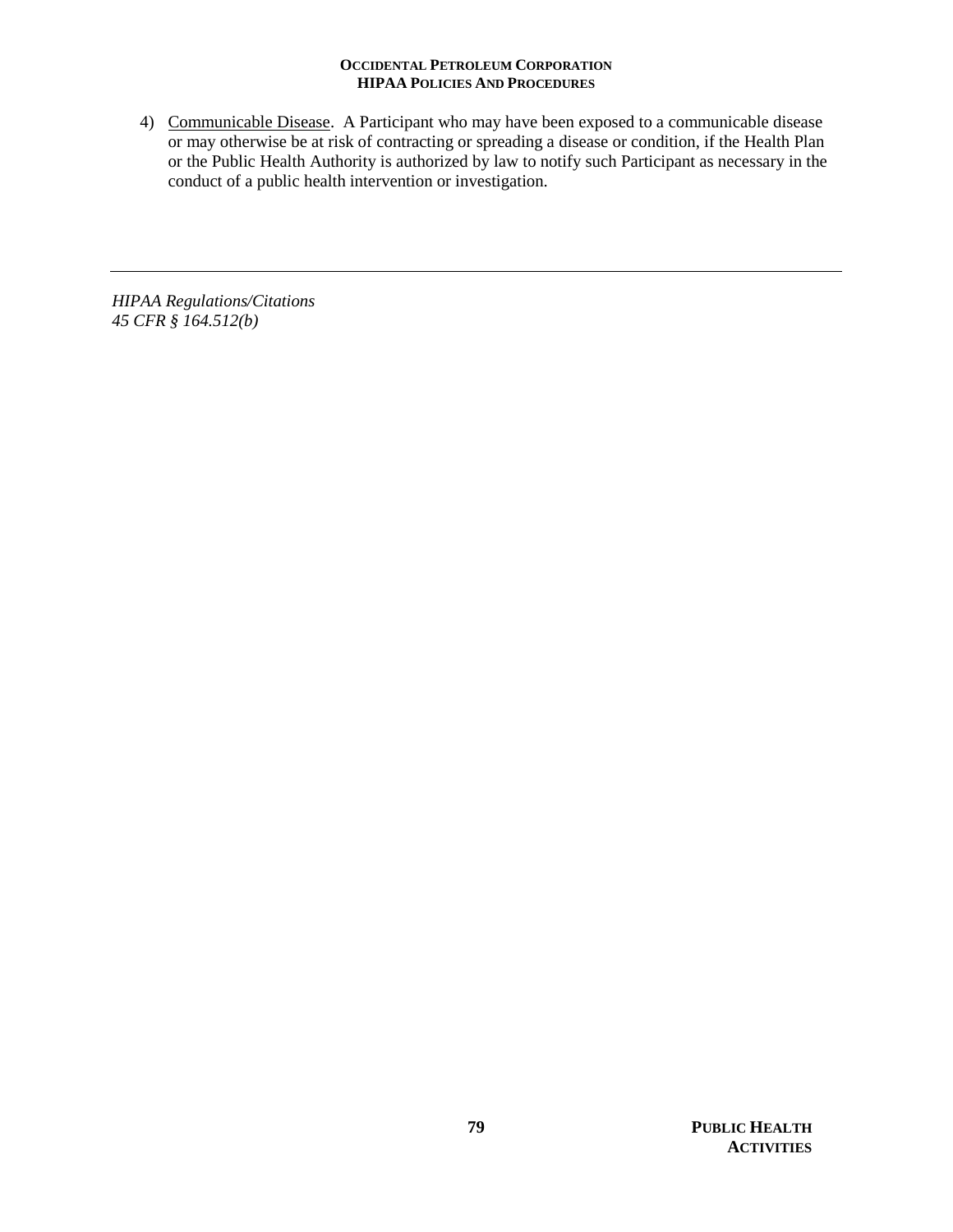# **For Health Oversight Activities**

*The Health Plan may disclose Protected Health Information to a Health Oversight Agency for oversight activities authorized by law, including audits; civil, administrative, or criminal investigations; inspections; licensure or disciplinary actions; civil, administrative, or criminal proceedings or actions; or other activities necessary for appropriate oversight.*

## **Policies***.*

Generally, the Health Plan may disclose Protected Health Information without the written authorization of the Participant, or the opportunity for the Participant to agree or object to such Disclosures for health oversight activities, including investigations and reviews conducted by the Secretary of the U.S. Department of Health and Human Services. The procedures address when the Health Plan must inform the Participant of a Disclosure and when the Participant may agree to such a Disclosure, the nature of the Health Plan information to be disclosed and the circumstances when a Participant's agreement may be given orally.

## **Procedures***.*

**Permitted Disclosures of Protected Health Information for Health Oversight Activities.** The Health Plan may disclose Protected Health Information to a Health Oversight Agency for oversight activities authorized by law, including audits; civil, administrative, or criminal investigations; inspections; licensure or disciplinary actions; civil, administrative, or criminal proceedings or actions; or other activities necessary for appropriate oversight of:

- 1) The Health Care system;
- 2) Government benefit programs for which Health Information is relevant to beneficiary eligibility;
- 3) Entities subject to government regulatory programs for which Health Information is necessary for determining compliance with program standards; or
- 4) Entities subject to civil rights laws for which Health Information is necessary for determining compliance.

**Exception to Health Oversight Activities.** A health oversight activity does not include an investigation or other activity in which the Participant is the subject of the investigation or activity and such investigation or other activity does not arise out of and is not directly related to:

- 1) The receipt of Health Care;
- 2) A claim for public benefits related to health; or
- 3) Qualification for, or receipt of, public benefits or services when a patient's health is integral to the claim for public benefits or services.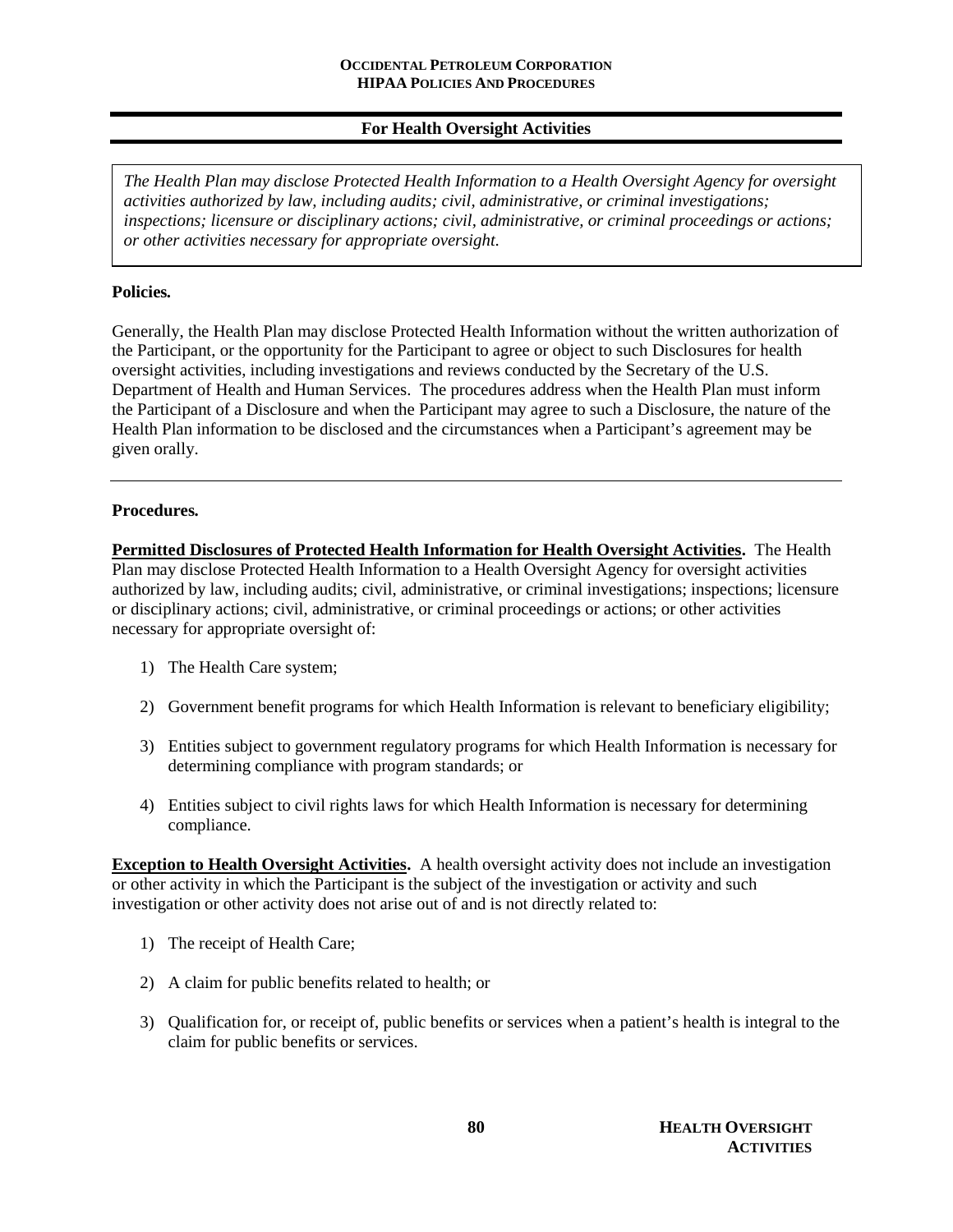**Joint Activities or Investigations.** Notwithstanding the procedure outlined above in Exception to Health Oversight Activities, if a health oversight activity or investigation is conducted in conjunction with an oversight activity or investigation relating to a claim for public benefits not related to health, the joint activity or investigation is considered a health oversight.

# **Investigations and Reviews of the Health Plan's Operations Conducted by the U. S. Department of Health and Human Services.**

- 1) The Health Plan will keep such records and submit such compliance reports, in such time and manner and containing such information, as the Secretary of the U.S. Department of Health and Human Services may determine to be necessary to enable the Secretary to ascertain whether the Health Plan has complied or is complying with the HIPAA Regulations.
- 2) The Health Plan will cooperate with the Secretary of the U.S. Department of Health and Human Services, if the Secretary undertakes an investigation or compliance review of the Health Plan's policies, procedures, or practices to determine whether the Health Plan is in compliance with the HIPAA Regulations.
- 3) The Health Plan will allow the Secretary of the U.S. Department of Health and Human Services access to information.
	- a) The Health Plan will permit access by the Secretary during normal business hours to the Health Plan's facilities, books, records, accounts, and other sources of information, including Protected Health Information, that are pertinent to ascertaining the Health Plan's compliance with the HIPAA Regulations. If the Secretary determines that exigent circumstances exist, such as when documents may be hidden or destroyed, the Health Plan will permit access by the Secretary at any time and without notice.
	- b) If any information required of the Health Plan by the Secretary is in the exclusive possession of any other agency, institution, or person and the other agency, institution, or person fails or refuses to furnish the information, the Health Plan will so certify and set forth what efforts the Health Plan has made to obtain the information.

*HIPAA Regulations/Citations 45 CFR § 164.512(d)*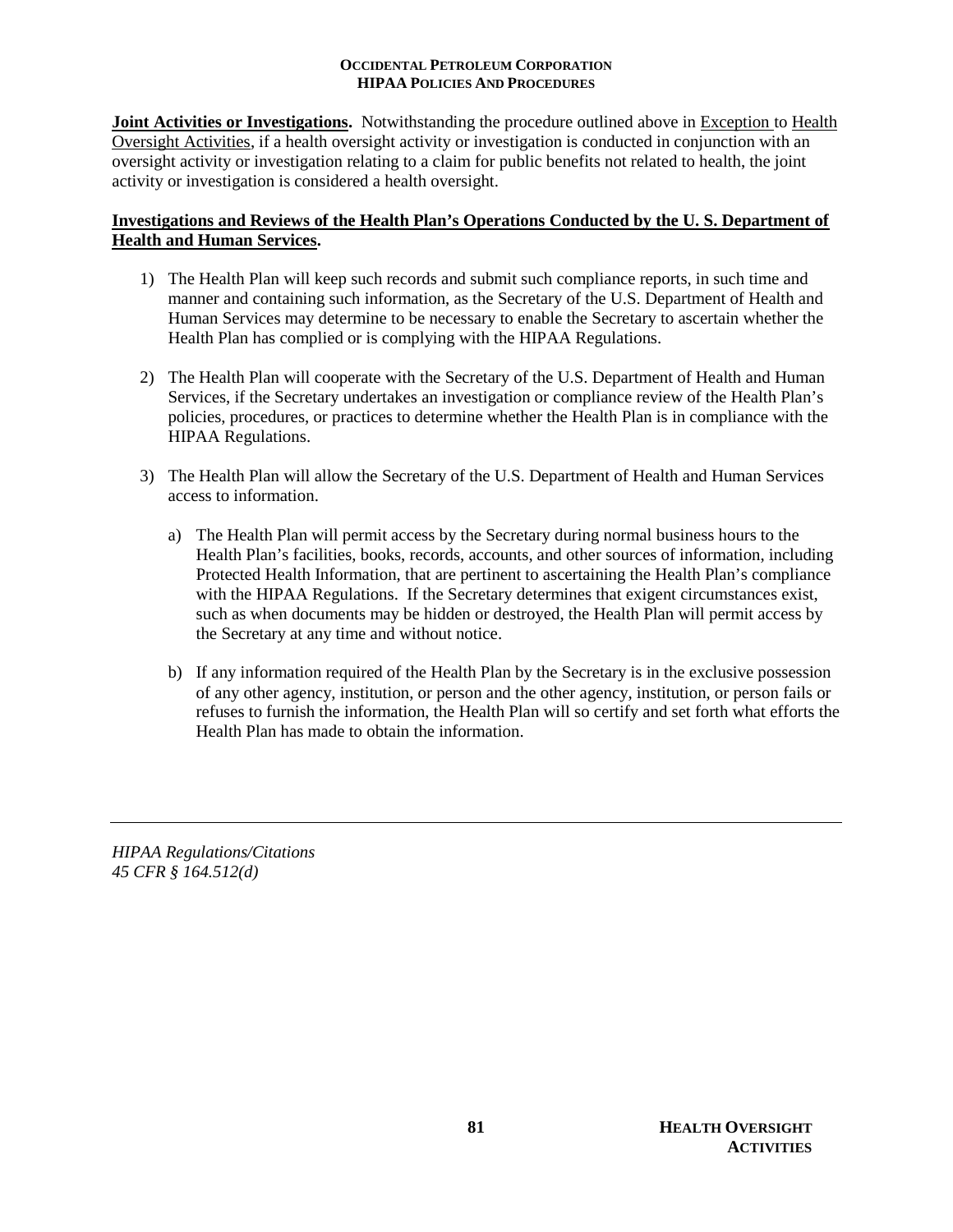# **Decedents**

*Health Information plays an important part in determining causes of death and related investigations. The HIPAA Regulations contemplate situations when such Use or Disclosure may be permitted.*

## **Policies***.*

Generally, the Health Plan may Use or disclose Protected Health Information without the written authorization of the Participant, or the opportunity for the Participant to agree or object to such Use or Disclosures about decedents. The procedures address when the Health Plan must inform the Participant or his or her personal representative of such a Use or Disclosure and the Health Plan information that may be Used or disclosed.

The Health Plan will comply with the requirements of the HIPAA Regulations with respect to the Protected Health Information of a deceased Participant.

The Health Plan's obligations with respect to the Protected Health Information of a deceased Participant shall end after the Participant has been deceased for more than fifty (50) years.

## **Procedures***.*

**Coroners and Medical Examiners.** The Health Plan may disclose Protected Health Information to a coroner or medical examiner for the purpose of identifying a deceased person, determining a cause of death, or other duties as authorized by law.

**Funeral Directors.** The Health Plan may disclose Protected Health Information to funeral directors, consistent with applicable law, as necessary to carry out their duties with respect to the decedent. If necessary for funeral directors to carry out their duties, the Health Plan may disclose the Protected Health Information prior to, and in reasonable anticipation of, the Participant's death.

**Research on Decedent's Information.** The Health Plan may Use or Disclosure Protected Health Information for research, regardless of the source of funding of the research, provided that the Health Plan obtains from the researcher:

- 1) Representation that the Use or Disclosure sought is solely for research on the Protected Health Information of decedents;
- 2) Documentation, at the Health Plan's request of the death of such individuals; and
- 3) Representation that the Protected Health Information for which the Use or Disclosure is sought is necessary for the research purposes.

**Permitted Disclosure for Law Enforcement: Decedents.** The Health Plan may disclose Protected Health Information about a Participant who has died to a law enforcement official for the purpose of alerting law enforcement of the death of the Participant if the Health Plan suspects that such death may have resulted from criminal conduct.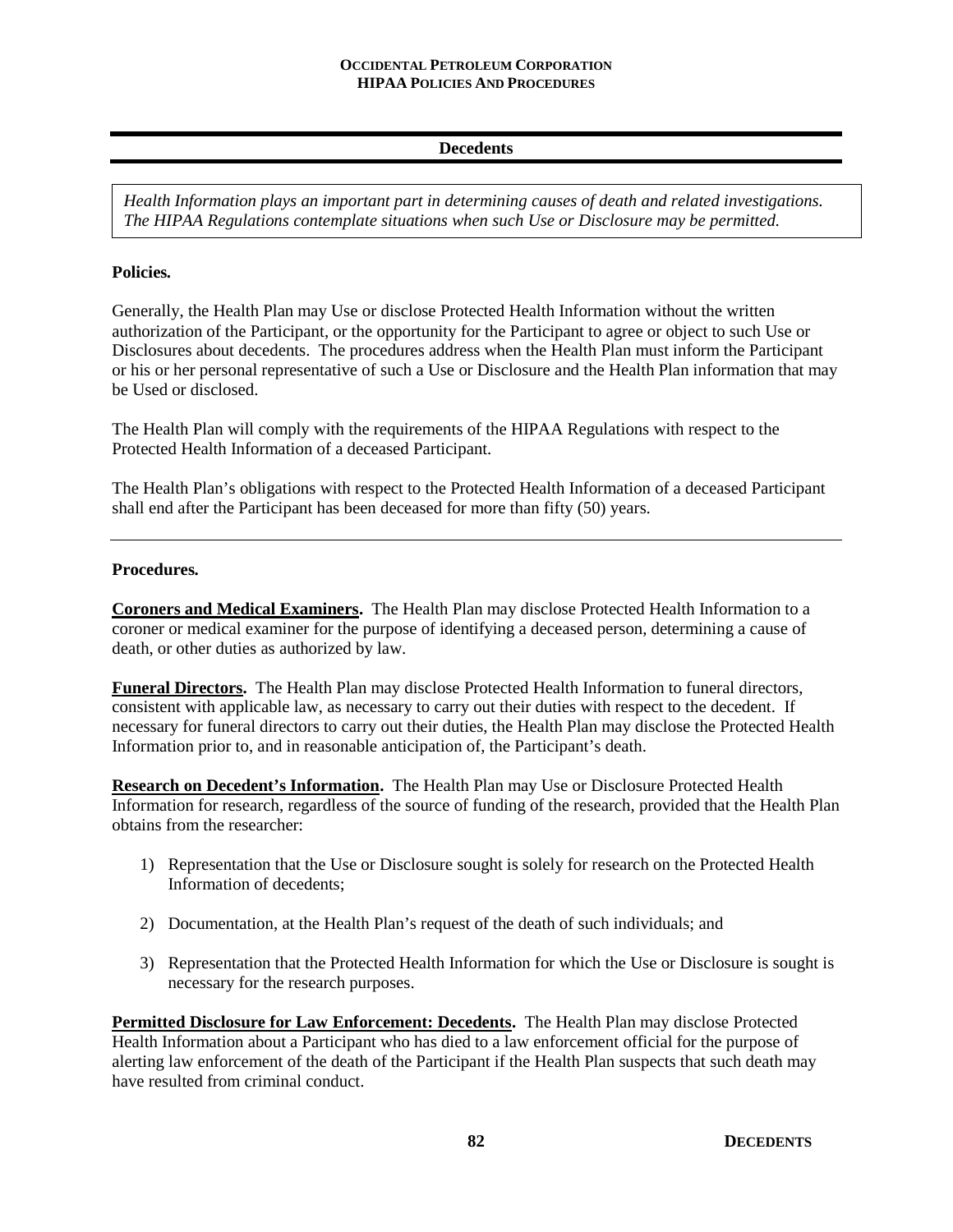**Personal Representatives of Deceased Participants.** If, under applicable law, an executor, administrator, or other person has authority to act on behalf of a deceased Participant or of the Participant's estate, the Health Plan will treat such person as a personal representative of the Participant with respect to the Health Plan's Policies and Procedures with respect to Disclosure of a Participant's Protected Health Information to a personal representative.

**Participants Deceased For More Then Fifty Years.** The Health Plan may Use or disclose Individually Identifiable Health Information about a Participant who has been deceased for more than fifty (50) years without application of the limitations on the Use or Disclosure of Protected Health Information under the HIPAA Regulations.

*HIPAA Regulations/Citations 45 CFR § 164.512(g)*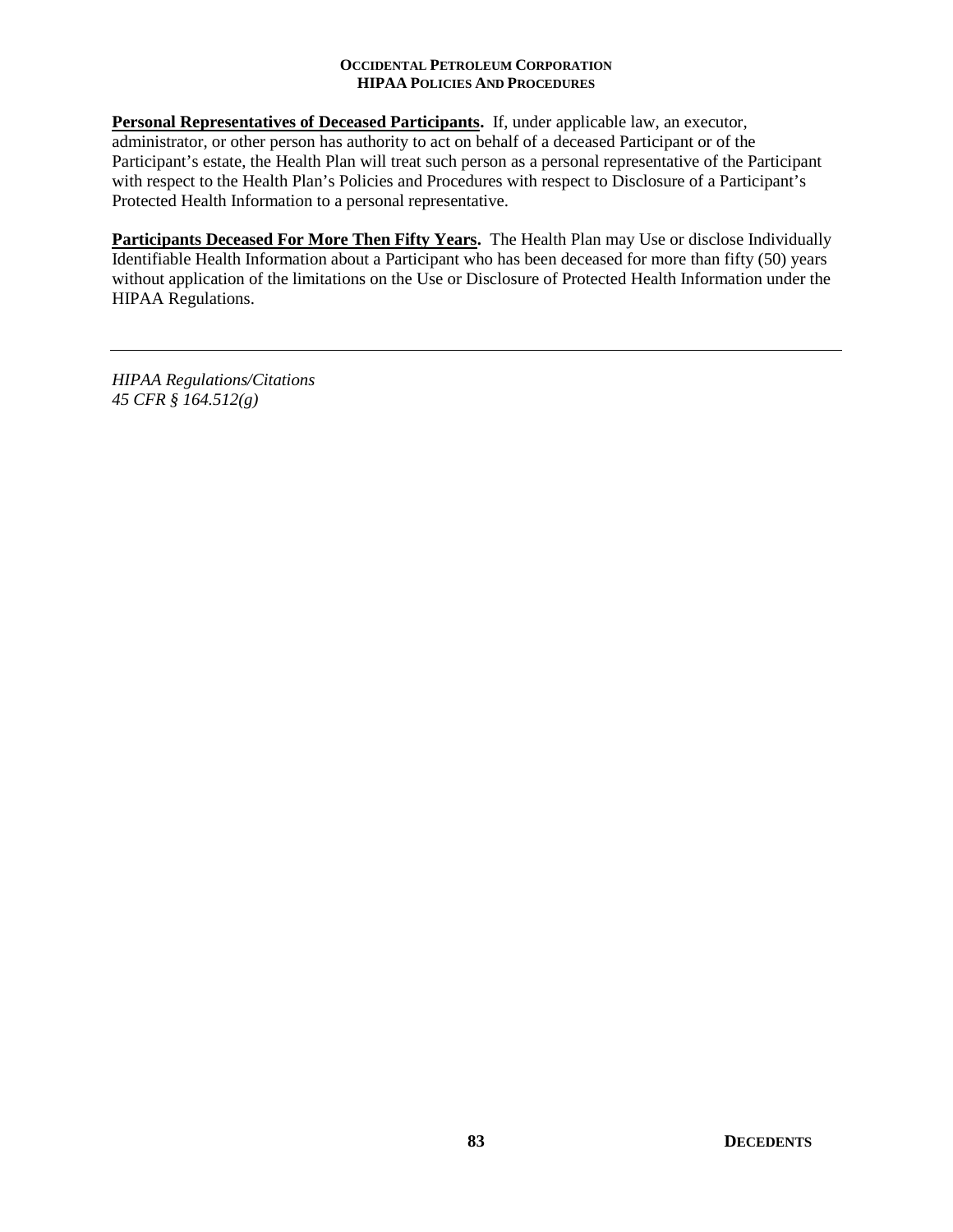# **For Cadaveric Organ, Eye Or Tissue Donation Purposes**

*The Health Plan may disclose Protected Health Information to organ procurement organizations or other entities engaged in the procurement, banking, or transplantation of cadaveric organs, eyes, or tissue for the purpose of facilitating organ, eye or tissue donation and transplantation.*

## **Policies***.*

The Health Plan generally may disclose Protected Health Information without the written authorization of the Participant, or the opportunity for the Participant to agree or object to such Disclosures for cadaveric organ, eye or tissue donation purposes. The procedures describe the entities to which the Health Plan may disclose Protected Health Information for cadaveric, organ, eye, or tissue donation purposes.

# **Procedures***.*

The Health Plan may disclose Protected Health Information to organ procurement organizations or other entities engaged in the procurement, banking, or transplantation of cadaveric organs, eyes, or tissue for the purpose of facilitating organ, eye or tissue donation and transplantation.

*HIPAA Regulations/Citations 45 CFR § 164.512(h)*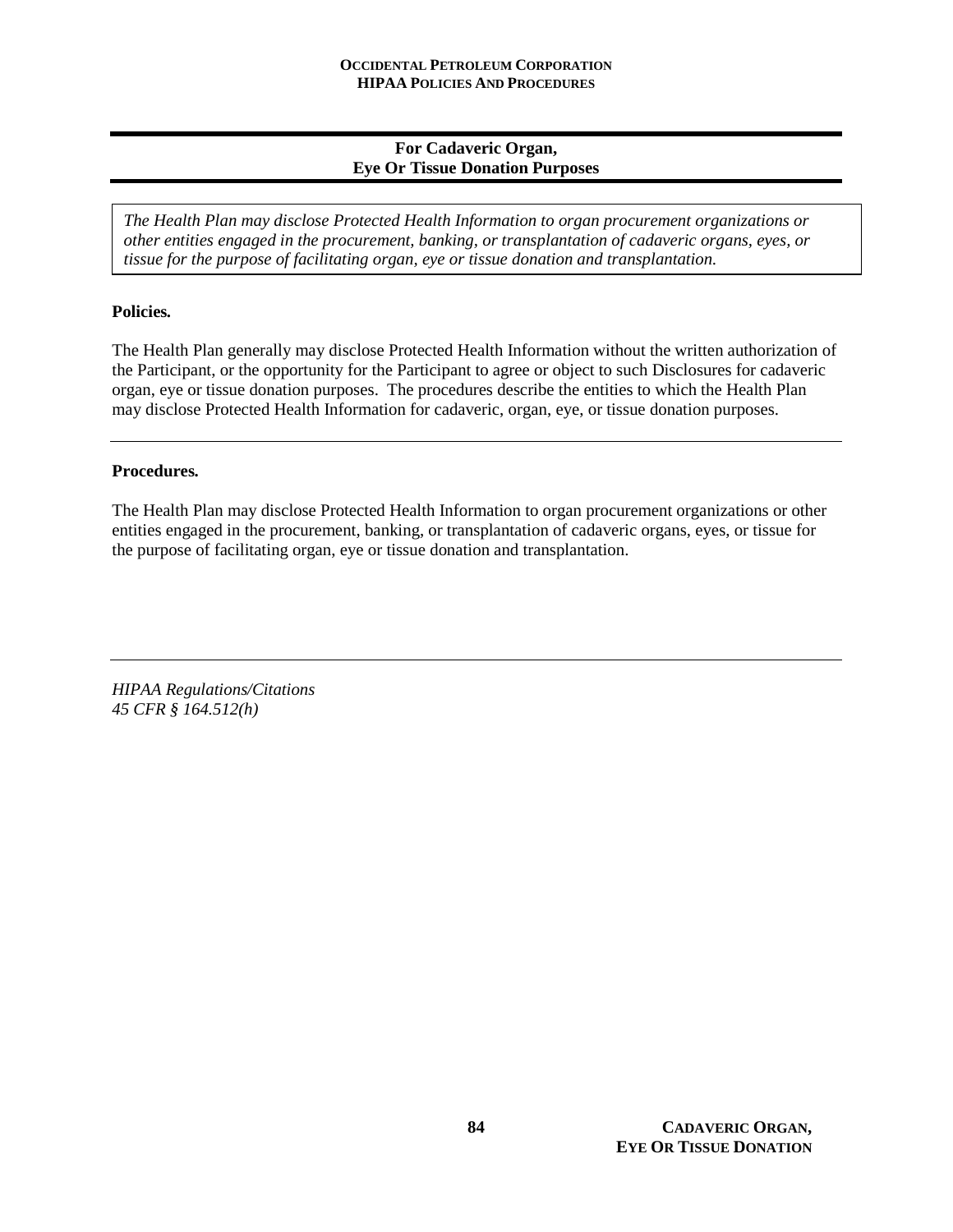# **To Avert A Serious Threat To Health Or Safety**

*The Health Plan is permitted under the HIPAA Regulations to Use or Disclose Protected Health Information to avert a serious threat to health or safety.*

#### **Policies***.*

The Health Plan generally may Use or disclose Protected Health Information, without the written authorization of the Participant or the opportunity for the Participant to agree or object to such Disclosures, to avert a serious threat to health or safety. The procedures address when the Health Plan may Use or Disclosure, Protected Health Information to avert a serious threat to health or safety.

## **Procedures***.*

**Permitted Disclosures.** The Health Plan may Use or disclose Protected Health Information, provided that the Health Plan, in good faith, believes the Use or Disclosure:

- 1) Serious Imminent Threat. Is necessary to prevent or lessen a serious and imminent threat to the health or safety of a person or the public; and
- 2) Able to be Prevented. Is to a person or persons reasonably able to prevent or lessen the threat, including the target of the threat; or
- 3) Needed to Identify. Is necessary for law enforcement authorities to identify or apprehend an individual:
	- a) Because of a statement by an Participant admitting participation in a violent crime that the Health Plan reasonably believes may have caused serious physical harm to the victim;
		- i) Such reasonable belief will be based upon the Health Plan's actual knowledge or in reliance on a credible representation by a person with apparent knowledge or authority, or
		- ii) Such Use or Disclosure may not be made if the statement by an Participant admitting participation in a violent crime is learned by the Health Plan:
			- (1) In the course of Treatment to affect the propensity to commit the criminal conduct that is the basis for this Disclosure, or counseling or therapy; or
			- (2) Through a request by the Participant to initiate or to be referred for the Treatment, counseling, or therapy to affect the propensity to commit the criminal conduct that is the basis for this Disclosure.
		- iii) A Disclosure made because of a statement by an Participant admitting participation in a violent crime that the Health Plan reasonably believes may have caused serious physical harm to the victim shall contain only such statement and the following Protected Health Information: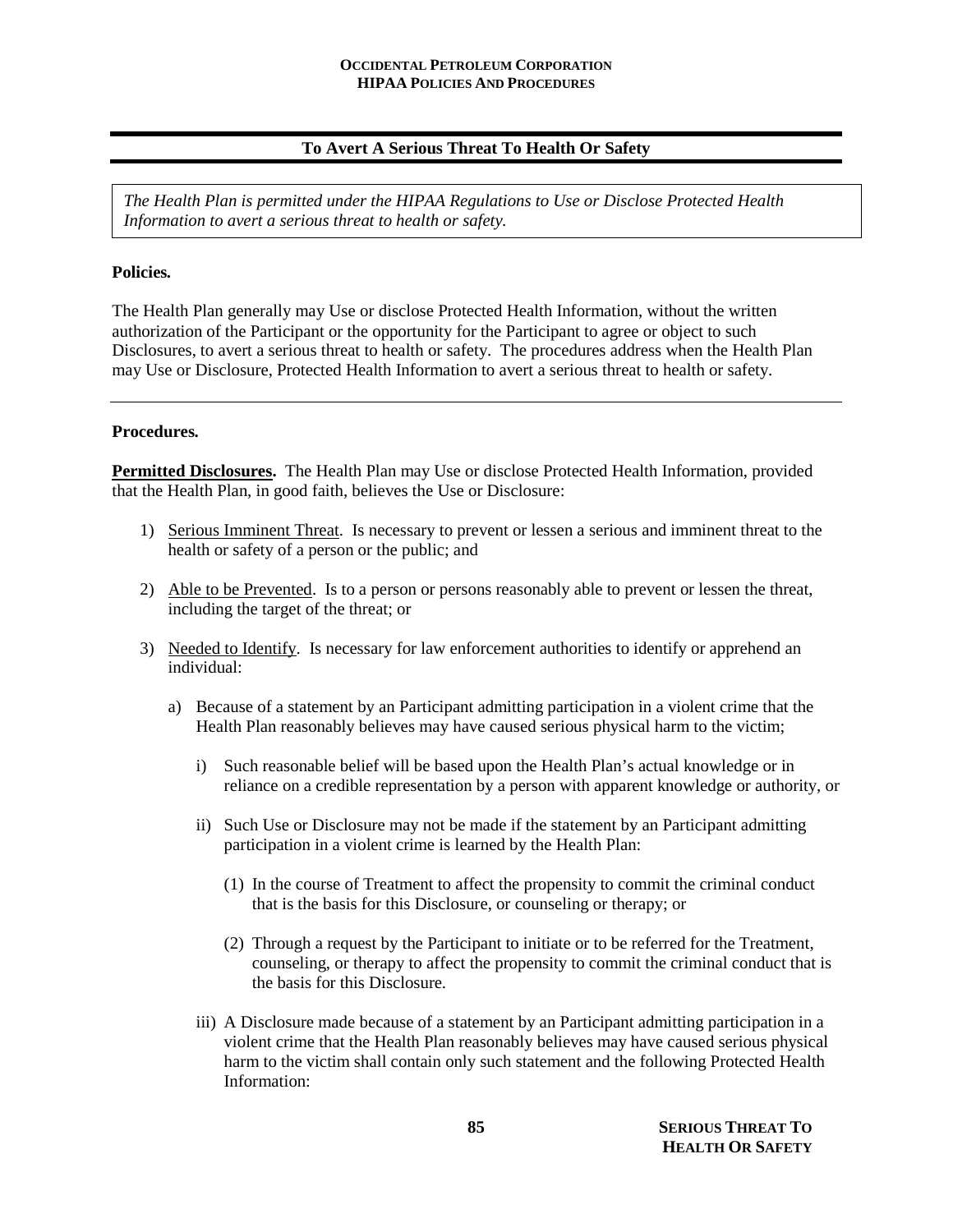- (1) Name and address;
- (2) Date and place of birth;
- (3) Social security number;
- (4) ABO blood type and Rh factor;
- (5) Type of injury;
- (6) Date and time of Treatment;
- (7) Date and time of death, if applicable; and
- (8) A description of distinguishing physical characteristics, including height, weight, gender, race, hair and eye color, presence or absence of facial hair (beard or moustache), scars, and tattoos.

- or -

b) Where it appears from all the circumstances that the Participant has escaped from a correctional institution or from lawful custody For purposes of this procedure, "correctional institution" means any penal or correctional facility, jail, reformatory, detention center, work farm, halfway house, or residential community program center operated by, or under contract to, the United States, a State, a territory, a political subdivision of a State or territory, or an Indian tribe, for the confinement or rehabilitation of persons charged with or convicted of a criminal offense or other persons held in lawful custody. Other persons held in lawful custody includes juvenile offenders adjudicated delinquent, aliens detained awaiting deportation, persons committed to mental institutions through the criminal justice system, witnesses, or others awaiting charges or trial.

**Presumption of Good Faith Belief.** The Health Plan will be presumed to have acted in good faith with respect to a belief regarding the need to Use or disclose Protected Health Information to avert a serious threat to health or safety in the context described above if the belief is based upon the Health Plan's actual knowledge or in reliance on a credible representation by a person with apparent knowledge or authority.

*HIPAA Regulations/Citations 45 CFR § 164.512(j)*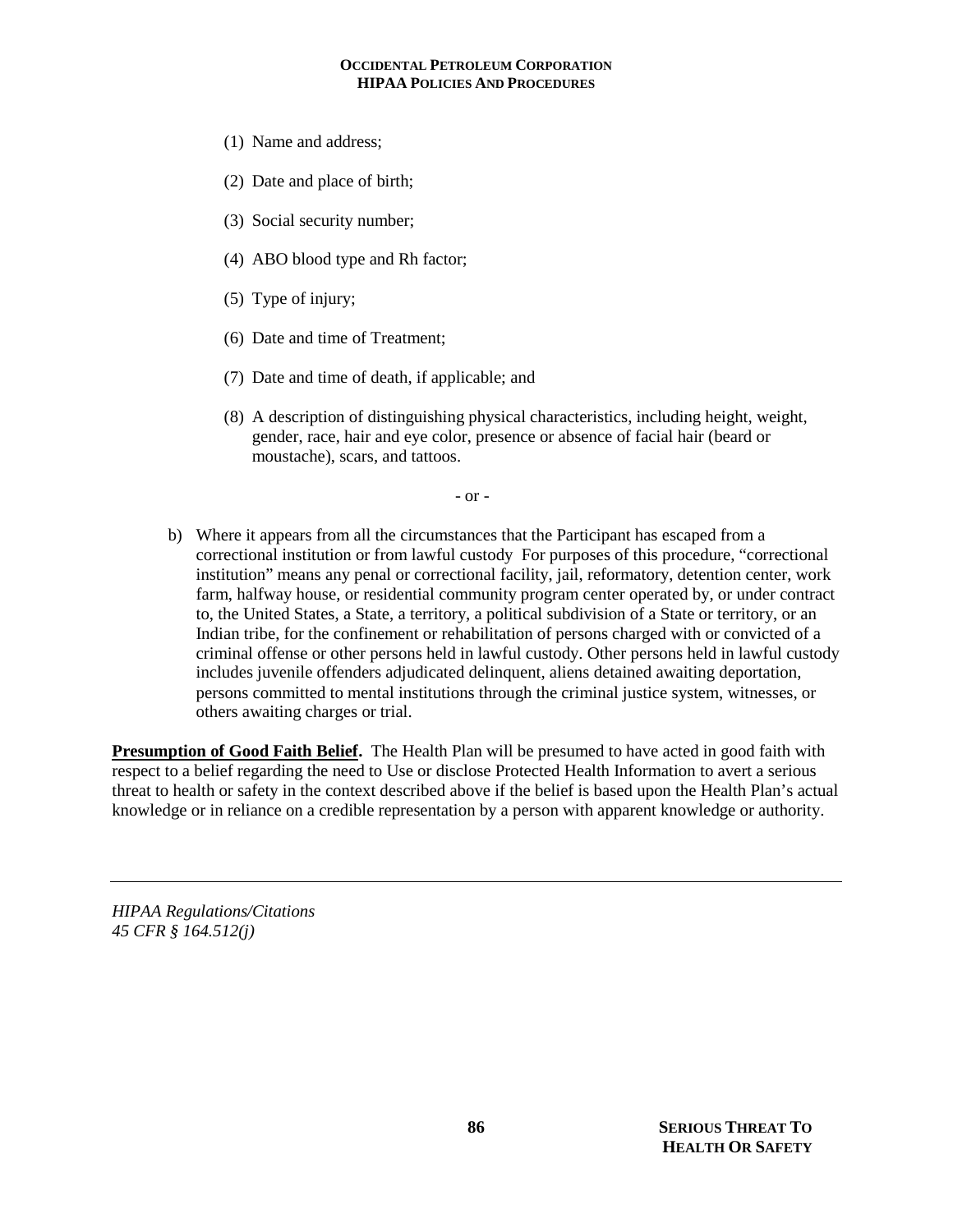# **For Specialized Government Functions**

*The HIPAA Regulations permit certain Uses or Disclosures of Protected Health Information for military and veteran activities, national security and related purposes.*

#### **Policies***.*

The Health Plan may Use or disclose Protected Health Information without the written authorization of the Participant, or the opportunity for the Participant to agree or object to such Disclosures for specialized government functions. The procedures address when the Health Plan must inform the Participant of or when the Participant may agree to such a Use or Disclosure, the Health Plan's information that may be Used or disclosed, and the circumstances when the Participant's agreement may be given orally.

## **Procedures***.*

## **Military and Veterans Activities.**

- 1) Armed Forces Personnel. The Health Plan may Use or disclose the Protected Health Information of Participants who are Armed Forces personnel for activities deemed necessary by appropriate military command authorities to assure the proper execution of the military mission, if the appropriate military authority has published by notice in the Federal Register the following information:
	- a) Appropriate military command authorities; and
	- b) The purposes for which the Protected Health Information may be used or disclosed.
- 2) Foreign Military Personnel. The Health Plan may Use or disclose the Protected Health Information of Participants who are foreign military personnel to their appropriate foreign military authority for activities deemed necessary by appropriate military command authorities to assure the proper execution of the military mission, if the appropriate military authority has published by notice in the *Federal Register* the following information:
	- a) Appropriate military command authorities; and
	- b) The purposes for which the Protected Health Information may be used or disclosed.

**National Security and Intelligence Activities.** The Health Plan may disclose Protected Health Information to authorized federal officials for the conduct of lawful intelligence, counter-intelligence, and other national security activities authorized by the National Security Act (50 U.S.C. 401, et seq.) and implementing authority (e.g., Executive Order 12333).

**Protective Services for the President and Others.** The Health Plan may disclose Protected Health Information to authorized federal officials for the provision of protective services to the President or other persons authorized by 18 U.S.C. § 3056, or to foreign heads of state or other persons authorized by 22 U.S.C. § 2709(a)(3), or for the conduct of investigations authorized by 18 U.S.C. §§ 871 and 879.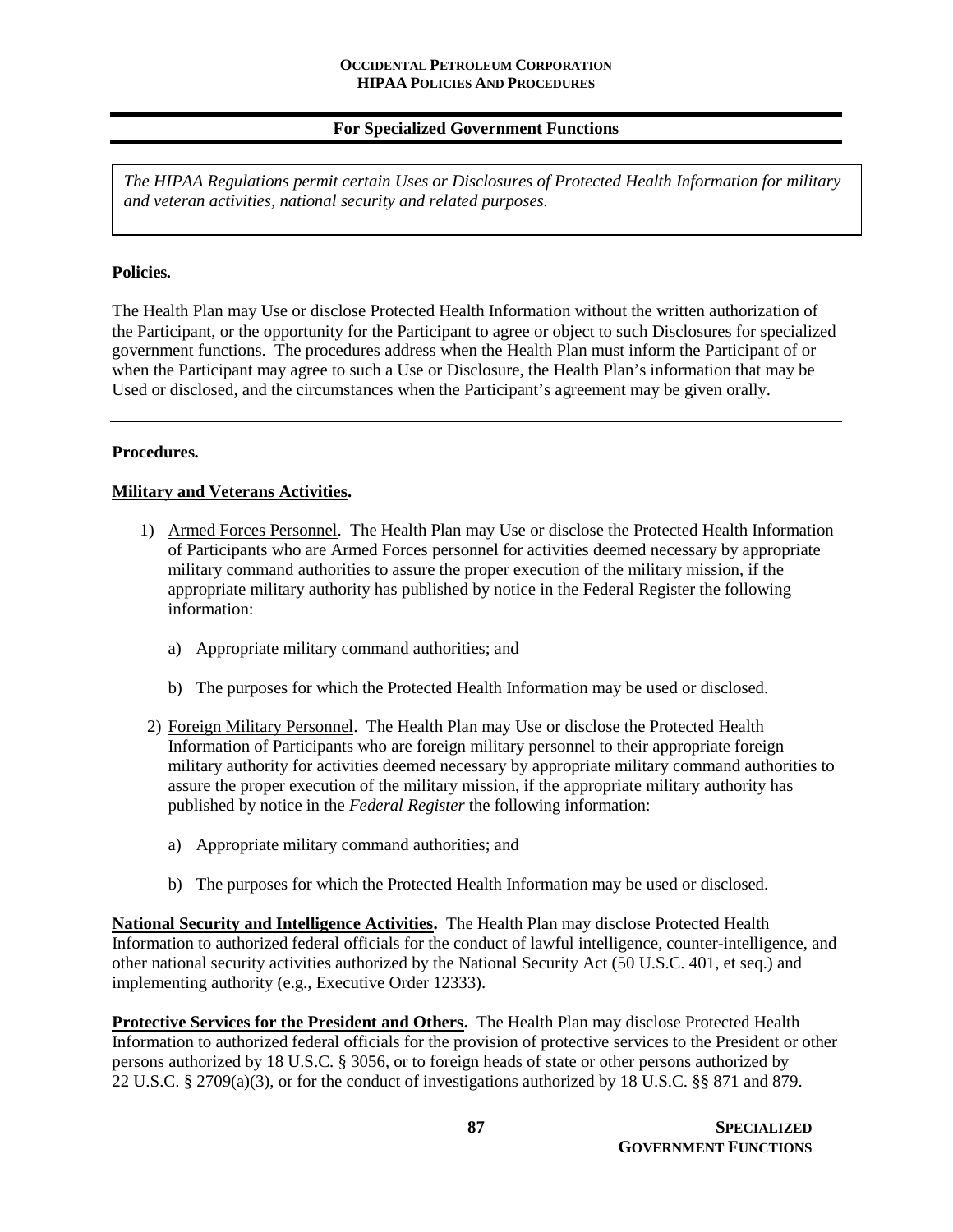## **Correctional Institutions and Other Law Enforcement Custodial Situations.**

- 1) Permitted Disclosures. The Health Plan may disclose to a correctional institution or a law enforcement official having lawful custody of an inmate or other Participant Protected Health Information about such inmate or individual if the correctional institution or such law enforcement official represents that such Protected Health Information is necessary for:
	- a) The provision of Health Care to such individuals;
	- b) The health and safety of such Participant or other inmates;
	- c) The health and safety of the officers or employees or others at the correctional institution;
	- d) The health and safety of such individuals and officers or other persons responsible for the transporting of inmates or their transfer from one institution, facility, or setting to another;
	- e) Law enforcement on the premises of the correctional institution; and
	- f) The administration and maintenance of the safety, security, and good order of the correctional institution.
- 2) For the purposes of this procedure, an Participant is no longer an inmate when released on parole, probation, supervised release, or otherwise is no longer in lawful custody.

*HIPAA Regulations/Citations 45 CFR § 164.512(k)*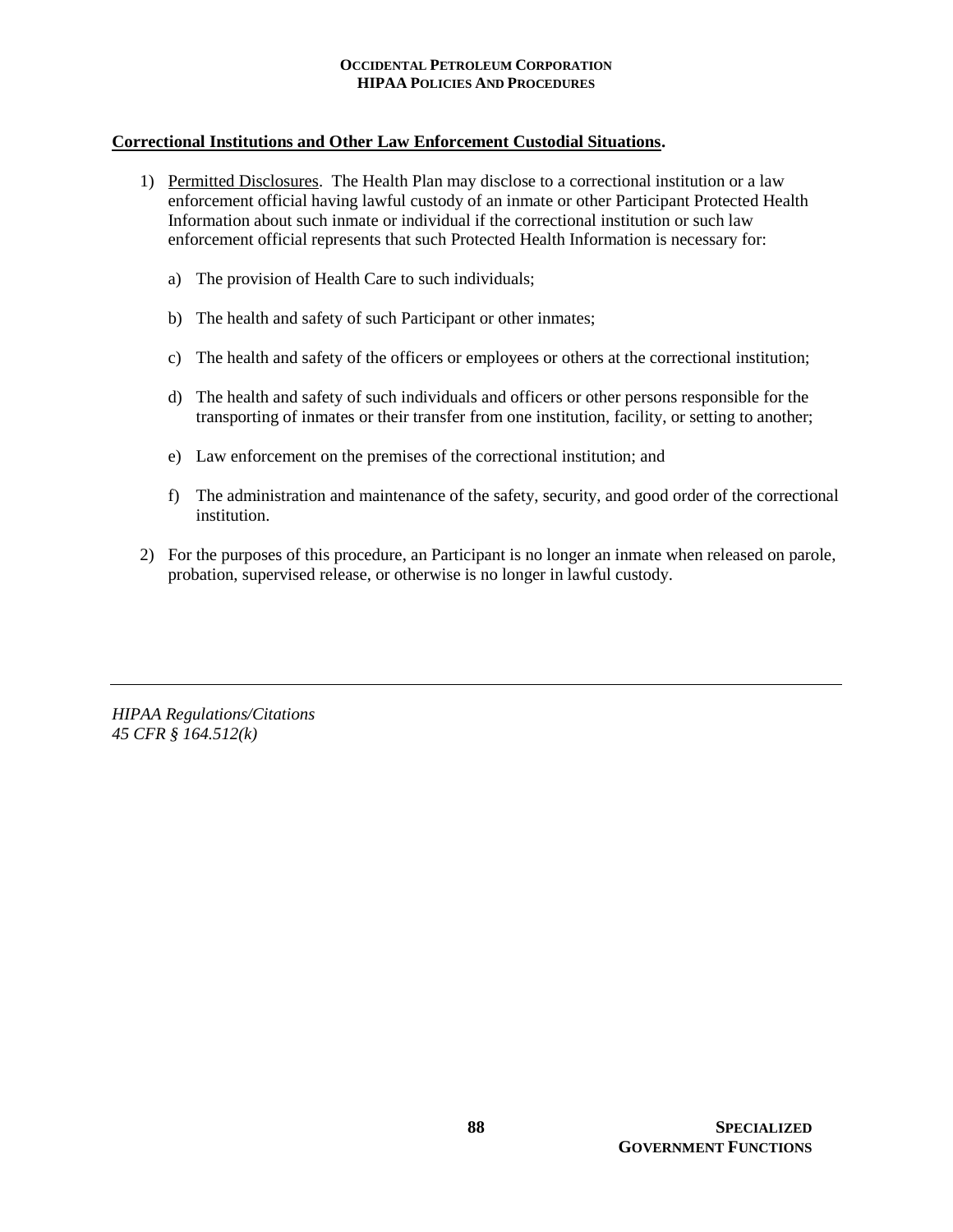# **Disclosures By Whistleblowers**

*HIPAA attempts to ensure that Disclosures necessary to permit the reporting of unlawful conduct may be reported without violating the privacy rules.*

## **Policies***.*

The Health Plan will not be in violation of the HIPAA Regulations if a member of the Health Plan's Workforce or a Business Associate discloses Protected Health Information, provided that:

- 1) Suspicion of Unlawful Conduct. The Health Plan's Workforce member or Business Associate has a good faith belief that the Health Plan has engaged in conduct that is unlawful or otherwise violates professional or clinical standards, or that the care, services, or conditions provided by the Health Plan potentially endangers one or more patients (as applicable), workers, or the public; and
- 2) Disclosure to Responsible Party. The Disclosure is to:
	- a) A Health Oversight Agency or Public Health Authority authorized by law to investigate or otherwise oversee the relevant conduct or conditions of the Health Plan's sponsor or to an appropriate Health Care accreditation organization for the purpose of reporting the allegation of the Health Plan's failure to meet professional standards or the Health Plan's misconduct; or
	- b) An attorney retained by or on behalf of the Health Plan's Workforce member or Business Associate for the purpose of determining the legal options of the Workforce member or Business Associate with regard to conduct that is unlawful or otherwise violates professional or clinical standards.

#### **Procedures.**

**Permissible Whistleblowing Disclosures.** If a member of the Health Plan's Workforce or a Business Associate has a good faith belief that the Health Plan has engaged in conduct that is unlawful or otherwise violates professional or clinical standards, or that the care, services, or conditions provided by the Health Plan potentially endangers one or more patients (as applicable), workers, or the public, such Workforce member or Business Associate may disclose Protected Health Information to either:

1) Governmental Agencies or Accrediting Organizations. A federal, state, or local Health Oversight Agency or Public Health Authority that is authorized by law to investigate or otherwise oversee the relevant conduct or conditions of the Health Plan's sponsor or to an appropriate Health Care accreditation organization (e.g., the National Committee on Quality Assurance (NCQA) or the Joint Commission on Accreditation of Healthcare Organizations (JCAHO)) for the purpose of reporting the allegation of the Health Plan's failure to meet professional standards or the Health Plan's misconduct; or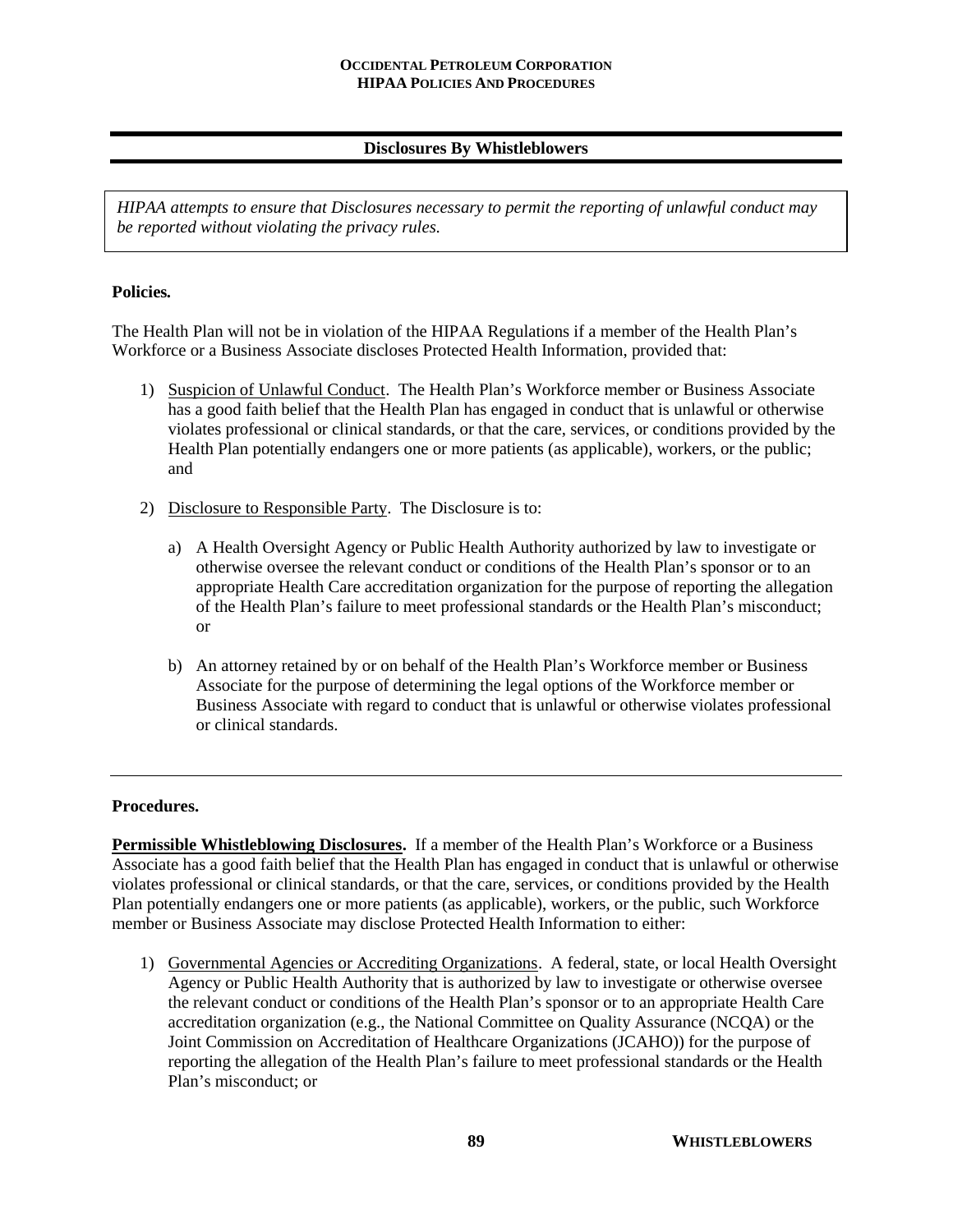2) Legal Counsel. An attorney retained by or on behalf of the Health Plan's Workforce member or Business Associate for the purpose of determining the legal options of the Workforce member or Business Associate with regard to conduct that is unlawful or otherwise violates professional or clinical standards.

**Minimum Necessary Disclosure.** Any Disclosure of Protected Health Information made by a Workforce member or Business Associate pursuant to this procedure shall, to the extent feasible, be limited to the minimum necessary amount to allow appropriate investigation of the allegation of unlawful conduct or improper or inadequate care.

*HIPAA Regulations/Citations 45 CFR § 164.502(j)*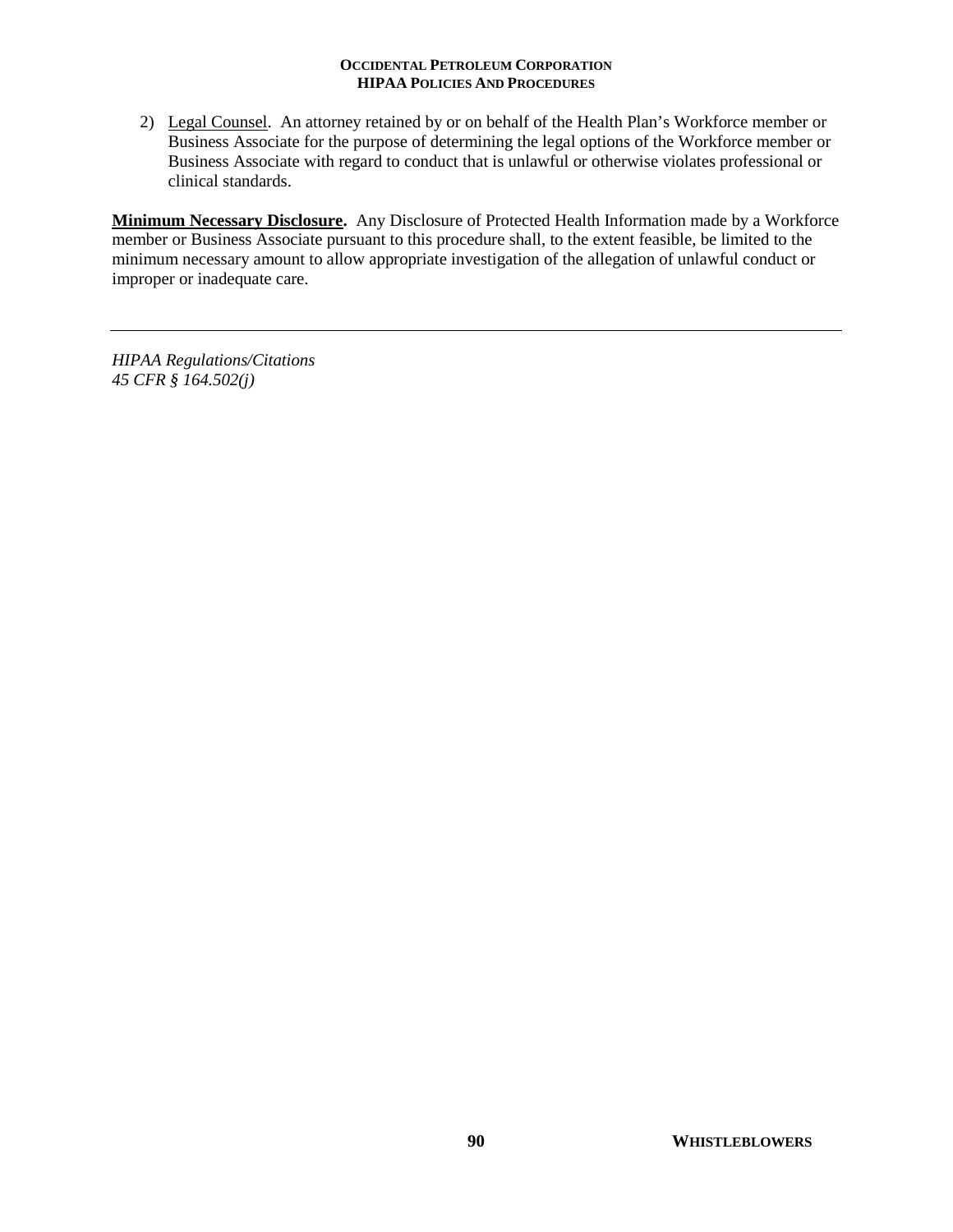# **By Workforce Members Who Are Victims Of A Crime**

*HIPAA permits individuals who are victims of a crime to Disclose Protected Health Information to law enforcement officials.*

## **Policies***.*

The Health Plan will not be in violation of the requirements of the HIPAA Regulations if a member of the Health Plan's Workforce who is the victim of a criminal act discloses Protected Health Information to a law enforcement official, provided that:

- 1) Disclosures Regarding Suspected Perpetrator. The Protected Health Information disclosed by the Workforce member is about the suspected perpetrator of the criminal act; and
- 2) Limited Disclosures. The Protected Health Information disclosed by the Workforce member is limited to the following information:
	- a) Name and address;
	- b) Date and place of birth;
	- c) Social security number;
	- d) ABO blood type and Rh factor;
	- e) Type of injury;
	- f) Date and time of Treatment;
	- g) Date and time of death, if applicable; and
	- h) A description of distinguishing physical characteristics, including height, the weight, gender, race, hair and eye color, presence or absence of facial hair (beard or moustache), scars, and tattoos.

*HIPAA Regulations/Citations 45 CFR § 164.502(j)(2)*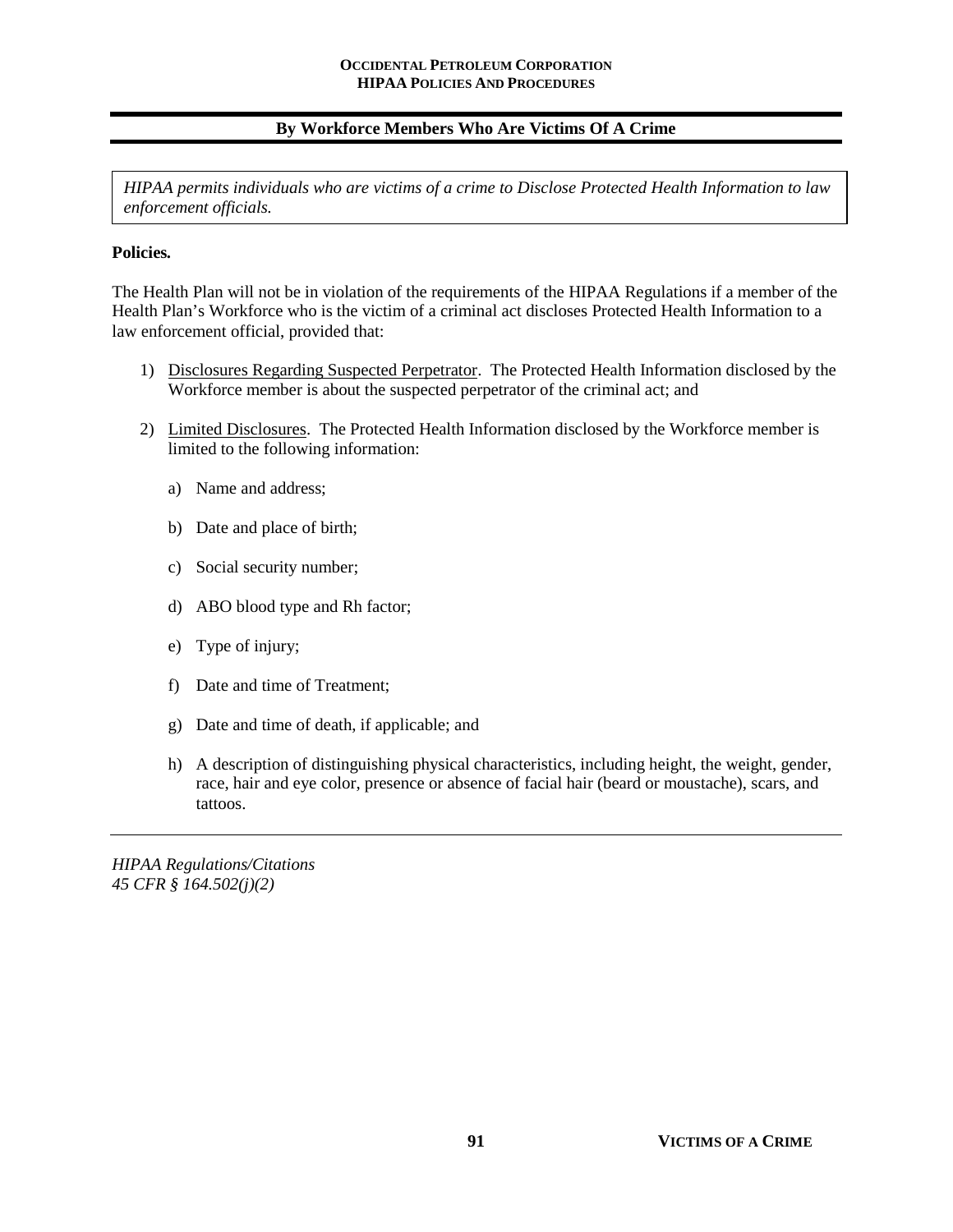# **Underwriting And Related Purposes**

*The Health Plan may Use or disclose Protected Health Information for underwriting, premium rating and related purposes unless the Protected Health Information includes Genetic Information..*

#### **Policies***.*

Generally, the Health Plan may Use and disclose Protected Health Information (exclusive of any Protected Health Information that includes Genetic Information) for underwriting, premium rating and related purposes.

## **Procedures***.*

**Specific Use or Disclosure**. If the Health Plan receives Protected Health Information for the purpose of underwriting, premium rating, or other activities relating to the creation, renewal, or replacement of a contract of health insurance or health benefits, and if such health insurance or health benefits are not placed with the health insurer or with an administrative service organization, the Health Plan must ensure that the Health Plan, and the health insurance company or administrative service organization may not Use or disclose such Protected Health Information for any other purpose, except as may be Required by Law.

**Enrollment Authorization.** The Health Plan may condition enrollment for health benefits or eligibility for benefits on the provision of an authorization from an Participant in connection with his or her enrollment in the Health Plan, provided that:

- 1) The authorization sought is for the Health Plan's eligibility or enrollment determinations relating to the Participant or underwriting or risk rating determinations in connection with the Health Plan; and
- 2) The authorization sought is not for Use or Disclosure of Psychotherapy Notes.

**Genetic Information.** If the Health Plan receives Protected Health Information for the purpose of underwriting, premium rating, or other activities relating to the creation, renewal, or replacement of a contract of health insurance or health benefits, the Health Plan must ensure that the Health Plan, and the health insurance company or administrative service organization, do not Use or disclose such Protected Health Information for any such purpose to the extent it includes Genetic Information.

*HIPAA Regulations/Citations* 45 CFR § 164.514(g)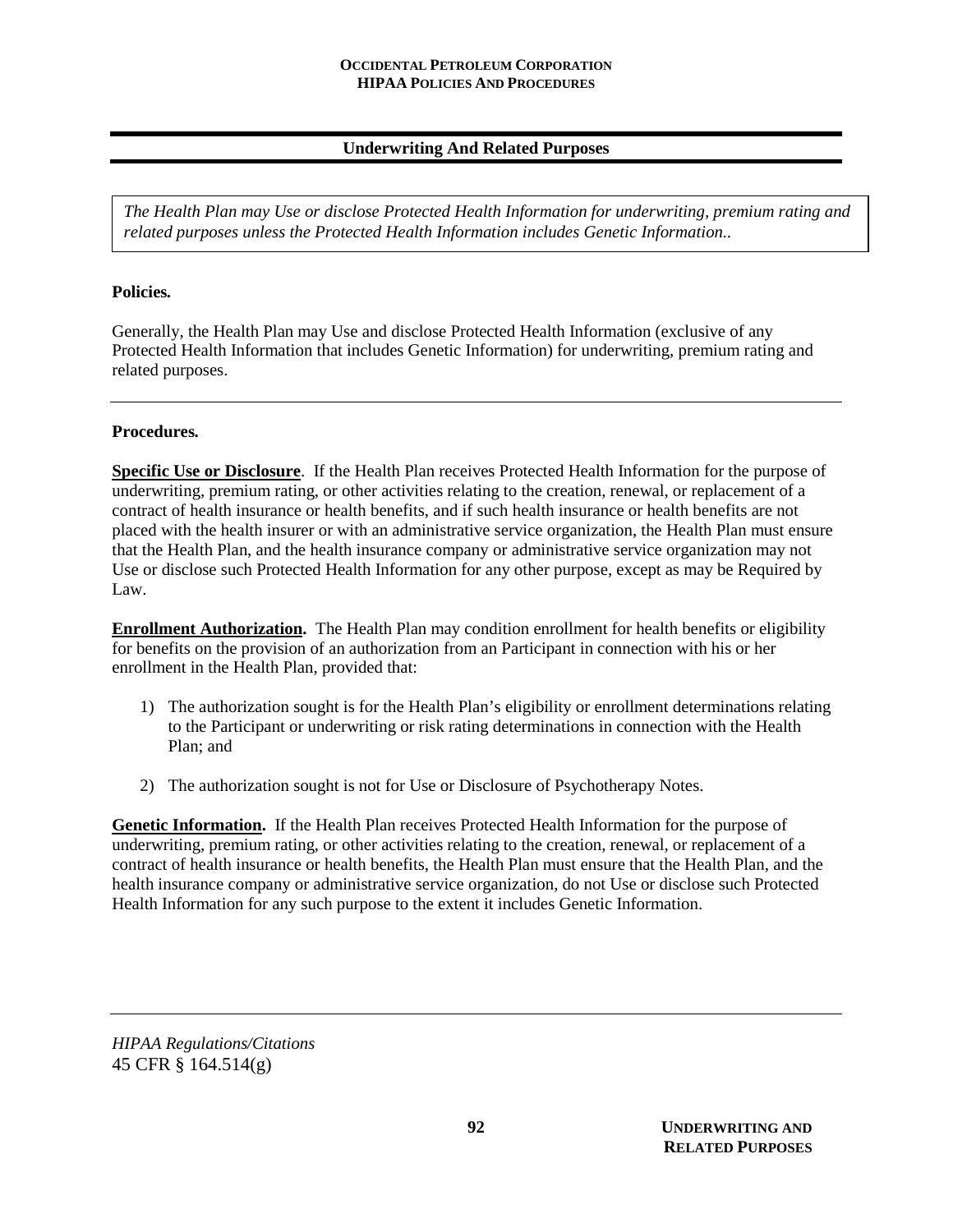# **Limited Data Set**

*The HIPAA Regulations recognize that there may be reasons to provide only limited amounts of Protected Health Information for research, public health or Health Care Operations and permit such Uses or Disclosures to occur without the authorization of Participants.*

#### **Policies***.*

The Health Plan may Use or disclose a Limited Data Set by entering into a Data Use Agreement with the Limited Data Set recipient.

The Health Plan may Use or disclose a Limited Data Set only for the purposes of research, public health or Health Care Operations.

## **Procedures***.*

**Limited Data Set.** A Limited Data Set is Protected Health Information that excludes the following direct identifiers of the Health Plan Participant or of relatives, Employers, or household members of the Plan Participant:

- 1) Names;
- 2) Postal address information, other than town or city, State, and zip code;
- 3) Telephone Numbers;
- 4) Fax numbers;
- 5) Electronic Mail addresses;
- 6) Social security numbers;
- 7) Medical record numbers;
- 8) Account numbers;
- 9) Certificate/license numbers;
- 10) Vehicle identifiers and serial numbers, including license plate numbers;
- 11) Device identifiers and serial numbers;
- 12) Web Universal Resource Locators (URLs);
- 13) Internet Protocol (IP) address numbers;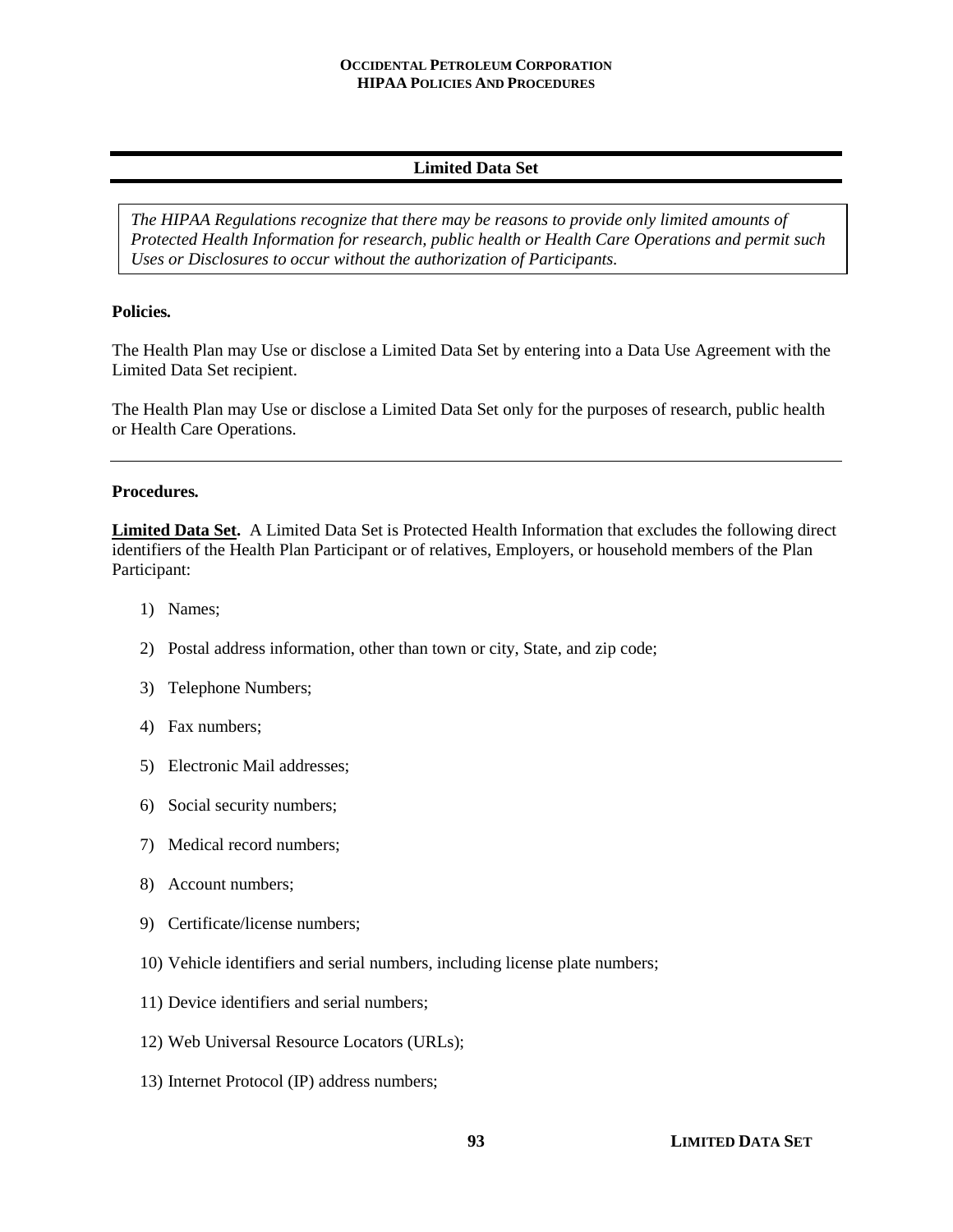- 14) Biometric identifiers, including finger and voice prints; and
- 15) Full face photographic images and any comparable images.

Permitted Uses or Disclosures. The Health Plan may Use or disclose a Limited Data Set only for the purposes of research, public health, or Health Care Operations.

a) The Health Plan may Use Protected Health Information to create a Limited Data Set or disclose Protected Health Information only to a Business Associate for purposes of research, public health, or Health Care Operations, whether or not the Limited Data Set is to be Used by the Health Plan.

## **Data Use Agreement**

- 1) Data Use Agreement Required. The Health Plan may Use or disclose a Limited Data Set only if the Health Plan obtains satisfactory assurance, in the form of a Data Use Agreement stipulating that the Limited Data Set recipient will only Use or disclose the Protected Health Information for limited purposes.
- 2) Contents of the Data Use Agreement. A Data Use Agreement between the Limited Data Set and the Health Plan must:
	- a) Establish the permitted Use and Disclosures of such information by the Limited Data Set recipient, such that the Limited Data Set may only be used or disclosed for the purposes of research, public health, or Health Care Operations. The Data Use Agreement will not authorize the Limited Data Set recipient to use or further disclose the information in a manner that would violate the HIPAA Regulations, if done by the Health Plan;
	- b) Establish who is permitted to Use or receive the Limited Data Set; and
	- c) Provide that the Limited Data Set recipient will:
		- i) Not use or further disclose the information other than as permitted by the Data Use Agreement or as otherwise Required by Law;
		- ii) Use appropriate safeguards to prevent Use or Disclosure of the information other than as provided for by the Data Use Agreement;
		- iii) Report to the Health Plan any Use or Disclosure of the information not provided for by its Data Use Agreement of which it becomes aware;
		- iv) Ensure that any agents, including a subcontractor, to whom it provides the Limited Data Set agrees to the same restrictions and conditions that apply to the Limited Data Set recipient with respect to such information; and
		- v) Not identify the information or contact the Participants whose information is contained in the Limited Data Set.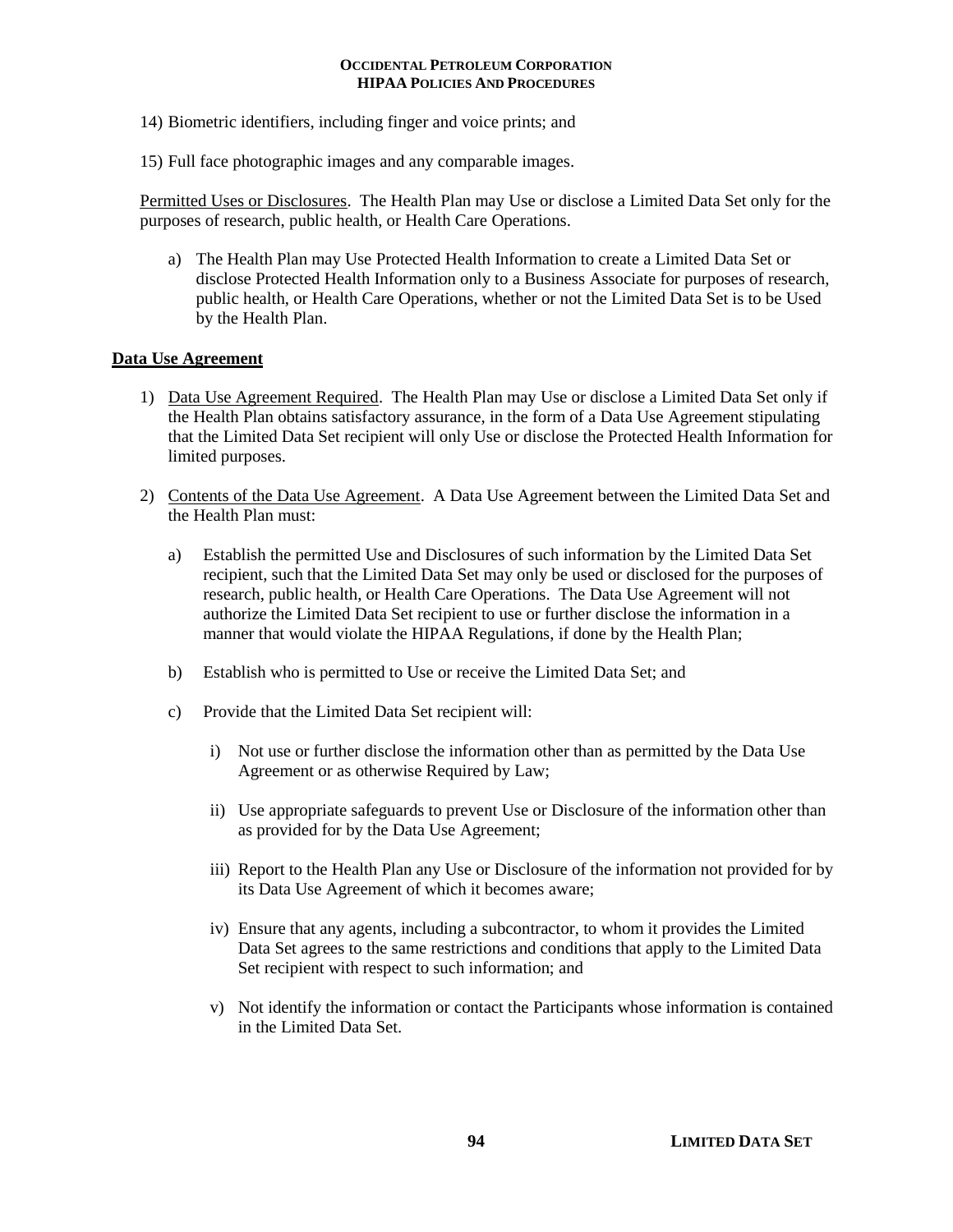## 3) Monitoring HIPAA Compliance.

- a) The Health Plan will not be in compliance with the HIPAA Regulations with respect to Limited Data Sets and Data Use Agreements if the Health Plan knows of a pattern of activity or practice of the Limited Data Set recipient that constituted a material breach or violation of the Data Use Agreement, unless the Health Plan takes reasonable steps to cure the breach or end the violation, as applicable and, if such steps are unsuccessful, the Health Plan shall:
	- i) Discontinue Disclosure of Protected Health Information to the recipient; and
	- ii) Report the problem to the Secretary of the U.S. Department of Health and Human Services.
- b) If a Limited Data Set recipient and the Health Plan violate a Data Use Agreement, the Health Plan will not be in compliance with the HIPAA Regulations with respect to Limited Data Sets and Data Use Agreements.

*HIPAA Regulations/Citations 45 CFR § 164.514(e)*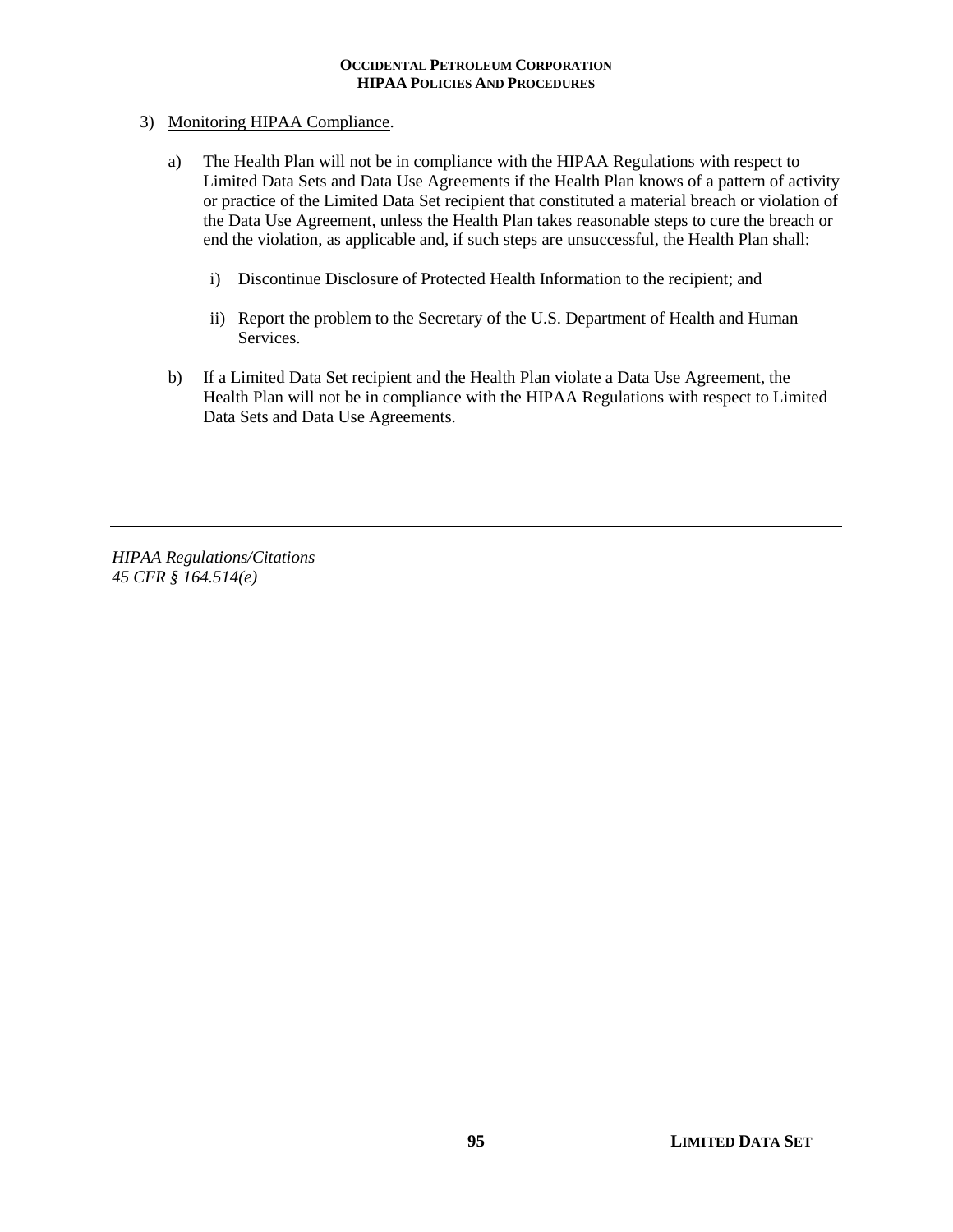# **Health Care Providers**

*The HIPAA Regulations require that Health Care Providers (that conduct Electronic Transactions) must separately comply with all of the HIPAA privacy, Electronic Transaction and data security requirements, including providing a Notice of Privacy Practices to individuals on whose behalf the Covered Entity may have Protected Health Information, developing HIPAA Policies and Procedures, entering into Business Associate Agreements, appointing a Privacy Official and conducting HIPAA training, among other things.*

# **Policies***.*

**Health Care Providers As Covered Entities**. The Privacy Official shall identify any Health Care Provider who is a member of the Employer's Workforce (e.g., physicians, physician assistants, registered nurses or industrial nurses) and shall determine the extent to which he or she performs the following services or conducts the following transactions:

- 1) Health Care Services. The Privacy Official shall determine if the Health Care Provider provides services, health care services or furnishes bills or is paid for health care services in the normal course of business (within the meaning of Section 160.103 of the HIPAA Regulations); *and*
- 2) Electronic Transactions. The Privacy Official shall determine if the Health Care Provider transmits Health Information in electronic form in connection with a transaction covered by the HIPAA Regulations (45 CFR § 160.103). The Electronic Transactions contemplated by the HIPAA Regulations are as follows: (1) health care claims or equivalent encounter information, (2) health care payment and remittance advice, (3) coordination of benefits, (4) health care claim status, (5) enrollment and disenrollment in a Health Plan, (6) eligibility for a Health Plan, (7) Health Plan premium payments, (8) referral certification and authorization, (9) first report of injury, (10) health claims attachments, and (11) other transactions that the U.S. Secretary of Health and Human Services may prescribe.

**Electronic Transactions**. Effective April 14, 2003, Health Care Providers in the Employer's Workforce shall not directly or indirectly conduct any of the Electronic Transactions in connection with Health Information without the prior written approval of the Privacy Official.

## **Procedures***.*

**Health Care Services**. The Privacy Official shall identify all employees and members of the Workforce who provide Health Care services to other members of the Employer's Workforce.

- 1) Evaluate Purpose of In-House Service. The Privacy Official shall evaluate the rationale for having such Health Care services provided by members of the Employer's Workforce.
- 2) Determine Electronic Transactions Conducted. The Privacy Official shall determine what Electronic Transactions, if any, are conducted by or on behalf of the Workforce member who provides such Health Care services.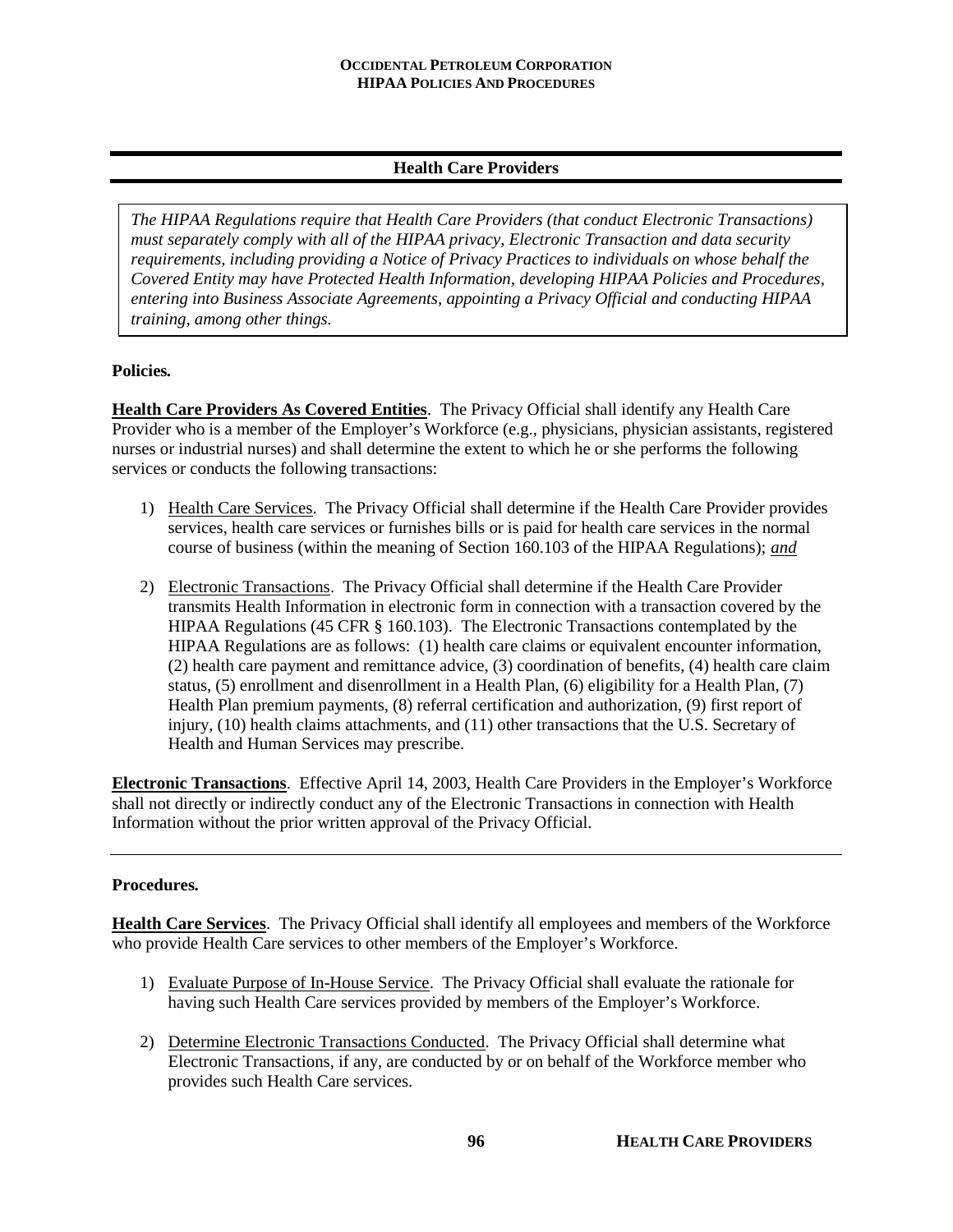**Health Care Provider Policy**. The Privacy Official shall take such actions as may be necessary to preclude members of the Employer's Workforce from being treated as Covered Entities under HIPAA. Such actions may include, but not be limited to:

- 1) Outsource Health Care Services. The Privacy Official shall require that all Health Care services within the meaning of HIPAA be provided by a third-party organization that is not otherwise affiliated with the Employer.
- 2) Preclude Electronic Transactions. The Privacy Official shall establish such rules as may be necessary to preclude Health Care Providers who are members of the Employer's Workforce from conducting Electronic Transactions of a nature that would cause such Health Care Provider to be a Covered Entity under HIPAA.
- 3) Division of Responsibilities. The Privacy Official shall establish such rules as may be necessary to divide the responsibilities of any Health Care Provider who is a member of the Employer's Workforce such that the Health Care Provider's Health Care services do not relate to any Electronic Transactions that would be subject to HIPAA, and that such Electronic Transactions, if any, be conducted by third parties who are not otherwise affiliated with the Employer.

*HIPAA Regulations/Citations 45 CFR §§ 160.102, 160.103*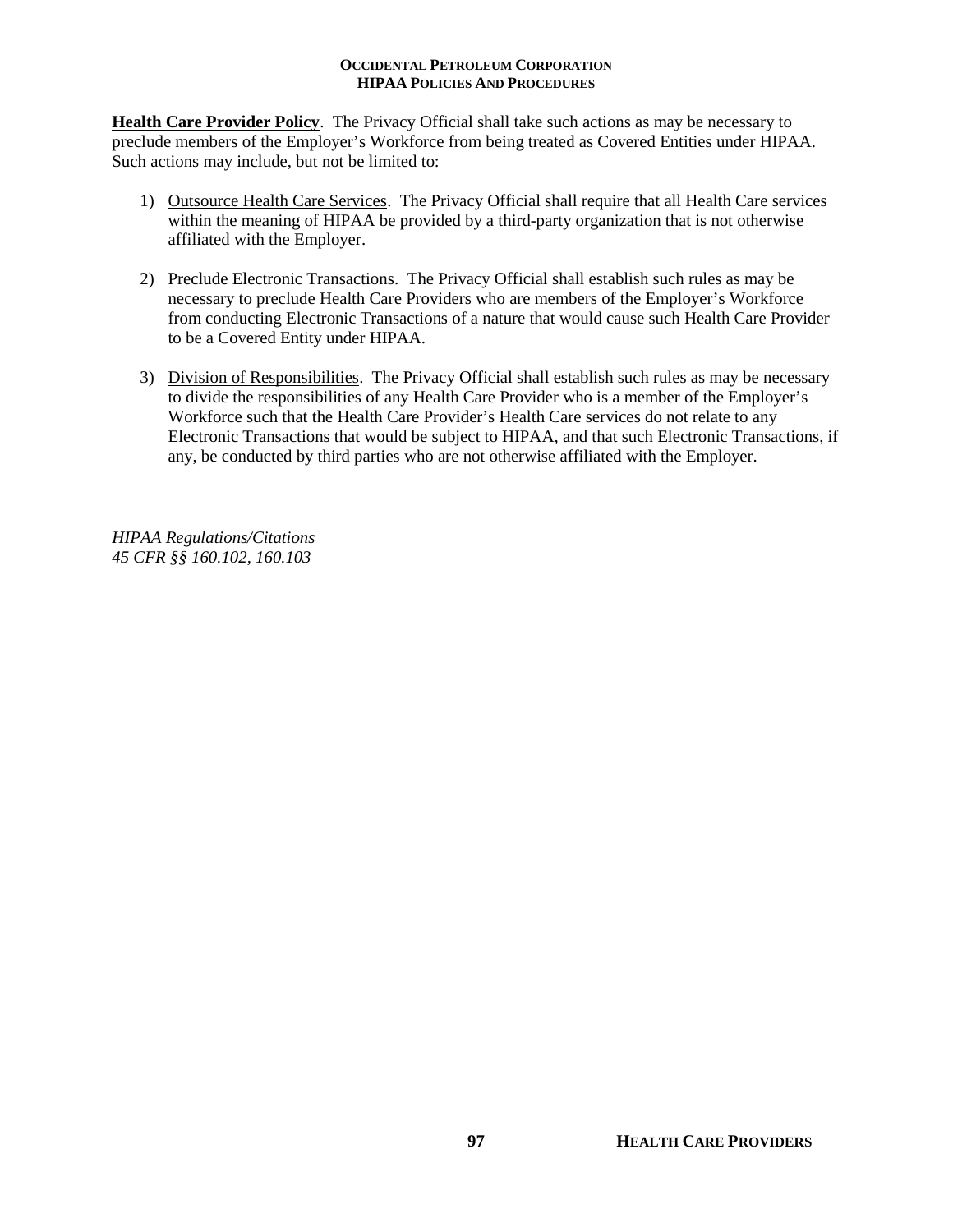# **SAFEGUARDS**

# **CONTENTS OF THIS SECTION**

- **Identity Verification For Purposes Of Disclosures**
- **Privacy Training**
- **Administrative, Technical And Physical Safeguards**
- **Sanctions Against Workforce Members**
- **Mitigation**
- **Intimidating Or Retaliatory Acts Prohibited**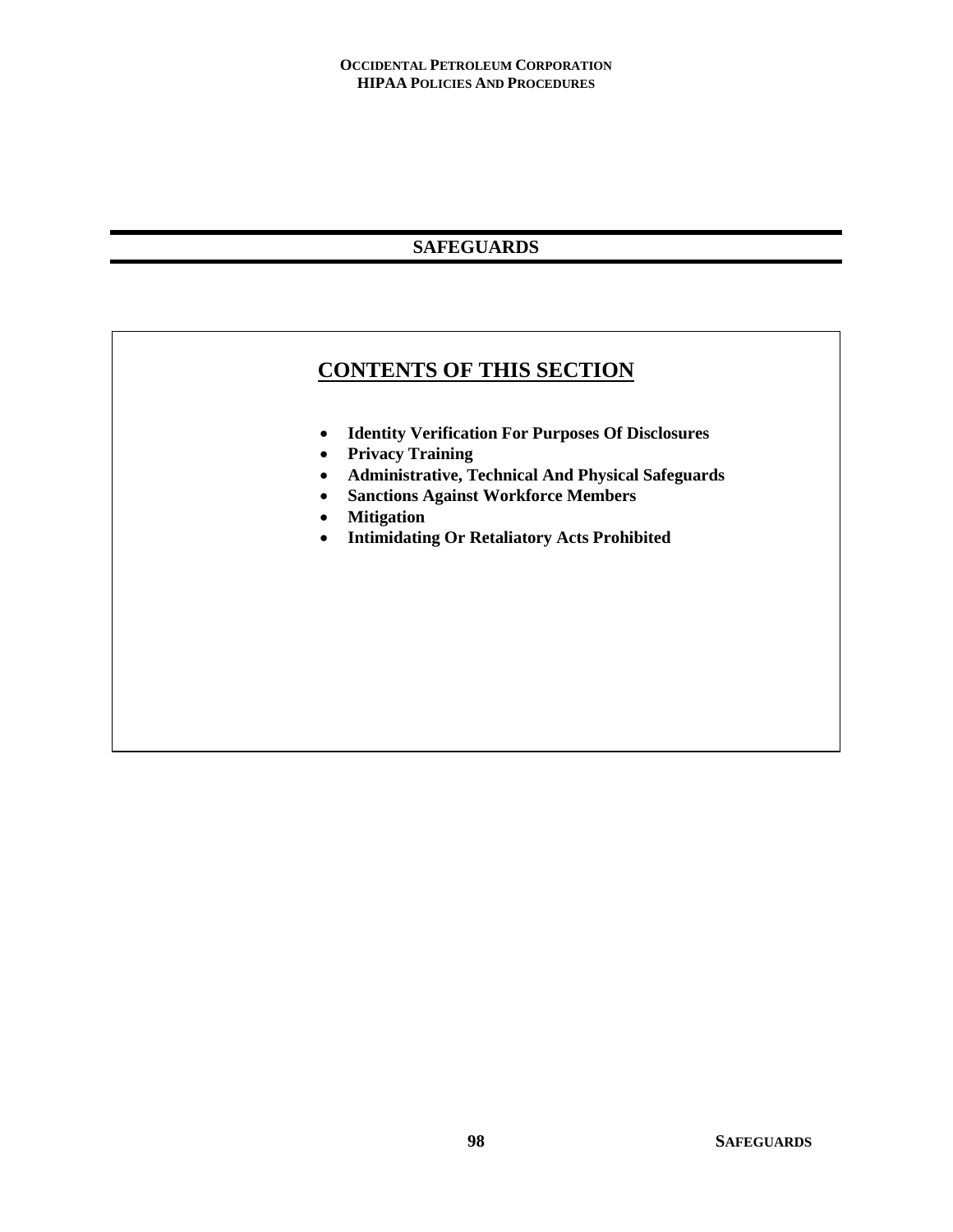# **Identity Verification For Purposes Of Disclosures**

*Health Information is requested and provided by a number of sources and through a number of different mediums. In order to ensure that the Health Plan applies appropriate safeguards to the release of Health Information, it is important that it take steps to reasonably verify the individual(s) to whom Health Information is to be disclosed.*

## **Policies***.*

Prior to making any Disclosure of Protected Health Information, the Health Plan must verify the identity of a person requesting Protected Health Information and the authority of any such person to have access to Protected Health Information, if the identity or any such authority of such person is not known to the Health Plan. This policy is not applicable to Disclosures made to those involved in the Participant's care and for notification purposes, including disaster relief purposes.

Prior to making any Disclosure of Protected Health Information, the Health Plan must obtain any documentation, statements, or representations, whether oral or written, from the person requesting the Protected Health Information when such documentation, statement, or representation is a condition of the Disclosure as discussed in the procedures that follow.

## **Procedures***.*

**Process for Verification.** Certain Disclosures may only occur if the Health Plan receives particular documentation, statements or representations from the person requesting the Protected Health Information. In making these Disclosures, the Health Plan may rely, if such reliance is reasonable under the circumstances, on documentation, statements, or representations that, on their face, meet the following applicable requirements. These verification procedures apply to the following Disclosures:

- 1) Telephonic Requests for Health Information. The Health Plan will establish identification procedures to be applied to those staff members who may be responsible for responding to telephone inquiries from Participants in connection with their Protected Health Information. These procedures may include:
	- a) Developing questions and methods for verifying identity (e.g., Social Security number, mother's maiden name, personal identification number (PIN), amount of last paycheck or 401(k) withholding amount).
	- b) Identifying the types of documents that should be requested from the caller (e.g., a written authorization, etc.).
	- c) Identifying the types of statements and documentation that can be relied on in the verification process.
	- d) Identifying situations when supervisors and/or Privacy Official approval of a Disclosure may be appropriate.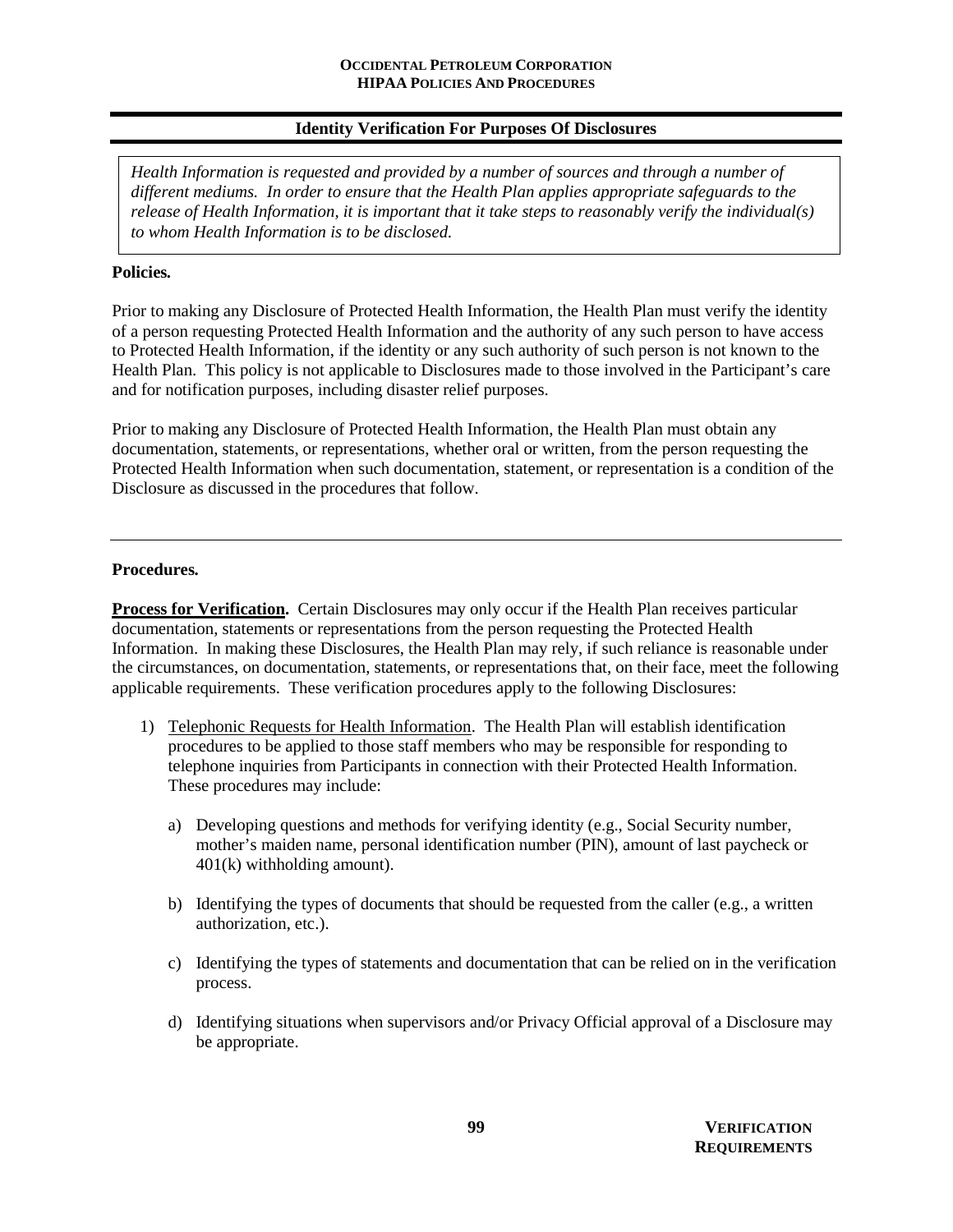- e) Identifying situations when Employer Legal Department review/consultation may be appropriate.
- f) Determining the circumstances when Disclosures to a family member or friend who is involved in the individual's care may be permitted.
- 2) Requests for Law Enforcement Purposes. The Health Plan will disclose Protected Health Information if the administrative subpoena or similar process on its face demonstrates that the applicable requirements have been met.
- 3) Requests for Research Purposes. The documentation procedures that the Health Plan follows pursuant to the Health Plan's Policies and Procedures regarding Disclosures for research purposes may be satisfied by one or more written statements, if each statement is appropriately dated and signed in accordance with such Policies and Procedures.
- 4) Requests By Public Officials.
	- a) If the request is made in person, the individual making the request presents an agency identification badge, other official credentials, or other proof of government status;
	- b) If the request is in writing, the request is on the appropriate government letterhead;
	- c) If the Disclosure is to a person acting on behalf of a public official, a written statement on appropriate government letterhead that the person is acting under the government's authority or other evidence or documentation of agency, such as a contract for services, memorandum of understanding, or purchase order, that establishes that the person is acting on behalf of the public official; or
	- d) The Health Plan may rely, if such reliance is reasonable under the circumstances, on any of the following to verify authority when the Disclosure of Protected Health Information is to a public official or a person acting on behalf of the public official:
		- i) A written statement of the legal authority under which the information is requested, or, if a written statement would be impracticable, an oral statement of such legal authority;
		- ii) The fact that a request is made pursuant to legal process, warrant, subpoena, order, or other legal process issued by a grand jury or a judicial or administrative tribunal.

**Exercise of Professional Judgment.** The above verification procedures will be met if the Health Plan relies on the Health Plan's exercise of professional judgment in making a Use or Disclosure in accordance with the HIPAA Regulations for purposes related to individuals involved in the Participant's care, and for notification purposes. The above verification procedures will also be met if the Health Plan acts on a good faith belief in making a Disclosure for purposes of averting a serious threat to health and safety.

*HIPAA Regulations/Citations 45 CFR § 164.530(c)(l))*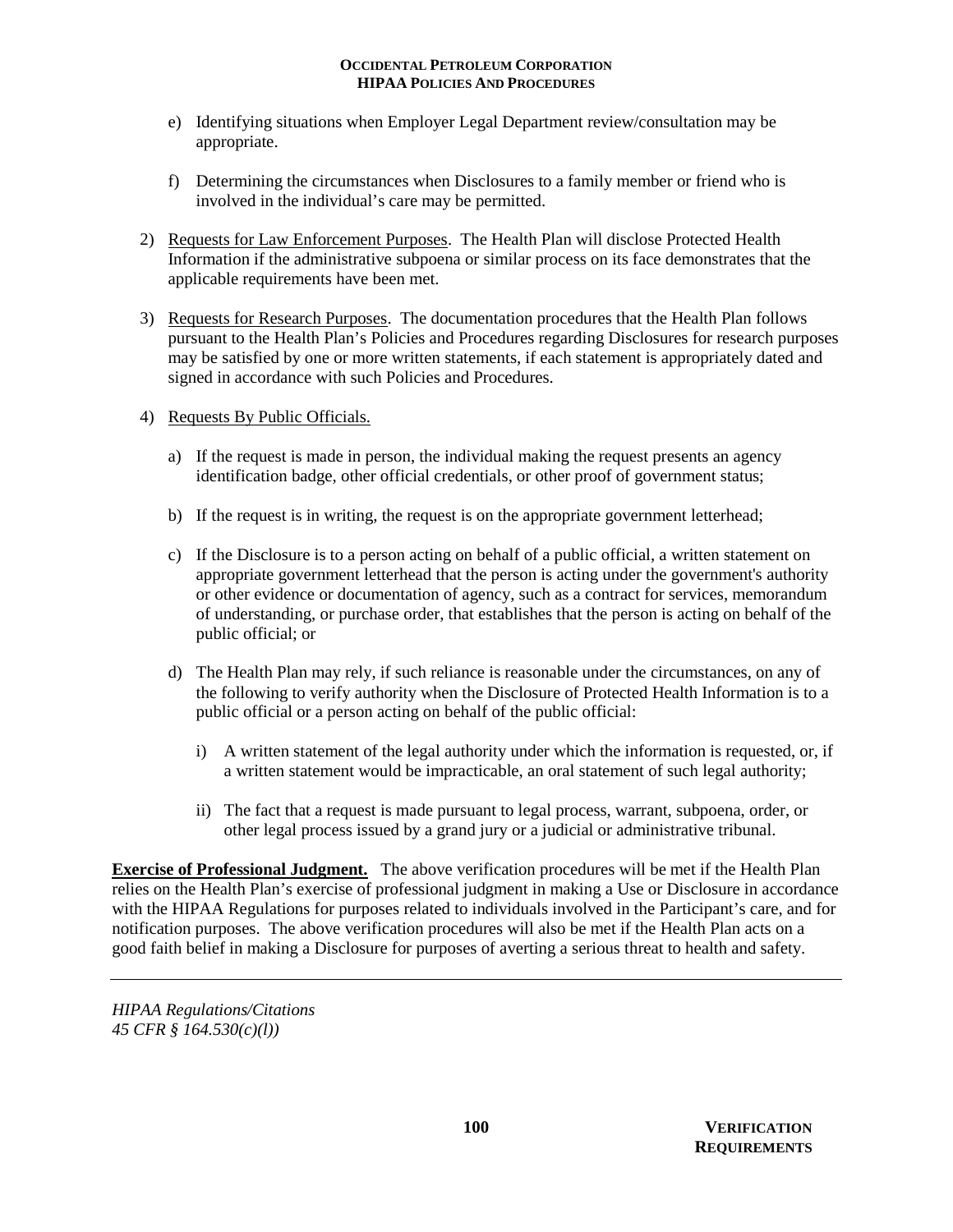# **Privacy Training**

*Each Health Plan will identify those individuals within the Workforce who are in need of HIPAA training, prepare appropriate training materials, and deliver such training to the identified Workforce members prior to April 14, 2003, and periodically thereafter as required. Each Health Plan will also develop a procedure for identifying personnel who join the Health Plan Workforce from time to time, and provide HIPAA training to those individuals within a reasonable period of time after they join the Workforce. Records of all HIPAA training will need to be maintained under these Policies and Procedures.*

## **Policies***.*

The Health Plan must train all individuals who are members of the Health Plan's Workforce on the Health Plan's HIPAA Policies and Procedures with respect to Protected Health Information, as necessary and appropriate for the members of the Workforce to carry out their functions on behalf of the Plan Sponsor for the Health Plan.

## **Procedures***.*

- 1) Workforce To Be Trained. The Health Plan will provide training on the Health Plan's HIPAA Policies and Procedures with respect to Protected Health Information, as necessary and appropriate for the individuals who are members of the Health Plan's Workforce to carry out their functions on behalf of the Health Plan as follows:
	- a) To all individuals (employees, volunteers, trainees and other persons under the direct control of the Health Plan) who perform work for or on behalf of the Health Plan at the time or hire or transfer to a position for which the individual may have access to PHI;
	- b) Thereafter, to each new member of the Health Plan's Workforce within a reasonable period of time after such individual joins the Health Plan's Workforce; and
	- c) To those members of the Health Plan's Workforce whose functions are affected by a material change in the Health Plan's HIPAA policies or procedures, within a reasonable period of time after the material change becomes effective.
- 2) Departments/Individuals To Be Trained. The Health Plan shall provide training at levels and with emphasis on the Policies and Procedures that are applicable to various categories of Workforce members that are identified, based on the functions and responsibilities performed. Major functional categories for which different training programs might be offered include:
	- a) Health Benefits Administration Staff
	- b) Health Claim and Appeal Personnel
	- c) Call Center Personnel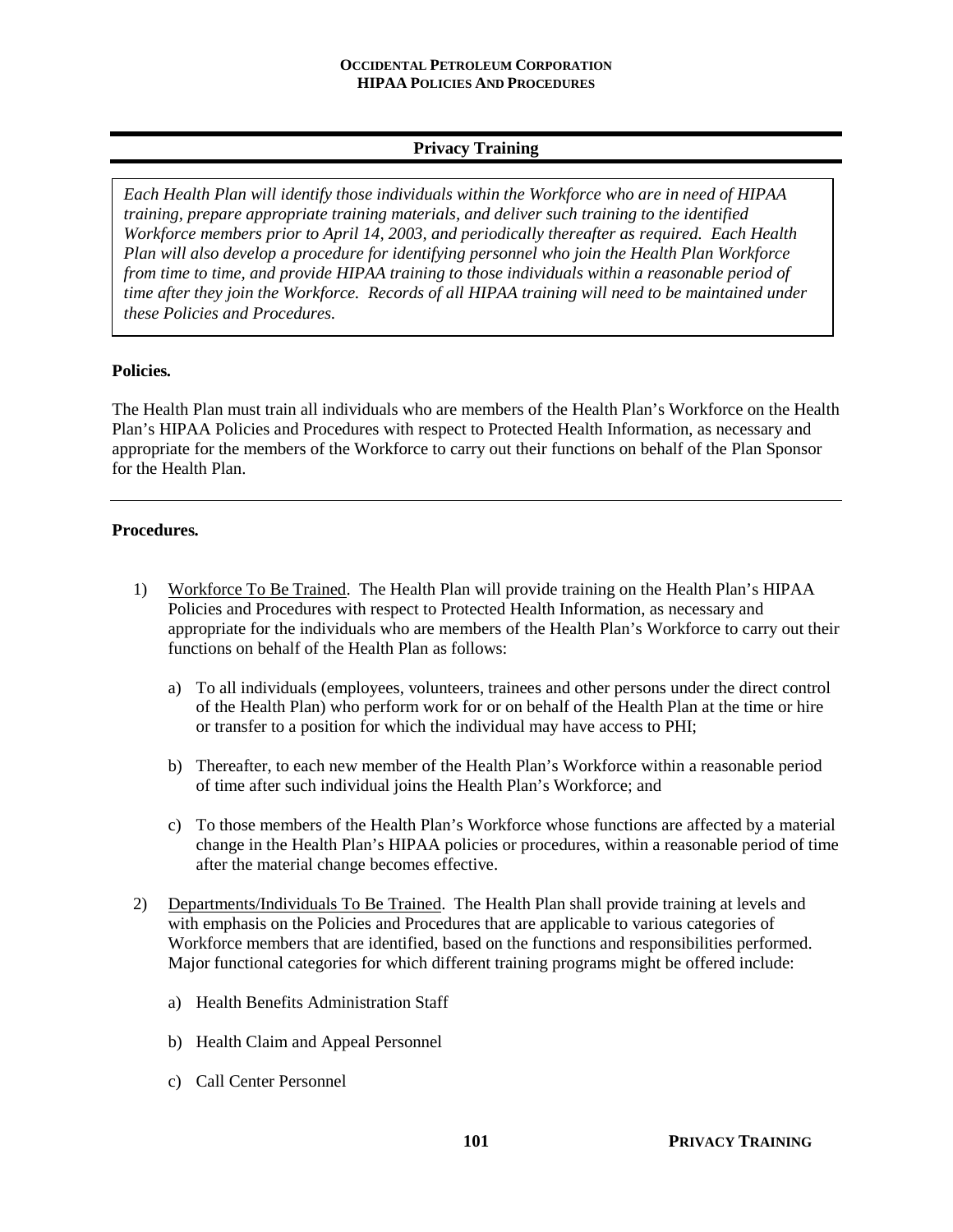- d) EAP Personnel
- e) HR Advisors/Administrators
- f) Privacy Officials
- g) Contact Person(s)
- h) Legal Department staff
- i) Labor Relations Personnel
- j) Others
- 3) Temporary Employee. The Privacy Official, in consultation with the Law Department, may choose to treat temporary employees and independent contractors as part of the Workforce, or as Business Associates.
	- a) Workforce Members. The Health Plan may choose to treat temporary employees and independent contractors (to the extent they handle or have access to Protected Health Information) as part of its Workforce. In the absence of a Business Associate Agreement, the temporary employees and independent contractors will be treated as part of the Health Plan's Workforce. (Note that if temporary employees and independent contractors are part of the Health Plan's Workforce, they may need to receive HIPAA training.)
	- b) Business Associates. Depending on whether the temporary employees and independent contractors will be handling or assisting in the handling of Protected Health Information (including claims processing or administration, data analysis, billing or utilization review), the use of a temporary agency or independent contractors to provide additional resources in the benefits administration area may create a Business Associate relationship under HIPAA. The HIPAA Regulations require Business Associate Agreements for non-employees to access Protected Health Information on behalf of a Health Plan (or the Plan Sponsor) unless they are treated as part of the Health Plan's Workforce.
- 4) Training Update. The Privacy Official will monitor developments under applicable law and the administration of the Health Plan, identify "material changes" in the underlying policies, and direct that appropriate training be prepared and delivered to all members of the Workforce that are impacted by the particular change.
- 5) Content of Training Records. The training records maintained for the Health Plan should, at a minimum, include the following information for each individual:
	- a) Name of trainee
	- b) Date entered Workforce
	- c) Date of initial HIPAA privacy training
	- d) Identity of trainees for initial training
	- e) Record of level of training session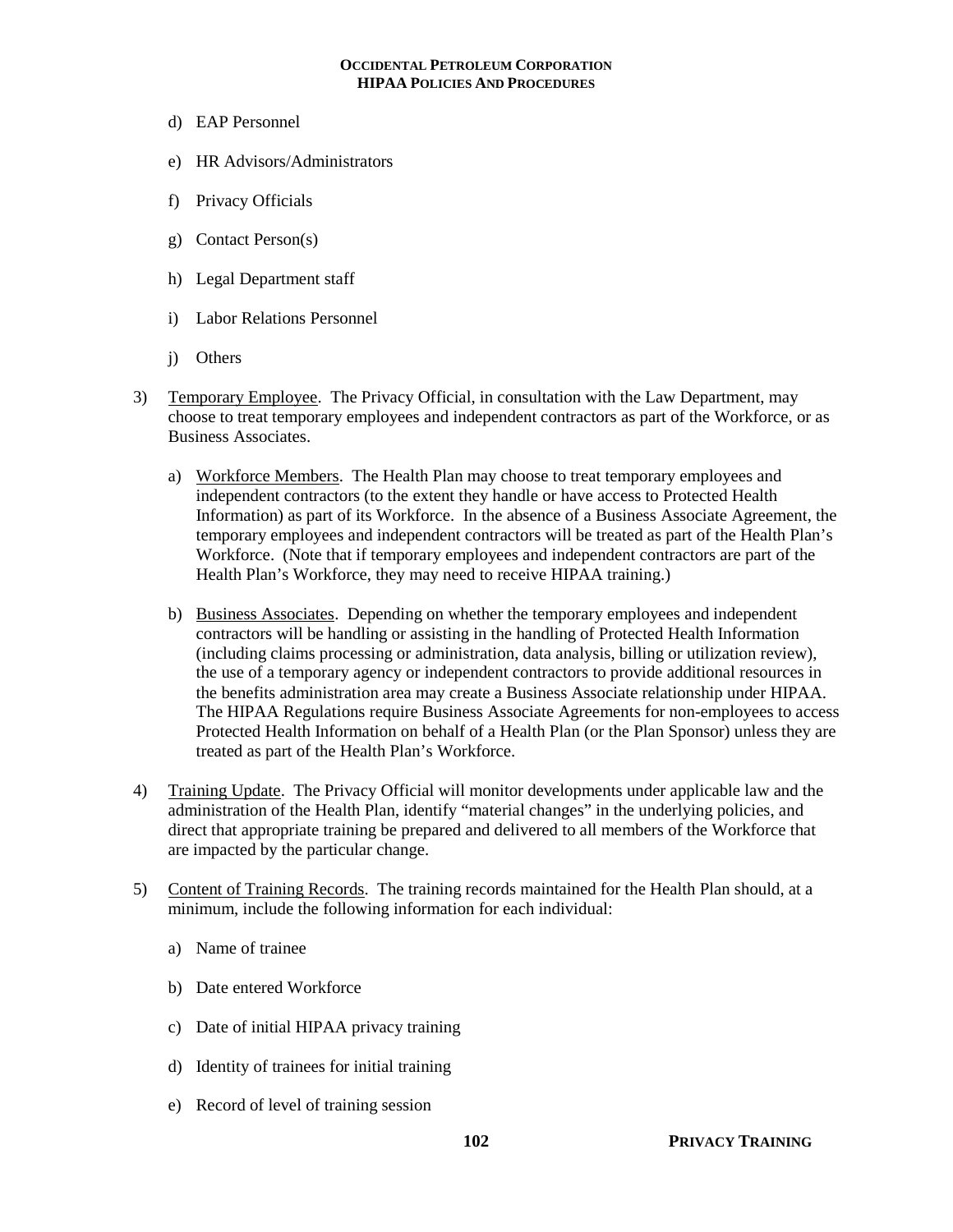- f) Length of initial training period
- g) Date of each training update session (e.g., due to changes in law or privacy policies, or periodic refresher courses)
- h) Date of each training update
- i) Identity of trainer for each update
- j) Description of training materials, methodology, and location of updated training
- 6) Documentation. The Health Plan will maintain a written or electronic record that HIPAA training has been provided. The Health Plan shall retain this documentation for a minimum of six (6) years from the date of its creation or the date when it last was in effect, whichever is later.

# *HIPAA Regulations/Citations*

*45 CFR §§ 160.103, 164.502(e), 164.530(b); 65 Fed. Reg. 82480 (December 28, 2000)*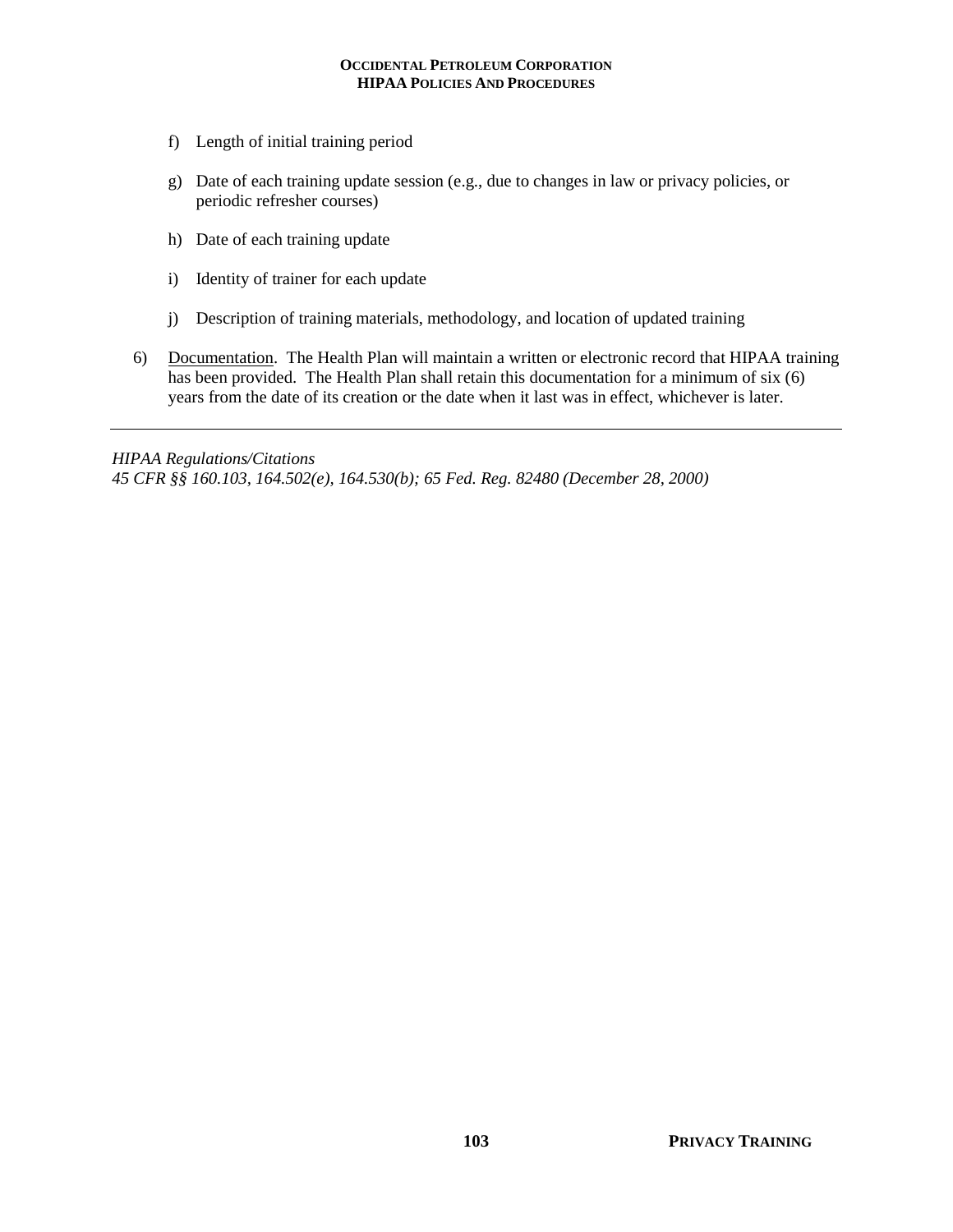# **Administrative, Technical And Physical Safeguards**

*The Health Plan must establish reasonable safeguards to protect Health Information from inappropriate Use or Disclosure. While incidental Uses or Disclosures may occur from time to time, policies and procedures must exist to generally preclude Uses or Disclosures other than as provided for under the HIPAA Regulations.*

## **Policies.**

The Health Plan must have in place appropriate administrative, technical, and physical safeguards to protect the privacy of Protected Health Information.

## **Procedures***.*

- 1) HIPPA Standard. The Health Plan must reasonably safeguard Protected Health Information from any intentional or unintentional Use or Disclosure that is in violation of the HIPAA Regulations.
- 2) Incidental Uses or Disclosures. The Health Plan must reasonably safeguard Protected Health Information so as to limit incidental Uses or Disclosures made pursuant to an otherwise permitted or required Use or Disclosure.
- 3) Specific Safeguards. Specific safeguarding procedures may include, but not be limited to:
	- a) Locked File Cabinets. To the extent individuals are identified as having access to Protected Health Information, or are otherwise assigned to administering the Health Plan, development of dedicated file space only accessible to such individuals, or providing for locked file cabinets limited to only Protected Health Information may be appropriate.
	- b) Off-Site Records Storage Facilities. Safeguards may be established to access Protected Health Information maintained in off-site storage facilities. Designation of Protected Health Information files as "Limited Access" and requiring written sign-in sheets (and approvals) may be considered.
	- c) Microfiche/Electronic Storage Records. To the extent historical files are to be microfiched or otherwise stored on an electronic database, data security standards should be applied to ensure only limited access to such database.
	- d) Central Depository. To the extent a centralized health records storage approach is utilized, it may be possible to develop a process whereby all Protected Health Information records are forwarded to and controlled by a single individual or department. Such an approach would permit a greater degree of control over any Use or Disclosure of Protected Health Information.
	- e) Restricted Access to Call Center. Reconfiguring or relocating Health Information to an area where physical access can be limited. Limitations include dedicated space with lock or key-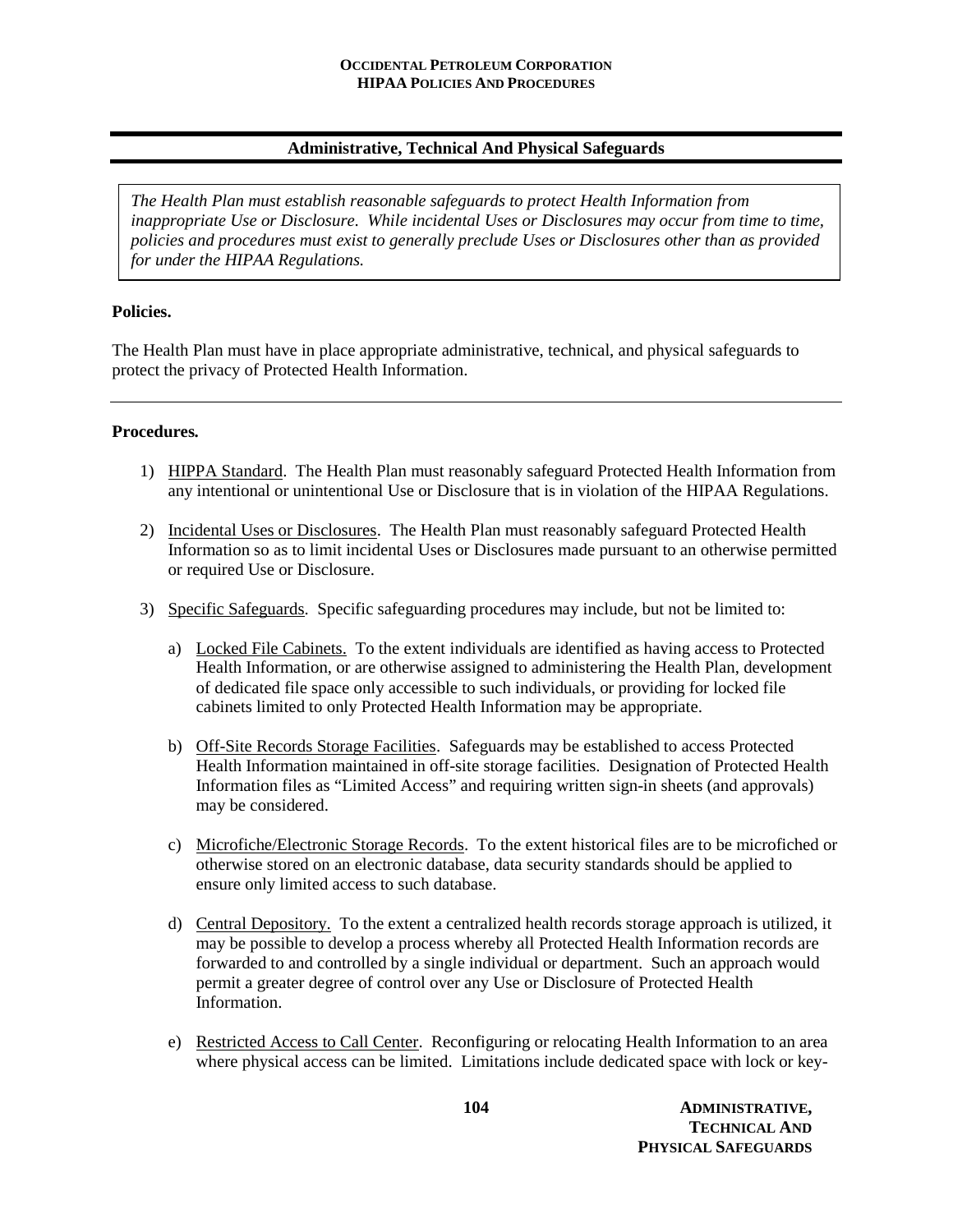pad access; partitioned space with limited path for access; or establishing an off-site location limited only to Health Plan employees.

- f) Secure Computer Terminals. If access to the Health Information work area is not significantly restricted, the computer terminals serving the Health Information area should be "secured" by, among other things:
	- i) Re-positioning computers so that they are in a "secure or dedicated area" that will deny access of the output to anyone other than authorized personnel.
	- ii) Limiting viewing of computer screens to "users only" so that Protected Health Information is not inadvertently disclosed.
- g) In-House Shredding. Maintain a secure storage bin wherein Protected Health Information may be stored for shredding at specific times each week or month. Have one person in a department assigned to shred Protected Health Information.
- h) Third-Party Shredding Service. To the extent a third-party vendor performs shredding services, the storage bins should be maintained and accessible only by the third party. If shredding is to take place off-site, a Business Associate Agreement with the third-party vendor is required.
- i) Scheduled Shredding. Identifying categories of documents for shredding and scheduling shredding after completion of project, lapse of time, etc. (Note: the document retention issue should be coordinated with any shredding decisions.)
- j) Safeguarding Protected Health Information Transmitted By Electronic Mail. Whenever it is necessary to transmit Protected Health Information by electronic mail, the sender should adhere to the following guidelines:
	- i) Do not identify the Participant in the "Re." line of the e-mail message (i.e., do not include name, HRID, or Social Security number, etc.).
	- ii) Minimize the amount of Protected Health Information included in the body of an e-mail message.
	- iii) Send "de-identified" data or records (when practical) and call the recipient to communicate the identity of the person to whom the Protected Health Information pertains.
	- iv) Make any necessary Disclosure of Protected Health Information in a password-protected document that is attached to the e-mail (call the recipient to disclose the password).
	- v) Develop a standard privacy caption for all e-mails that contain or transmit Protected Health Information (the caption may instruct the recipient to (i) inform the sender if the information has been received by error; (ii) instruct the recipient not to further disclose the Protected Health Information; and (iii) instruct the recipient regarding destruction of the electronic document (and printed paper document(s)) containing the Protected Health Information.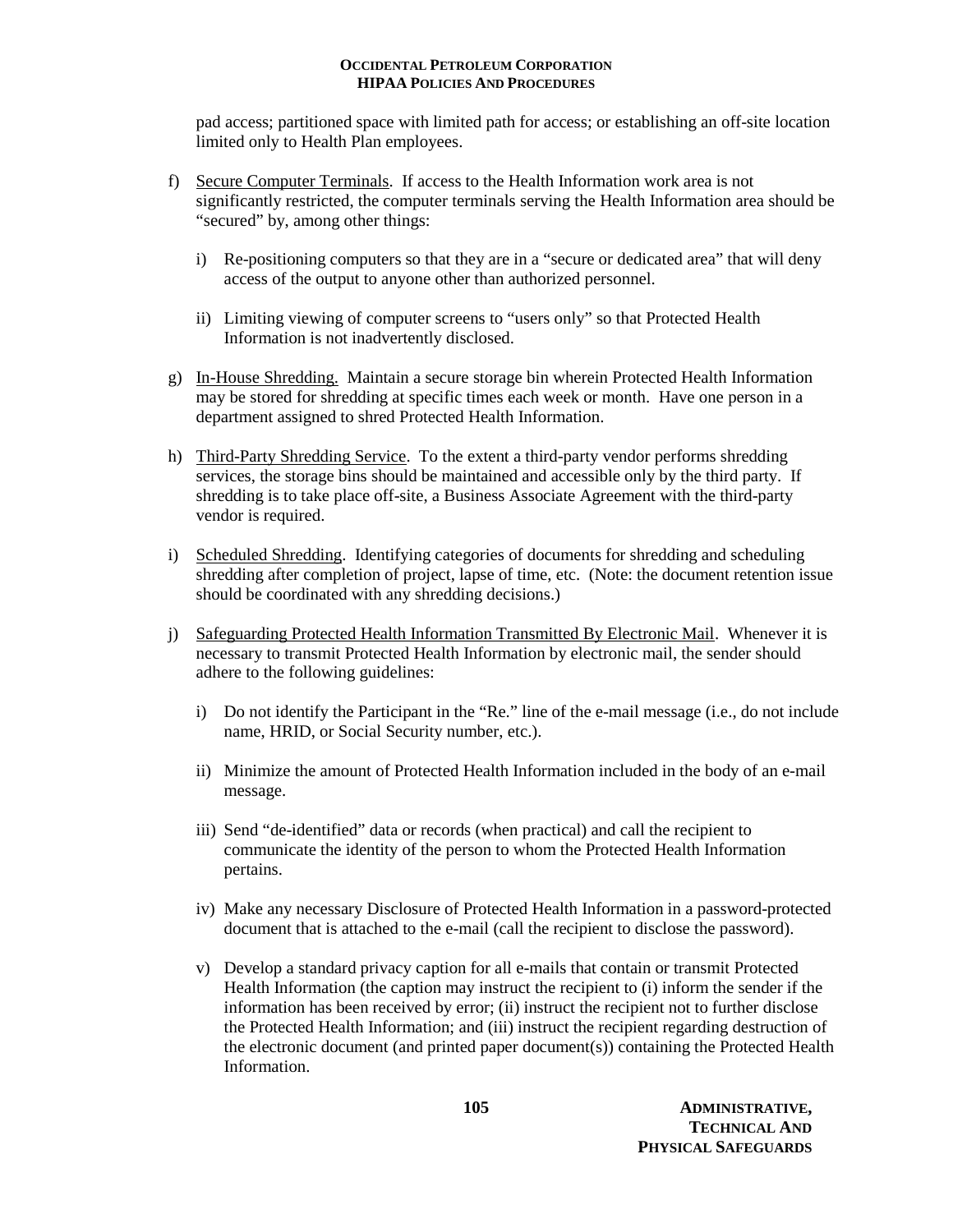- vi) Comply with Data Security rules in 45 CFR Parts 160, 162 and 164 of the HIPAA Regulations.
- k) Facsimile Machines. Develop procedures to permit the sender to confirm the facsimile number to which the Health Information is to be sent is the correct one, and place the facsimile machine in a secure location to prevent unauthorized access to the information being transmitted from, or received through, the facsimile machine.
- l) Specific Files. To the extent Health Information files (including health claim and appeal records) are developed, procedures should restrict copying of files and require the return of files to the Benefits Department (for secure storage or shredding). A record/log of the release and return of such files should be maintained.

*HIPAA Regulations/Citations 45 CFR § 164.530(c)*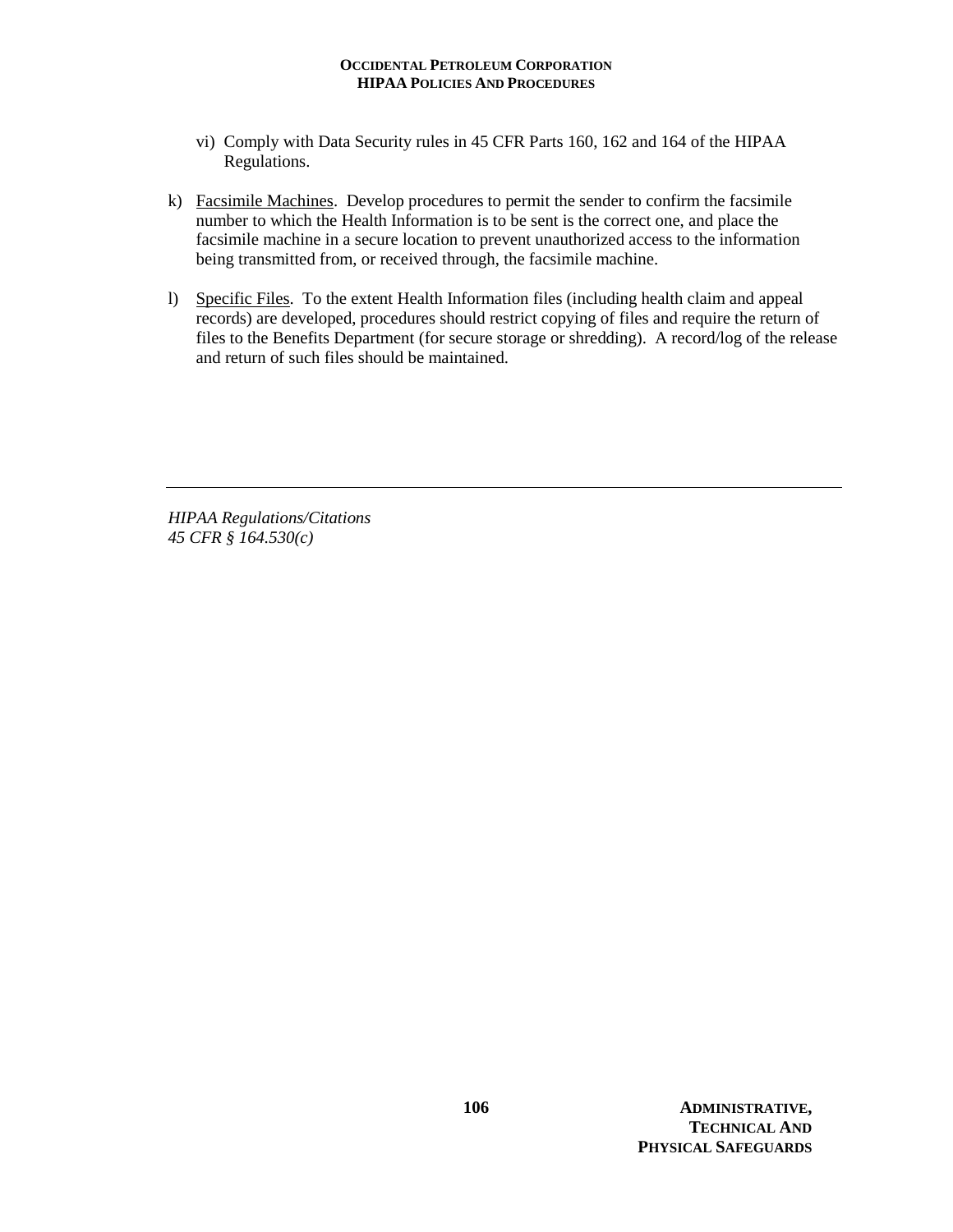### **Sanctions Against Workforce Members**

*Health Plans must establish appropriate sanctions in order to ensure that members of its Workforce will comply with the HIPAA Regulations and these Policies and Procedures.*

#### **Policies***.*

The Health Plan must have and apply appropriate sanctions against members of the Health Plan's Workforce who fail to comply with the Health Plan's privacy Policies and Procedures or the requirements of the HIPAA Regulations.

The Health Plan's sanction policy does not apply to a member of the Health Plan's Workforce who discloses Protected Health Information pursuant to the Health Plan's Policies and Procedures on (1) Disclosures by Whistleblowers; or (2) Disclosures by Workforce members who are victims of a crime.

#### **Procedures***.*

**Develop Appropriate Sanctions**. In developing appropriate Workforce sanctions, it is necessary to recognize the nature of the noncompliance, develop any necessary modifications to the Policies and Procedures to avoid further noncompliance, and apply appropriate sanctions intended to mitigate the risk of noncompliance. While the Privacy Official, in consultation with the Plan Sponsor, will have discretion to determine the type of sanctions to be imposed in a particular situation, the range of sanctions may include:

- 1) Additional/remedial privacy training
- 2) Counseling by supervisor
- 3) Notation in personnel files
- 4) Letter of reprimand from supervisor
- 5) Removal from being within the Health Plan "firewall"
- 6) Removal from current position
- 7) Suspension from current position
- 8) Termination of employment
- 9) Other sanctions as determined by the Privacy Official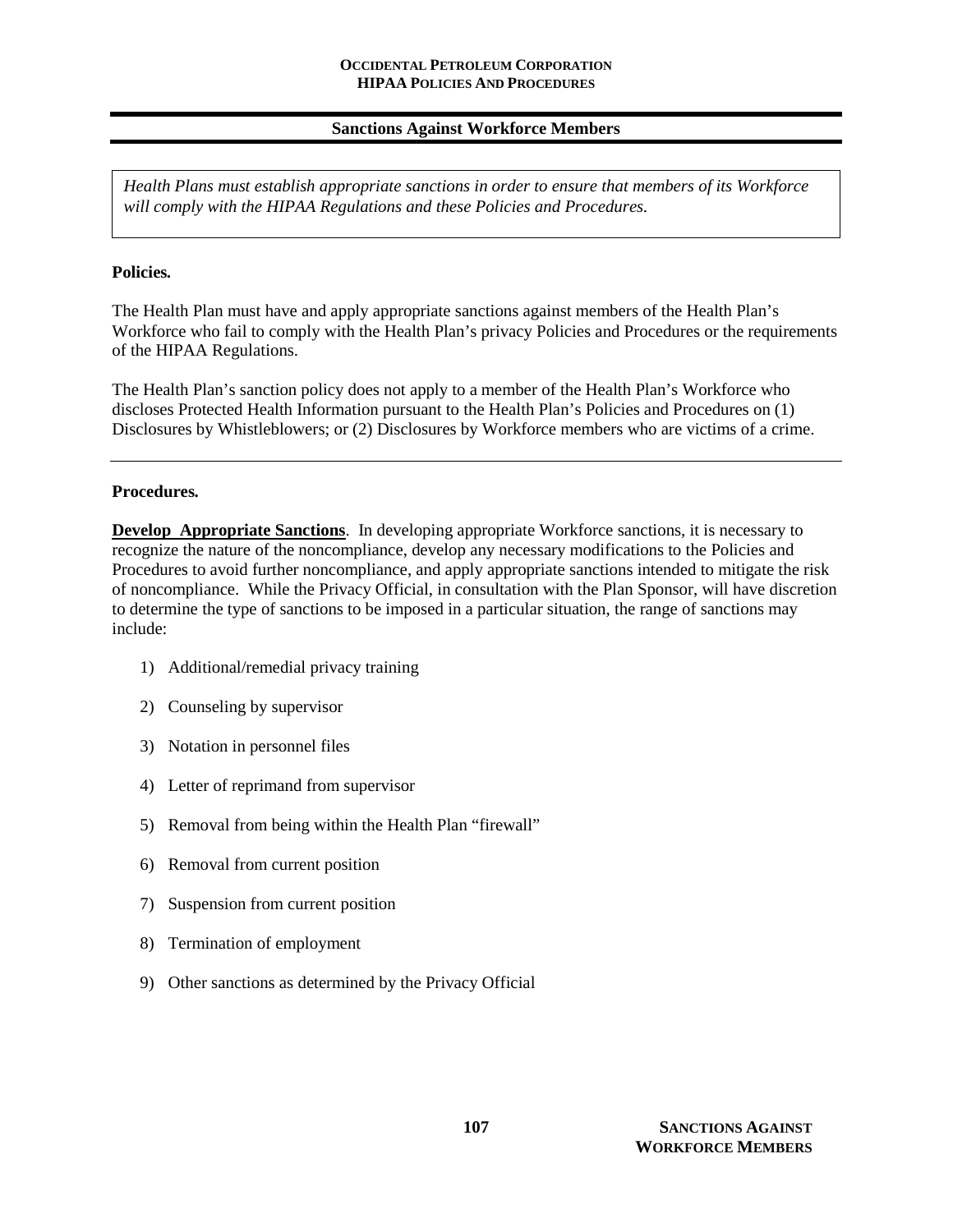**Documentation**. The Health Plan will maintain a written or electronic record of the sanctions that are applied, if any. The Health Plan will retain such documentation for a minimum of six (6) years from the date of a sanction's creation or the date when it last was in effect, whichever is later.

*HIPAA Regulations/Citations 45 CFR § 164.530(e)(1),(2)*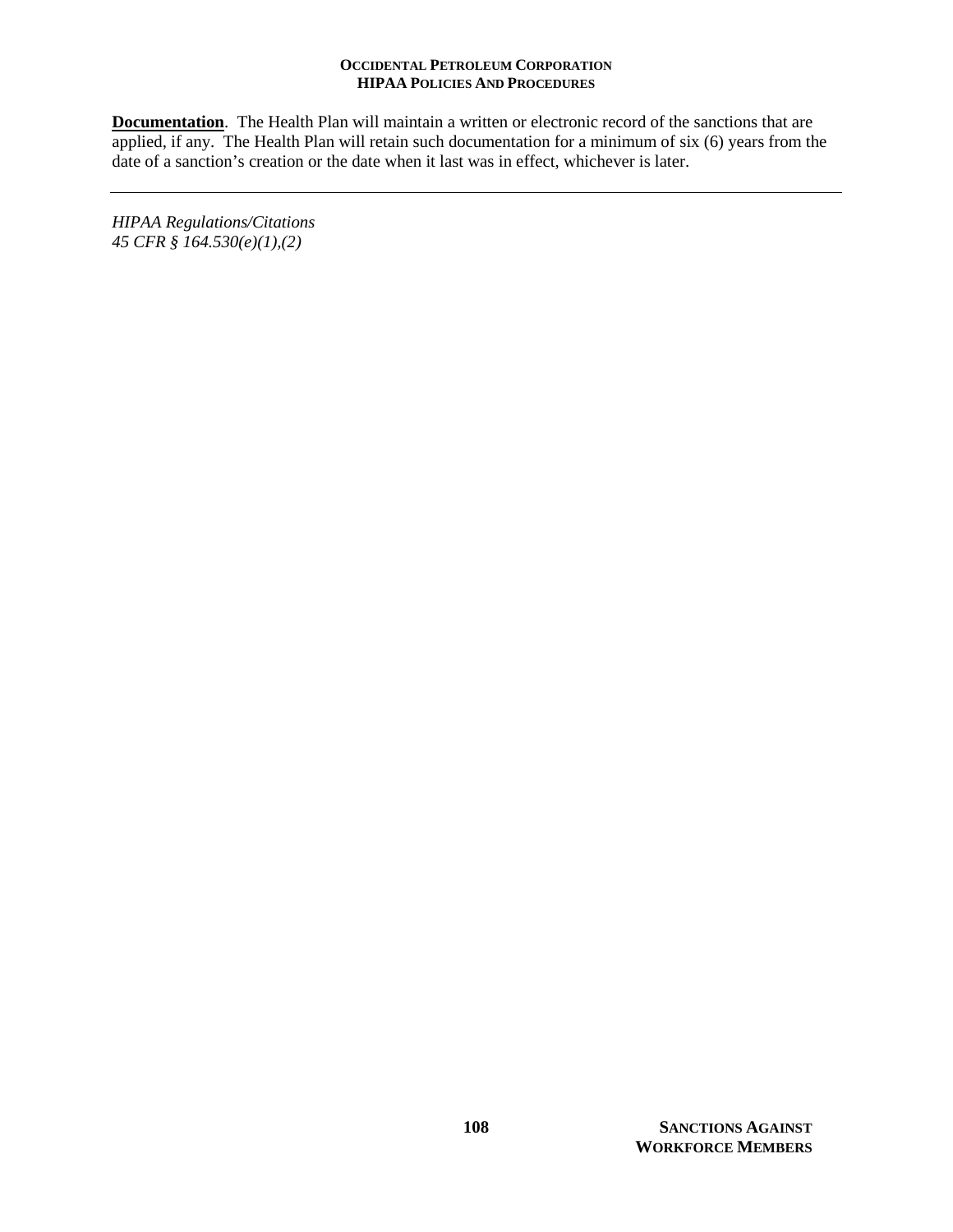### **Mitigation**

*To the extent the Health Plan learns of any violation of its Policies and Procedures, it must take such steps as may be reasonable to mitigate the risk of further Uses or Disclosures of Health Information.*

#### **Policies***.*

The Health Plan must mitigate, to the extent practicable, any harmful effect that is known to the Health Plan due to a Use or Disclosure of Protected Health Information by the Health Plan's Workforce or a Business Associate in violation of the Health Plan's Policies and Procedures or the requirements of the HIPAA Regulations.

#### **Procedures***.*

- 1) Workforce Violations. As soon as possible after the Health Plan becomes aware of a Use or Disclosure of Protected Health Information by a member of the Health Plan's Workforce that is contrary to the Health Plan's privacy Policies and Procedures or the HIPAA Regulations, the Health Plan will take reasonable steps to cure and/or cause the violation to cease and to mitigate any harmful effect of such improper Use or Disclosure that is known to the Health Plan.
- 2) Business Associate Violations. As soon as possible after the Health Plan becomes aware of a Use or Disclosure of Protected Health Information by a Business Associate that is contrary to the Health Plan's privacy Policies and Procedures or the HIPAA Regulations, the Health Plan will take reasonable steps to cure and/or cause the violation to cease and to mitigate any harmful effect of such improper Use or Disclosure that is known to the Health Plan.

*HIPAA Regulations/Citations 45 CFR § 164.530(f)*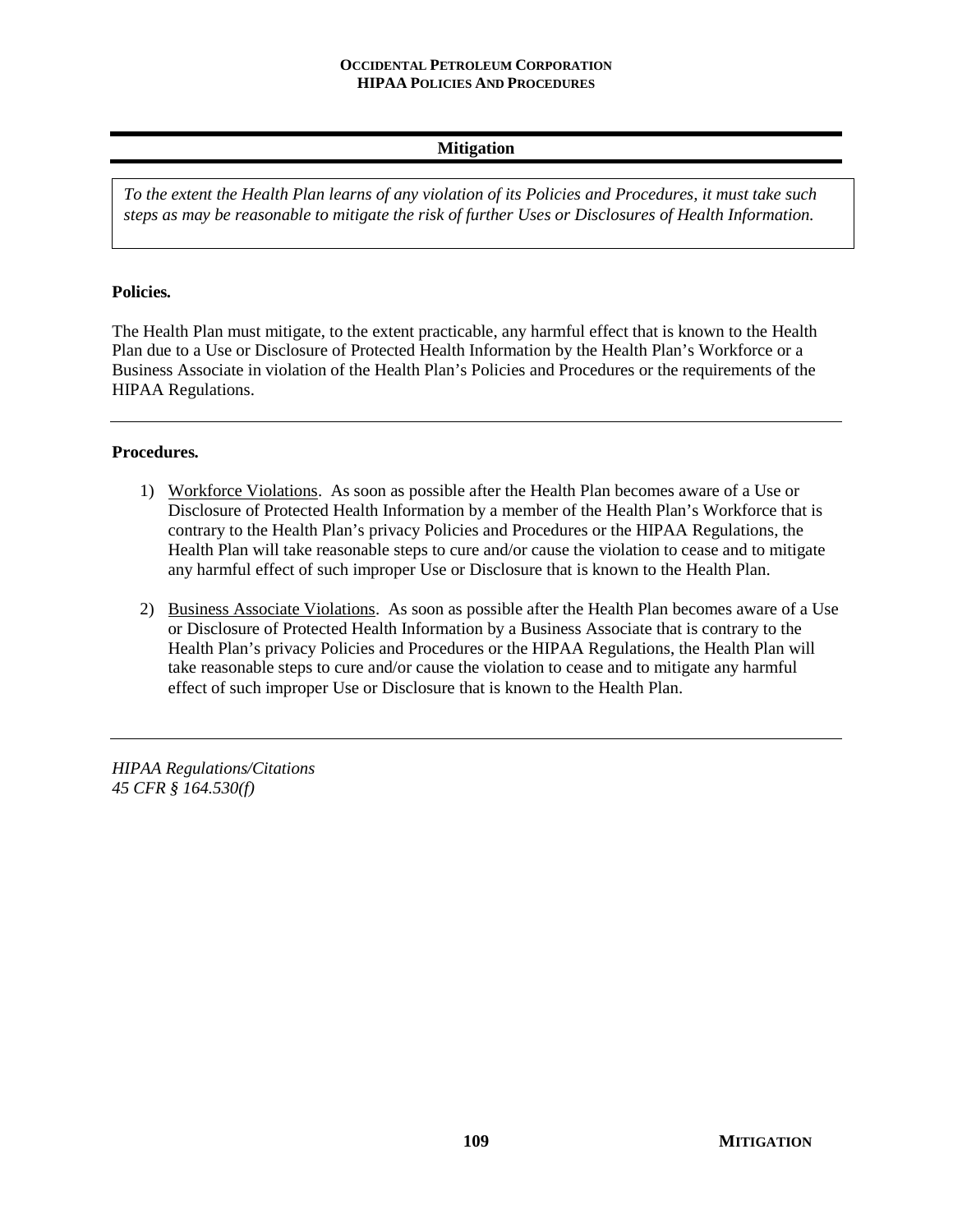### **Intimidating Or Retaliatory Acts Prohibited**

*In order to ensure that the HIPAA Regulations serve the purpose for which they were intended, Participants must feel comfortable in requesting access to their Protected Health Information and in exercising their rights with respect to Health Information. The HIPAA Regulations attempt to make certain that Participant will not fear any reprisals or retaliation for exercising their rights under HIPAA.*

#### **Policies***.*

The Health Plan will refrain from intimidating or retaliatory acts against anyone exercising a lawful right under the HIPAA Regulations.

#### **Procedures***.*

- 1) Exercise of Rights Under HIPAA. The Health Plan will not intimidate, threaten, coerce, discriminate against, or take other retaliatory action against any Participant for the exercise by the Participant of any right under, or for participation by the Participant in any process established by the HIPAA Regulations, including the filing of a complaint about the Health Plan either internally or with the U.S. Department of Health and Human Services.
- 2) Participation in HIPAA Processes/Investigations. The Health Plan will not intimidate, threaten, coerce, discriminate against, or take other retaliatory action against any Participant for:
	- a) Filing of a complaint about the Health Plan either internally or with the U.S. Department of Health and Human Services;
	- b) Testifying, assisting, or participating in an investigation, compliance review, proceeding, or hearing under Part C of Title XI of the Social Security Act; or
	- c) Opposing any act or practice made unlawful by the HIPAA Regulations, provided the Participant or other person has a good faith belief that the practice opposed is unlawful, and the manner of the opposition is reasonable and does not involve a Disclosure of Protected Health Information in violation of the HIPAA Regulations.

*HIPAA Regulations/Citations 45 CFR § 164.530(g)*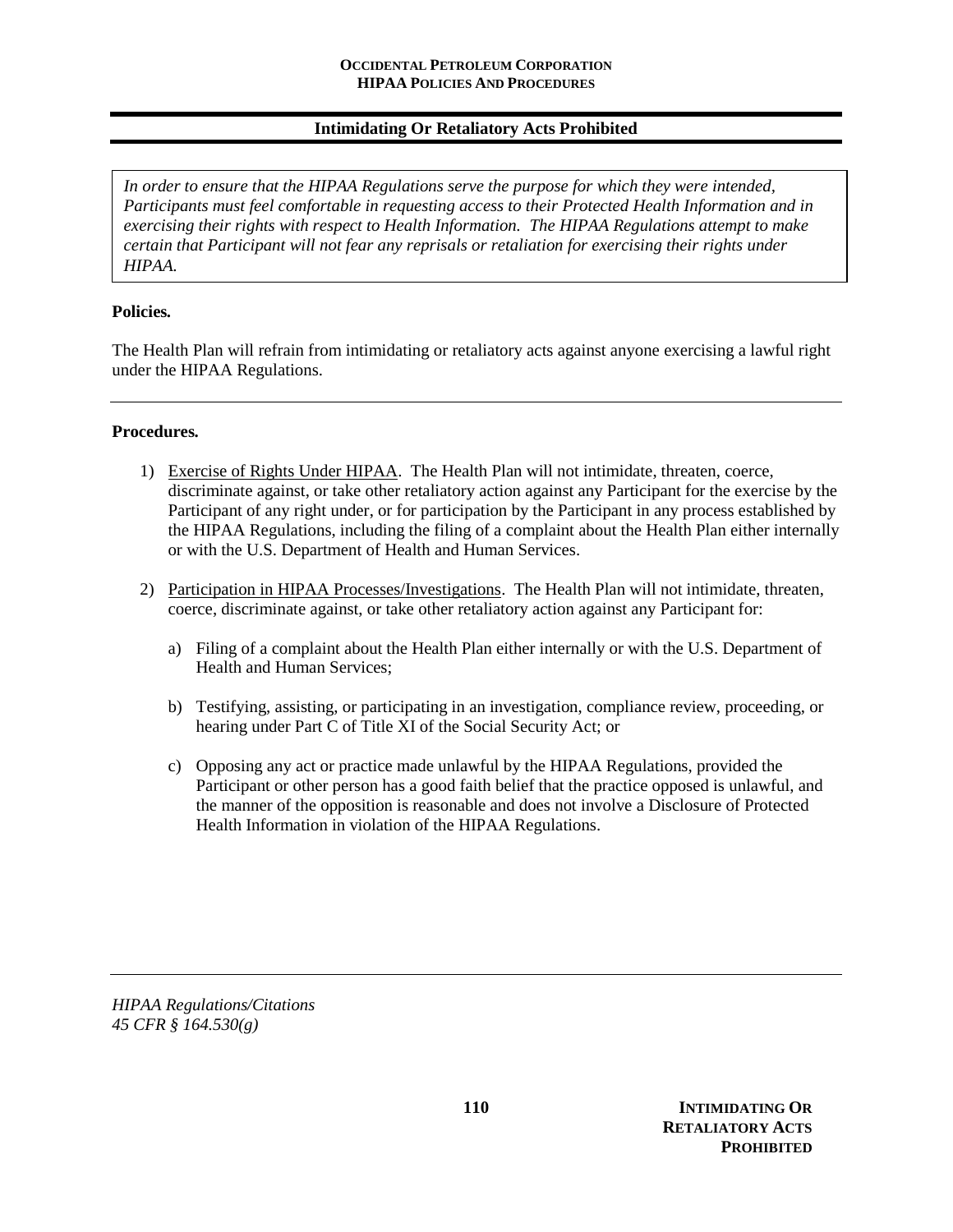# **PLAN DOCUMENTS**

# **CONTENTS OF THIS SECTION**

- **Notice Of Privacy Practices**
- **Business Associate Agreements**
- **Plan Document Requirements**
- **Changes To Privacy Policies And Procedures**
- **Record Retention**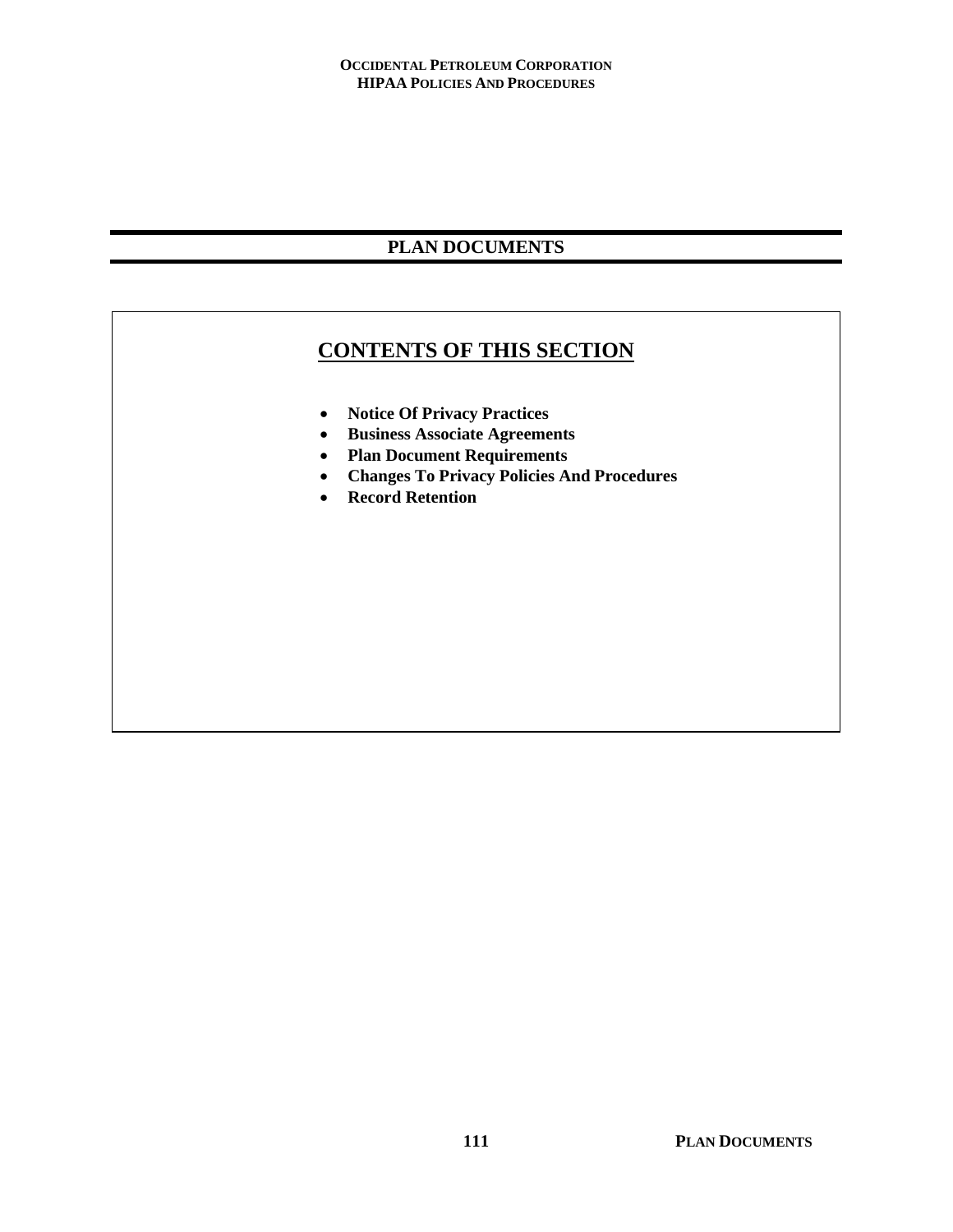### **Notice Of Privacy Practices**

*The Participants in the Health Plan have a right to adequate notice of the Uses and Disclosures of Protected Health Information that may be made by the Health Plan, and of the Participants' rights with respect to their Protected Health Information.*

#### **Policies:**

**Compliance With Notice.** The Health Plan will not Use or disclose Protected Health Information in a manner inconsistent with its Notice of Privacy Practices.

**Legal Requirements***.* The Health Plan's Notice of Privacy Practices will contain all of the requisite elements Required by Law.

#### **Procedures.**

**Elements of the Notice of Privacy Practices**: The Health Plan will provide a Notice of the Health Plan's privacy practices that is written in plain language and that contains the following required elements:

- 1) Description of Health Plan's Uses and Disclosures of Protected Health Information. The Health Plan's Notice of Privacy Practices will contain the following elements regarding the Health Plan's Use and Disclosures of Participants' Protected Health Information:
	- a) A description, including at least one example, of the types of Uses and Disclosures that the Health Plan is permitted to make for Treatment, Payment, and Health Care Operations purposes. This description will include sufficient detail to place the Participant on notice of the Health Plan's Uses and Disclosures that are permitted or Required by Law.
	- b) A description of each of the other purposes for which the Health Plan is permitted or required by the HIPAA Regulations to Use or disclose Protected Health Information without the Participant's written authorization. This description will include sufficient detail to place the Participant on notice of the Health Plan's Uses and Disclosures that are permitted or Required by Law.
	- c) If the Health Plan's Use or Disclosure of Protected Health Information is prohibited or materially limited by other applicable law, the Health Plan's Notice of Privacy Practices will reflect the more stringent law.
	- d) A description of the types of Uses and Disclosures that require an authorization, a statement that other Uses and Disclosures not described in the Notice of Privacy Practices will be made only with the Participant's written authorization, and a statement that the Participant may, under certain conditions, revoke such authorization.
	- e) If the Health Plan intends to Use or disclose Protected Health Information for underwriting purposes, a statement that the Health Plan is prohibited from using or disclosing Protected Health Information that is Genetic Information of a Participant for such purposes.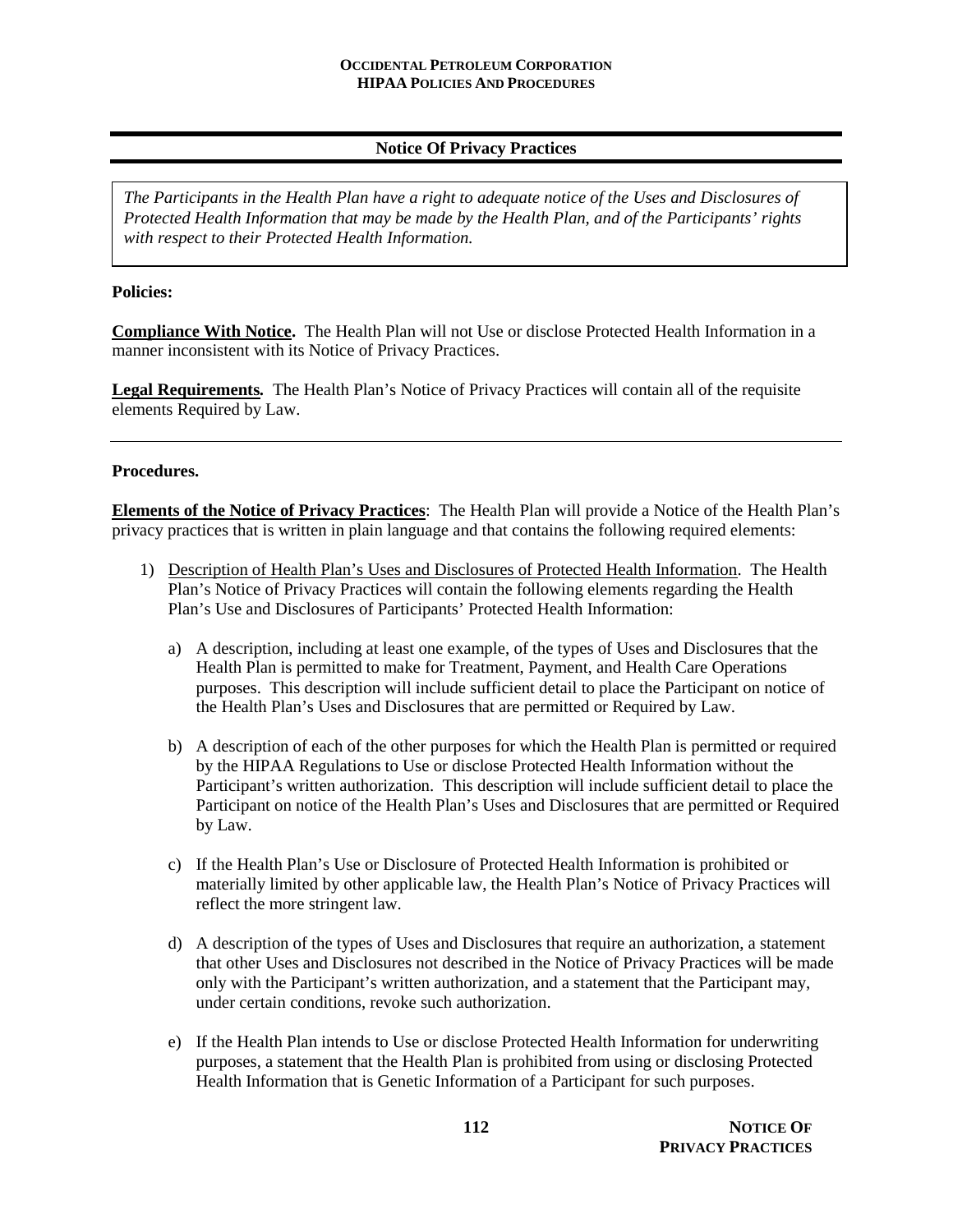- 2) Participant Rights. The Health Plan's Notice of Privacy Practices will contain a statement of the Participant's rights with respect to Protected Health Information and a brief description of how the Participant may exercise those rights.
- 3) Health Plan Duties. The Health Plan's Notice of Privacy Practices must provide information to Participants concerning the Health Plan's legal duties, including the duty to maintain the privacy of Protected Health Information, to provide notice of the Health Plan's legal duties and privacy practices with respect to Protected Health Information, and to notify affected Participants following a breach of Unsecured Protected Health Information.
- 4) Limitations in the Notice of Privacy Practices. In addition to the information the Health Plan is required to include in the Health Plan's Notice of Privacy Practices, if the Health Plan elects to limit the Health Plan's Uses or Disclosures of Protected Health Information that it is permitted to make, the Health Plan may describe the Health Plan's more limited Uses and Disclosures in the Health Plan's Notice of Privacy Practices. The Health Plan may not, however, include in the Health Plan's Notice of Privacy Practices a limitation affecting the Health Plan's right to make a Use and Disclosure that is Required by Law. Moreover, the Health Plan may not include in the Health Plan's Notice of Privacy Practices a limitation affecting the Health Plan's right to make a Use or Disclosure that the Health Plan in good faith, believes is necessary to prevent or lessen a serious and imminent threat to the health or safety of a person or the public and is to a person or persons reasonably able to prevent or lessen the threat, including the target of the threat.
- 5) Effective Date. The Notice will contain the date on which the Notice is first in effect, which may not be earlier than the date on which the Notice is printed or otherwise published. The effective date will be April 14, 2003, for the Health Plan's first Notice of Privacy Practices.

**Providing the Notice of Privacy Practices**: The Health Plan will make its Notice of Privacy Practices available as follows:

- 1) To Non-Participants. The Health Plan will provide the Health Plan's Notice of Privacy Practices upon request to any person. If the Health Plan has more than one Notice of Privacy Practices, the Health Plan will provide the Notice of Privacy Practices that is relevant to the person requesting the Notice. The Health Plan may provide the Health Plan's Notice of Privacy Practices electronically, however, persons have the right to receive the Notice of Privacy Practices in paper form.
- 2) To Participants. The Health Plan will provide its Notice of Privacy Practices to Participants as follows:
	- a) Upon request;
	- b) No later than April 14, 2003 to Participants then covered by the Health Plan;
	- c) Thereafter, at the time of enrollment, to new Participants;
	- d) In the manner described in the "Revisions to the Health Plan's Notice of Privacy Practices" procedure when a material revision is made to the Notice of Privacy Practices;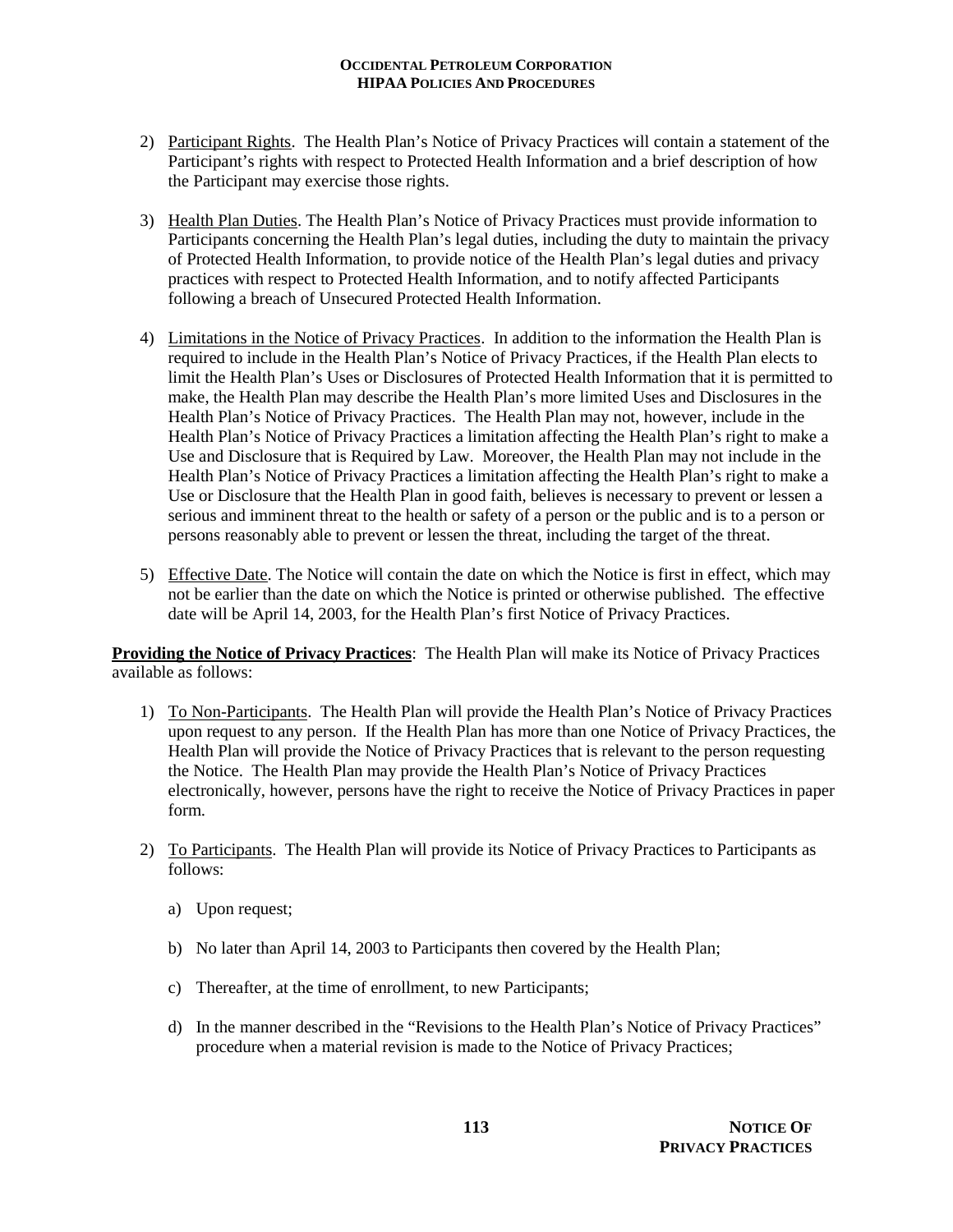- e) If the Health Plan has more than one Notice of Privacy Practices, the Health Plan will provide the Notice of Privacy Practices that is relevant to the Participant; and
- f) A Notice of Privacy Practices will be provided to the named insured of a fully insured health policy by the health insurance issuer or health maintenance organization ("HMO").
- 3) Electronic Distributions. The Health Plan may provide the Notice of Privacy Practices to the Health Plan's Participants electronically (by means of the Health Plan's web-site or e-mail). If a Participant who receives the Health Plan's Notice of Privacy Practices through electronic distribution subsequently requests a paper copy of the Notice, the Health Plan will satisfy that request.
	- a) The Health Plan may provide the Notice of Privacy Practices to a Participant by e-mail, if the Participant agrees to electronic notice and such agreement has not been withdrawn. If the Health Plan knows that the e-mail transmission has failed, a paper copy of the Notice will be provided to the individual.
- 4) Three-Year Notice. No less frequently than once every three (3) years, the Health Plan will notify Participants of the availability of the Notice and how to obtain the Notice of Privacy Practices. Notification will be provided to the Participant who is covered under the Health Plan.
- 5) Posting on Web Site. If the Health Plan maintains a web site that provides information about the Health Plan's customer services or benefits, the Health Plan will prominently post the Health Plan's Notice(s) of Privacy Practices on the web site and make the Notice(s) available electronically through the web site.
- 6) Revisions to the Health Plan's Notice of Privacy Practices. The Health Plan will promptly revise and distribute the Health Plan's revised Notice of Privacy Practices whenever there is a material change to the Health Plan's Uses or Disclosures, the Participant's rights, the Health Plan's legal duties, or other privacy practices stated in the Health Plan's Notice of Privacy Practices. Except when Required by Law, the Health Plan will not implement a material change to any term of the Health Plan's Notice of Privacy Practices prior to the effective date of the Notice in which such material change is reflected. The Health Plan's Notice of Privacy Practices shall contain a statement that it reserves the right to change the terms of the Health Plan's Notice of Privacy Practices and to make the new Notice provisions effective for all Protected Health Information that the Health Plan maintains. The statement shall also describe how the Health Plan will provide Participants with a revised Notice. The distribution of the revised Notice of Privacy Practices shall be made as follows:
	- a) If the Health Plan posts its Notice of Privacy Practices on a web site, the Health Plan must (i) prominently post the revisions to the Notice of Privacy Practices or the revised Notice of Privacy Practices on the web site by the effective date of the material change to the Notice of Privacy Practices; and (ii) provide the revised Notice of Privacy Practices or information about the material change and how to obtain the revised Notice of Privacy Practices in the Health Plan's next annual mailing to Participants under the Health Plan.
	- b) If the Health Plan does not post its Notice of Privacy Practices on a web site, the Health Plan must provide the revised Notice of Privacy Practices or information about the material change and how to obtain the revised Notice of Privacy Practices to Participants under the Health Plan within 60 days of the material revision to the Notice of Privacy Practices.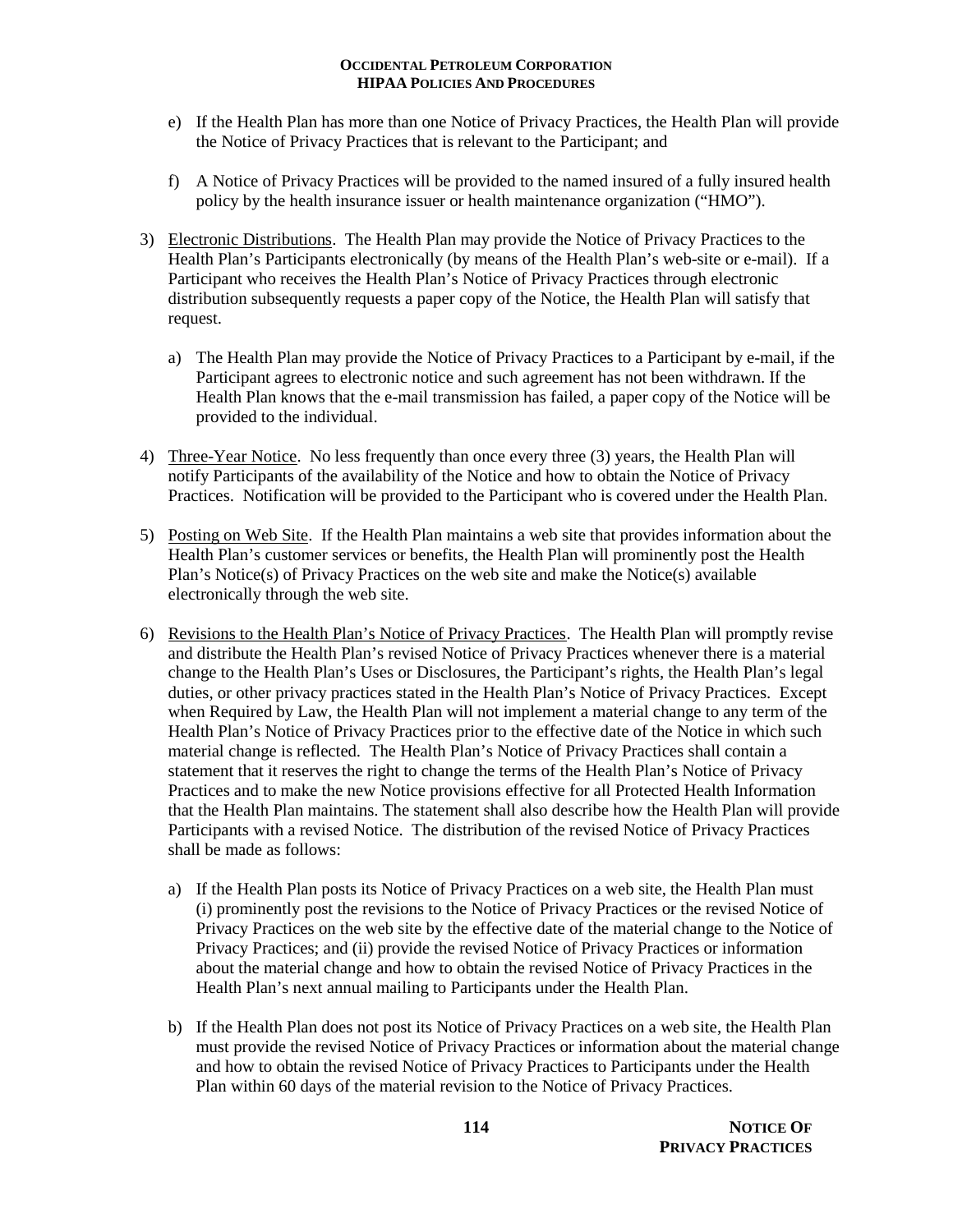**Documentation**. The Health Plan will document compliance with the HIPAA notice requirements by retaining copies of the Notices of Privacy Practices that the Health Plan issues for a minimum of six (6) years from the date of their creation or the date when such Notice(s) was last in effect, whichever is later.

*HIPAA Regulations/Citations 45 CFR § 164.520, 164.530(i)(4),(j)*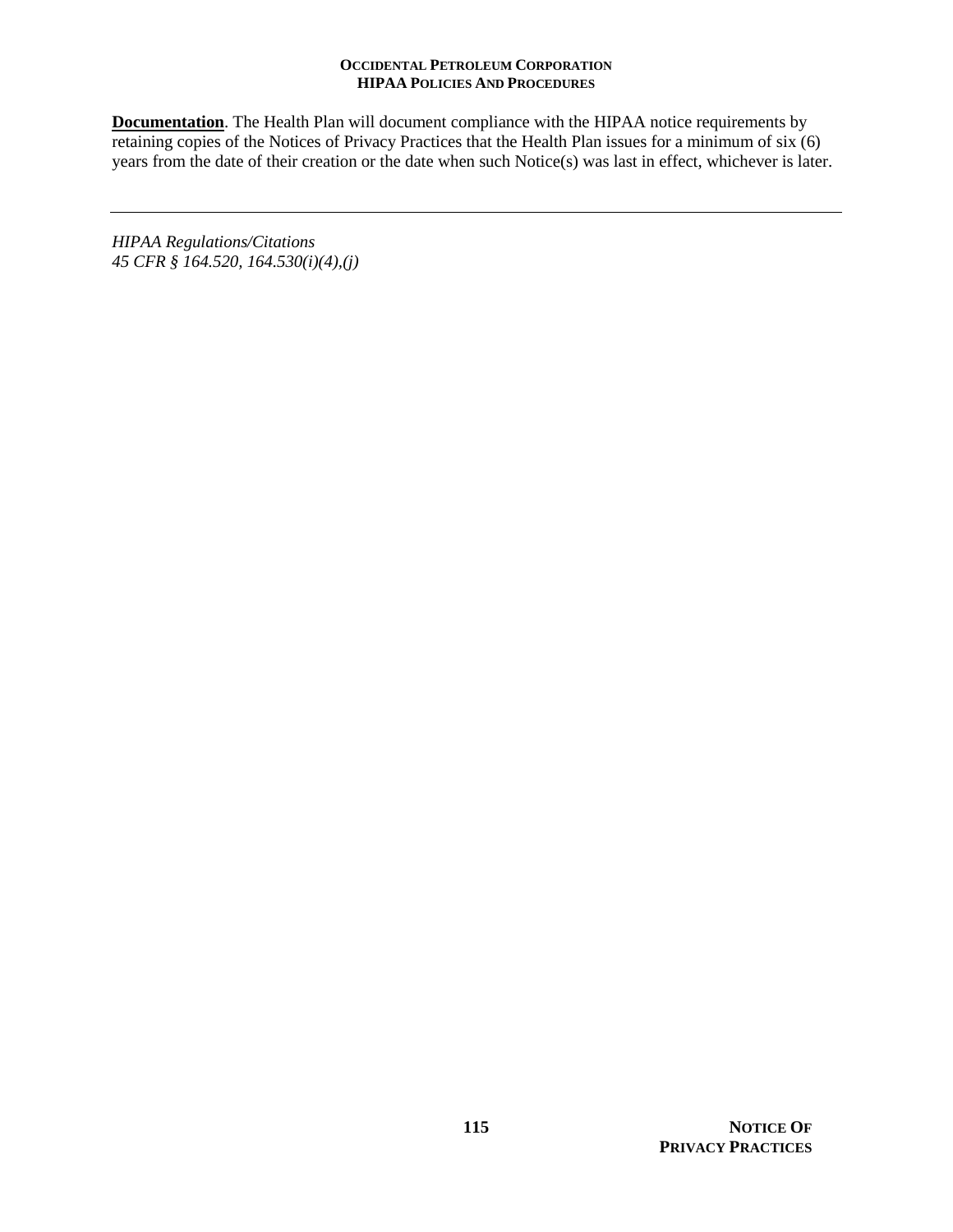### **Business Associate Agreements**

*Health Plans need to rely on various third-party administrators and Health Care vendors to facilitate the payment of claims and to provide the necessary Health Information required for Health Plan administration. While the Health Plan may have access to this information under appropriate circumstances,* the Health Plan frequently needs to rely on third parties for assistance. These third parties are known as "Business Associates" under the HIPAA Regulations and are required to enter into a Business Associate Agreement in order to receive Protected Health Information from or on behalf of the Health Plan.

#### **Policies.**

**Disclosure to Business Associates***.* The Health Plan may only disclose Protected Health Information to a Business Associate and allow the Business Associate to create or receive Protected Health Information on the Health Plan's behalf if the Health Plan enters into a written contract under which the Business Associate agrees to appropriately safeguards the Protected Health Information and promises not to improperly Use or disclose the Protected Health Information.

**Material Breach By Business Associate***.* If the Health Plan knows of a pattern of activity or practice of any Business Associate that constitutes a material breach or violation of the Business Associate's obligations under the contract or other written arrangement, the Health Plan will take reasonable steps to cure the breach or end the violation, as applicable. If such steps are unsuccessful, the Health Plan will terminate the contract or arrangement, if feasible, or if termination is not feasible, the Health Plan will report the problem to the Secretary of the U.S. Department of Health and Human Services.

**Material Breach By Subcontractor.** If a Business Associate knows of a pattern of activity or practice of any Subcontractor that constitutes a material breach or violation of the Subcontractor's obligations under the contract or other written arrangement with the Business Associate, the Business Associate will take reasonable steps to cure the breach or end the violation, as applicable. If such steps are unsuccessful, the Health Plan will terminate the contract or arrangement, if feasible.

**Business Associate Safeguards.** The Health Plan may disclose Protected Health Information to a Business Associate and may allow a Business Associate to create or receive Protected Health Information on its behalf, if the Health Plan obtains satisfactory assurance that the Business Associate will appropriately safeguard the information. This policy does not apply: (1) with respect to Disclosures by the Health Plan to a Health Care Provider concerning the Treatment of the Participant; or (2) with respect to applicable Disclosures by the Health Plan to the Plan Sponsor in accordance with the terms and conditions of the Health Plan.

**Special Transition Rule.** If the Health Plan is NOT a "small Group Health Plan" (within the meaning of the HIPAA Regulations), then it may disclose Protected Health Information to a Business Associate and may allow a Business Associate to create, receive, or use Protected Health Information on its behalf pursuant to a written contract or other written arrangement with such Business Associate that does not meet the requirements in the HIPAA Regulations. This exception to entering into a Business Associate Agreement meeting the HIPAA Regulations applies only if the Health Plan had, before October 15, 2002, entered into and is currently operating pursuant to a written contract or other written arrangement with a Business Associate for such Business Associate to perform functions or activities or provide services that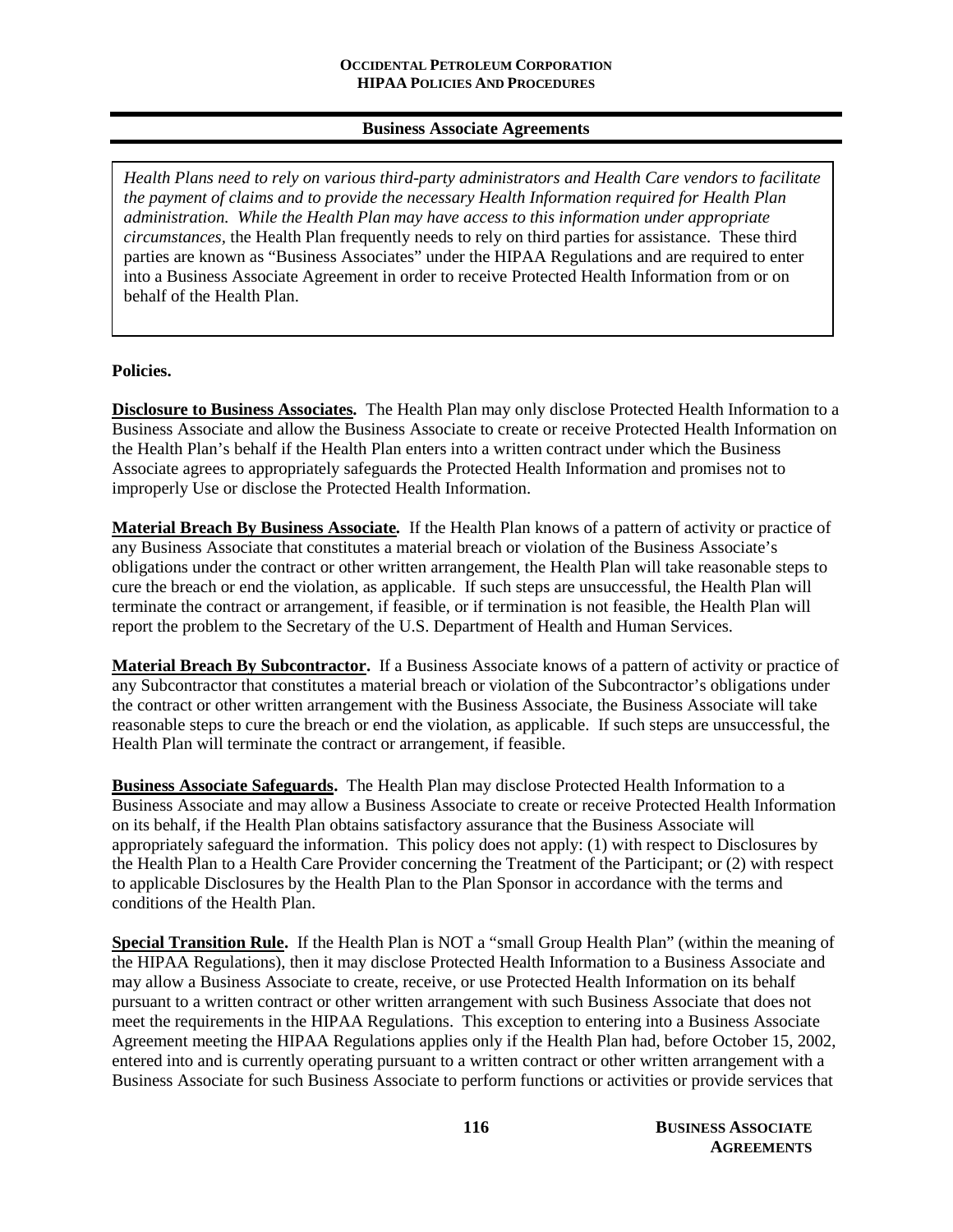make the entity a Business Associate; and the contract or other arrangement is not renewed or modified from October 15, 2002, until April 14, 2003. Such a prior contract or other written arrangement shall be deemed compliant with the HIPAA Regulations until the earlier of the date such contract or other arrangement is renewed or modified on or after April 14, 2003.

### **Procedures***:*

**Business Associate Agreements.** The Health Plan may disclose the Protected Health Information to a Business Associate and allow the Business Associate to create, receive or maintain Protected Health Information on the Health Plan's behalf, provided that the Health Plan has entered into a written contract with the Business Associate(s). The Business Associate Agreement must, to the extent applicable:

- 1) Uses and Disclosures. Establish permitted and required Use or Disclosures of the Protected Health Information by the Business Associate.
- 2) Same Uses As Health Plan. Not allow the Business Associate to Use or further disclose the Protected Health Information in ways that are unavailable to the Health Plan.
- 3) Further Disclosure. Provide that the Business Associate will not further disclose the Protected Health Information other than as allowed by the Business Associate Agreement or Required by Law.
- 4) Safeguards. Provide that the Business Associate will appropriately safeguard the Protected Health Information, and comply with the HIPAA Electronic Data Security regulations at 45 CFR parts 160, 162, and 164 subpart C with respect to Electronic Protected Health Information, to prevent Use or Disclosure not allowed by the contract.
- 5) Report Improper Uses or Disclosures. Provide that the Business Associate will report to the Health Plan any improper Uses or Disclosures of the Protected Health Information of which it becomes aware, including breaches of Unsecured Protected Health Information.
- 6) Subcontractors. Provide that the Business Associate will ensure that any Subcontractors that create, receive, maintain or transmit Protected Health Information on behalf of the Business Associate agrees to adhere to the same privacy and security standards applicable to Business Associate with respect to such information.
- 7) Designated Record Set. Provide that if the Business Associate has the Protected Health Information in a Designated Record Set, then the Business Associate agrees to provide the Health Plan access, at the Health Plan's request, and in the time and manner upon which the Health Plan agrees, to Protected Health Information in a Designated Record Set, or, at the Health Plan's direction, to a Participant.
- 8) Amendment to Designated Record Set. Provide that if the Business Associate has the Protected Health Information in a Designated Record Set, then the Business Associate will make any amendment(s) to Protected Health Information in a Designated Record Set that the Health Plan directs or agrees to at the Health Plan's request or at the request of a Participant, and in the time and manner upon which the Health Plan agrees.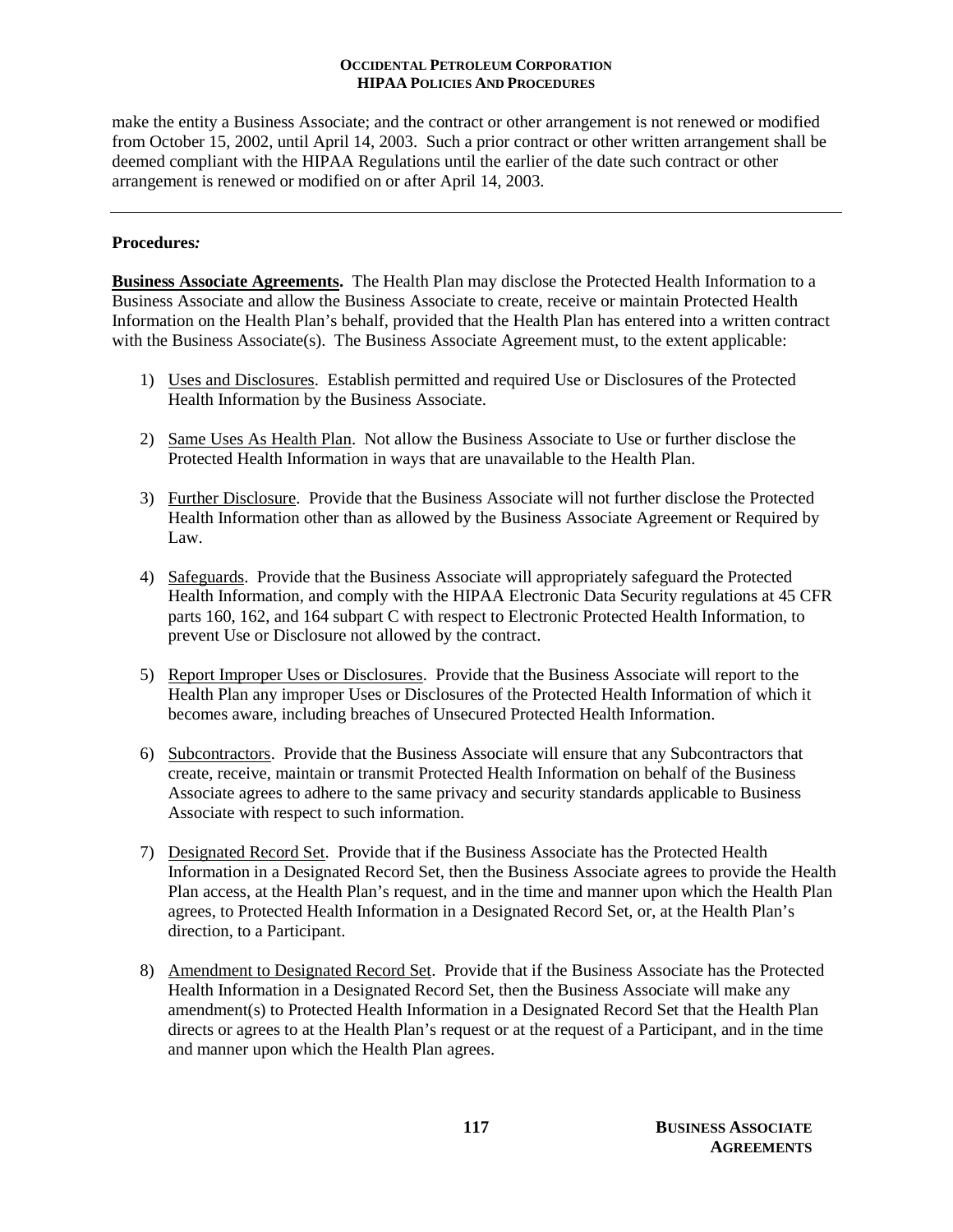- 9) Accounting for Disclosures. Provide that the Business Associate agrees to provide to the Health Plan, within a reasonable time and in a manner specified by the Health Plan, information regarding certain of its Disclosures of Protected Health Information, to permit the Health Plan to respond to a request by a Participant for an accounting of Disclosures of Protected Health Information.
- 10) U.S. Department of Health and Human Services. Provide that the Business Associate will make its books and internal practices relating to its Use and Disclosure of Protected Health Information available to the U.S. Department of Health and Human Services.
- 11) Return or Destroy Protected Health Information. Provide that at the end of the contract, the Business Associate shall return or destroy all Protected Health Information. If return or destruction of the Protected Health Information is not feasible, the Business Associate would be limited to only the Use or Disclosure purposes that make its return or destruction not feasible.
- 12) Material Breach. Provide that the Business Associate must take reasonable steps to cure a material breach of the contract and authorize the Health Plan to terminate its contract with the Business Associate if the Health Plan determines that the Business Associate has violated a material term of the contract. (The Health Plan may omit the termination requirement from the Health Plan's contract if the termination authorization is inconsistent with any of the statutory obligations of the Business Associate or the Health Plan.)
- 13) To the extent provided in the Business Associate Agreement, Business Associate may use Protected Health Information to provide Data Aggregation services to the Health Plan as permitted by 45 CFR § 164.504 $\overline{e}$ )(2)(i)(B). Such data aggregation services are intended to deidentify Protected Health Information and allow for the Use and Disclosure of such information without violating HIPAA.
- 14) To the extent the Business Associate is to carry out the Health Plan's obligation under the Privacy Rule, the Business Associate shall comply with requirements of the Privacy Rule that apply to the Health Plan in the performance of such obligation.

**Agreements With Subcontractors.** The requirements for agreements between a Health Plan and a Business Associate shall apply to relationships between a Business Associate and a Business Associate that is a Subcontractor in the same manner as such requirements apply to agreements between a Health Plan and a Business Associate.

### **Health Plan Information Provided To Business Associates.**

- 1) Amendment to PHI. If the Health Plan accepts (in whole or in part) a Participant's request for an amendment to his or her Protected Health Information maintained in a Designated Record Set, the Health Plan will make reasonable efforts to inform and provide the amendment of the Protected Health Information to the Business Associate(s), that the Health Plan knows have the Protected Health Information that is the subject of the amendment and that may have relied on, or could foreseeably rely, on such information to the detriment of the Participant.
- 2) Limited Data Set. The Health Plan may Use or disclose a Limited Data Set only for the purposes of research, public health, or Health Care Operations. The Health Plan may use Protected Health Information to create a Limited Data Set or if the Health Plan entered into a Data Use Agreement with a Business Associate, the Health Plan may disclose Protected Health Information to such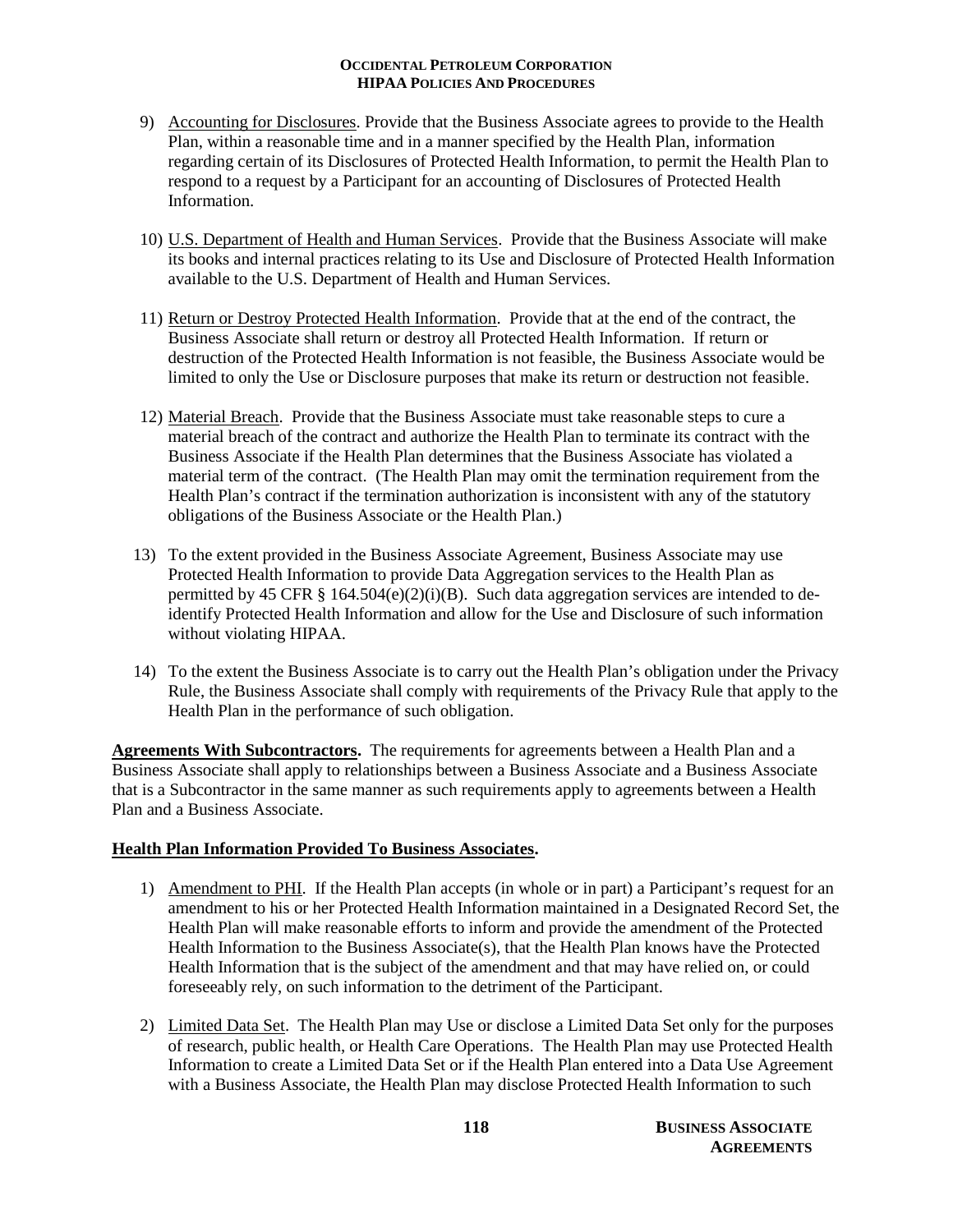Business Associate for the purpose of creating a Limited Data Set, whether or not the Limited Data Set is to be used by the Health Plan.

- 3) Minimum Necessary. With respect to Disclosures of Protected Health Information the Health Plan makes pursuant to the "minimum necessary" requirements, the Health Plan may rely, if such reliance is reasonable under the circumstances, on a requested Disclosure as being the minimum necessary for the stated purpose when the information is requested by a Business Associate, if the Business Associate represents that the information requested is the minimum necessary for the stated purpose(s).
- 4) De-Identification Information. With respect to Uses and Disclosures to create de-identified information, the Health Plan may Use Protected Health Information to create information that is not Individually Identifiable Health Information or disclose Protected Health Information only to a Business Associate for such purpose, whether or not the de-identified information is to be used by the Health Plan.
- 5) Accounting of Disclosures. With respect to the content of the accounting of Disclosures, the Health Plan will provide the Participant with a written accounting of Disclosures made by any of the Health Plan's Business Associates. This procedure does not apply to Disclosures not required to be listed in the accounting.

### **Business Associate Agreements–Not Required.**

- 1) Disclosures to Plan Sponsor or Health Care Providers. The Health Plan is not required to enter into a Business Associate Agreement as a pre-condition for:
	- a) To Plan Sponsor. Disclosures the Health Plan may make to the Plan Sponsor, provided that the Health Plan documents restrict Uses or Disclosures of such information by the Plan Sponsor consistent with the requirements of the HIPAA Regulations.
	- b) Summary Health Information. Disclosures of Summary Health Information to the Plan Sponsor, if the Plan Sponsor requests the Summary Health Information for the purpose of obtaining premium bids from other Health Plans, for providing health insurance coverage under the Group Health Plan, or modifying, amending or terminating the Group Health Plan.
	- c) Enrollment or Disenrollment. Disclosures the Health Plan may make to the Plan Sponsor of information on whether an Participant is participating in the Group Health Plan, or is enrolled in or has disenrolled from a health insurance issuer or HMO offered by the Health Plan.
	- d) HIPAA Authorization. Disclosures the Health Plan makes pursuant to a valid HIPAA authorization.
	- e) Health Care Provider. The Disclosures of Protected Health Information that the Health Plan makes to a Health Care Provider concerning the Treatment of a Participant.
- 2) Disclosures to Business Associate Required by Law. If a Business Associate is Required by Law to perform a function or activity on the Health Plan's behalf, or to provide to the Health Plan a service described in the HIPAA Regulations, the Health Plan may disclose Protected Health Information to the Business Associate without a HIPAA Business Associate Agreement, provided the Health Plan makes a good faith effort to obtain satisfactory assurances that the Business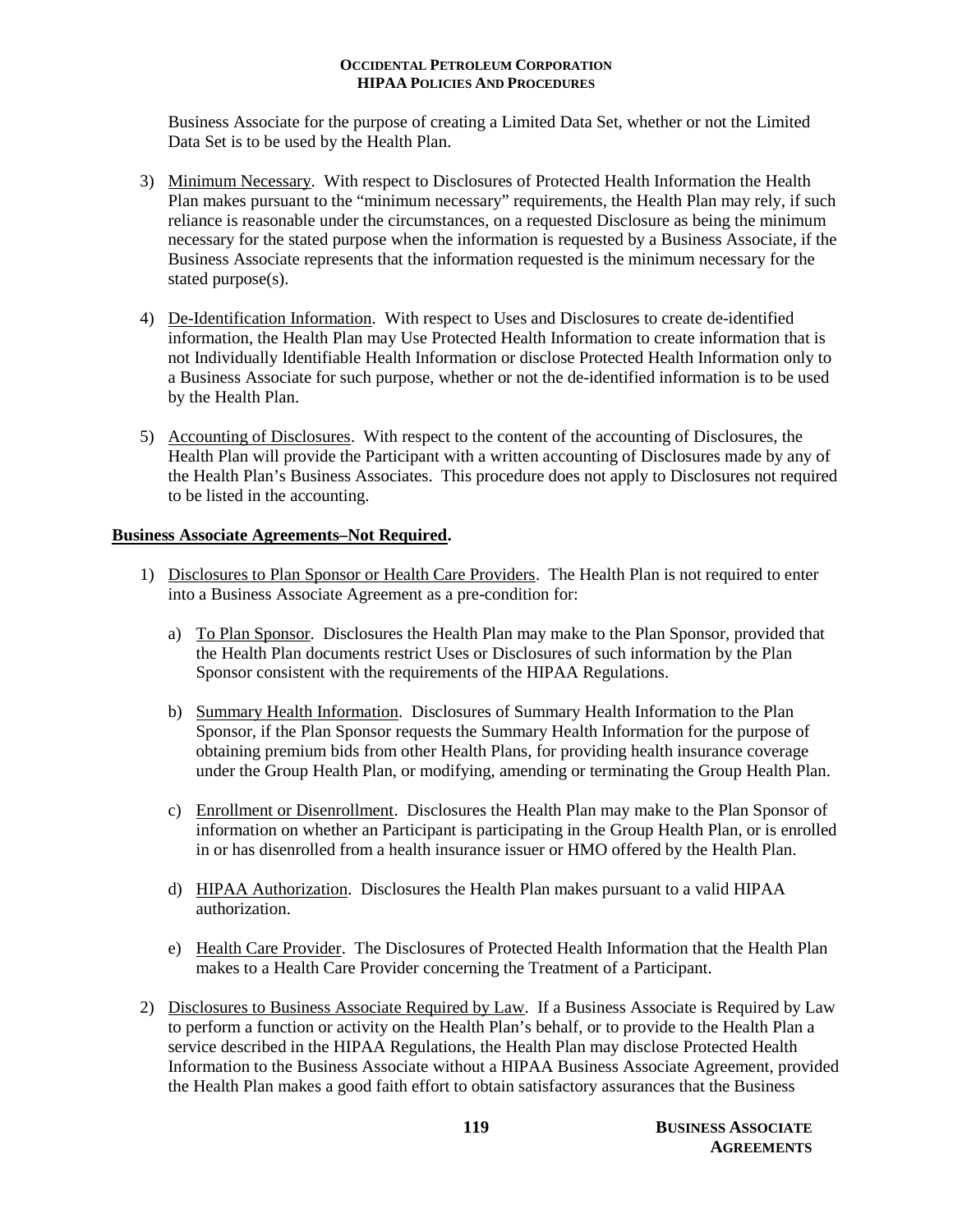Associate will maintain the privacy and security of the Protected Health Information. If such good faith effort fails, the Health Plan will document the Health Plan's attempt and the reasons that such assurances cannot be obtained.

*HIPAA Regulations/Citations 45 CFR §§ 160.103, 164.308, 164.314, 164.502(e), 164.504(e)*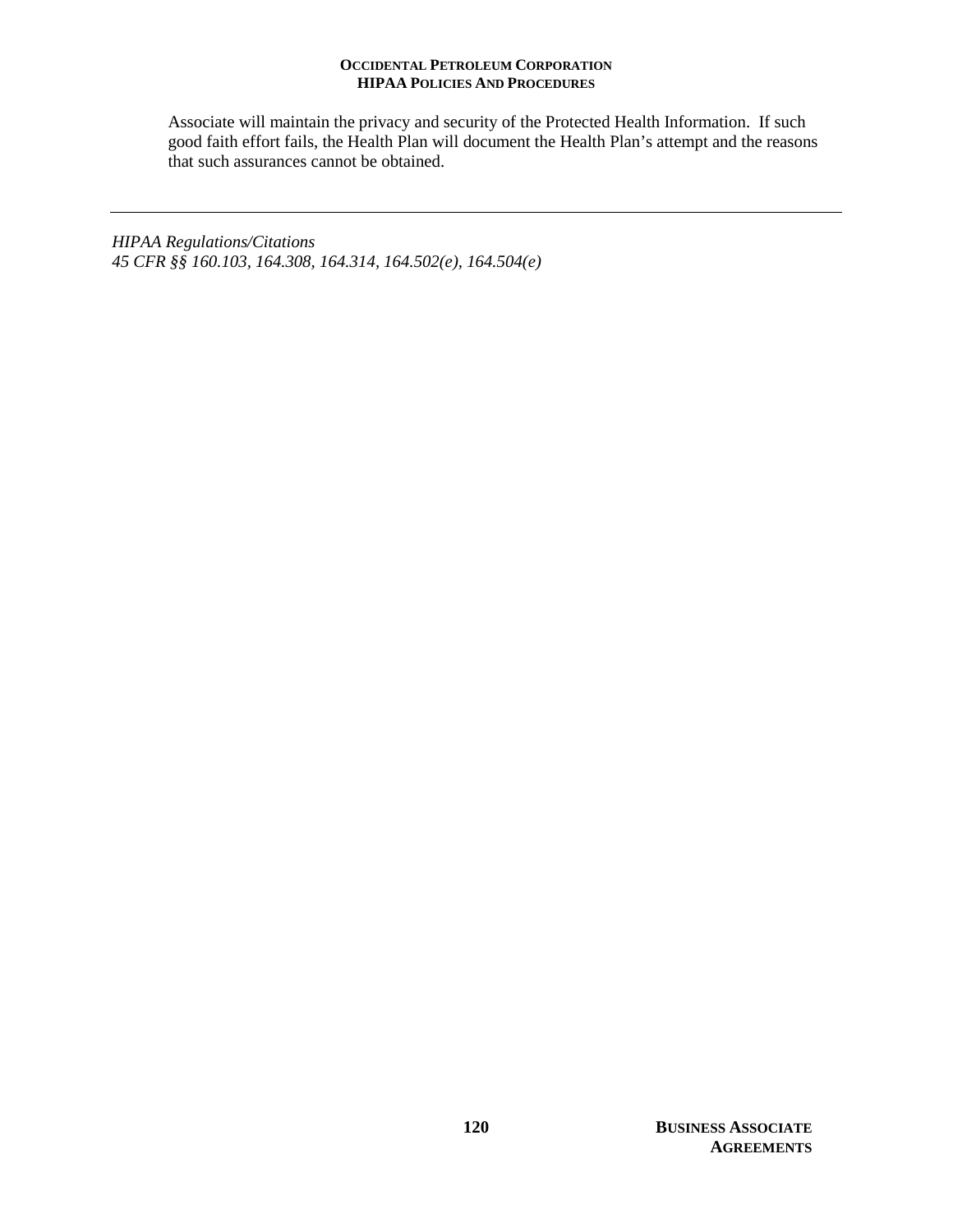### **Plan Document Requirements**

*Generally, in order for the Health Plan to disclose Protected Health Information to the Plan Sponsor, the Health Plan must ensure that the plan documents expressly permit such Disclosure, and appropriately restrict the Use and Disclosure of such information by the Plan Sponsor. Unlike thirdparty administrators, Plan Sponsors are not required to enter into Business Associate Agreements in order to have access to the Health Plan's Protected Health Information.*

**Policies.**

**Summary Health Information**. The Health Plan may disclose Summary Health Information to the Plan Sponsor if the Plan Sponsor requests the Summary Health Information for the purpose of obtaining premium bids for providing health insurance coverage under the Health Plan, or modifying, amending or terminating the Health Plan. No particular plan document language is required as a condition for the Health Plan's Disclosure of Summary Health Information to the Plan Sponsor.

**Health Plan Enrollment.** The Health Plan may disclose to the Plan Sponsor information on whether the Participant is participating in the Health Plan, or is enrolled in or has disenrolled from a health insurance issuer or HMO offered by the Health Plan. No particular plan document language is required as a condition for the Health Plan's Disclosure of such enrollment information to the Plan Sponsor.

**Other Health Information.** The Health Plan shall not disclose other Health Information that constitutes Protected Health Information to the Plan Sponsor unless the Health Plan has received written certification from the Plan Sponsor that (1) the Health Plan document has been amended to incorporate the conditions and limitations on the Plan Sponsor's Use and Disclosure of Protected Health Information, as required by the HIPAA Regulations; and (2) the Plan Sponsor agrees to comply with all such Health Plan document provisions.

### **Procedures.**

**Requirements for Plan Documents.** The plan documents for the Health Plan will have been amended to incorporate language that:

- 1) Uses and Disclosures. Establishes the permitted and required Uses and Disclosures of such Protected Health Information by the Plan Sponsor.
- 2) Plan Certification. Provides that the Health Plan will disclose Protected Health Information to the Plan Sponsor only upon receipt of a certification by the Plan Sponsor that the plan documents have been amended to incorporate the following provisions and that the Plan Sponsor agrees to:
	- a) Not Use or further disclose the information other than as permitted or required by the plan documents or as Required by Law;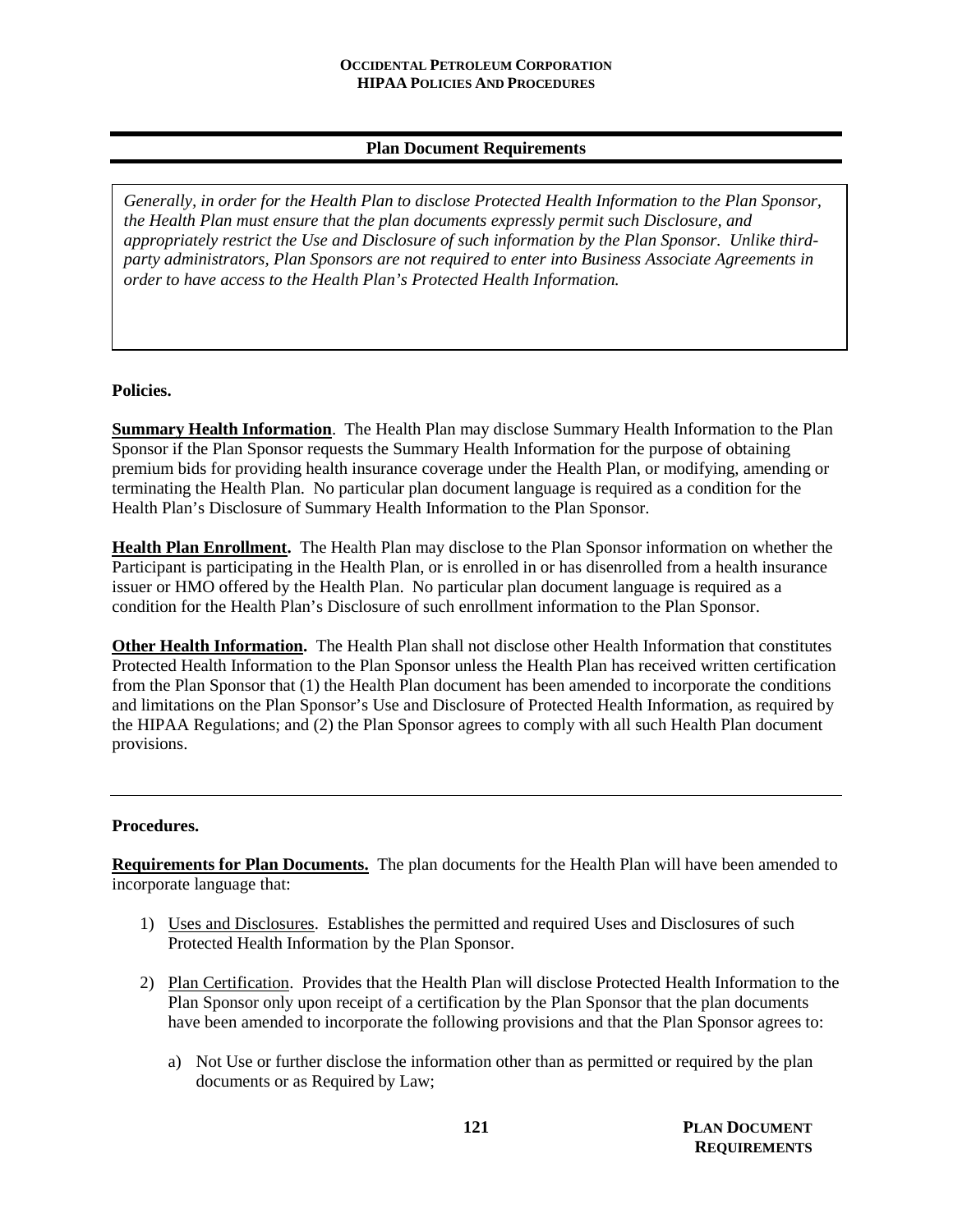- b) Ensure that any agents, including a subcontractor, to whom the Plan Sponsor provides Protected Health Information received from the Health Plan agree to the same restrictions and conditions that apply to the Plan Sponsor with respect to such information;
- c) Not Use or disclose the information for employment-related actions and decisions or in connection with any other benefit or employee benefit plan of the Plan Sponsor;
- d) Report to the Health Plan any Use or Disclosure of the information that is inconsistent with the Uses or Disclosures provided for of which it becomes aware;
- e) Make available Protected Health Information in accordance with the Participant's right of access as provided for under the HIPAA Regulations and the Health Plan's Policies and Procedures;
- f) Make available Protected Health Information for amendment and incorporate any amendments to Protected Health Information as provided for under the HIPAA Regulations and the Health Plan's Policies and Procedures;
- g) Make available the information required to provide an accounting of Disclosures as provided for under the HIPAA Regulations and the Health Plan's Policies and Procedures;
- h) Make its internal practices, books, and records relating to the use and Disclosure of Protected Health Information received from the Health Plan available to the Secretary of the U.S. Department of Health and Human Services for purposes of determining the Health Plan's compliance with the HIPAA Regulations;
- i) If feasible, return or destroy all Protected Health Information received from the Health Plan that the Plan Sponsor still maintains in any form and retain no copies of such information when no longer needed for the purpose for which Disclosure was made, except that, if such return or destruction is not feasible, limit further the Uses and Disclosures to those purposes that make the return or destruction of the information infeasible;
- j) Ensure that the adequate separation (as discussed below), is established; and
- k) Such other provisions that may be included in the HIPAA Regulations from time to time in connection with plan document requirements.
- 3) Separation Between Health Plan and Plan Sponsor. Provides for adequate separation between the Plan Sponsor and the Health Plan. The plan document must:
	- a) Describe those employees or classes of employees or other persons under the control of the Plan Sponsor to be given access to the Protected Health Information to be disclosed, provided that any employee or person who receives Protected Health Information relating to Payment under, Health Care Operations of, or other matters pertaining to the Health Plan in the ordinary course of business must be included in such description;
	- b) Restrict the access to and the Use by such employees and other persons to the plan administration functions that the Plan Sponsor performs for the Health Plan; and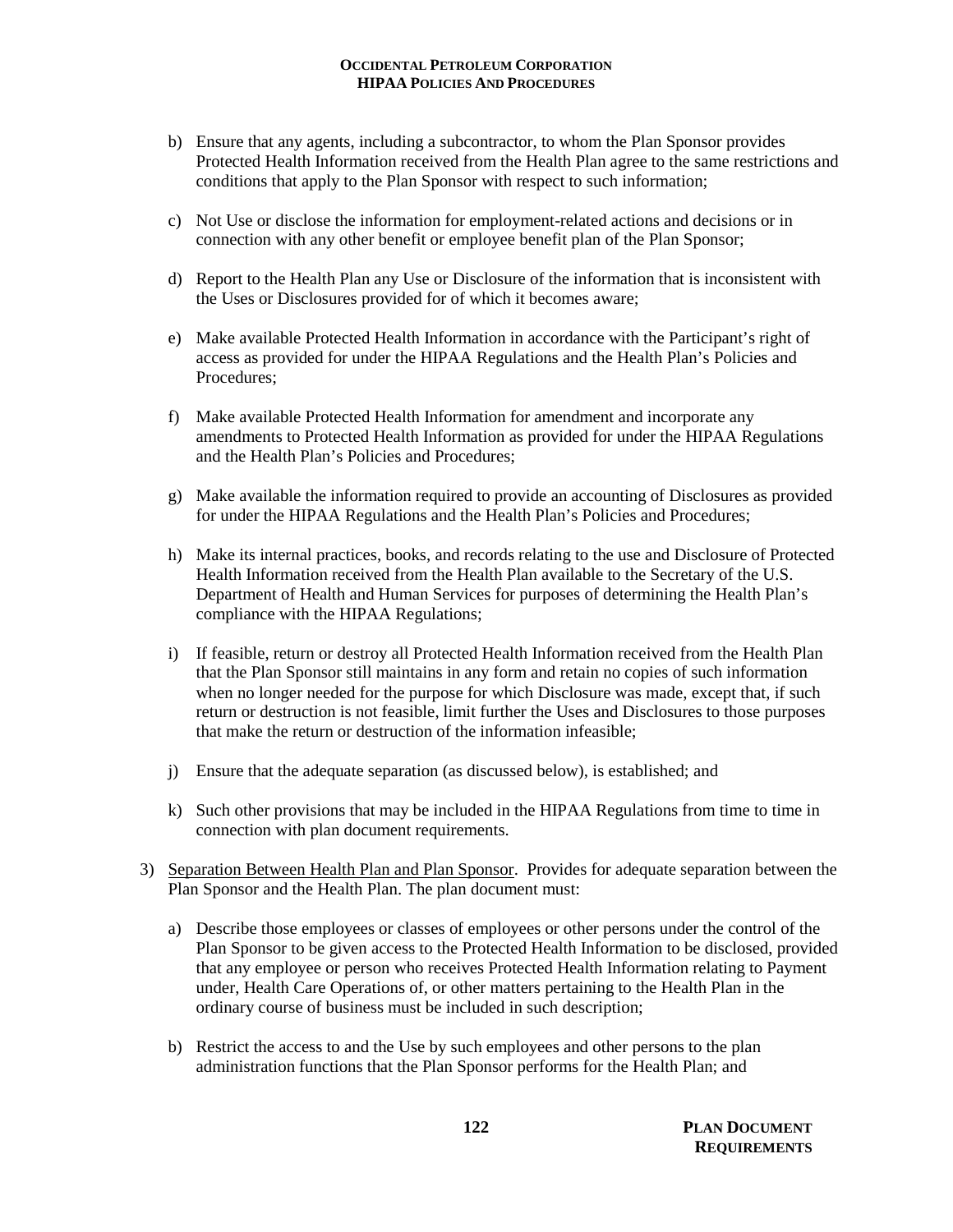c) Provide an effective mechanism for resolving any issues of noncompliance by such employees and other persons with the plan document provisions required by the Health Plan's procedures.

**Documentation**. The Health Plan will maintain a written or electronic record of each amendment to the Health Plan document made in accordance with this procedure. The Health Plan will retain such documentation for a minimum of six (6) years from the date of the amendment's adoption or the date when it last was in effect, whichever is later.

**Health Plan Component (For Hybrid Entities).** The Health Plan's Health Care Component may, unless otherwise provided under the HIPAA Regulations:

- 1) Plan Administration Functions. Disclose Protected Health Information to the Plan Sponsor to carry out plan administration functions that the Plan Sponsor performs consistent with the procedures listed herein.
- 2) Health Insurance Insurer/HMO. Not permit a health insurance issuer or HMO with respect to the Health Plan's Health Care Component to disclose Protected Health Information to the Plan Sponsor except as permitted by this procedure.
- 3) Notice of Privacy Practices. The Health Plan's Health Care Component's Notice of Privacy Practices shall contain a statement that the Health Plan may disclose Protected Health Information to the sponsor of the Health Plan.
- 4) Employment-Related Actions. Not disclose Protected Health Information to the Plan Sponsor for the purpose of employment-related actions or decisions or in connection with any other benefit or employee benefit plan of the Plan Sponsor.

*HIPAA Regulations/Citations 45 CFR § 164.504(a),(b),(c)*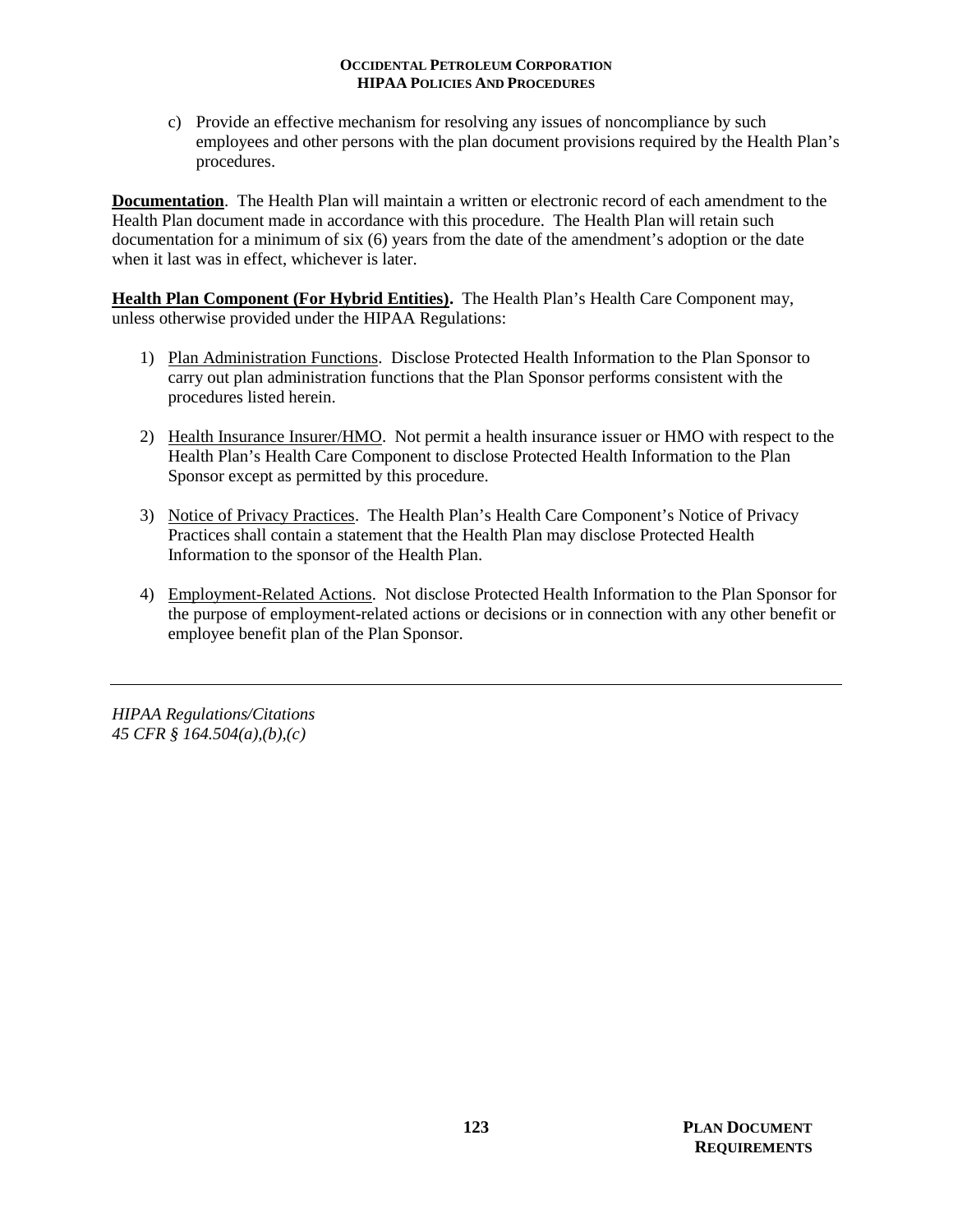### **Changes To Privacy Policies And Procedures**

*The Health Plan must change the Health Plan's Policies and Procedures as necessary and appropriate to comply with changes in the law, including any changes to the HIPAA Regulations, as well as any changes to the Health Plan's administrative processes and procedures.*

### **Policies***.*

When the Health Plan changes a privacy practice that is stated in the Health Plan's Notice of Privacy Practices and makes the corresponding changes to the Health Plan's Policies and Procedures, the Health Plan may make the changes effective for Protected Health Information that the Health Plan created or received prior to the effective date of the Notice of Privacy Practices revision, if the Health Plan has included in the Health Plan's Notice of Privacy Practices a statement reserving the Health Plan's right to make such a change in the Health Plan's privacy practices. The Health Plan may make any other changes to its Policies and Procedures at any time, provided that the changes are documented and implemented in accordance with the procedures set forth below.

#### **Procedures***.*

- 1) Changes to Policies and Procedures Necessitated By Changes in Law. Whenever there is a change in law that necessitates a change to the Health Plan's policies or procedures, the Health Plan will promptly document and implement the revised policy or procedure. If the change in law materially affects the content of the Health Plan's Notice of Privacy Practices, the Health Plan will promptly make the appropriate revisions to the Health Plan's Notice of Privacy Practices.
- 2) Changes to Privacy Practices Stated in Notice of Privacy Practices. In order to implement a change in the Health Plan's Notice of Privacy Practices, the Health Plan will:
	- a) Ensure that the policy or procedure, as revised to reflect a change in a privacy practice as stated in the Health Plan's Notice of Privacy Practices, complies with the HIPAA Regulations;
	- b) Document the policy or procedure, as revised, by maintaining a written or electronic record of the revised policy or procedure and retaining such revised policy or procedure for a minimum of six (6) years from the date of its creation or the date when it last was in effect, whichever is later;
	- c) Revise the Health Plan's Notice of Privacy Practices to state the changed practice and make the revised Notice of Privacy Practices available as follows: The Health Plan will post any revised Notice of Privacy Practices on the Health Plan's web site and will also make it available on request to any person. Additionally, the Health Plan will provide the revised Notice of Privacy Practices within 60 days of any material revision, to Participants then covered by the Health Plan. If the Health Plan has revised more than one of the Health Plan's Notices of Privacy Practices, the Health Plan will provide the revised Notice of Privacy Practices that is relevant to the Participant or other Participant requesting the Notice; and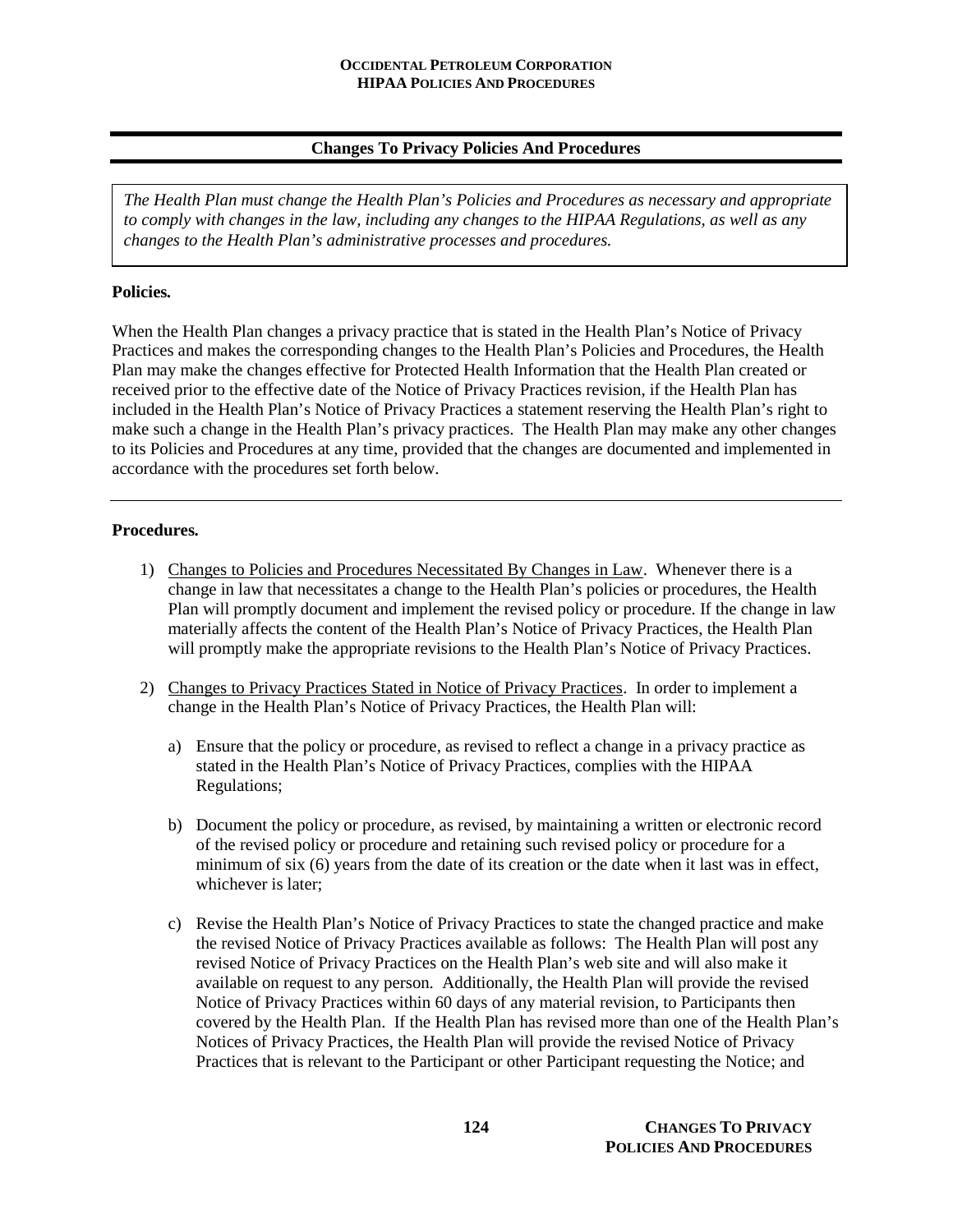- d) Not implement a change to a policy or procedure prior to the effective date of the revised Notice of Privacy Practices.
- 3) Changes to Other Policies or Procedures**.** The Health Plan may change, at any time, a policy or procedure that does not materially affect the content of the Health Plan's Notice of Privacy Practices, provided that:
	- a) The policy or procedure, as revised, complies with the HIPAA Regulations; and
	- b) Prior to the effective date of the change, the policy or procedure, as revised, is documented in written or electronic format and such documentation is retained for a minimum of six (6) years from the date of its creation or the date when it last was in effect, whichever is later.
- 4) Amendment of Policies and Procedures. The required documentation of any change to the Health Plan's Policies and Procedures may be accomplished by either:
	- a) An amendment to the Health Plan's written Policies and Procedure document; or
	- b) The creation of such other written or electronic record as may be determined appropriate by the Privacy Official.

*HIPAA Regulations/Citations 45 CFR § 164.530(i)*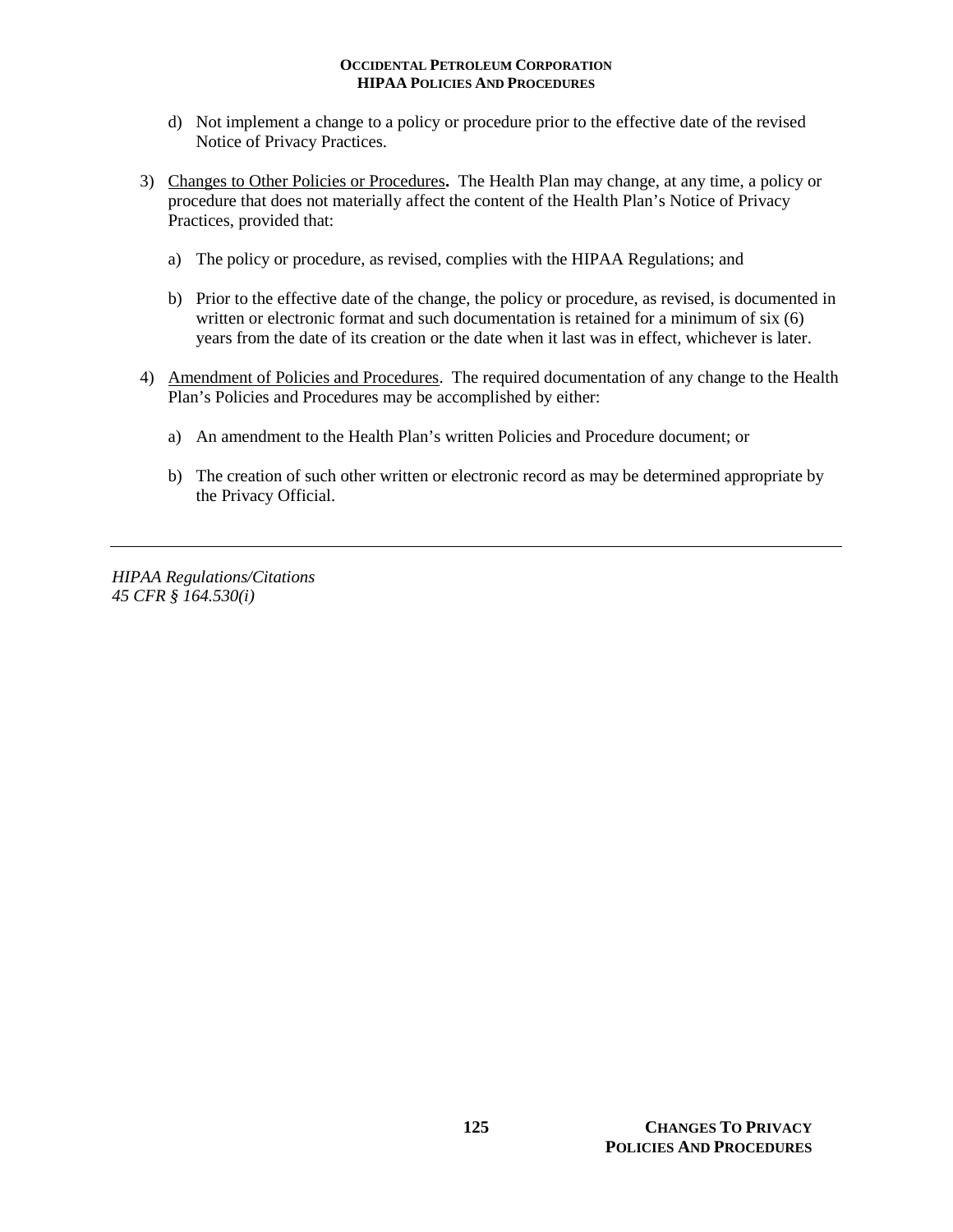# **Record Retention**

*If the HIPAA Regulations require that a communication be in writing, the Health Plan must maintain such writing, or an electronic copy, as documentation. If the HIPAA Regulations require an action, activity, or designation to be documented, the Health Plan must maintain a written or electronic record of such action, activity, or designation in accordance with the Record Retention procedures.*

#### **Policies***.*

- 1) Record Retention. A Health Plan must retain the documentation required by the HIPAA Regulations(in written or electronic form) for a minimum of six (6) years from the date of its creation or the date it was last in effect, whichever is later.
- 2) Policies and Procedures. The Health Plan must maintain its Policies and Procedures in written or electronic form for a minimum of six (6) years from the date of their creation or the date they were last in effect, whichever is later.

#### **Procedures***.*

- 1) Document Retention. The Health Plan shall identify the records and documents that are either required to be retained by the HIPAA Regulations or otherwise reasonably should be retained. These records and documents include:
	- a) Records of the Privacy Official
	- b) Records of the Contact Person or Contact Office
	- c) All Notices of Privacy Practices issued, and the method of their distribution
	- d) All Health Information policies and procedures adopted
	- e) All Health Plan amendments that are required by HIPAA Regulations
	- f) All Business Associate privacy agreements
	- g) All complaints alleging Health Plan noncompliance with the HIPAA Regulations or the Health Plan's Policies and Procedures (including all correspondence related to the review and resolution of the complaint)
	- h) All sanctions administered for violation of the HIPAA Regulations or the Health Plan's Policies and Procedures
	- i) Training records
	- j) Authorizations received for Disclosure, and copies of the documentation disclosed in response to the authorization